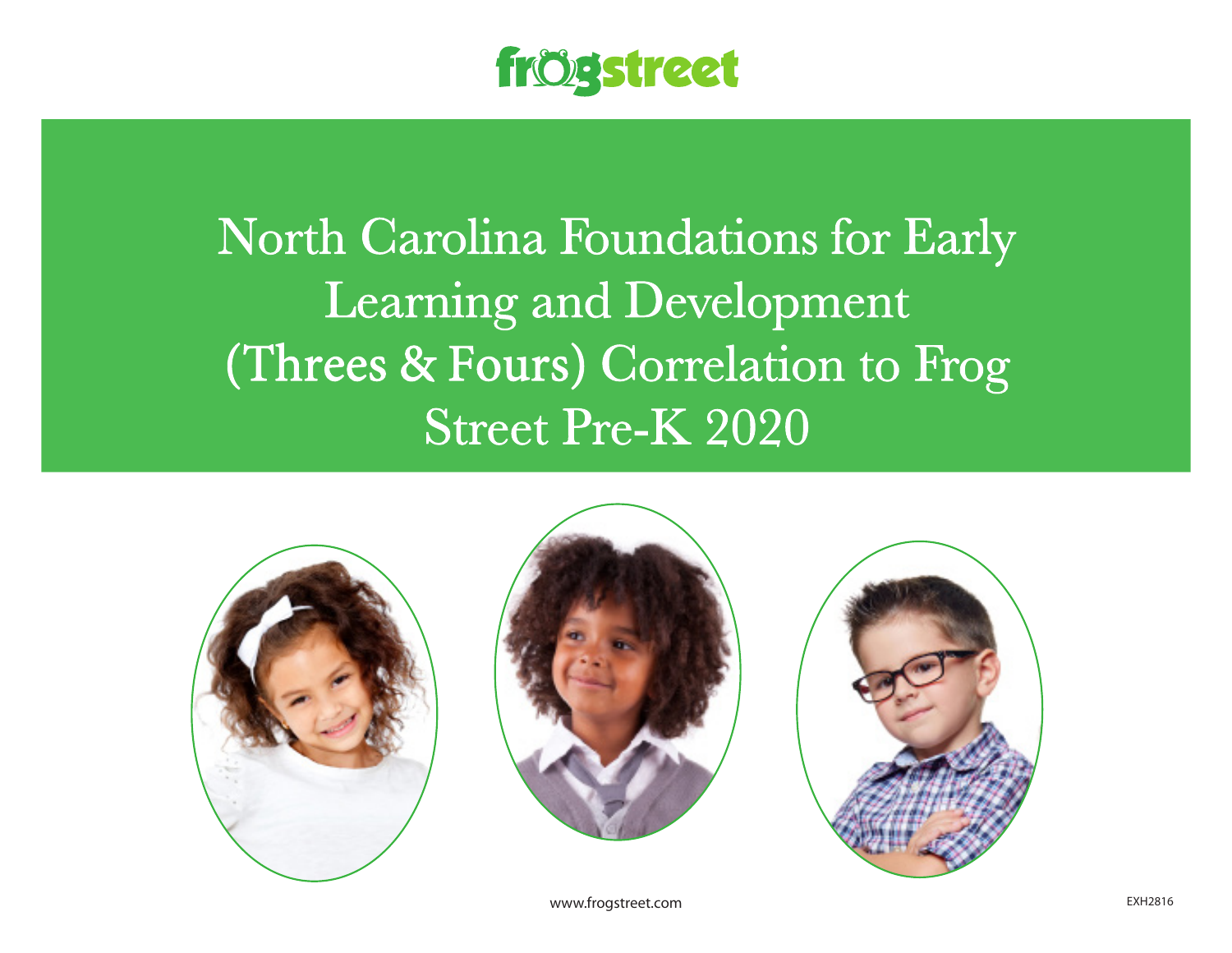## **North Carolina Foundations for Early Learning and Development (Threes & Fours) Correlation to Frog Street Pre-K 2020**

| <b>North Carolina Foundations for Early Learning</b><br>and Development - Developmental Indicators |                                 |                                    | Frog Street Pre-K 2020 Teacher Guide Page References |  |
|----------------------------------------------------------------------------------------------------|---------------------------------|------------------------------------|------------------------------------------------------|--|
| <b>Younger Preschool</b>                                                                           | <b>Older Preschool</b>          | <b>Younger Preschool</b>           | <b>Older Preschool</b>                               |  |
|                                                                                                    | <b>Approaches to Learning</b>   |                                    |                                                      |  |
| Curiosity, Information - Seeking, and Eagerness                                                    |                                 |                                    |                                                      |  |
| Goal APL – 1: Children show curiosity and express interest in the world around them.               |                                 |                                    |                                                      |  |
| APL-1j Discover things that                                                                        | APL-1m Discover things that     | TG1: 11, 23, 24-25, 36, 37,        | TG1: 11, 23, 24-25, 36, 37, 50-                      |  |
| interest and amaze them and                                                                        | interest and amaze them and     | 50-51, 76-77, 87, 102-103          | 51, 76-77, 87, 102-103 TG2:                          |  |
| seek to share them with                                                                            | seek to share them with others. | TG2: 10, 11, 24-25, 35, 37,        | 10, 11, 24-25, 35, 37, 50-51,                        |  |
| others.                                                                                            |                                 | 50-51, 63, 76-77, 89, 102-103      | 63, 76-77, 89, 102-103 TG3:                          |  |
| APL-1k Communicate interest                                                                        | APL-1n Communicate interest     | <b>TG3:</b> 10, 11, 24-25, 35, 37, | 10, 11, 24-25, 35, 37, 50-51,                        |  |
| to others through verbal                                                                           | to others through verbal and    | 50-51, 63, 76-77, 89, 102-103      | 63, 76-77, 89, 102-103 TG4:                          |  |
| and nonverbal means (take                                                                          | nonverbal means (take teacher   | TG4: 24-25, 35, 50-51, 61, 62,     | 24-25, 35, 50-51, 61, 62, 63,                        |  |
| teacher to the science center                                                                      | to the science center to see a  | 63, 76-77, 89, 102-103 TG5:        | 76-77, 89, 102-103 TG5: 9, 11,                       |  |
| to see a new animal).                                                                              | new animal).                    | 9, 11, 24-25, 35, 49, 50-51,       | 24-25, 35, 49, 50-51, 62, 63,                        |  |
| APL-1I Show interest in a                                                                          | APL-1o Show interest in a       | 62, 63, 76-77, 87, 89, 102-103     | 76-77, 87, 89, 102-103 TG6:                          |  |
| growing                                                                                            | growing range of topics, ideas, | TG6: 24-25, 35, 37, 50-51, 61,     | 24-25, 35, 37, 50-51, 61, 76-                        |  |
| range of topics, ideas,                                                                            | and tasks.                      | 76-77, 87, 89 TG7: 11, 24- 25,     | 77, 87, 89 TG7: 11, 24- 25, 50-                      |  |
| and tasks.                                                                                         |                                 | 50-51, 76-77, 89, 91, 102-103      | 51, 76-77, 89, 91, 102-103                           |  |
|                                                                                                    |                                 | TG8: 9, 24-25, 50-51, 63, , 76-    | TG8: 9, 24-25, 50-51, 63, , 76-                      |  |
|                                                                                                    |                                 | 77, 102-103 TG9: 11, 24-25,        | 77, 102-103 TG9: 11, 24-25,                          |  |
|                                                                                                    |                                 | 50-51, 61, 63, 76-77, 89, 102-     | 50-51, 61, 63, 76-77, 89, 102-                       |  |
|                                                                                                    |                                 | 103                                | 103                                                  |  |
|                                                                                                    | APL-1p Demonstrate interest in  |                                    |                                                      |  |
|                                                                                                    | mastering new skills (e.g.,     |                                    |                                                      |  |
|                                                                                                    | writing name, riding a bike,    |                                    |                                                      |  |
|                                                                                                    | dance moves, building skills).  |                                    |                                                      |  |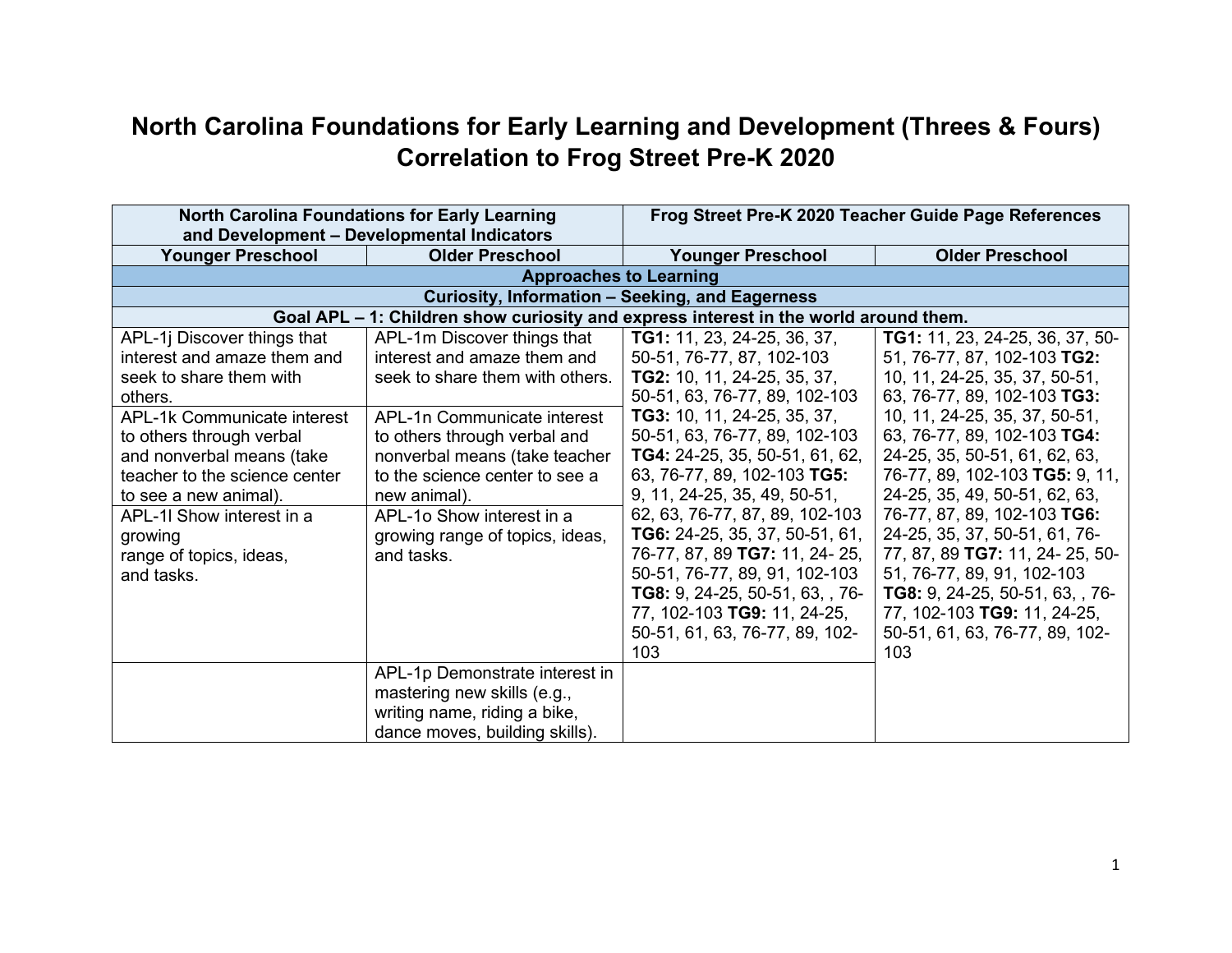|                                 |                                 | Goal APL-2: Children actively seek to understand the world around them. |                                        |
|---------------------------------|---------------------------------|-------------------------------------------------------------------------|----------------------------------------|
| APL-2i Ask questions about      | APL-2I Ask questions to find    | <b>TG1:</b> 11, 24-25, 36, 38, 44,                                      | <b>TG1:</b> 11, 24 25, 36, 38, 44, 45, |
| the people and things around    | out more about the things that  | 45, 47, 62, 69, 74, 77, 102-103                                         | 47, 62, 69, 74, 77, 102-103            |
| them.                           | interest them, including        | TG2: 24-25, 72, 76-77, 102-                                             | TG2: 24-25, 72, 76-77 TG3:             |
|                                 | questions about future events.  | 103 TG3: 11, 24-25, 37, 50-                                             | 11, 24-25, 37, 50-51, 61, 63,          |
| APL-2j Use all available        | APL-2m Choose among             | 51, 61, 63, 68-69, 76-77, 87,                                           | 68-69, 76-77, 87, 102-103              |
| senses, tools, and a variety of | different ways to explore the   | 102-103 TG4: 9, 11, 18-19,                                              | TG4: 9, 11, 18-19, 24-25, 37,          |
| strategies to explore the       | environment based on past       | 24-25, 37, 50-51, 63, 76-77,                                            | 63, 76-77, 87, 89, 96-97, 102-         |
| environment (drop objects in    | experience (use a magnifying    | 87, 89, 96-97, 102-103 TG5:                                             | 103 TG5: 11, 16-17, 18-19, 24-         |
| water to see if they sink or    | glass that the class used       | 11, 16-17, 18-19, 24-25, 35,                                            | 25, 35, 37, 42-43, 49, 50-51,          |
| float).                         | before to explore something     | 37, 42-43, 49, 50-51, 63, 89                                            | 63, 89 TG6: 11, 19, 24-25, 37,         |
|                                 | new).                           | TG6: 11, 19, 24-25, 37, 50-51,                                          | 50-51, 69, 76-77, 89 TG7: 9,           |
| APL-2k Purposely try different  | APL-2n Use what they know       | 69, 76-77, 89 TG7: 9, 11, 16-                                           | 11, 16-17, 18-19, 24-25, 35,           |
| ways of doing things to see     | from past experience to         | 17, 18-19, 24-25, 35, 36, 37,                                           | 36, 37, 42-43, 46, 61, 62, 63,         |
| what and how they work          | understand what is happening    | 42-43, 46, 61, 62, 63, 68-69,                                           | 68-69, 70-71, 88, 94-95, 96-97,        |
| (adjust blocks used as a ramp   | now (get an umbrella to go      | 70-71, 88, 94-95, 96-97, 102-                                           | 102-103 TG8: 9, 11, 16-17, 19,         |
| to make a ball                  | outside because it is raining). | 103 TG8: 9, 11, 16-17, 19, 35,                                          | 24-25, 35, 37, 42-43, 44-45,           |
| roll faster and farther).       |                                 | 24-25, 37, 42-43, 44-45, 50-                                            | 50-51, 61, 63, 68-69, 70-71,           |
|                                 |                                 | 51, 61, 63, 68-69, 70-71, 89,                                           | 89, 94-95, 96-97, 98-99, 100-          |
|                                 |                                 | 94-95, 96-97, 98-99, 100-101,                                           | 101, 102-103 TG9: 9, 11, 24-           |
|                                 |                                 | 102-103 TG9: 9, 11, 24- 25,                                             | 25, 37, 42-43, 44-45, 50-51,           |
|                                 |                                 | 37, 42-43, 44-45, 50-51, 68-                                            | 68-69, 70-71, 76-77, 97, 102-          |
|                                 |                                 | 69, 70-71, 76-77, 97, 102-103                                           | 103                                    |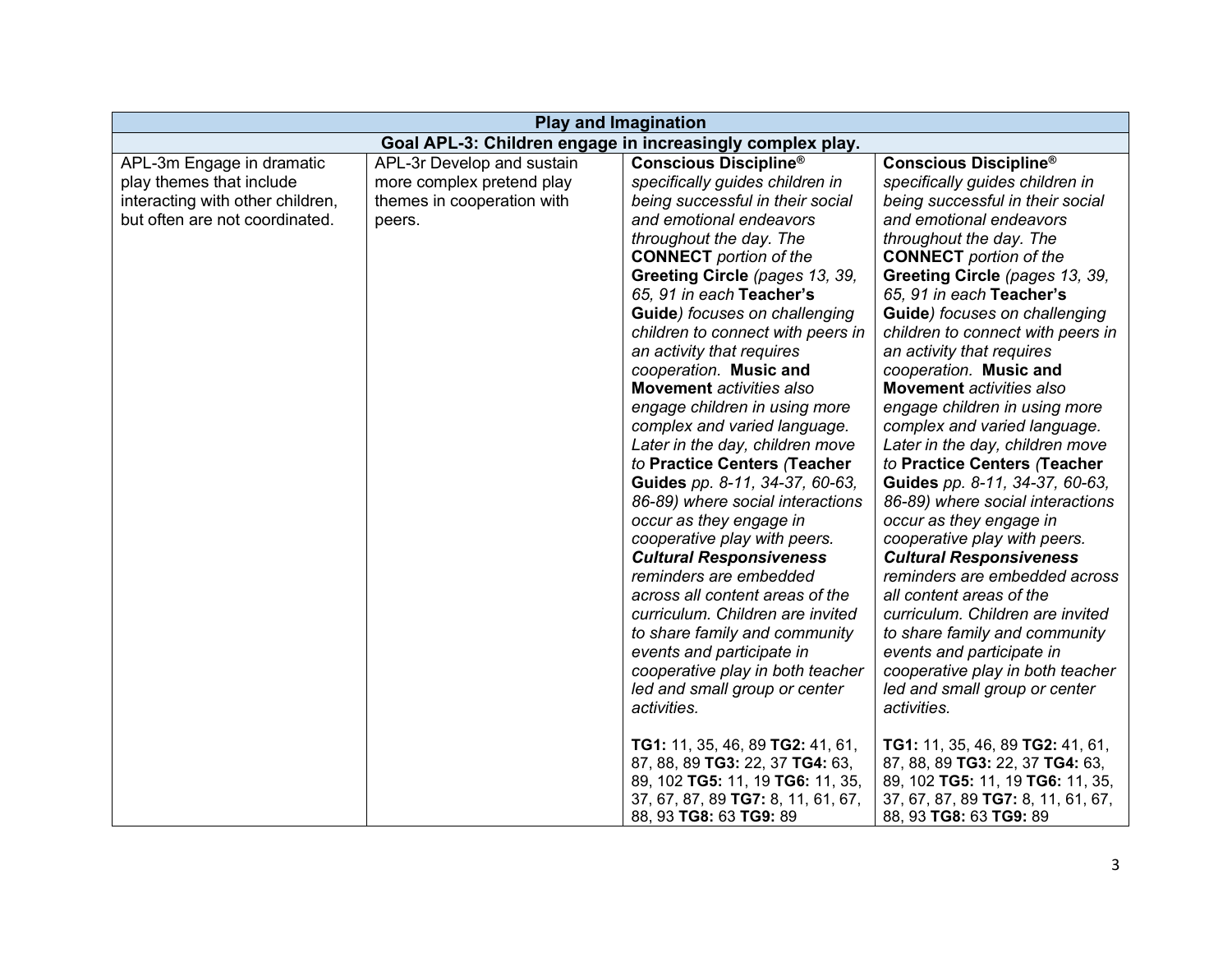| APL-3n Talk to peers and share<br>materials during play.<br>APL-3o Engage in make-believe<br>play with imaginary objects.                                                                      | APL-3s Use more complex and<br>varied language to share ideas<br>and influence others during play.<br>APL-3t Choose to use new<br>knowledge and skills during play<br>(add features to dramatic play<br>scene related to class project,<br>write list, build structure like<br>displayed picture). | TG1: 11, 46, 89 TG2: 41, 61,<br>87, 88, 89 TG3: 22, 37 TG4: 63,<br>89, 102 TG5: 11, 19 TG6: 11,<br>35, 37, 67, 87, 89 TG7: 8, 11,<br>61, 67, 88, 93 TG8: 63 TG9: 89                  | TG1: 11, 46, 89 TG2: 41, 61,<br>87, 88, 89 TG3: 22, 37 TG4: 63,<br>89, 102 TG5: 11, 19 TG6: 11,<br>35, 37, 67, 87, 89 TG7: 8, 11,<br>61, 67, 88, 93 TG8: 63 TG9: 89                              |
|------------------------------------------------------------------------------------------------------------------------------------------------------------------------------------------------|----------------------------------------------------------------------------------------------------------------------------------------------------------------------------------------------------------------------------------------------------------------------------------------------------|--------------------------------------------------------------------------------------------------------------------------------------------------------------------------------------|--------------------------------------------------------------------------------------------------------------------------------------------------------------------------------------------------|
| APL-3p Use language to begin<br>and carry on play with others.                                                                                                                                 | APL-3u Demonstrate their<br>cultural values and "rules"<br>through play (tells another child,<br>"That's not what mommies do.")                                                                                                                                                                    |                                                                                                                                                                                      |                                                                                                                                                                                                  |
| APL-3q Express knowledge of<br>their everyday lives and culture<br>through play (uses chopsticks to<br>eat, pretends to fix hair the way<br>his/her family styles hair).                       |                                                                                                                                                                                                                                                                                                    |                                                                                                                                                                                      |                                                                                                                                                                                                  |
|                                                                                                                                                                                                |                                                                                                                                                                                                                                                                                                    |                                                                                                                                                                                      |                                                                                                                                                                                                  |
|                                                                                                                                                                                                | Goal APL-4: Children demonstrate creativity, imagination, and inventiveness.                                                                                                                                                                                                                       |                                                                                                                                                                                      |                                                                                                                                                                                                  |
| APL-4h Offer new ideas about<br>how to do or make things.                                                                                                                                      | APL-4I Plan play scenarios<br>(dramatic play, construction),<br>and use or create a variety of                                                                                                                                                                                                     | The daily Music and<br><b>Movement</b> activities allow<br>children to demonstrate                                                                                                   | The daily Music and Movement<br>activities allow children to<br>demonstrate creativity,                                                                                                          |
| APL-4i Add new actions, props,<br>or dress-up items to pretend<br>play.                                                                                                                        | props or tools to enact them.<br>APL-4m Expand the variety of<br>roles taken during dramatic play<br>and add more actions, language,<br>or props to enact roles.                                                                                                                                   | creativity, imagination, and<br>inventiveness. Pretend and<br><b>Learn and Gross Motors</b><br><b>Practice Centers invite children</b><br>to use their own creativity and            | imagination, and inventiveness.<br><b>Pretend and Learn and Gross</b><br><b>Motors Practice Centers invite</b><br>children to use their own<br>creativity and imagination to                     |
| APL-4j Use materials (e.g., art<br>materials, instruments,<br>construction, writing<br>implements) or actions to<br>represent experiences or ideas<br>in novel ways.<br>APL-4k Experiment with | APL-4n Use materials or actions<br>in increasingly varied and<br>resourceful ways to represent<br>experiences or ideas.                                                                                                                                                                            | imagination to recreate<br>experiences/ideas.<br>TG1: 35, 89, 91 TG2: 10, 36,<br>37, 62, 63, 74 TG3: 9, 10, 22,<br>48, 61, 67, 87 TG4: 9, 35, 61,<br>97 TG5: 67, 69, 87, 88 TG6: 11, | recreate experiences/ideas.<br>TG1: 35, 89, 91 TG2: 10, 36,<br>37, 62, 63, 74 TG3: 9, 10, 22,<br>48, 61, 67, 87 TG4: 9, 35, 61, 97<br>TG5: 67, 69, 87, 88 TG6: 11,<br>63, 89 TG7: 71, 89 TG8: 93 |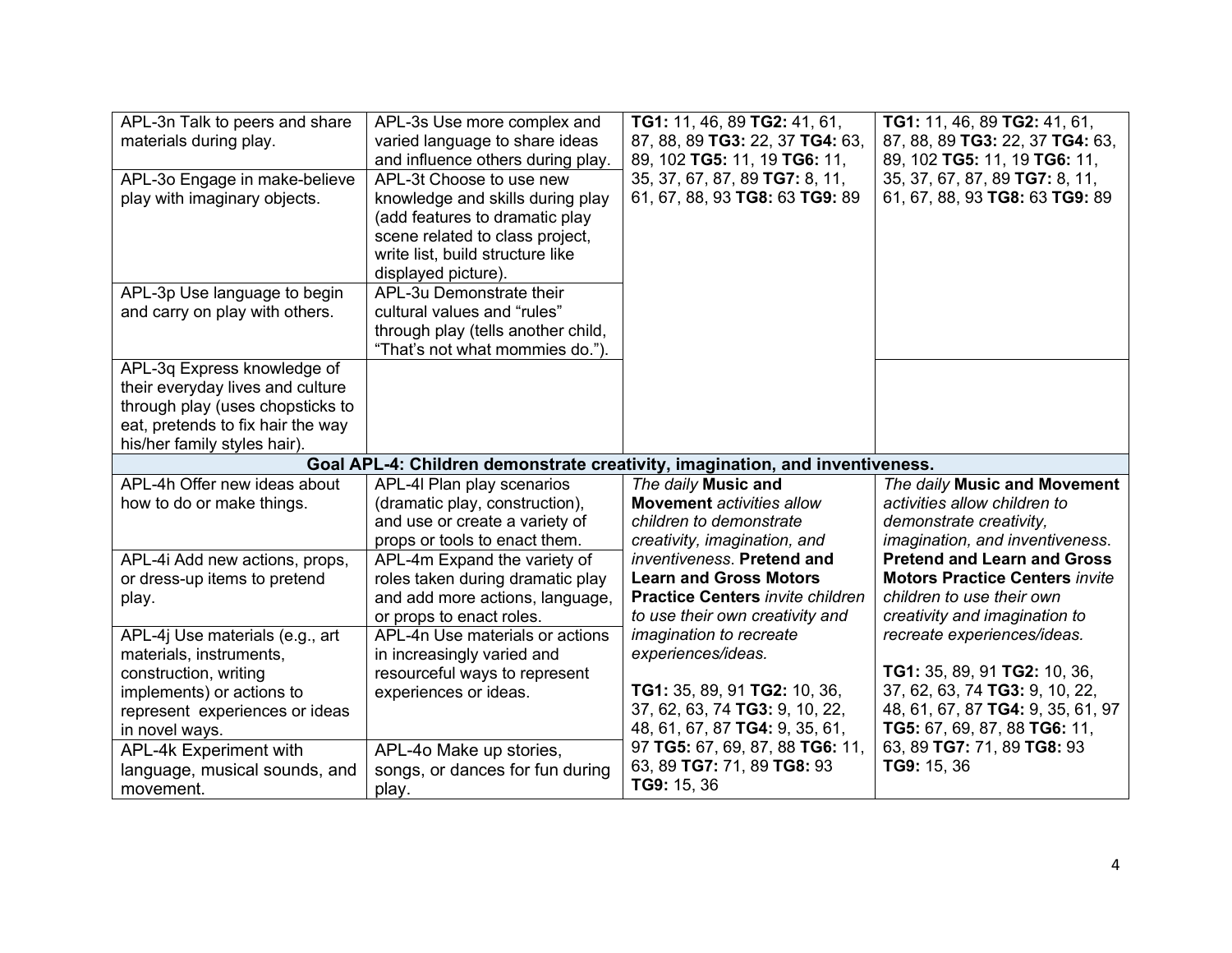|                                   | Risk-Taking, Problem-Solving, and Flexibility                            |                                    |                                    |  |
|-----------------------------------|--------------------------------------------------------------------------|------------------------------------|------------------------------------|--|
|                                   | Goal APL-5: Children are willing to try new and challenging experiences. |                                    |                                    |  |
| APL-5k Express a belief that      | APL-50 Express a belief that                                             | The daily Music and                | The daily Music and Movement       |  |
| they can do things that are hard. | they can do things that are hard.                                        | <b>Movement</b> activities invite  | activities invite children to seek |  |
| APL-5I Choose to participate in   | APL-5p Approach new                                                      | children to seek new challenges    | new challenges and                 |  |
| an increasing variety of familiar | experiences independently.                                               | and experiences. The Fine          | experiences. The Fine Motor        |  |
| and new experiences.              |                                                                          | <b>Motor Center encourages</b>     | Center encourages children to      |  |
| APL-5m Accept new challenges      | APL-5q Ask to participate in new                                         | children to try new experiences    | try new experiences                |  |
| when offered.                     | experiences that they have.                                              | independently.                     | independently.                     |  |
| APL-5n Try things they are not    | APL-5r Independently seek new                                            |                                    |                                    |  |
| sure they can do, while avoiding  | challenges.                                                              | TG1: 11, 23, 36, 51, 77, 87, 103   | TG1: 11, 23, 36, 51, 77, 87, 103   |  |
| dangerous risks.                  |                                                                          | TG2: 10, 11, 25, 35, 37, 63, 77,   | TG2: 10, 11, 25, 35, 37, 63, 77,   |  |
|                                   |                                                                          | 89, 103 TG3: 10, 11, 25, 35, 37,   | 89, 103 TG3: 10, 11, 25, 35, 37,   |  |
|                                   |                                                                          | 63, 77, 89, 103 TG4: 24, 25, 35,   | 63, 77, 89, 103 TG4: 24, 25, 35,   |  |
|                                   |                                                                          | 50-51, 61, 62, 63, 76-77, 89,      | 50-51, 61, 62, 63, 76-77, 89,      |  |
|                                   |                                                                          | 102-103 TG5: 9, 11, 25, 35, 49,    | 102-103 TG5: 9, 11, 25, 35, 49,    |  |
|                                   |                                                                          | 50-51, 62, 63, 76-77, 87, 89       | 50-51, 62, 63, 76-77, 87, 89       |  |
|                                   |                                                                          | TG6: 25, 35, 37, 50-51, 61, 76-    | TG6: 25, 35, 37, 50-51, 61, 76-    |  |
|                                   |                                                                          | 77, 87, 89 TG7: 11, 24-25, 50-     | 77, 87, 89 TG7: 11, 24-25, 50-     |  |
|                                   |                                                                          | 51, 76-77, 89, 91, 103 TG8: 9,     | 51, 76-77, 89, 91, 103 TG8: 9,     |  |
|                                   |                                                                          | 24-25, 50-51, 63, 102-103 TG9:     | 24-25, 50-51, 63, 102-103 TG9:     |  |
|                                   |                                                                          | 11, 24-25, 50-51, 61, 63, 76-77,   | 11, 24-25, 50-51, 61, 63, 76-77,   |  |
|                                   |                                                                          | 89, 102-103                        | 89, 102-103                        |  |
|                                   | Goal APL-6: Children use a variety                                       | of strategies to solve problems.   |                                    |  |
| APL-6k Seek and make use of       | APL-6n Seek and make use of                                              | TG1: 42, 50, 87, 97, 102 TG2:      | TG1: 42, 50, 87, 97, 102 TG2:      |  |
| ideas and help from adults and    | ideas and help from adults and                                           | 9, 11, 24, 35, 43, 47, 61, 69, 76, | 9, 11, 24, 35, 43, 47, 61, 69, 76, |  |
| peers to solve problems ("How     | peers to solve problems ("How                                            | 102 TG3: 9, 36, 42, 44, 50, 76,    | 102 TG3: 9, 36, 42, 44, 50, 76,    |  |
| can I make this paint get off my  | can I make this paint get off my                                         | 89, 94, 97, 99, 102 TG4: 17, 21,   | 89, 94, 97, 99, 102 TG4: 17, 21,   |  |
| pants?").                         | pants?").                                                                | 45, 62, 73, 76-77, 93, 95, 102     | 45, 62, 73, 76, 93, 95, 102 TG5:   |  |
| APL-6I Purposefully use a         | APL-60 Describe the steps they                                           |                                    |                                    |  |
| variety of strategies to solve    | will use to solve a problem.                                             | TG5: 24, 37, 50, 63, 69, 76, 89,   | 24, 37, 50, 63, 69, 76-77, 89, 93, |  |
| different types of problems.      |                                                                          | 93, 95, 98, 102 TG6: 11, 17, 24,   | 95, 98, 102 TG6: 11, 17, 24, 50,   |  |
| APL-6m Talk to themselves to      | APL-6p Evaluate different                                                | 50, 76, 89, 97 TG7: 19, 24, 76,    | 76, 89, 97 TG7: 19, 24, 76, 87,    |  |
| work through the steps to solve   | strategies for solving a problem                                         | 87, 97 TG8: 11, 24, 50, 63, 87,    | 97 TG8: 11, 24, 50, 63, 87, 102    |  |
| a problem.                        | and select the strategy they feel                                        | 102 TG9: 24, 50, 87, 89, 102       | TG9: 24, 50, 87, 89, 102           |  |
|                                   | will work without having to try it.                                      |                                    |                                    |  |
|                                   | APL-6q Explain how they solved                                           |                                    |                                    |  |
|                                   | a problem to another person.                                             |                                    |                                    |  |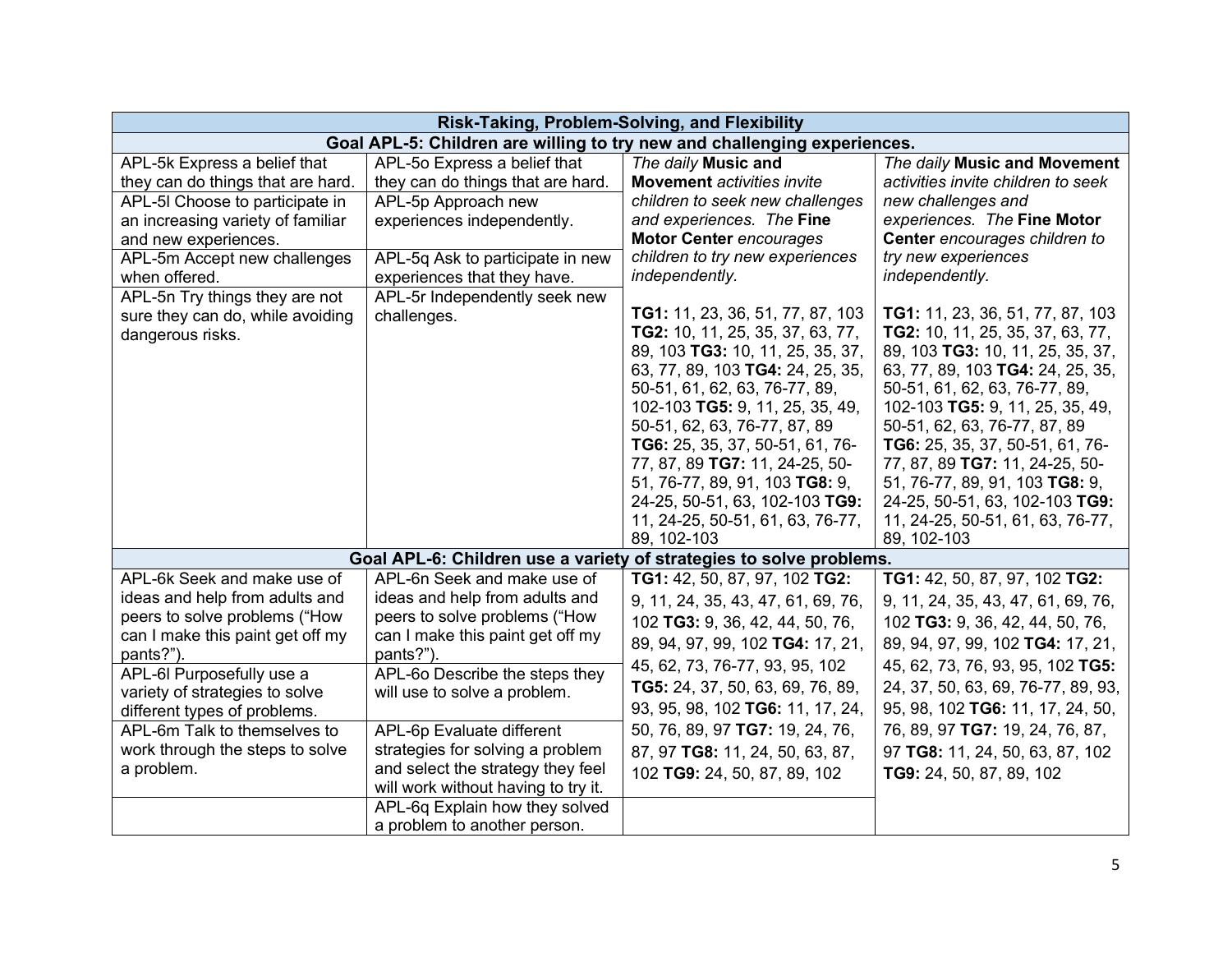|                                                                                                                                                         | <b>Attentiveness, Effort, and Persistence</b>                                                                                                                  |                                                                                                                                                                                                                                                                                                                                                                                                                                                                                                                   |                                                                                                                                                                                                                                                                                                                                                                                                                                                              |  |
|---------------------------------------------------------------------------------------------------------------------------------------------------------|----------------------------------------------------------------------------------------------------------------------------------------------------------------|-------------------------------------------------------------------------------------------------------------------------------------------------------------------------------------------------------------------------------------------------------------------------------------------------------------------------------------------------------------------------------------------------------------------------------------------------------------------------------------------------------------------|--------------------------------------------------------------------------------------------------------------------------------------------------------------------------------------------------------------------------------------------------------------------------------------------------------------------------------------------------------------------------------------------------------------------------------------------------------------|--|
|                                                                                                                                                         | Goal APL-7: Children demonstrate initiative.                                                                                                                   |                                                                                                                                                                                                                                                                                                                                                                                                                                                                                                                   |                                                                                                                                                                                                                                                                                                                                                                                                                                                              |  |
| APL-7h Show increasing<br>independence and purpose<br>when making choices ("I'm<br>going to the block area to<br>make a track for my race<br>$car.'$ ). | APL-7j Show increasing<br>independence and purpose<br>when making choices ("I'm<br>going to the block area to make<br>a track for my race car.").              | <b>Conscious Discipline®</b><br>specifically guides children in<br>being successful in their social<br>and emotional endeavors<br>throughout the day. The<br><b>COMMIT</b> portion of the<br>Greeting Circle (pages 13,<br>39, 65, 91 in each Teacher's<br><b>Guide</b> ) focuses on challenging<br>children to commit to make<br>wise and independent choices<br>as a responsible member of<br>the class and understanding<br>the consequences of their<br>choices.                                              | <b>Conscious Discipline®</b><br>specifically guides children in<br>being successful in their social<br>and emotional endeavors<br>throughout the day. The<br><b>COMMIT</b> portion of the<br>Greeting Circle (pages 13, 39,<br>65, 91 in each Teacher's<br>Guide) focuses on challenging<br>children to commit to make<br>wise and independent choices<br>as a responsible member of<br>the class and understanding<br>the consequences of their<br>choices. |  |
| APL-7i Express goals or plans<br>and follow through on them<br>("I'm going to draw my<br>house.").                                                      | APL-7k Independently identify<br>and seek things they need to<br>complete activities or tasks<br>(gather supplies and make a<br>birthday card with a message). | TG1: 9, 50, 52 TG2: 9, 10, 36,<br>87, 88 TG3: 8 TG5: 24, 50,<br>76, 99, 101 TG6: 24, 73, 76<br>TG7: 9, 24, 76, 86, 102 TG8:<br>24, 63, 89 TG9: 24, 50, 102<br>TG1: 70, 91 TG2: 10, 11, 25,<br>36, 37, 50-51, 63, 69, 77<br>TG3: 9, 10, 11, 41, 45, 48,<br>51, 61, 62, 63, 77, 87, 94<br>TG4: 9, 11, 17, 19, 35, 41,<br>43, 50-51, 61, 63, 69, 89, 97,<br>103 TG5: 9, 11, 38, 62, 63,<br>67, 69, 88, 97 TG6: 11, 35,<br>37, 61, 63, 87, 89 TG7: 9, 22,<br>74, 88, 89, 97 TG8: 9, 10, 11,<br>93 TG9: 15, 36, 61, 89 | TG1: 9, 50, 52 TG2: 9, 10, 36,<br>87, 88 TG3: 8 TG5: 24, 50, 76,<br>99, 101 TG6: 24, 73, 76 TG7:<br>9, 24, 76, 86, 102 TG8: 24, 63,<br>89 TG9: 24, 50, 102<br>TG1: 9 TG2: 9, 11, 21, 24, 35,<br>37, 61, 62, 76 TG3: 9, 10, 36,<br>88 TG4: 8 TG5: 24, 50, 76, 99,<br>101 TG6: 24, 60, 76 TG7: 8,<br>24, 76, 86, 102 TG8: 24, 63,<br>89 TG9: 24, 50, 102                                                                                                       |  |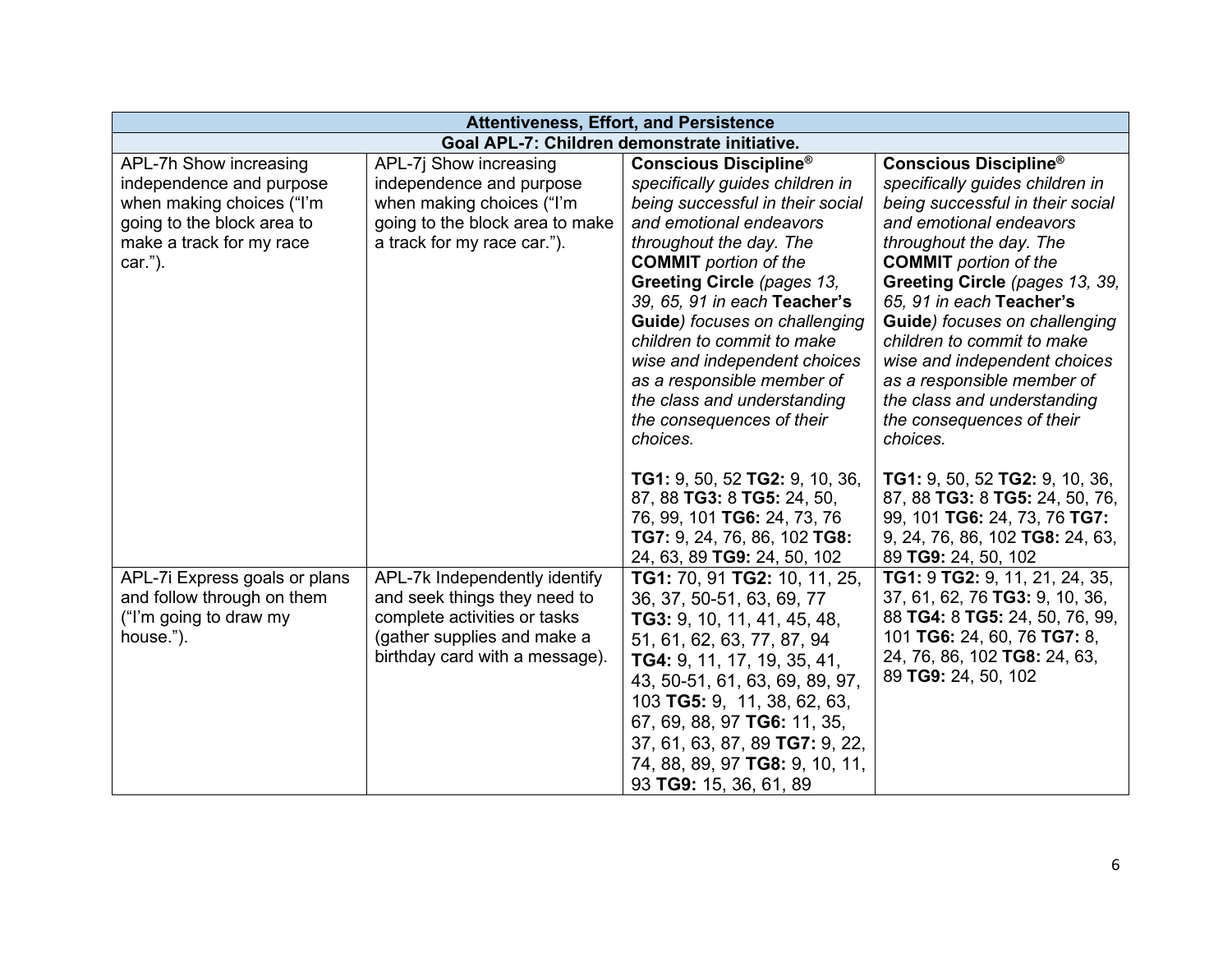|                                                                                                                                                                                                                                                                                                        | APL-7I Set simple goals that<br>extend over time, make plans<br>and follow through ("Let's make<br>a rocket ship. We need<br>blocks.").                                                                       |                                                                                                                                                                                                                                                                                                                                                                                                                                                                                                                                                                                                                                        | TG1: 70, 91 TG2: 10, 11, 25,<br>36, 37, 50-51, 63, 69, 77<br>TG3: 9, 10, 11, 41, 45, 48,<br>51, 61, 62, 63, 77, 87, 94<br>TG4: 9, 11, 17, 19, 35, 41,<br>43, 50-51, 61, 63, 69, 89, 97,<br>103 TG5: 9, 11, 38, 62, 63,<br>67, 69, 88, 97 TG6: 11, 35,<br>37, 61, 63, 87, 89 TG7: 9, 22,<br>74, 88, 89, 97 TG8: 9, 10, 11,<br>93 TG9: 15, 36, 61, 89                                                                                                                                                                                                                                                                                  |
|--------------------------------------------------------------------------------------------------------------------------------------------------------------------------------------------------------------------------------------------------------------------------------------------------------|---------------------------------------------------------------------------------------------------------------------------------------------------------------------------------------------------------------|----------------------------------------------------------------------------------------------------------------------------------------------------------------------------------------------------------------------------------------------------------------------------------------------------------------------------------------------------------------------------------------------------------------------------------------------------------------------------------------------------------------------------------------------------------------------------------------------------------------------------------------|--------------------------------------------------------------------------------------------------------------------------------------------------------------------------------------------------------------------------------------------------------------------------------------------------------------------------------------------------------------------------------------------------------------------------------------------------------------------------------------------------------------------------------------------------------------------------------------------------------------------------------------|
|                                                                                                                                                                                                                                                                                                        | Goal APL-8: Children maintain attentiveness and focus.                                                                                                                                                        |                                                                                                                                                                                                                                                                                                                                                                                                                                                                                                                                                                                                                                        |                                                                                                                                                                                                                                                                                                                                                                                                                                                                                                                                                                                                                                      |
| APL-8h Focus on age-<br>appropriate activities for a<br>short period of time, even with<br>interruptions (continue working<br>on a puzzle even<br>though another child sitting<br>nearby is laughing and talking).<br>APL-8i Remain engaged in<br>more complex activities that<br>they<br>have chosen. | APL-8k Sometimes able to<br>ignore irrelevant information<br>when focusing on a task (sort<br>multicolored wooden beads by<br>shape).<br>APL-8I Consistently remain<br>engaged in self-directed<br>activities | TG1: 14, 16, 18, 24-25, 40,<br>50, 70, 77, 78, 92, 103 TG2:<br>25, 35, 50-51, 63, 68, 74, 76-<br>77, 87, 94, 102-103 TG3: 16,<br>22-23, 24-25, 35, 45, 51, 68,<br>70-71, 77, 95, 97, 102-103<br>TG4: 16, 19, 24-25, 44-45, 50-<br>51, 63, 70-71, 76-77, 100-101,<br>102-103 TG5: 17, 24-25, 40,<br>44, 49, 50-51, 74-75, 76-77,<br>97, 99, 101, 102-103 TG6: 11,<br>15, 17, 24-25, 40, 46, 50-51,<br>63, 66, 76-77, 92, 96 TG7: 24-<br>25, 45, 50-51, 63, 71, 77, 97,<br>100-101, 102-103 TG8: 18-19,<br>23, 24-25, 37, 42, 44-45, 50-<br>51, 71, 96, 102-103 TG9: 18-<br>19, 20, 24-25, 44-45, 50-51,<br>70, 76-77, 94, 97, 101, 102- | TG1: 14, 16, 18, 24-25, 40, 50,<br>70, 77, 78, 92, 103 TG2: 25,<br>35, 50-51, 63, 68, 74, 76-77,<br>87, 94, 102-103 TG3: 16, 22-<br>23, 24-25, 35, 45, 51, 68, 70-<br>71, 77, 95, 97, 103 TG4: 16,<br>19, 24-25, 44-45, 50-51, 63,<br>70-71, 76-77, 100-101, 102-<br>103 TG5: 17, 24-25, 40, 44,<br>49, 50-51, 74-75, 76-77, 97,<br>99, 101, 102-103 TG6: 11, 15,<br>17, 24-25, 40, 46, 50-51, 63,<br>66, 76-77, 92, 96 TG7: 24-25,<br>45, 50-51, 63, 71, 77, 97, 100-<br>101, 102-103 TG8: 18-19, 23,<br>24-25, 37, 42, 44-45, 50-51,<br>71, 96, 102-103 TG9: 18-19,<br>20, 24-25, 44-45, 50-51, 70,<br>76-77, 94, 97, 101, 102-103 |
| APL-8j Maintain focus and<br>return to an activity after a<br>break.                                                                                                                                                                                                                                   |                                                                                                                                                                                                               | 103                                                                                                                                                                                                                                                                                                                                                                                                                                                                                                                                                                                                                                    |                                                                                                                                                                                                                                                                                                                                                                                                                                                                                                                                                                                                                                      |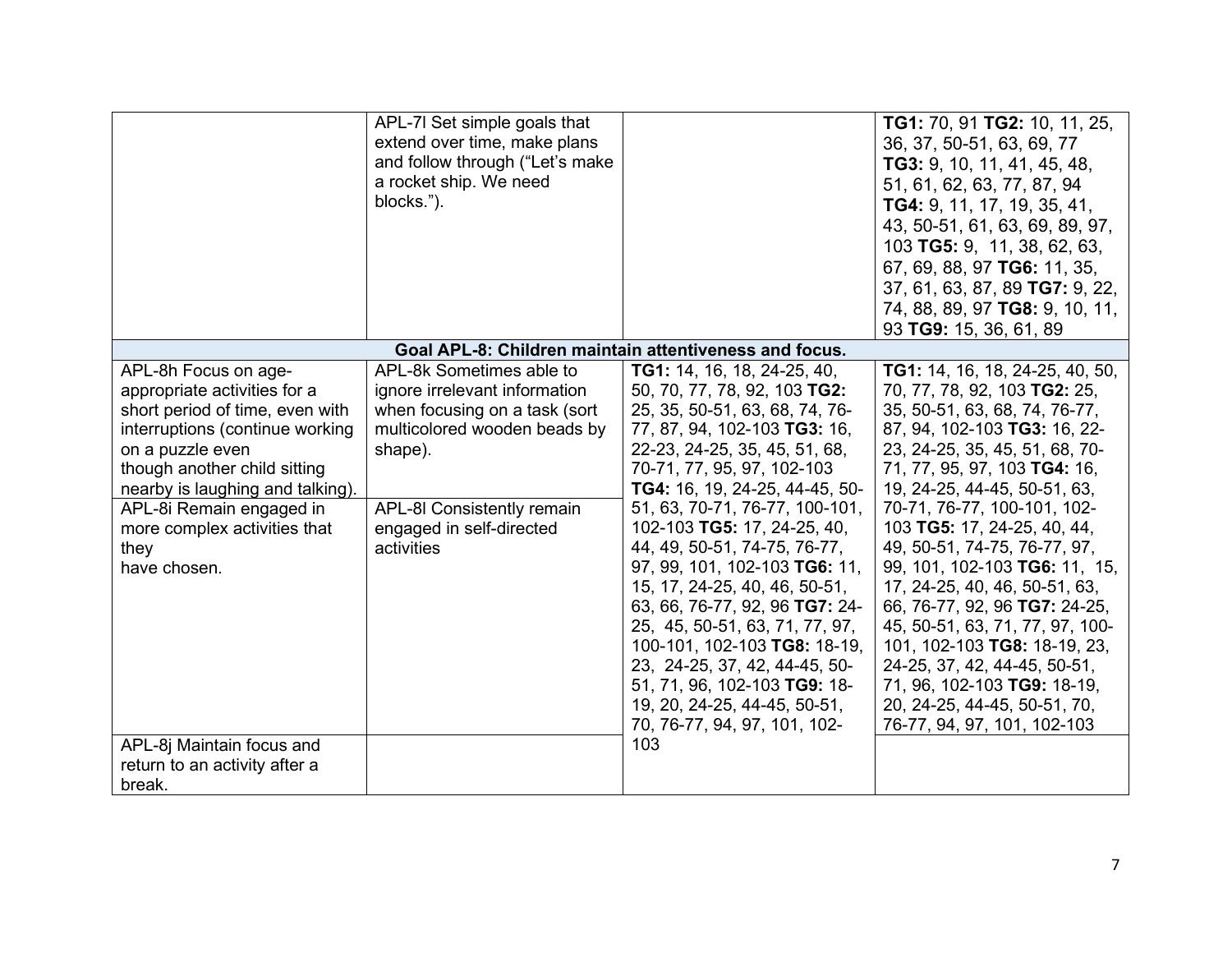|                                    |                                    | Goal APL-9: Children persist at challenging activities. |                                |
|------------------------------------|------------------------------------|---------------------------------------------------------|--------------------------------|
| APL-9e Seek help from others       | APL-9h Seek help from others       | <b>TG1: 9 TG2: 9, 11, 21, 24, 35,</b>                   | TG1: 9 TG2: 9, 11, 21, 24, 35, |
| to complete a challenging          | to complete a challenging          | 37, 61, 62, 76 TG3: 9, 10, 36,                          | 37, 61, 62, 76 TG3: 9, 10, 36, |
| activity (ask a teacher for help   | activity (ask a teacher for help   | 88 TG4: 8 TG5: 24, 50, 76,                              | 88 TG4: 8 TG5: 24, 50, 76, 99, |
| putting a puzzle away on a         | putting a puzzle away on a         | 99, 101 TG6: 24, 60, 76 TG7:                            | 101 TG6: 24, 60, 76 TG7: 8,    |
| high shelf; ask a friend for help  | high shelf; ask a friend for help  | 8, 24, 76, 86, 102 TG8: 24, 63,                         | 24, 76, 86, 102 TG8: 24, 63,   |
| in naming an unfamiliar animal     | in naming an unfamiliar animal     | 89 TG9: 24, 50, 102                                     | 89 TG9: 24, 50, 102            |
| in a picture).                     | in a picture).                     |                                                         |                                |
| APL-9f When something does         | APL-9i When something does         |                                                         |                                |
| not work, try different ways to    | not work, try different ways to    |                                                         |                                |
| complete the task (when a          | complete the task (when a          |                                                         |                                |
| block tower falls, try putting the | block tower falls, try putting the |                                                         |                                |
| blocks together in a different     | blocks together in a different     |                                                         |                                |
| way to build the tower again)      | way to build the tower again)      |                                                         |                                |
| APL-9g Keep working to             | APL-9j Plan and follow through     |                                                         |                                |
| complete tasks, including          | on longer-term tasks (planting     |                                                         |                                |
| those that                         | a seed and caring for the          |                                                         |                                |
| are somewhat difficult.            | plant).                            |                                                         |                                |
|                                    | APL-9k Keep trying until a         |                                                         |                                |
|                                    | challenging activity is complete   |                                                         |                                |
|                                    | despite distractions or            |                                                         |                                |
|                                    | interruptions (multi-piece         |                                                         |                                |
|                                    | puzzle started before lunch and    |                                                         |                                |
|                                    | completed later).                  |                                                         |                                |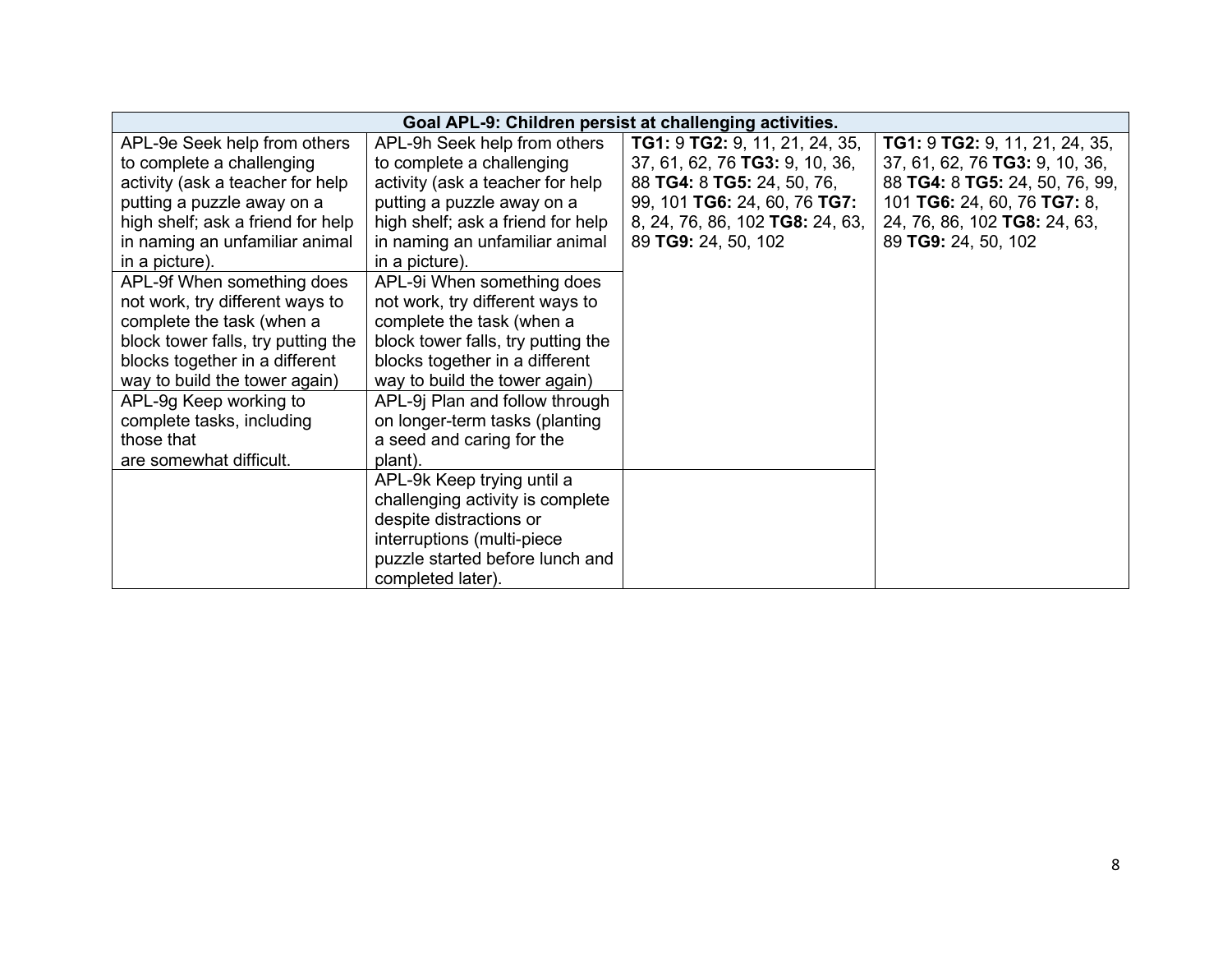|                                                                                                                                                               | <b>Emotional and Social Development (ESD)</b>                                                                               |                                                                                                                                                                                                                                                                                                                                                                                                                                                                                                                                                                                                     |                                                                                                                                                                                                                                                                                                                                                                                                                                                                                                                                                                                              |  |
|---------------------------------------------------------------------------------------------------------------------------------------------------------------|-----------------------------------------------------------------------------------------------------------------------------|-----------------------------------------------------------------------------------------------------------------------------------------------------------------------------------------------------------------------------------------------------------------------------------------------------------------------------------------------------------------------------------------------------------------------------------------------------------------------------------------------------------------------------------------------------------------------------------------------------|----------------------------------------------------------------------------------------------------------------------------------------------------------------------------------------------------------------------------------------------------------------------------------------------------------------------------------------------------------------------------------------------------------------------------------------------------------------------------------------------------------------------------------------------------------------------------------------------|--|
|                                                                                                                                                               |                                                                                                                             | Developing a Sense of Self                                                                                                                                                                                                                                                                                                                                                                                                                                                                                                                                                                          |                                                                                                                                                                                                                                                                                                                                                                                                                                                                                                                                                                                              |  |
|                                                                                                                                                               | Goal ESD-1: Children demonstrate a positive sense of self-identity and self-awareness.                                      |                                                                                                                                                                                                                                                                                                                                                                                                                                                                                                                                                                                                     |                                                                                                                                                                                                                                                                                                                                                                                                                                                                                                                                                                                              |  |
| <b>ESD-1k Describe self</b><br>(characteristics that can be<br>seen, things they<br>can do, things they like,<br>possessions).                                | ESD-10 Describe themselves in<br>concrete ways, with greater<br>detail and accuracy ("My eyes<br>are brown." "I am tall."). | TG1: 12, 44, 64 TG2: 65 TG3:<br>13, 41 TG5: 95 TG8: 71                                                                                                                                                                                                                                                                                                                                                                                                                                                                                                                                              | TG1: 12, 44, 64 TG2: 65 TG3:<br>13, 41 TG5: 95 TG8: 71                                                                                                                                                                                                                                                                                                                                                                                                                                                                                                                                       |  |
| ESD-1I Express a sense of<br>belonging to a group (say<br>"There's Kirby from my class,"<br>move to stand with own group<br>upon request,<br>"I am a girl."). | ESD-1p Express awareness that<br>they are members of different<br>groups (e.g., family, preschool<br>class, ethnic group).  | <b>Conscious Discipline®</b><br>specifically guides children in<br>being successful in their social<br>and emotional endeavors during<br>each day. The UNITE portion of<br>the Greeting Circle focuses on<br>bringing children together as a<br>group and developing a sense<br>of belonging.<br><b>TG1:</b> 12, 13, 38, 64, 89, 90<br>TG2: 12, 13, 38, 39, 64, 65, 90,<br>91 TG3: 12, 13, 37, 38, 39, 64,<br>65, 90, 91 TG4: 12, 13, 38, 64,<br>65, 90 TG5: 12, 38, 39, 64, 65,<br>90, 91 TG6: 12, 13, 38, 39, 64,<br>65, 90, 91 TG7: 13, 39, 65, 91<br>TG8: 13, 39, 65, 91 TG9: 13,<br>39, 65, 91 | <b>Conscious Discipline®</b><br>specifically guides children in<br>being successful in their social<br>and emotional endeavors during<br>each day. The UNITE portion of<br>the Greeting Circle focuses on<br>bringing children together as a<br>group and developing a sense of<br>belonging.<br>TG1: 12, 13, 38, 64, 89, 90<br>TG2: 12, 13, 38, 39, 64, 65, 90,<br>91 TG3: 12, 13, 37, 38, 39, 64,<br>65, 90, 91 TG4: 12, 13, 38, 64,<br>65, 90 TG5: 12, 38, 39, 64, 65,<br>90, 91 TG6: 12, 13, 38, 39, 64,<br>65, 90, 91 TG7: 13, 39, 65, 91<br>TG8: 13, 39, 65, 91 TG9: 13,<br>39, 65, 91 |  |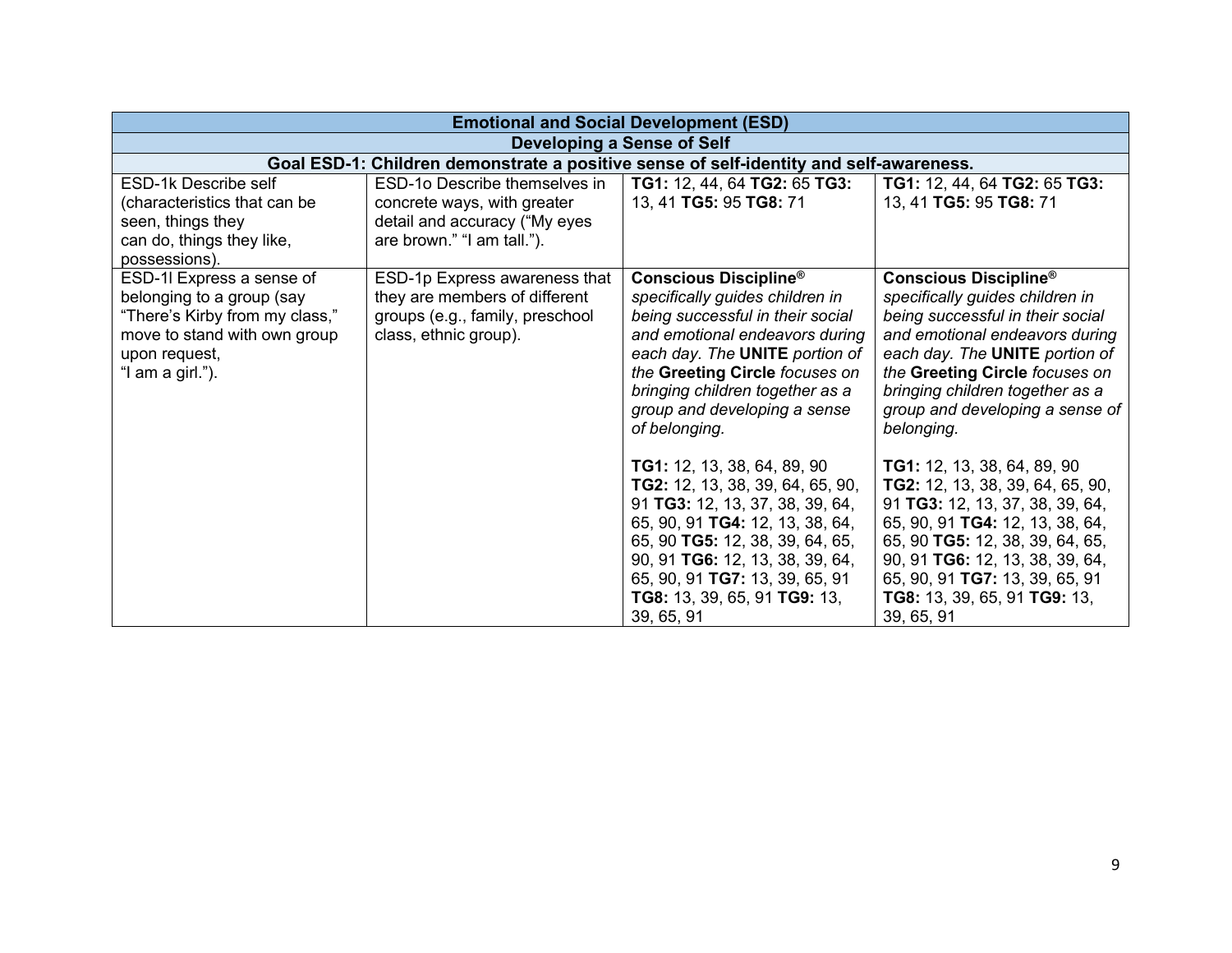| ESD-1m Use own first and last   | ESD-1q Choose to spend more                                                                         | Children begin to recognize       | TG1: 8, 50, 52 TG2: 87 TG6:       |
|---------------------------------|-----------------------------------------------------------------------------------------------------|-----------------------------------|-----------------------------------|
| name.                           | time on preferred activities, and                                                                   | and use their own name and        | 73 TG8: 11, 71 TG9: 89            |
|                                 | express awareness of skills                                                                         | other words in the                |                                   |
|                                 | they are developing.                                                                                | environment.                      |                                   |
|                                 |                                                                                                     | TG1: 9, 14, 21, 47, 73 TG2:       |                                   |
|                                 |                                                                                                     | 15, 21, 46, 67 TG3: 15, 21        |                                   |
|                                 |                                                                                                     | TG4: 17, 21, 47, 74, 99 TG5:      |                                   |
|                                 |                                                                                                     | 47, 60, 73, 99 TG7: 47, 73, 86,   |                                   |
|                                 |                                                                                                     | 99 TG8: 47, 99 TG9: 21, 47,       |                                   |
|                                 |                                                                                                     | 99                                |                                   |
| ESD-1n Choose activities they   |                                                                                                     | TG1: 86, 87, 88, 89, 95 TG2:      |                                   |
| like and name their favorite    |                                                                                                     | 13, 39, 65, 91 TG3: 13, 21, 39,   |                                   |
| activities.                     |                                                                                                     | 41, 65, 91 TG5: 13, 39, 65, 91,   |                                   |
|                                 |                                                                                                     | 95 TG6: 13, 39, 41, 63, 65, 89,   |                                   |
|                                 |                                                                                                     | 91 TG7: 13, 39, 65, 88, 91        |                                   |
|                                 |                                                                                                     | TG8: 13, 39, 65, 91 TG9: 13,      |                                   |
|                                 |                                                                                                     | 39, 65, 91                        |                                   |
|                                 | Goal ESD-2: Children express positive feelings about themselves and confidence in what they can do. |                                   |                                   |
| <b>ESD-2k Express positive</b>  | ESD-2n Express positive                                                                             | The Closing Circle engages        | The Closing Circle engages        |
| feelings about themselves by    | feelings about themselves by                                                                        | children in discussions to        | children in discussions to        |
| showing and/or telling others   | showing and/or telling others                                                                       | reflect on their day – activities | reflect on their day – activities |
| about themselves, things they   | about themselves, things they                                                                       | and accomplishments that          | and accomplishments that they     |
| like, or things they have done. | like, or things they have done.                                                                     | they enjoyed about the day.       | enjoyed about the day.            |
|                                 |                                                                                                     |                                   |                                   |
|                                 |                                                                                                     | TG1: 12, 64 TG2: 65, 78 TG3:      | TG1: 12, 64 TG2: 65, 78 TG3:      |
|                                 |                                                                                                     | 13, 41 TG5: 95 TG8: 71            | 13, 41 TG5: 95 TG8: 71            |
| ESD-2I Express the belief that  | ESD-2o Express the belief that                                                                      | TG1: 8, 50, 52 TG2: 87 TG6:       | TG1: 8, 50, 52 TG2: 87 TG6:       |
| they can do many things.        | they can do many things.                                                                            | 73 TG8: 11, 71 TG9: 89            | 73 TG8: 11, 71 TG9: 89            |
| ESD-2m Try new activities and   | ESD-2p Stick with tasks even                                                                        | TG1: 9 TG2: 9, 11, 21, 24, 35,    | TG1: 9 TG2: 9, 11, 21, 24, 35,    |
| attempt new challenges.         | when they are challenging.                                                                          | 37, 61, 62, 76 TG3: 9, 10, 36,    | 37, 61, 62, 76 TG3: 9, 10, 36,    |
|                                 |                                                                                                     | 88 TG4: 8 TG5: 24, 50, 76,        | 88 TG4: 8 TG5: 24, 50, 76, 99,    |
|                                 |                                                                                                     | 99, 101 TG6: 24, 60, 76 TG7:      | 101 TG6: 24, 60, 76 TG7: 8,       |
|                                 |                                                                                                     | 8, 24, 76, 86, 102 TG8: 24, 63,   | 24, 76, 86, 102 TG8: 24, 63,      |
|                                 |                                                                                                     | 89 TG9: 24, 50, 102               | 89 TG9: 24, 50, 102               |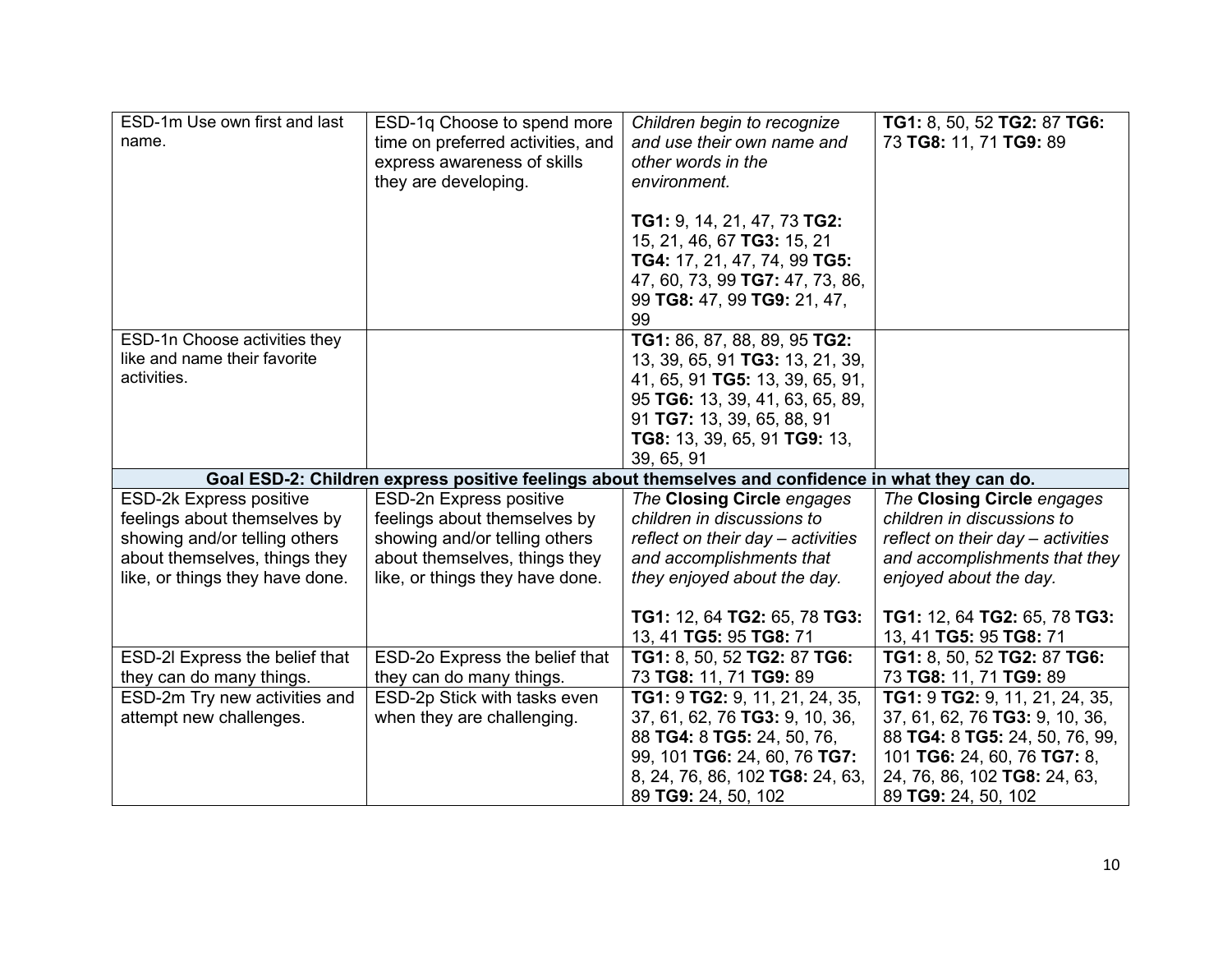|                                                                                                                                                                                                                                                                                                                              | ESD-2q Express opinions<br>about their abilities in different<br>areas ("I'm a good friend." I can<br>run fast." "I know all my<br>letters!").<br>Developing a Sense of Self with Others                                                                                                                                                                                                                                                        |                                                                        | TG1: 78 TG3: 39 TG4: 78, 104<br>TG5: 26 TG8: 71 TG9: 90                |
|------------------------------------------------------------------------------------------------------------------------------------------------------------------------------------------------------------------------------------------------------------------------------------------------------------------------------|-------------------------------------------------------------------------------------------------------------------------------------------------------------------------------------------------------------------------------------------------------------------------------------------------------------------------------------------------------------------------------------------------------------------------------------------------|------------------------------------------------------------------------|------------------------------------------------------------------------|
|                                                                                                                                                                                                                                                                                                                              | Goal ESD-3: Children form relationships and interact positively with familiar adults who are consistent and responsive to<br>their needs.                                                                                                                                                                                                                                                                                                       |                                                                        |                                                                        |
| ESD-3m Seek out trusted<br>teachers and caregivers as<br>needed (for emotional support,<br>physical assistance, social<br>interaction, problem solving,<br>and approval).<br>ESD-3n Show affection for<br>adults they are close to.<br>ESD-30 Given time, form<br>positive relationships with new<br>teachers or caregivers. | ESD-3q Seek out trusted<br>teachers and caregivers as<br>needed (for emotional support,<br>physical assistance, social<br>interaction, problem solving,<br>and approval).<br>ESD-3r Form positive<br>relationships with new teachers<br>or caregivers over time.<br>ESD-3s Use language<br>effectively to continue<br>conversations with familiar<br>adults and to influence their<br>behavior (ask for help, ask an<br>adult to do something). | TG1: 39 TG2: 38 TG3: 21<br>TG4: 47 TG8: 42<br><b>Welcome Guide: 35</b> | TG1: 39 TG2: 38 TG3: 21<br>TG4: 47 TG8: 42<br><b>Welcome Guide: 35</b> |
| ESD-3p Show ease and<br>comfort in their interactions<br>with familiar adults.                                                                                                                                                                                                                                               |                                                                                                                                                                                                                                                                                                                                                                                                                                                 |                                                                        |                                                                        |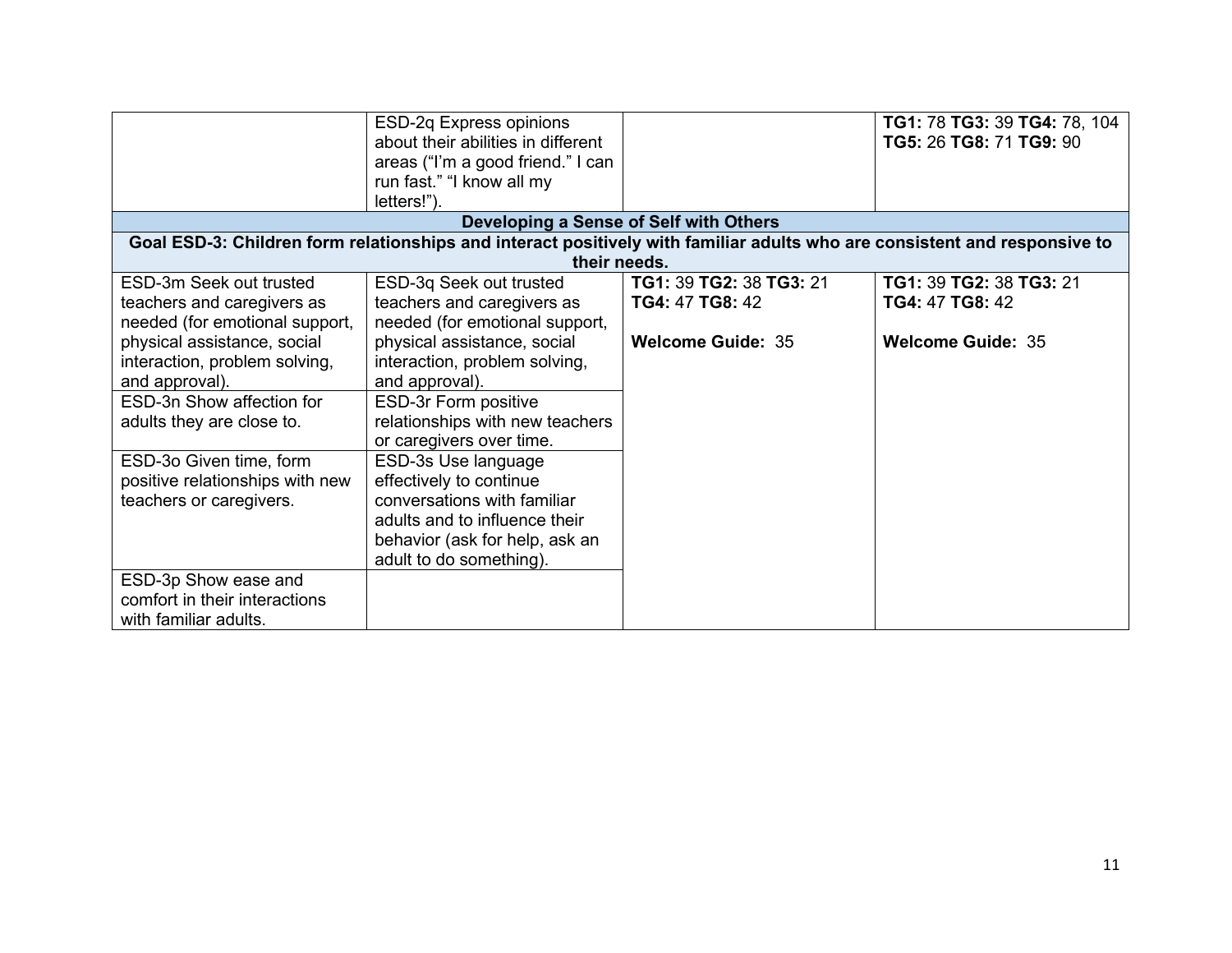|                                  |                                | Goal ESD-4: Children form relationships and interact positively with other children |                                                 |  |  |
|----------------------------------|--------------------------------|-------------------------------------------------------------------------------------|-------------------------------------------------|--|--|
| <b>ESD-4k Demonstrate social</b> | ESD-4p Demonstrate social      | <b>Conscious Discipline®</b>                                                        | <b>Conscious Discipline®</b>                    |  |  |
| skills when interacting with     | skills when interacting with   | specifically guides children in                                                     | specifically guides children in                 |  |  |
| other children (turn taking,     | other children (turn taking,   | being successful in their social                                                    | being successful in their social                |  |  |
| conflict resolution, sharing).   | conflict resolution, sharing). | and emotional endeavors                                                             | and emotional endeavors                         |  |  |
|                                  |                                | during each day. The                                                                | during each day. The                            |  |  |
|                                  |                                | <b>CONNECT</b> portion of the                                                       | <b>CONNECT</b> portion of the                   |  |  |
|                                  |                                | <b>Greeting Circle (pages 12,</b>                                                   | Greeting Circle (pages 12, 38,                  |  |  |
|                                  |                                | 38, 64, 90 in each Teacher's                                                        | 64, 90 in each Teacher's                        |  |  |
|                                  |                                | <b>Guide</b> ) focuses on developing                                                | <b>Guide</b> ) focuses on developing            |  |  |
|                                  |                                | positive social interactions and                                                    | positive social interactions and                |  |  |
|                                  |                                | play daily. STEAM lessons                                                           | play daily. STEAM lessons                       |  |  |
|                                  |                                | (Teaching Guides pages. 24-                                                         | (Teaching Guides pages. 24-                     |  |  |
|                                  |                                | 24, 50-51, 76-77, 102-103)                                                          | 24, 50-51, 76-77, 102-103) and                  |  |  |
|                                  |                                | and Practice Centers                                                                | <b>Practice Centers (Teaching</b>               |  |  |
|                                  |                                | (Teaching Guides pages. 8-                                                          | <b>Guides pages. 8-11, 34-37,</b>               |  |  |
|                                  |                                | 11, 34-37, 60-63, 86-89) also                                                       | 60-63, 86-89) also encourage                    |  |  |
|                                  |                                | encourage children to interact                                                      | children to interact positively<br>with others. |  |  |
|                                  |                                | positively with others.                                                             |                                                 |  |  |
|                                  |                                | TG1: 11, 13, 39, 95 TG2: 10,                                                        | TG1: 11, 13, 39, 95 TG2: 10,                    |  |  |
|                                  |                                | 37, 62, 87, 89, 95, 101 TG3:                                                        | 37, 62, 87, 89, 95, 101 TG3:                    |  |  |
|                                  |                                | 10, 11, 35, 38, 43, 44 TG4: 37,                                                     | 10, 11, 35, 38, 43, 44 TG4: 37,                 |  |  |
|                                  |                                | 41, 61 TG5: 9, 11, 19, 24-25,                                                       | 41, 61 TG5: 9, 11, 19, 24-25,                   |  |  |
|                                  |                                | 38, 63 TG6: 35, 87 TG7: 8, 9,                                                       | 38, 63 TG6: 35, 87 TG7: 8, 9,                   |  |  |
|                                  |                                | 12, 61, 88 TG8: 9, 10, 87                                                           | 12, 61, 88 TG8: 9, 10, 87 TG9:                  |  |  |
|                                  |                                | TG9: 51                                                                             | 51                                              |  |  |
|                                  |                                | 89                                                                                  | 89                                              |  |  |
|                                  |                                |                                                                                     |                                                 |  |  |
|                                  |                                | <b>Welcome Guide: 83</b>                                                            | <b>Welcome Guide: 83</b>                        |  |  |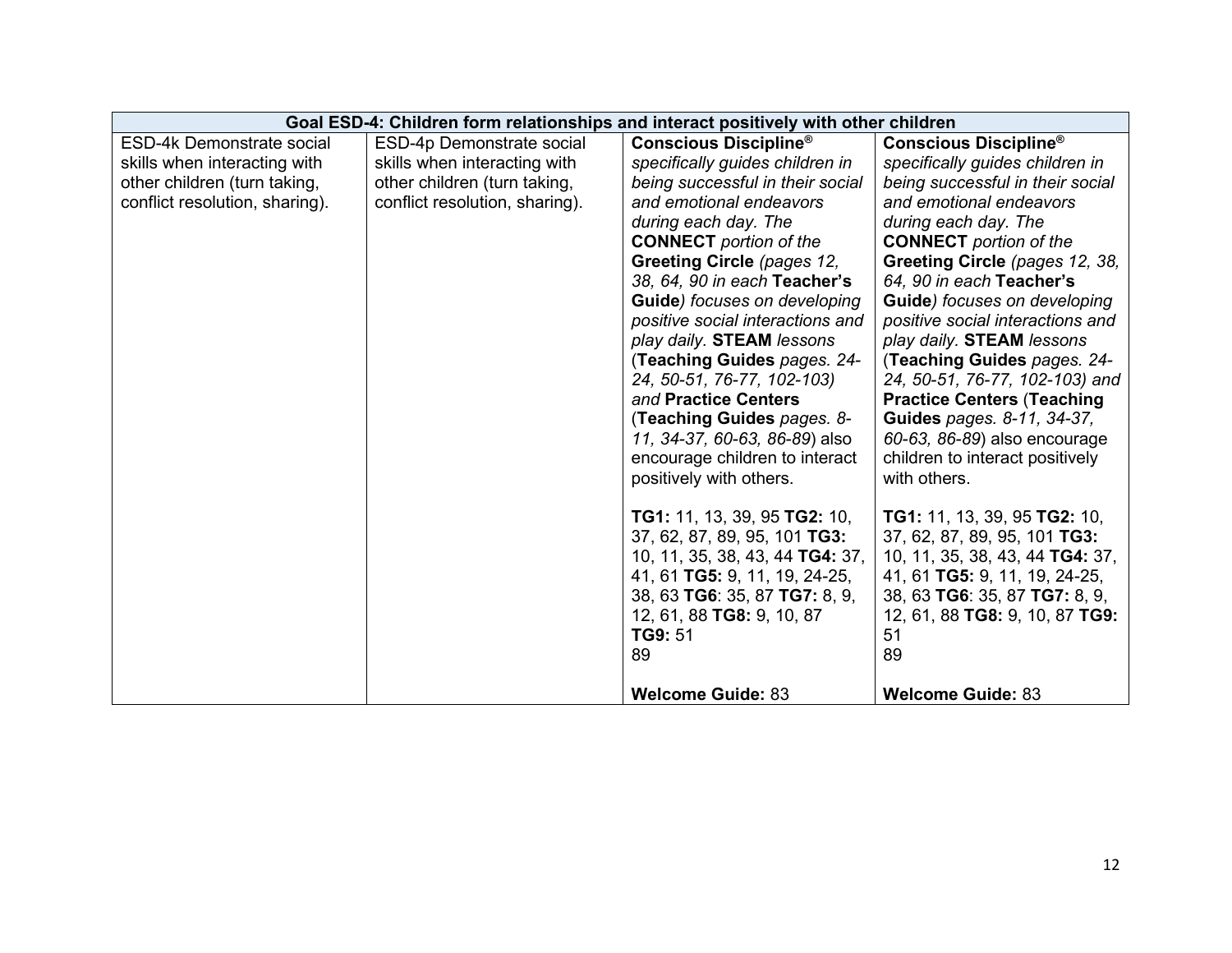| <b>ESD-4I Form and maintain</b> | ESD-4q Form and maintain                             | TG1: 11, 12, 36, 38, 39, 46, 89  | TG1: 11, 12, 36, 38, 39, 46, 89  |
|---------------------------------|------------------------------------------------------|----------------------------------|----------------------------------|
| friendships with a few other    | friendships with other children                      | TG2: 10, 11, 15, 25, 36, 37,     | TG2: 10, 11, 15, 25, 36, 37,     |
| children.                       | of diverse cultural backgrounds                      | 41, 50-51, 61, 62, 63, 67, 77,   | 41, 50-51, 61, 62, 63, 67, 77,   |
|                                 | and abilities.                                       | 87, 88, 89, 93, 103 TG3: 10,     | 87, 88, 89, 93, 103 TG3: 10,     |
| ESD-4m Identify another child   | ESD-4r Seek and give support                         | 15, 22-23, 34, 35, 37, 43, 50-   | 15, 22-23, 34, 35, 37, 43, 50-   |
| as a friend.                    | with children they identify as<br>friends.           | 51, 62, 77, 87 89, 103 TG4:      | 51, 62, 77, 87 89, 103 TG4:      |
|                                 |                                                      | 25, 35, 37, 41, 61, 63, 76-77,   | 25, 35, 37, 41, 61, 63, 76-77,   |
|                                 |                                                      | 102, 103 TG5: 9, 11, 19, 25,     | 102, 103 TG5: 9, 11, 19, 25,     |
|                                 |                                                      | 35, 51, 62, 63, 77, 88, 102-103  | 35, 51, 62, 63, 77, 88, 102-103  |
|                                 |                                                      | TG6: 9, 11, 25, 35, 37, 41, 61,  | TG6: 9, 11, 25, 35, 37, 41, 61,  |
|                                 |                                                      | 63, 67, 77, 87, 89, 103 TG7: 8,  | 63, 67, 77, 87, 89, 103 TG7: 8,  |
|                                 |                                                      | 11, 12, 25, 51, 61, 65, 67, 68-  | 11, 12, 25, 51, 61, 65, 67, 68-  |
|                                 |                                                      | 69, 76-77, 88, 93, 103 TG8: 9,   | 69, 76-77, 88, 93, 103 TG8: 9,   |
|                                 |                                                      | 10, 11, 23, 25, 41, 51, 62, 63,  | 10, 11, 23, 25, 41, 51, 62, 63,  |
|                                 |                                                      | 67, 76-77, 87, 103 TG9: 11,      | 67, 76-77, 87, 103 TG9: 11,      |
|                                 |                                                      | 25, 36, 51, 61, 77, 89, 93, 101, | 25, 36, 51, 61, 77, 89, 93, 101, |
|                                 |                                                      | 103                              | 103                              |
| ESD-4n Approach other           | ESD-4s Use language                                  | TG1: 11, 46, 89 TG2: 41, 61,     | TG1: 11, 46, 89 TG2: 41, 61,     |
| children easily, expecting      | effectively to have                                  | 87, 88, 89 TG3: 22, 37, 38, 43   | 87, 88, 89 TG3: 22, 37, 38, 43   |
| positive                        | conversations with other                             | TG4: 63, 89, 102 TG5: 11, 19     | TG4: 63, 89, 102 TG5: 11, 19     |
| interactions.                   | children and influence another                       | TG6: 11, 35, 37, 67, 87, 89      | TG6: 11, 35, 37, 67, 87, 89      |
|                                 | child's behavior (negotiate                          | TG7: 8, 11, 12, 61, 67, 88, 93   | TG7: 8, 11, 12, 61, 67, 88, 93   |
|                                 | sharing a toy, plan how to build                     | TG8: 63 TG9: 89                  | TG8: 63 TG9: 89                  |
| ESD-4o Show ease and            | a block tower together).<br>ESD-4t Play and interact |                                  |                                  |
| comfort in their interactions   | cooperatively with other                             |                                  |                                  |
| with familiar children.         | children (work on project                            |                                  |                                  |
|                                 | together, exchange ideas).                           |                                  |                                  |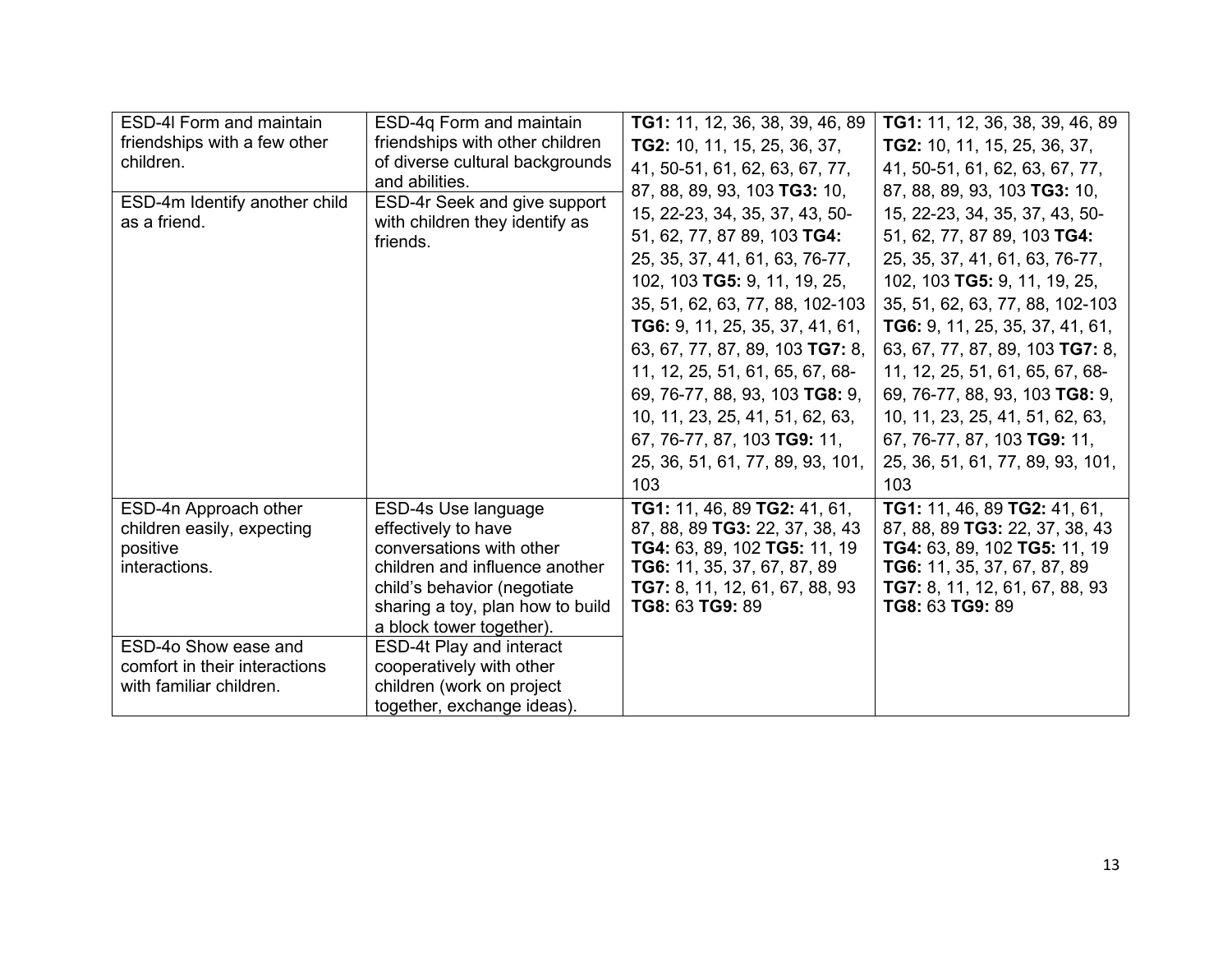|                                                                                                                                                                                                                                                                                                                                                                   |                                                                                                                                                                                                                                                                                                                                                                                 | Goal ESD-5: Children demonstrate the social and behavioral skills needed to successfully participate in groups.                                                                                                                                                                                                                                                                                                                                                                          |                                                                                                                                                                                                                                                                                                                                                                                                                                                                                          |  |  |
|-------------------------------------------------------------------------------------------------------------------------------------------------------------------------------------------------------------------------------------------------------------------------------------------------------------------------------------------------------------------|---------------------------------------------------------------------------------------------------------------------------------------------------------------------------------------------------------------------------------------------------------------------------------------------------------------------------------------------------------------------------------|------------------------------------------------------------------------------------------------------------------------------------------------------------------------------------------------------------------------------------------------------------------------------------------------------------------------------------------------------------------------------------------------------------------------------------------------------------------------------------------|------------------------------------------------------------------------------------------------------------------------------------------------------------------------------------------------------------------------------------------------------------------------------------------------------------------------------------------------------------------------------------------------------------------------------------------------------------------------------------------|--|--|
| ESD-5k Follow social rules,<br>transitions, and routines that<br>have been explained to them,<br>with reminders and practice.                                                                                                                                                                                                                                     | ESD-5q Follow social rules,<br>transitions, and routines that<br>have been explained to them.                                                                                                                                                                                                                                                                                   | TG1: 13, 39, 65, 104 TG2: 13,<br>39, 65, 91TG3: 13, 39, 65, 91<br>TG4: 13, 39, 65, 91 TG5: 13,<br>39, 65, 91 TG6: 13, 39, 65, 91<br>TG7: 13, 39, 65, 91 TG8: 8,<br>13, 39, 65, 91 TG9: 13, 39, 65,<br>91                                                                                                                                                                                                                                                                                 | TG1: 13, 39, 65, 104 TG2: 13,<br>39, 65, 91TG3: 13, 39, 65, 91<br>TG4: 13, 39, 65, 91 TG5: 13,<br>39, 65, 91 TG6: 13, 39, 65, 91<br>TG7: 13, 39, 65, 91 TG8: 8,<br>13, 39, 65, 91 TG9: 13, 39, 65,<br>91                                                                                                                                                                                                                                                                                 |  |  |
| ESD-5I Often make requests<br>clearly and effectively.<br><b>ESD-5m Show awareness that</b><br>their actions affect others<br>(move carefully around<br>classmate's block structure).<br>ESD-5n Wait for a short time to<br>get what they want (a turn with<br>a toy, a snack).<br>ESD-50 Work to resolve<br>conflicts effectively, with<br>guidance and support. | ESD-5r Make requests clearly<br>and effectively most of the time.<br>ESD-5s Balance their own needs<br>with those of others in the group.<br><b>ESD-5t Anticipate consequences</b><br>and plan ways to solve problems<br>effectively, with guidance and<br>support.<br>ESD-5u Use a variety of<br>strategies to solve problems and<br>conflicts with increasing<br>independence | <b>Conscious Discipline®</b><br>specifically guides children in<br>being successful in their social<br>and emotional endeavors during<br>each day. The Greeting Circle,<br><b>COMMIT</b> focuses on engaging<br>children in activities that help<br>them be effective<br>communicators, manage their<br>own behaviors and problem-<br>solve in socially acceptable<br>ways daily. During Closing<br>Circle children reflect on their<br>commitments made to be<br>successful in the day. | <b>Conscious Discipline®</b><br>specifically guides children in<br>being successful in their social<br>and emotional endeavors during<br>each day. The Greeting Circle,<br><b>COMMIT</b> focuses on engaging<br>children in activities that help<br>them be effective<br>communicators, manage their<br>own behaviors and problem-<br>solve in socially acceptable<br>ways daily. During Closing<br>Circle children reflect on their<br>commitments made to be<br>successful in the day. |  |  |
|                                                                                                                                                                                                                                                                                                                                                                   |                                                                                                                                                                                                                                                                                                                                                                                 | TG1: 38, 64, 90 TG2: 12, 13,<br>38, 39, 64, 65, 90, 91 TG3: 12,<br>13, 39, 64, 65, 91 TG4: 12, 13,<br>26, 39, 65, 91 TG5: 12, 13, 39,<br>65, 91 TG6: 12, 13, 38, 39, 65,<br>91 TG7: 13, 39, 64, 65, 91 TG8:<br>12, 13, 38, 39, 65, 91 TG9: 13,<br>39, 65, 91, 95<br><b>Resources: Conscious</b><br><b>Discipline Manual</b>                                                                                                                                                              | TG1: 38, 64, 90 TG2: 12, 13,<br>38, 39, 64, 65, 90, 91 TG3: 12,<br>13, 39, 64, 65, 91 TG4: 12, 13,<br>26, 39, 65, 91 TG5: 12, 13, 39,<br>65, 91 TG6: 12, 13, 38, 39, 65,<br>91 TG7: 13, 39, 64, 65, 91 TG8:<br>12, 13, 38, 39, 65, 91 TG9: 13,<br>39, 65, 91, 95<br><b>Resources: Conscious</b><br><b>Discipline Manual</b>                                                                                                                                                              |  |  |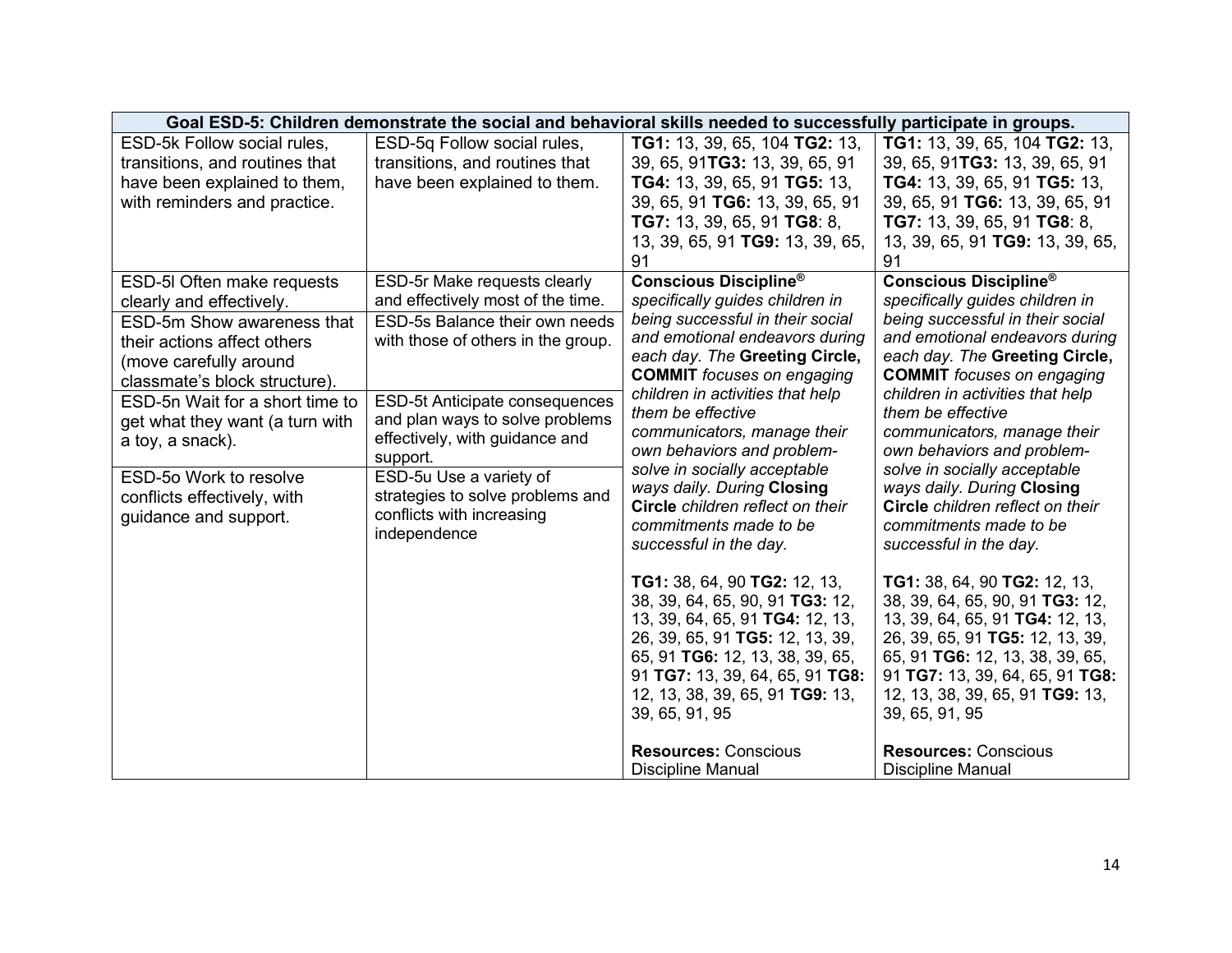| ESD-5p Notice and accept<br>similarities and differences<br>among all people, including<br>people with disabilities and | ESD-5v Express respect and<br>caring for all people, including<br>people with disabilities and those<br>from different cultures. | <b>Cultural Responsiveness</b><br>reminders are embedded<br>across all content areas of the<br>curriculum. Frog Street Pre-K                             | <b>Cultural Responsiveness</b><br>reminders are embedded across<br>all content areas of the<br>curriculum. Frog Street Pre-K                             |
|-------------------------------------------------------------------------------------------------------------------------|----------------------------------------------------------------------------------------------------------------------------------|----------------------------------------------------------------------------------------------------------------------------------------------------------|----------------------------------------------------------------------------------------------------------------------------------------------------------|
| those from different cultures.                                                                                          |                                                                                                                                  | <b>Welcome Guide: Foundations</b><br>for Implementation Guide<br>encourages teachers to be<br>inclusive and culturally<br>responsive as a habit of mind. | <b>Welcome Guide: Foundations</b><br>for Implementation Guide<br>encourages teachers to be<br>inclusive and culturally<br>responsive as a habit of mind. |
|                                                                                                                         |                                                                                                                                  | (pages 94-95)                                                                                                                                            | (pages 94-95)                                                                                                                                            |
|                                                                                                                         |                                                                                                                                  | TG1: 65, 91, 94 TG2: 13, 39,<br>65, 71, 87, 91, 102 TG3: 13, 34,                                                                                         | TG1: 65, 91, 94 TG2: 13, 39,<br>65, 71, 87, 91, 102 TG3: 13, 34,                                                                                         |
|                                                                                                                         |                                                                                                                                  | 39, 43, 50, 65, 91 TG4: 13, 39,                                                                                                                          | 39, 43, 50, 65, 91 TG4: 13, 39,                                                                                                                          |
|                                                                                                                         |                                                                                                                                  | 65, 91 TG5: 13, 39, 65, 91 TG6:                                                                                                                          | 65, 91 TG5: 13, 39, 65, 91 TG6:                                                                                                                          |
|                                                                                                                         |                                                                                                                                  | 13, 39, 65, 91 TG7: 13, 39, 65,                                                                                                                          | 13, 39, 65, 91 TG7: 13, 39, 65,                                                                                                                          |
|                                                                                                                         |                                                                                                                                  | 91 TG8: 13, 39, 65, 91 TG9: 12,                                                                                                                          | 91 TG8: 13, 39, 65, 91 TG9: 12,                                                                                                                          |
|                                                                                                                         |                                                                                                                                  | 13, 39, 64, 65, 91, 95                                                                                                                                   | 13, 39, 64, 65, 91, 95                                                                                                                                   |
|                                                                                                                         | <b>Learning About Feelings</b>                                                                                                   |                                                                                                                                                          |                                                                                                                                                          |
|                                                                                                                         | Goal ESD-6: Children identify, manage, and express their feelings.                                                               |                                                                                                                                                          |                                                                                                                                                          |
| ESD-6I Express a range of                                                                                               | ESD-60 Express a range of                                                                                                        | TG1: 86, 89, 94-95 TG2: 13, 39,                                                                                                                          | TG1: 86, 89, 94-95 TG2: 13, 39,                                                                                                                          |
| emotions (happiness, sadness,                                                                                           | emotions (happiness, sadness,                                                                                                    | 65, 91 TG3: 13, 39, 65, 91 TG4:                                                                                                                          | 65, 91 TG3: 13, 39, 65, 91 TG4:                                                                                                                          |
| fear, anger, disgust, tenderness,                                                                                       | fear, anger, disgust, tenderness,                                                                                                | 91 TG5: 39, 65, 91 TG6: 13, 39,                                                                                                                          | 91 TG5: 39, 65, 91 TG6: 13, 39,                                                                                                                          |
| hostility, shame, guilt,<br>satisfaction, and love) with their                                                          | hostility, shame, guilt,<br>satisfaction, and love) with their                                                                   | 65, 91 TG7: 13, 39, 65, 91 TG8:                                                                                                                          | 65, 91 TG7: 13, 39, 65, 91 TG8:                                                                                                                          |
| face, body, vocal sounds, and                                                                                           | face, body, vocal sounds, and                                                                                                    | 13, 39, 65, 91 TG9: 13, 39, 65,                                                                                                                          | 13, 39, 65, 91 TG9: 13, 39, 65,                                                                                                                          |
| words.                                                                                                                  | words.                                                                                                                           | 91                                                                                                                                                       | 91                                                                                                                                                       |
|                                                                                                                         |                                                                                                                                  | <b>Welcome Guide: 46</b>                                                                                                                                 | <b>Welcome Guide: 46</b>                                                                                                                                 |
|                                                                                                                         |                                                                                                                                  | <b>Resources: Conscious</b>                                                                                                                              | <b>Resources: Conscious</b>                                                                                                                              |
|                                                                                                                         |                                                                                                                                  | <b>Discipline Manual</b>                                                                                                                                 | <b>Discipline Manual</b>                                                                                                                                 |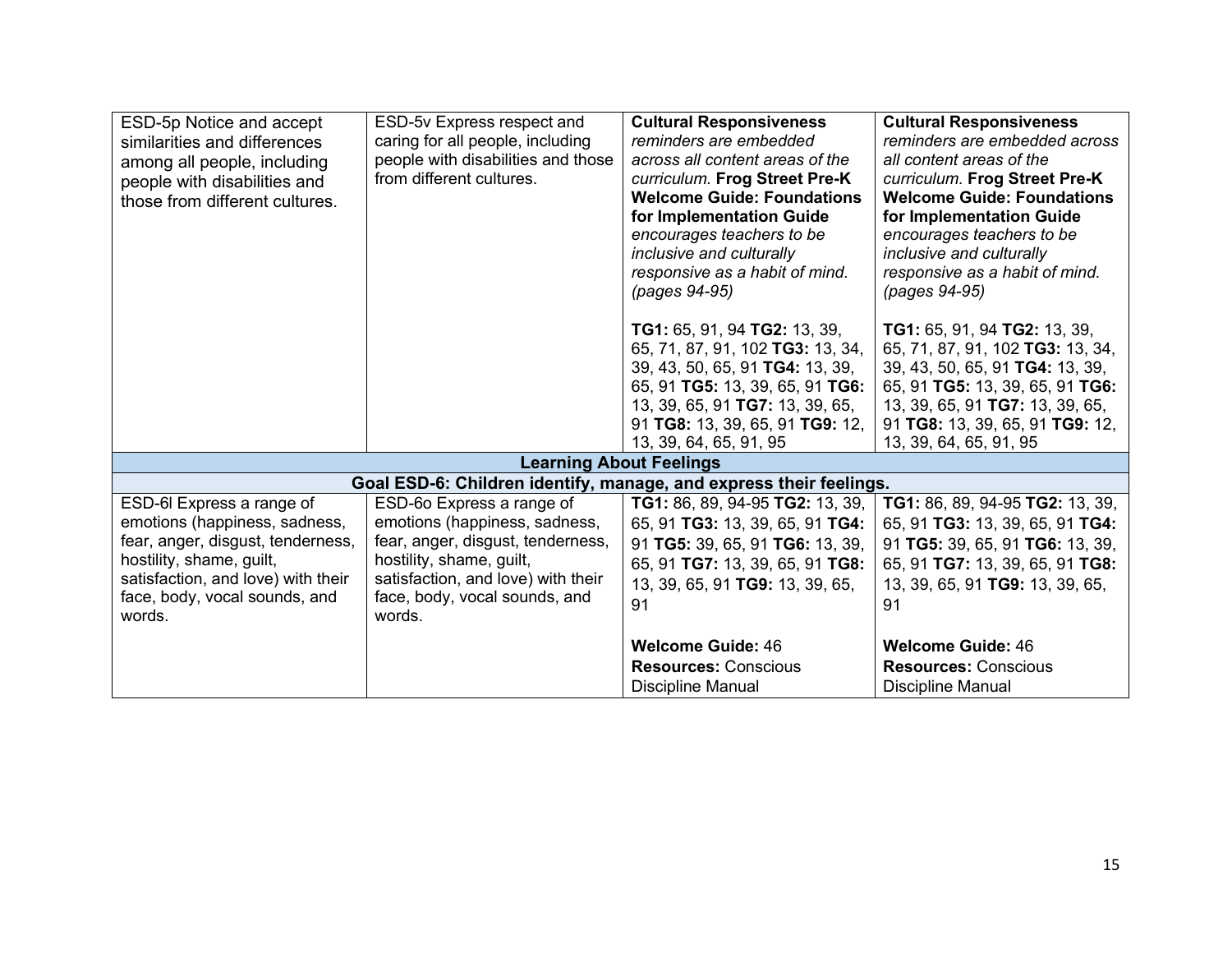| ESD-6m Use a variety of words<br>or signs to express and manage<br>feelings more clearly.<br>ESD-6n Describe reasons for<br>their feelings ("I'm sad because<br>Grandma's leaving." "That<br>makes me mad when you do<br>that!"). | ESD-6p Independently manage<br>and express feelings effectively<br>most of the time.<br>ESD-6q Use a larger vocabulary<br>for talking about different<br>feelings ("I'm frustrated with that<br>puzzle!" "I'm excited about our<br>trip.").<br>ESD-6r Give reasons for their<br>feelings that may include<br>thoughts and beliefs as well as<br>outside events ("I'm happy<br>because I wanted to win and I<br>$did.'$ ). | TG1: 86, 87, 88, 89, 95 TG2:<br>13, 39, 65, 91 TG3: 13, 21, 39,<br>65, 91 TG4: 91 TG5: 13, 39, 65,<br>91 TG6: 13, 39, 65, 91 TG7: 13,<br>39, 65, 91 TG8: 13, 39, 65, 91<br>TG9: 13, 39, 65, 91, 95<br><b>Welcome Guide: 46</b><br><b>Resources: Conscious</b><br>Discipline Manual | TG1: 86, 87, 88, 89, 95 TG2:<br>13, 39, 65, 91 TG3: 13, 21, 39,<br>65, 91 TG4: 91 TG5: 13, 39, 65,<br>91 TG6: 13, 39, 65, 91 TG7: 13,<br>39, 65, 91 TG8: 13, 39, 65, 91<br>TG9: 13, 39, 65, 91, 95<br><b>Welcome Guide: 46</b><br><b>Resources: Conscious</b><br><b>Discipline Manual</b>                                                                                                                                                                                                                                                                                         |
|-----------------------------------------------------------------------------------------------------------------------------------------------------------------------------------------------------------------------------------|---------------------------------------------------------------------------------------------------------------------------------------------------------------------------------------------------------------------------------------------------------------------------------------------------------------------------------------------------------------------------------------------------------------------------|------------------------------------------------------------------------------------------------------------------------------------------------------------------------------------------------------------------------------------------------------------------------------------|-----------------------------------------------------------------------------------------------------------------------------------------------------------------------------------------------------------------------------------------------------------------------------------------------------------------------------------------------------------------------------------------------------------------------------------------------------------------------------------------------------------------------------------------------------------------------------------|
|                                                                                                                                                                                                                                   | ESD-6s Use problem-solving<br>strategies when feeling angry or<br>frustrated                                                                                                                                                                                                                                                                                                                                              |                                                                                                                                                                                                                                                                                    | <b>Conscious Discipline ®</b><br>specifically guides children in<br>being successful in their social<br>and emotional endeavors during<br>each day. The Greeting Circle<br>focuses on using problem-<br>solving strategies in socially<br>acceptable ways daily.<br>TG1: 86, 87, 88, 89, 90, 91, 95<br>TG2: 13, 39, 65, 91 TG3: 13,<br>21, 39, 65, 91 TG4: 90, 91 TG5:<br>13, 39, 65, 91 TG6: 13, 39, 65,<br>91 TG7: 13, 39, 65, 91 TG8: 13,<br>39, 65, 91, 103 TG9: 13, 39, 65,<br>91, 95<br><b>Welcome Guide: 46</b><br><b>Resources: Conscious</b><br><b>Discipline Manual</b> |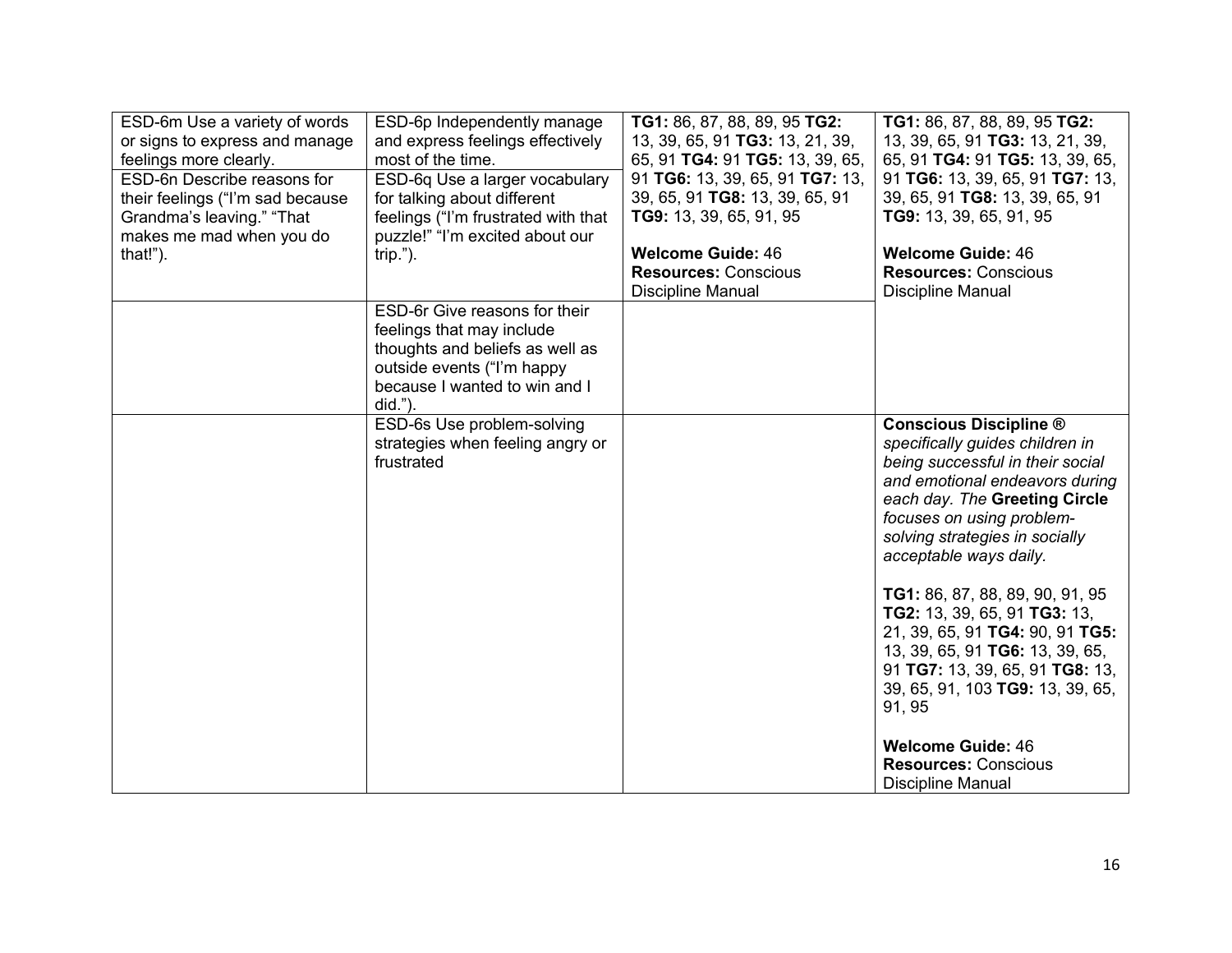|                                                                                                                                                                                                                                                    | Goal ESD-7: Children recognize and respond to the needs and feelings of others.                                                                                                                                                                                              |                                                                                                                                                                                                                                                                                                                                         |                                                                                                                                                                                                                                                                                                                                         |
|----------------------------------------------------------------------------------------------------------------------------------------------------------------------------------------------------------------------------------------------------|------------------------------------------------------------------------------------------------------------------------------------------------------------------------------------------------------------------------------------------------------------------------------|-----------------------------------------------------------------------------------------------------------------------------------------------------------------------------------------------------------------------------------------------------------------------------------------------------------------------------------------|-----------------------------------------------------------------------------------------------------------------------------------------------------------------------------------------------------------------------------------------------------------------------------------------------------------------------------------------|
| ESD-7j Try to comfort another<br>child or an adult who is upset<br>(bring a comfort object, pat the<br>person on the back).<br>ESD-7k Communicate concern<br>for others (share a toy with<br>someone who doesn't have one,<br>ask, "Are you OK?"). | ESD-7n Communicate<br>understanding and empathy for<br>others' feelings.<br>ESD-7o Show awareness that<br>their behavior can affect the<br>feelings of others (say, "I didn't<br>mean to scare you when I                                                                    | TG1: 91 TG2: 13, 39, 65, 91<br>TG3: 13, 34, 46, 65, 91 TG4:<br>39, 65, 91 TG5: 13, 39, 65, 91<br>TG6: 13, 39, 65, 91 TG7: 13,<br>39, 65, 91 TG8: 13, 39, 65, 91<br>TG9: 12, 13, 39, 65, 91<br>TG1: 65, 91, 94-95 TG2: 13, 39,<br>65, 71, 87, 91, 102 TG3: 13, 34,<br>39, 43, 50, 65, 91 TG4: 13, 39,<br>65, 91 TG5: 13, 39, 65, 91 TG6: | TG1: 91 TG2: 13, 39, 65, 91<br>TG3: 13, 34, 46, 65, 91 TG4:<br>39, 65, 91 TG5: 13, 39, 65, 91<br>TG6: 13, 39, 65, 91 TG7: 13,<br>39, 65, 91 TG8: 13, 39, 65, 91<br>TG9: 12, 13, 39, 65, 91<br>TG1: 65, 91, 94-95 TG2: 13, 39,<br>65, 71, 87, 91, 102 TG3: 13, 34,<br>39, 43, 50, 65, 91 TG4: 13, 39,<br>65, 91 TG5: 13, 39, 65, 91 TG6: |
| ESD-7I Offer help to meet the<br>needs of others (pick up item<br>someone dropped, help another<br>child who is having trouble<br>building a block tower).                                                                                         | yelled.").<br>ESD-7p Choose to act in ways<br>that show respect for others'<br>feelings and points of view<br>most of the time with guidance<br>and support (compliment each<br>other during play, work out<br>conflicts, show respect for<br>opinions expressed by others). | 13, 39, 65, 91 TG7: 13, 39, 65,<br>91 TG8: 13, 39, 65, 91 TG9: 12,<br>13, 39, 64, 65, 91, 95                                                                                                                                                                                                                                            | 13, 39, 65, 91 TG7: 13, 39, 65,<br>91 TG8: 13, 39, 65, 91 TG9: 12,<br>13, 39, 64, 65, 91, 95                                                                                                                                                                                                                                            |
| ESD-7m Show awareness that<br>other people have different<br>feelings ("I like raisins but he<br>doesn't." "I'm scared on that ride<br>but she isn't.").                                                                                           |                                                                                                                                                                                                                                                                              |                                                                                                                                                                                                                                                                                                                                         |                                                                                                                                                                                                                                                                                                                                         |
|                                                                                                                                                                                                                                                    | <b>Health and Physical Development (HPD)</b>                                                                                                                                                                                                                                 |                                                                                                                                                                                                                                                                                                                                         |                                                                                                                                                                                                                                                                                                                                         |
|                                                                                                                                                                                                                                                    | <b>Physical Health and Growth</b><br>Goal HPD-1: Children develop healthy eating habits.                                                                                                                                                                                     |                                                                                                                                                                                                                                                                                                                                         |                                                                                                                                                                                                                                                                                                                                         |
| HPD-1p Try new foods.                                                                                                                                                                                                                              | HPD-1s Try new foods.                                                                                                                                                                                                                                                        | Theme 3: Safe, Healthy,<br><b>Helpful Me engages children</b><br>in activities to promote<br>nutritious/healthy eating,<br>including trying new foods.<br>TG1: 11, 16 TG3: 55, 61, 62,<br>68, 69, 70, 71, 72, 73, 78 TG8:<br>44                                                                                                         | Theme 3: Safe, Healthy,<br><b>Helpful Me engages children</b><br>in activities to promote<br>nutritious/healthy eating,<br>including trying new foods.<br>TG1: 11, 16 TG3: 55, 61, 62,<br>68, 69, 70, 71, 72, 73, 78 TG8:<br>44                                                                                                         |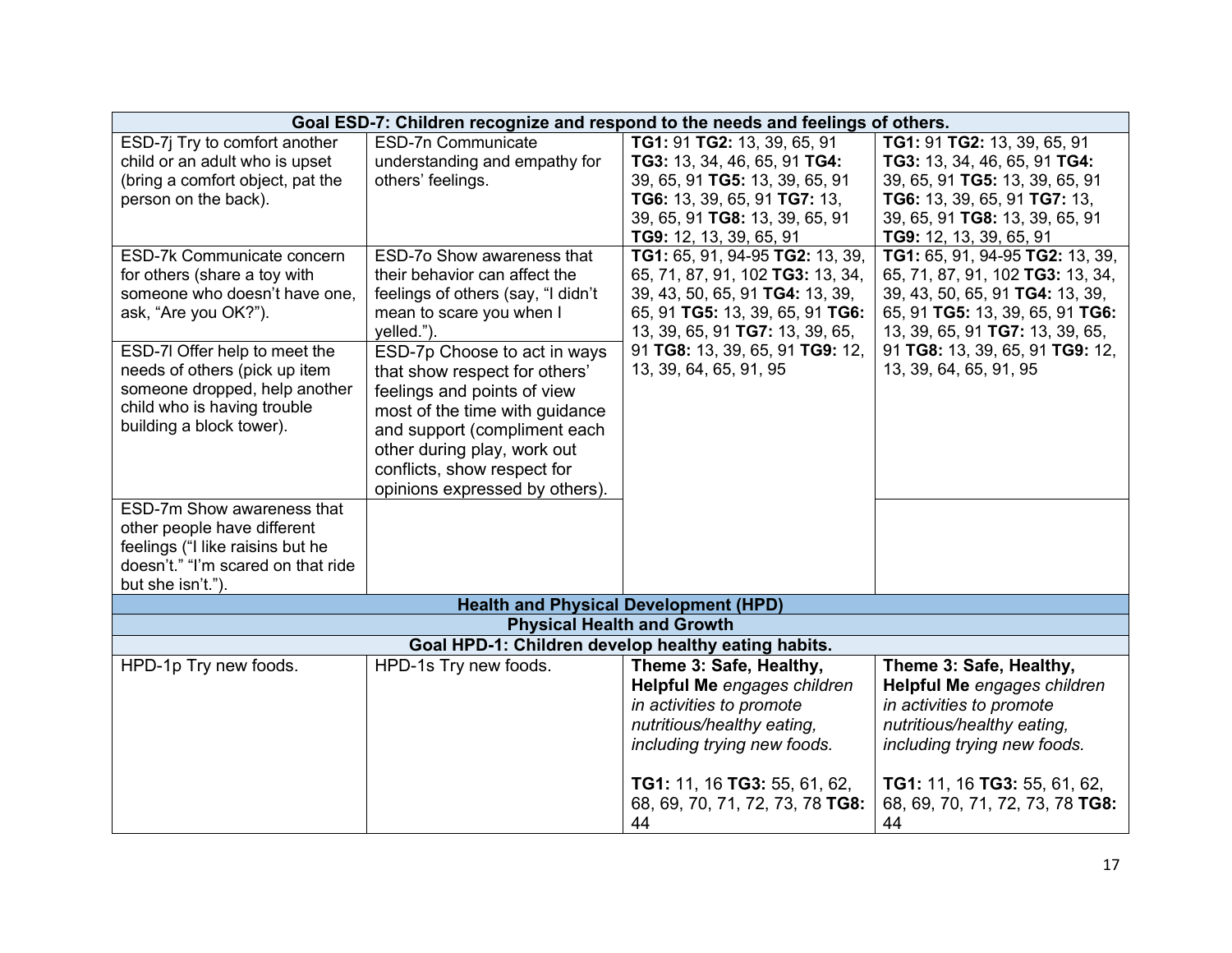| HPD-1q Feed themselves with                           | HPD-1t Feed themselves with                                               | TG3: 68, 69 TG6: 97 TG7: 19,     | TG3: 68, 69 TG6: 97 TG7: 19,     |
|-------------------------------------------------------|---------------------------------------------------------------------------|----------------------------------|----------------------------------|
| utensils independently.                               | utensils independently.                                                   | 63, 71 TG8: 19                   | 63, 71 TG8: 19                   |
| HPD-1r Communicate that                               | HPD-1u Given a selection of                                               | TG1: 11, 16 TG3: 55, 61, 62,     | TG1: 11, 16 TG3: 55, 61, 62,     |
| some foods are good for them                          | familiar foods, identify which                                            | 68, 69, 70, 71, 72, 73, 78 TG8:  | 68, 69, 70, 71, 72, 73, 78 TG8:  |
| (fresh fruits, vegetables, milk)                      | foods are nutritious and which                                            | 44                               | 44                               |
| and some are not healthy                              | are not.                                                                  |                                  |                                  |
| (potato chips,                                        |                                                                           |                                  |                                  |
| soda).                                                |                                                                           |                                  |                                  |
|                                                       | HPD-1v Talk about variety and                                             |                                  | Theme 3: Safe, Healthy,          |
|                                                       | amount of foods needed to be                                              |                                  | Helpful Me engages children in   |
|                                                       | healthy (can identify what is                                             |                                  | activities to promote            |
|                                                       | missing from their meal).                                                 |                                  | nutritious/healthy eating and    |
|                                                       | HPD-1w Name foods and                                                     |                                  | healthy bodies.                  |
|                                                       | beverages that help to build                                              |                                  |                                  |
|                                                       | healthy bodies.                                                           |                                  | TG1: 11, 16 TG3: 55, 61, 62,     |
|                                                       |                                                                           |                                  | 68, 69, 70, 71, 72, 73, 78 TG8:  |
|                                                       |                                                                           |                                  | 44                               |
|                                                       | Goal HPD-2: Children engage in active physical play indoors and outdoors. |                                  |                                  |
| HPD-2k Develop strength and                           | HPD-2o Develop strength and                                               | TG1: 35, 61, 93 TG2: 27, 63, 88  | TG1: 35, 61, 93 TG2: 27, 63, 88  |
| stamina by spending extended                          | stamina by spending extended                                              | TG3: 11, 63, 64, 87, 88, 89, 90, | TG3: 11, 63, 64, 87, 88, 89, 90, |
| periods of time playing                               | periods of time playing                                                   | 91, 93, 97, 100, 104 TG4: 10,    | 91, 93, 97, 100, 104 TG4: 10,    |
| vigorously.                                           | vigorously.                                                               | 37, 63, 75, 90 TG5: 41, 62, 67,  | 37, 63, 75, 90 TG5: 41, 62, 67,  |
| HPD-2I Choose a variety of                            | HPD-2p Develop strength and                                               | 69, 87 TG6: 9, 11, 38, 89 TG7:   | 69, 87 TG6: 9, 11, 38, 89 TG7:   |
| structured and unstructured                           | stamina by spending extended                                              | 35, 37, 39, 46, 63, 67, 89 TG8:  | 35, 37, 39, 46, 63, 67, 89 TG8:  |
| physical activities indoors and                       | periods of time playing                                                   | 11, 35, 37, 93 TG9: 11, 61, 62,  | 11, 35, 37, 93 TG9: 11, 61, 62,  |
| outdoors.                                             | vigorously.                                                               | 88, 89                           | 88, 89                           |
| HPD-2m Participate in simple                          | HPD-2q Participate in structured                                          |                                  |                                  |
| games and other structured                            | and unstructured motor activities                                         |                                  |                                  |
| motor activities that enhance                         | that build strength, speed,                                               |                                  |                                  |
| physical fitness (songs with                          | flexibility, and coordination (red                                        |                                  |                                  |
| movement, throwing and                                | light, green light; chase; free                                           |                                  |                                  |
| catching).                                            | play).                                                                    |                                  |                                  |
| HPD-2n Transition from active to                      | HPD-2r Transition independently                                           | TG1: 51, 102 TG2: 95 TG4: 76,    | TG1: 51, 102 TG2: 95 TG4: 76,    |
| quiet activities with limited                         | from active to quiet activities                                           | 100 TG5: 72, 75, 97 TG5: 72,     | 100 TG5: 72, 75, 97 TG5: 72,     |
| guidance and support.                                 | most of the time.                                                         | 75, 97                           | 75, 97                           |
| Goal HPD-3: Children develop healthy sleeping habits. |                                                                           |                                  |                                  |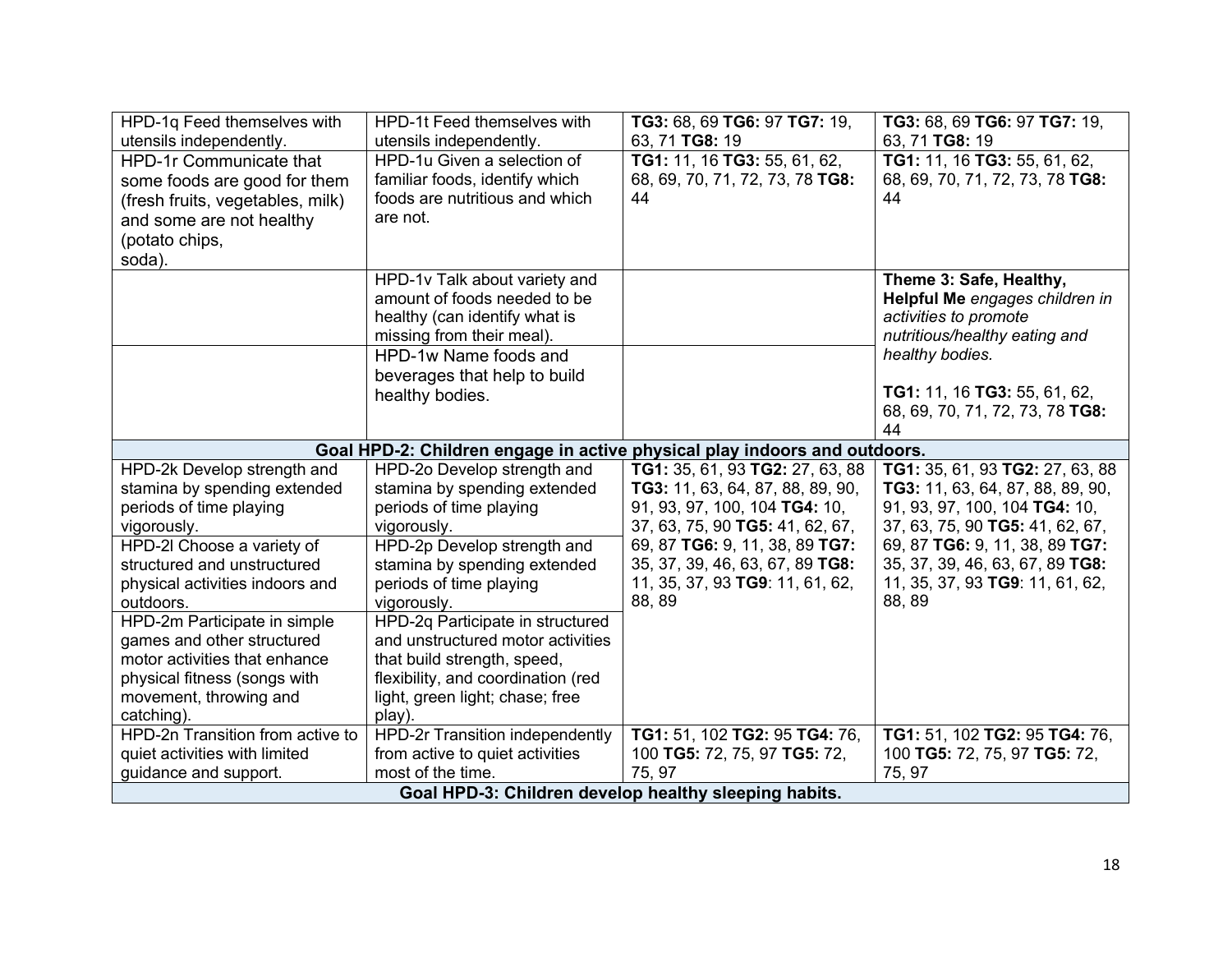| HPD-3i Recognize and<br>communicate signs of being<br>tired.<br>HPD-3j With increasing<br>independence, start and<br>participate in sleep routines.                                                                                                                                                                                                                        | HPD-3k Communicate ways<br>sleep keeps us healthy and<br>makes us feel good.<br>HPD-3I Independently start and<br>participate in sleep routines<br>most of the time.                                                                                                             | Theme 3 Healthy, Helpful Me<br>focuses on healthy habits<br>including sleep.<br>TG3: 93                                                                                                                                                                              | Theme 3 Healthy, Helpful Me<br>focuses on healthy habits<br>including sleep.<br>TG3: 93                                                                                                                                                                              |
|----------------------------------------------------------------------------------------------------------------------------------------------------------------------------------------------------------------------------------------------------------------------------------------------------------------------------------------------------------------------------|----------------------------------------------------------------------------------------------------------------------------------------------------------------------------------------------------------------------------------------------------------------------------------|----------------------------------------------------------------------------------------------------------------------------------------------------------------------------------------------------------------------------------------------------------------------|----------------------------------------------------------------------------------------------------------------------------------------------------------------------------------------------------------------------------------------------------------------------|
|                                                                                                                                                                                                                                                                                                                                                                            | <b>Motor Development</b><br>Goal HPD-4: Children develop the large muscle control and abilities needed to move through and explore their                                                                                                                                         |                                                                                                                                                                                                                                                                      |                                                                                                                                                                                                                                                                      |
|                                                                                                                                                                                                                                                                                                                                                                            | environment.                                                                                                                                                                                                                                                                     |                                                                                                                                                                                                                                                                      |                                                                                                                                                                                                                                                                      |
| HPD-4I Demonstrate strength<br>and balance by managing<br>uneven surfaces such as hills,<br>ramps, and steps.<br>HPD-4m Refine movements<br>and show generally good<br>coordination (e.g., throwing<br>and catching).<br>HPD-4n Use a variety of toys<br>and equipment that enhance<br>gross motor development<br>(balls, slides, pedaling toys,<br>assistive technology). | HPD-4p Coordinate movement<br>of upper and lower body.<br>HPD-4q Perform complex<br>movements smoothly (skipping,<br>balancing on beams, hopping<br>from one place to another).<br>HPD-4r Move quickly through<br>the environment and be able to<br>stop (run fast, pedal fast). | TG1: 35, 61, 93 TG2: 27, 63,<br>88, 89 TG3: 11, 63, 64, 87, 88,<br>89, 90, 91, 93, 97, 100, 104<br>TG4: 10, 37, 63, 75, 89, 90<br>TG5: 41, 62, 67, 69, 87 TG6:<br>9, 11, 37, 38, 89 TG7: 35, 37,<br>39, 46, 63, 67, 89 TG8:11, 35,<br>37, 93 TG9: 11, 61, 62, 88, 89 | TG1: 35, 61, 93 TG2: 27, 63,<br>88, 89 TG3: 11, 63, 64, 87, 88,<br>89, 90, 91, 93, 97, 100, 104<br>TG4: 10, 37, 63, 75, 89, 90<br>TG5: 41, 62, 67, 69, 87 TG6:<br>9, 11, 37, 38, 89 TG7: 35, 37,<br>39, 46, 63, 67, 89 TG8:11, 35,<br>37, 93 TG9: 11, 61, 62, 88, 89 |
| HPD-40 Move their bodies in<br>space with good coordination<br>(running, hopping in place,<br>galloping).                                                                                                                                                                                                                                                                  | <b>HPD-4s Show awareness of</b><br>own body in relation to other<br>people and objects while<br>moving through space.                                                                                                                                                            | TG1: 35, 49, 65, 72 TG2: 50,<br>61, 63, 88 TG3: 24, 35, 37, 49,<br>87 TG4: 12, 50 TG5: 102<br>TG6: 9, 12, 16, 37, 89 TG7:<br>35, 37, 62, 89 TG8: 10, 36, 37,<br>41, 62, 88 TG9: 37, 89                                                                               | TG1: 35, 49, 65, 72 TG2: 50,<br>61, 63, 88 TG3: 24, 35, 37, 49,<br>87 TG4: 12, 50 TG5: 102 TG6:<br>9, 12, 16, 37, 89 TG7: 35, 37,<br>62, 89 TG8: 10, 36, 37, 41, 62,<br>88 TG9: 37, 89                                                                               |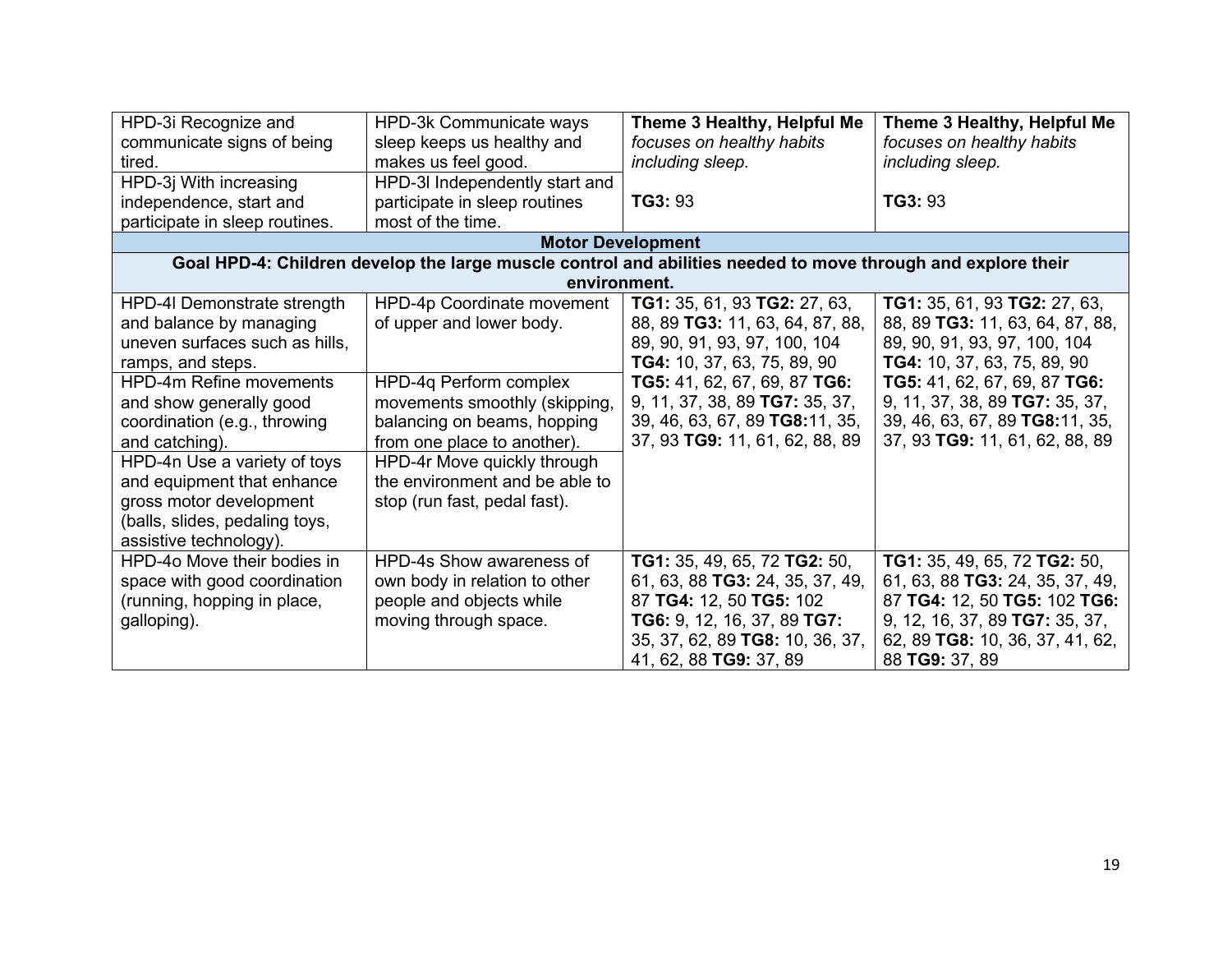|                                      | Goal HPD-5: Children develop small muscle control and hand-eye coordination to manipulate objects and work with tools. |                                           |                                 |  |
|--------------------------------------|------------------------------------------------------------------------------------------------------------------------|-------------------------------------------|---------------------------------|--|
| HPD-5j Draw simple shapes            | HPD-5m Draw and write                                                                                                  | TG1: 8, 9, 37, 60, 63, 92, 101            | TG1: 8, 9, 37, 60, 63, 92, 101  |  |
| and figures (square for block,       | smaller figures with more detail                                                                                       | <b>TG2:</b> 10, 37, 63, 87 <b>TG3:</b> 9, | TG2: 10, 37, 63, 87 TG3: 9,     |  |
| circles).                            | (faces with features, letters, or                                                                                      | 35, 37, 49, 61, 62, 89 TG4: 8,            | 35, 37, 49, 61, 62, 89 TG4: 8,  |  |
|                                      | letter-like forms).                                                                                                    | 35, 36, 62, 73, 87, 88, 89, 99            | 35, 36, 62, 73, 87, 88, 89, 99  |  |
| HPD-5k Engage in activities          | HPD-5n Engage in complex                                                                                               | TG5: 9, 10, 35, 36, 37, 61, 62,           | TG5: 9, 10, 35, 36, 37, 61, 62, |  |
| that require hand-eye                | hand-eye coordination activities                                                                                       | 89 TG6: 10, 35, 36, 61, 62, 73,           | 89 TG6: 10, 35, 36, 61, 62, 73, |  |
| coordination (build with             | with a moderate degree of                                                                                              | 87, 88, 89 TG7: 10, 11, 35, 61,           | 87, 88, 89 TG7: 10, 11, 35, 61, |  |
| manipulatives, mold Play-            | precision and control (fasten                                                                                          | 62, 87, 88 TG8: 9, 10, 35, 36,            | 62, 87, 88 TG8: 9, 10, 35, 36,  |  |
| Doh <sup>®</sup> , work puzzles with | clothing, cut shapes, put                                                                                              | 61, 62, 87, 88 TG9: 9, 10, 11,            | 61, 62, 87, 88 TG9: 9, 10, 11,  |  |
| smaller pieces).                     | together small pieces).                                                                                                | 35, 61, 63, 87                            | 35, 61, 63, 87                  |  |
| HPD-5I Use tools that require        | HPD-50 Use tools that require                                                                                          |                                           |                                 |  |
| strength, control, and dexterity     | strength and dexterity of small                                                                                        |                                           |                                 |  |
| of small muscles (forks, crayons,    | muscles with a moderate degree                                                                                         |                                           |                                 |  |
| markers, safety scissors,            | of control (spray bottle, hole                                                                                         |                                           |                                 |  |
| adapted                              | puncher).                                                                                                              |                                           |                                 |  |
| tools).                              |                                                                                                                        |                                           |                                 |  |
| <b>Self-Care</b>                     |                                                                                                                        |                                           |                                 |  |
|                                      | Goal HPD-6: Children develop awareness of their needs and the ability to communicate their needs.                      |                                           |                                 |  |
| HPD-6g Use words or sign             | HPD-6i Use language to ask                                                                                             | TG1: 39, 44, 78, 91, 97 TG2:              | TG1: 39, 44, 78, 91, 97 TG2:    |  |
| language to ask for the things       | adults or peers specifically for                                                                                       | 10, 11, 25, 37, 50-51 62, 63,             | 10, 11, 25, 37, 50-51 62, 63,   |  |
| they need (food when hungry,         | the kind of help needed in a                                                                                           | 77, 87, 89, 102-103 TG3: 10,              | 77, 87, 89, 102-103 TG3: 10,    |  |
| drink when thirsty, go outdoors      | particular situation.                                                                                                  | 37, 51, 61, 77, 103 TG4: 25,              | 37, 51, 61, 77, 103 TG4: 25,    |  |
| when they need to be                 |                                                                                                                        | 35, 37, 61, 77, 103 TG5: 25,              | 35, 37, 61, 77, 103 TG5: 25,    |  |
| physically active).                  |                                                                                                                        | 51, 62, 65, 77, 102-103 TG6:              | 51, 62, 65, 77, 102-103 TG6:    |  |
|                                      |                                                                                                                        | 25, 63, 77, 89, 103 TG7: 25,              | 25, 63, 77, 89, 103 TG7: 25,    |  |
|                                      |                                                                                                                        | 39, 50-51, 77, 103 TG8: 25,               | 39, 50-51, 77, 103 TG8: 25,     |  |
|                                      |                                                                                                                        | 51, 103 TG9: 25, 36, 39, 51,              | 51, 103 TG9: 25, 36, 39, 51,    |  |
|                                      |                                                                                                                        | 77, 89, 95, 103                           | 77, 89, 95, 103                 |  |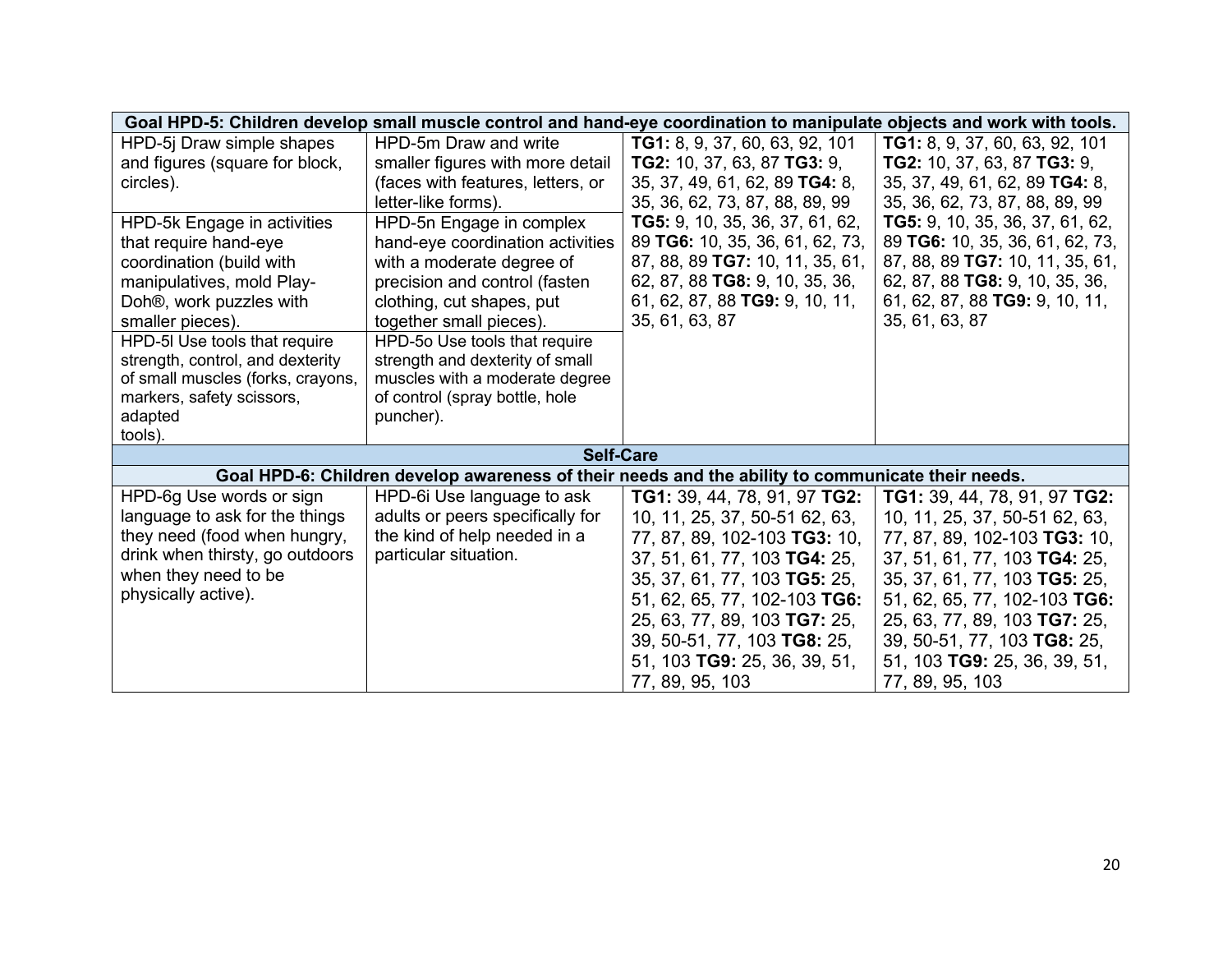| HPD-6h Use different<br>strategies to calm themselves<br>when<br>needed (self-talk, deep<br>breathing, cozy corner).                          | HPD-6j Consistently use<br>strategies to calm themselves<br>when needed.                                                                      | <b>Conscious Discipline ®</b><br>specifically guides children in<br>being successful in their social<br>and emotional endeavors<br>during each day. The CALM<br>portion of the daily Greeting<br>Circle focuses on engaging<br>children in strategies to calm<br>themselves when needed in<br>socially acceptable ways.     | <b>Conscious Discipline ®</b><br>specifically guides children in<br>being successful in their social<br>and emotional endeavors<br>during each day. The CALM<br>portion of the daily Greeting<br>Circle focuses on engaging<br>children in strategies to calm<br>themselves when needed in<br>socially acceptable ways.     |
|-----------------------------------------------------------------------------------------------------------------------------------------------|-----------------------------------------------------------------------------------------------------------------------------------------------|-----------------------------------------------------------------------------------------------------------------------------------------------------------------------------------------------------------------------------------------------------------------------------------------------------------------------------|-----------------------------------------------------------------------------------------------------------------------------------------------------------------------------------------------------------------------------------------------------------------------------------------------------------------------------|
|                                                                                                                                               |                                                                                                                                               | TG1: 38, 64, 90 TG2: 12, 13,<br>38, 39, 64, 65, 90, 91 TG3: 12,<br>13, 39, 64, 65, 91 TG4: 12, 13,<br>26, 39, 65, 91 TG5: 12, 13, 39,<br>65, 91 TG6: 12, 13, 38, 39, 65,<br>91 TG7: 13, 39, 64, 65, 91<br>TG8: 12, 13, 38, 39, 65, 91<br>TG9: 13, 39, 65, 91, 95<br>Resources: Strategy Card -<br><b>Calming Strategies</b> | TG1: 38, 64, 90 TG2: 12, 13,<br>38, 39, 64, 65, 90, 91 TG3: 12,<br>13, 39, 64, 65, 91 TG4: 12, 13,<br>26, 39, 65, 91 TG5: 12, 13, 39,<br>65, 91 TG6: 12, 13, 38, 39, 65,<br>91 TG7: 13, 39, 64, 65, 91<br>TG8: 12, 13, 38, 39, 65, 91<br>TG9: 13, 39, 65, 91, 95<br>Resources: Strategy Card -<br><b>Calming Strategies</b> |
|                                                                                                                                               | Goal HPD-7: Children develop independence in caring for themselves and their environment.                                                     |                                                                                                                                                                                                                                                                                                                             |                                                                                                                                                                                                                                                                                                                             |
| HPD-7j Use adaptive<br>equipment, ask for help with<br>positioning and movement,<br>and/or participate in medical<br>care routines as needed. | HPD-7p Use adaptive<br>equipment, ask for help with<br>positioning and movement,<br>and/or participate in medical<br>care routines as needed. | <b>Frog Street Pre-K Welcome</b><br><b>Guide: Foundations for</b><br>Implementation: 99-102, 104                                                                                                                                                                                                                            | <b>Frog Street Pre-K Welcome</b><br><b>Guide: Foundations for</b><br>Implementation: 99-102, 104                                                                                                                                                                                                                            |
| HPD-7k Dress and undress<br>themselves with occasional<br>assistance.                                                                         | HPD-7q Dress and undress<br>themselves independently.                                                                                         | Children are encouraged to<br>independently complete<br>personal care tasks (e.g.,<br>toileting, teeth-brushing, hand-<br>washing, dressing etc.).<br>throughout all of the Frog<br><b>Street Pre-K</b> themes.<br>TG1: 44, 69 TG3: 11, 12, 17                                                                              | Children are encouraged to<br>independently complete<br>personal care tasks (e.g.,<br>toileting, teeth-brushing, hand-<br>washing, dressing etc.).<br>throughout all of the Frog Street<br>Pre-K themes.<br>TG1: 44, 69 TG3: 11, 12, 17                                                                                     |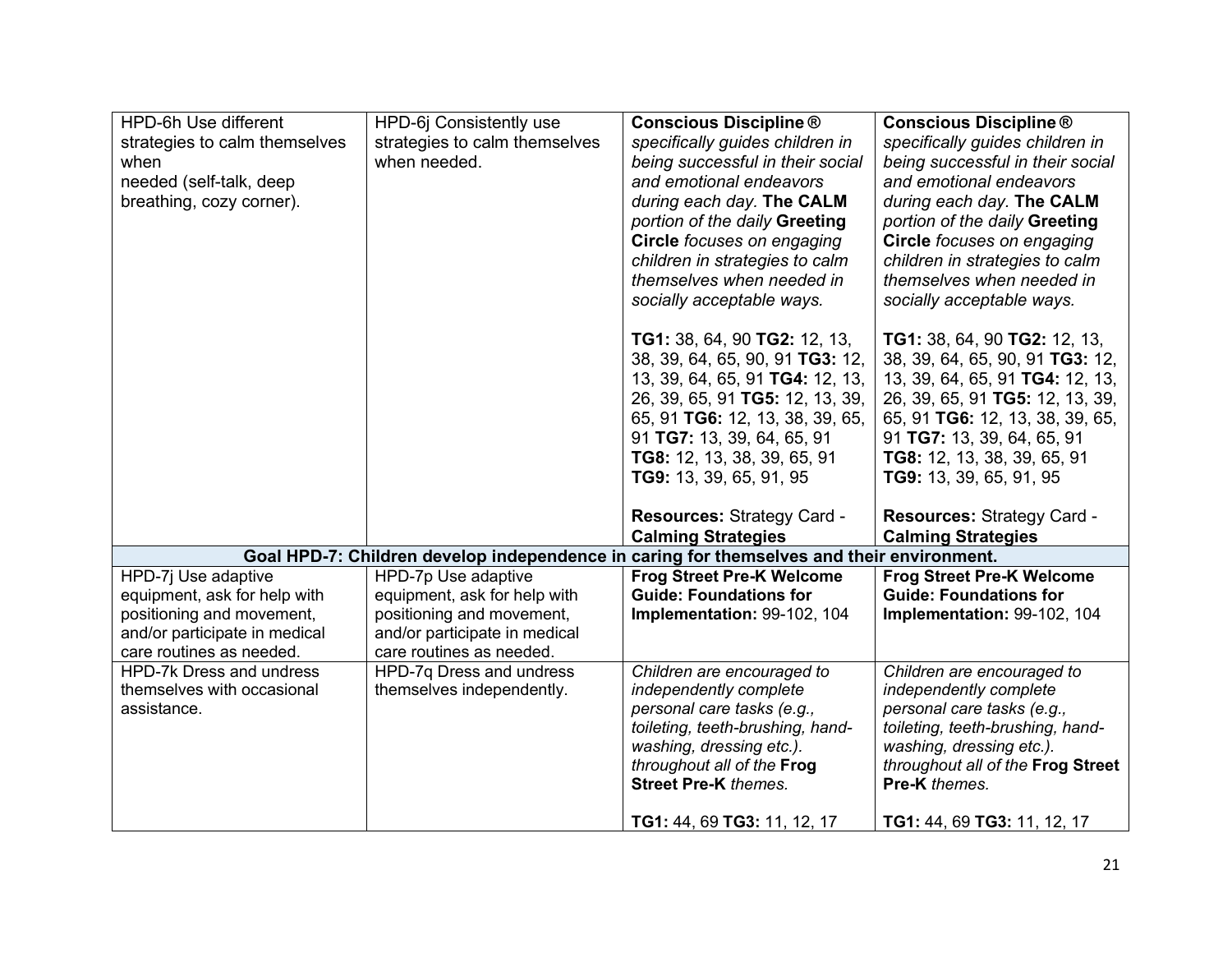| HPD-7I Follow basic hygiene       | HPD-7r Gain independence in                                                            | Theme 3, Safe, Healthy,              | Theme 3, Safe, Healthy,              |
|-----------------------------------|----------------------------------------------------------------------------------------|--------------------------------------|--------------------------------------|
| practices with reminders (brush   | hygiene practices (throw tissues                                                       | <b>Helpful Me</b> focuses on healthy | Helpful Me focuses on healthy        |
| teeth, wash hands, use toilet,    | away and wash hands, flush                                                             | habits and hygiene.                  | habits and hygiene.                  |
| cough into elbow).                | toilet).                                                                               |                                      |                                      |
|                                   |                                                                                        | TG1: 44, 69 TG3: 11, 17              | TG1: 44, 69 TG3: 11, 17              |
| HPD-7m Serve food for             | HPD-7s Eat with a fork.                                                                | TG3: 68, 69 TG6: 97 TG7: 19,         | TG3: 68, 69 TG6: 97 TG7: 19,         |
| themselves.                       |                                                                                        | 63, 71 TG8: 19                       | 63, 71 TG8: 19                       |
| HPD-7n Help with routine care     | HPD-7t Perform tasks to                                                                | TG1: 9, 50, 52 TG2: 9, 10, 36,       | TG1: 9, 50, 52 TG2: 9, 10, 36,       |
| of the indoor and outdoor         | maintain the indoor and                                                                | 87, 88 TG3: 8 TG5: 24, 50,           | 87, 88 TG3: 8 TG5: 24, 50, 76,       |
| learning environment (recycle,    | outdoor learning environment                                                           | 76, 99, 101 TG6: 24, 73, 76          | 99, 101 TG6: 24, 73, 76 TG7:         |
| care for garden).                 | independently.                                                                         | TG7: 9, 24, 76, 86, 102 TG8:         | 9, 24, 76, 86, 102 TG8: 24, 63,      |
|                                   |                                                                                        | 24, 63, 89 TG9: 24, 50, 102          | 89 TG9: 24, 50, 102                  |
| HPD-7o Name people who help       | HPD-7u Describe the value of                                                           | Theme 3, Safe, Healthy,              | Theme 3, Safe, Healthy,              |
| children stay healthy.            | good health practices (wash                                                            | <b>Helpful Me, Week1:</b>            | <b>Helpful Me focuses on healthy</b> |
|                                   | hands to get rid of germs, drink                                                       | <b>Community Workers and</b>         | habits and hygiene.                  |
|                                   | milk to build strong bones).                                                           | Week 4: Active Me focus on           |                                      |
|                                   |                                                                                        | those who can help keep              | TG1: 44, 69 TG3: 11, 17              |
|                                   |                                                                                        | children well and safe.              |                                      |
|                                   |                                                                                        |                                      |                                      |
|                                   |                                                                                        | TG3: 8, 11, 16, 20, 21               |                                      |
|                                   | <b>Safety Awareness</b>                                                                |                                      |                                      |
|                                   | Goal HPD-8: Children develop awareness of basic safety rules and begin to follow them. |                                      |                                      |
| HPD-8i Know what their bodies     | HPD-8m Avoid potentially                                                               | TG1: 39, 49, 69, 89 TG2: 11          | TG1: 39, 49, 69, 89 TG2: 11          |
| can do, and play within their     | dangerous behaviors.                                                                   | TG3: 17, 19, 23 TG7: 95 TG9:         | TG3: 17, 19, 23 TG7: 95 TG9:         |
| abilities to avoid injury to self |                                                                                        | 36, 41, 42, 88                       | 36, 41, 42, 88                       |
| or others.                        |                                                                                        |                                      |                                      |
| HPD-8j Usually recognize and      | HPD-8n Consistently recognize                                                          |                                      |                                      |
| avoid objects and situations      | and avoid people, objects,                                                             |                                      |                                      |
| that might cause harm.            | substances, activities, and                                                            |                                      |                                      |
|                                   | environments that might cause                                                          |                                      |                                      |
|                                   | harm.                                                                                  |                                      |                                      |
| HPD-8k Usually follow basic       | HPD-80 Independently follow                                                            |                                      |                                      |
| safety rules.                     | basic safety rules.                                                                    |                                      |                                      |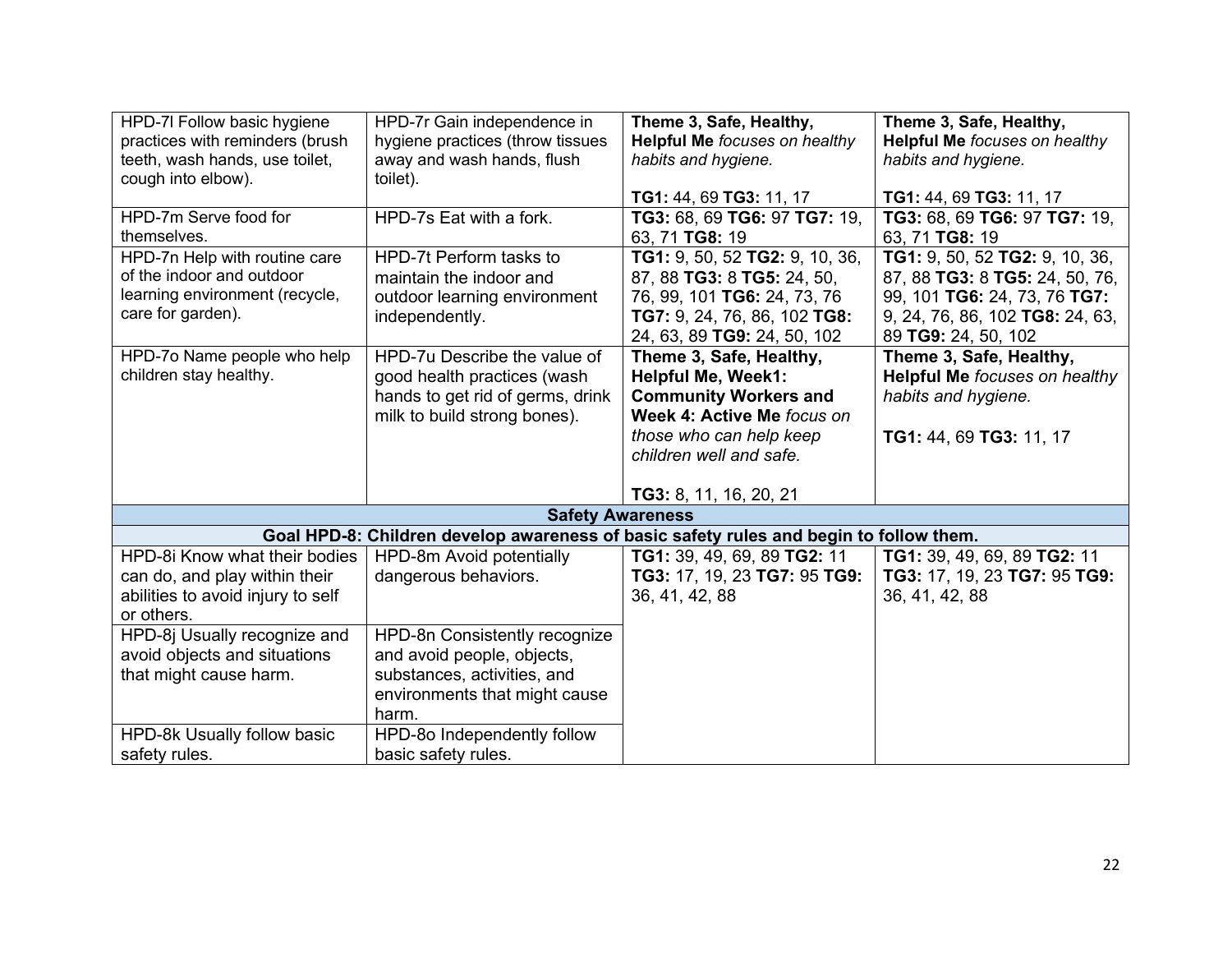| HPD-8I Call a trusted adult<br>when someone gets injured or | HPD-8p Identify people who<br>can help them in the          | Theme 3, Safe, Healthy,<br><b>Helpful Me, Week1:</b> | Theme 3, Safe, Healthy,<br><b>Helpful Me, Week1:</b> |
|-------------------------------------------------------------|-------------------------------------------------------------|------------------------------------------------------|------------------------------------------------------|
| is in an unsafe situation.                                  | community (police, firefighter,                             | <b>Community Workers and</b>                         | <b>Community Workers and</b>                         |
|                                                             | nurse).                                                     | Week 4: Active Me focus on                           | Week 4: Active Me focus on                           |
|                                                             |                                                             | those who can help keep                              | those who can help keep                              |
|                                                             |                                                             | children well and safe.                              | children well and safe.                              |
|                                                             |                                                             | TG3: 10, 11, 15, 17, 19, 22                          | TG3: 10, 11, 15, 17, 19, 22                          |
|                                                             |                                                             | <b>Language Development and Communication (LDC)</b>  |                                                      |
|                                                             |                                                             | <b>Learning to Communicate</b>                       |                                                      |
|                                                             | Goal LDC-1: Children understand communications from others. |                                                      |                                                      |
| LDC-1k Show understanding                                   | LDC-1n Show understanding of                                | TG1: 13, 20, 46, 51, 67, 72,                         | TG1: 13, 20, 46, 51, 67, 72,                         |
| of increasingly complex                                     | increasingly complex                                        | 98, 104 TG2: 20 TG3: 19, 44,                         | 98, 104 TG2: 20 TG3: 19, 44,                         |
| sentences.                                                  | sentences.                                                  | 70, 96 TG4: 16, 20, 37, 46, 72,                      | 70, 96 TG4: 16, 20, 37, 46, 72,                      |
|                                                             |                                                             | 98 TG5: 42, 63, 88 TG7: 40,                          | 98 TG5: 42, 63, 88 TG7: 40,                          |
|                                                             |                                                             | 64, 66, 93 TG8: 46, 66, 72, 92,                      | 64, 66, 93 TG8: 46, 66, 72, 92,                      |
|                                                             |                                                             | 98 TG9: 20, 46, 66                                   | 98 TG9: 20, 46, 66                                   |
| LDC-1I With prompting and                                   | LDC-1o Respond to requests                                  | TG1: 18, 52, 62, 64, 103 TG2:                        | TG1: 18, 52, 62, 64, 103 TG2:                        |
| support, respond to requests                                | for information or action.                                  | 16, 18, 26, 42, 52, 78, 104                          | 16, 18, 26, 42, 52, 78, 104                          |
| for information or action.                                  |                                                             | TG3: 26, 47, 52, 71, 78, 97,                         | TG3: 26, 47, 52, 71, 78, 97,                         |
|                                                             |                                                             | 104 TG4: 18, 19, 20, 26, 44,                         | 104 TG4: 18, 19, 20, 26, 44,                         |
|                                                             |                                                             | 52, 60, 70, 78, 96, 104 TG5:                         | 52, 60, 70, 78, 96, 104 TG5:                         |
|                                                             |                                                             | 14, 16, 26, 40, 45, 52, 66, 70,                      | 14, 16, 26, 40, 45, 52, 66, 70,                      |
|                                                             |                                                             | 78, 92, 104 TG6: 26, 47, 52,                         | 78, 92, 104 TG6: 26, 47, 52,                         |
|                                                             |                                                             | 73, 78, 99, 104 TG7: 14, 26,                         | 73, 78, 99, 104 TG7: 14, 26,                         |
|                                                             |                                                             | 42, 43, 52, 69, 78, 104 TG8:                         | 42, 43, 52, 69, 78, 104 TG8:                         |
|                                                             |                                                             | 26, 52, 78, 104 TG9: 14, 16,                         | 26, 52, 78, 104 TG9: 14, 16,                         |
|                                                             |                                                             | 17, 26, 43, 52, 66, 68, 69, 78,                      | 17, 26, 43, 52, 66, 68, 69, 78,                      |
|                                                             |                                                             | 92, 94, 95, 104                                      | 92, 94, 95, 104                                      |
| LDC-1m Follow simple                                        | LDC-1p Follow more detailed                                 | TG1: 24, 40, 46, 66, 72, 92,                         | TG1: 24, 40, 46, 66, 72, 92,                         |
| multistep directions with visual                            | multistep directions.                                       | 98 TG2: 14, 15, 40, 66, 67, 99                       | 98 TG2: 14, 15, 40, 66, 67, 99                       |
| cues if needed.                                             |                                                             | TG3: 15, 19, 47, 47, 94 TG4:                         | TG3: 15, 19, 47, 47, 94 TG4:                         |
|                                                             |                                                             | 16, 37, 46, 67, 76 TG5: 72                           | 16, 37, 46, 67, 76 TG5: 72                           |
|                                                             |                                                             | TG6: 11, 20, 35, 38, 61, 63,                         | TG6: 11, 20, 35, 38, 61, 63,                         |
|                                                             |                                                             | 72, 75 TG7: 63 TG8: 46, 72,                          | 72, 75 TG7: 63 TG8: 46, 72,                          |
|                                                             |                                                             | 98 TG9: 72                                           | 98 TG9: 72                                           |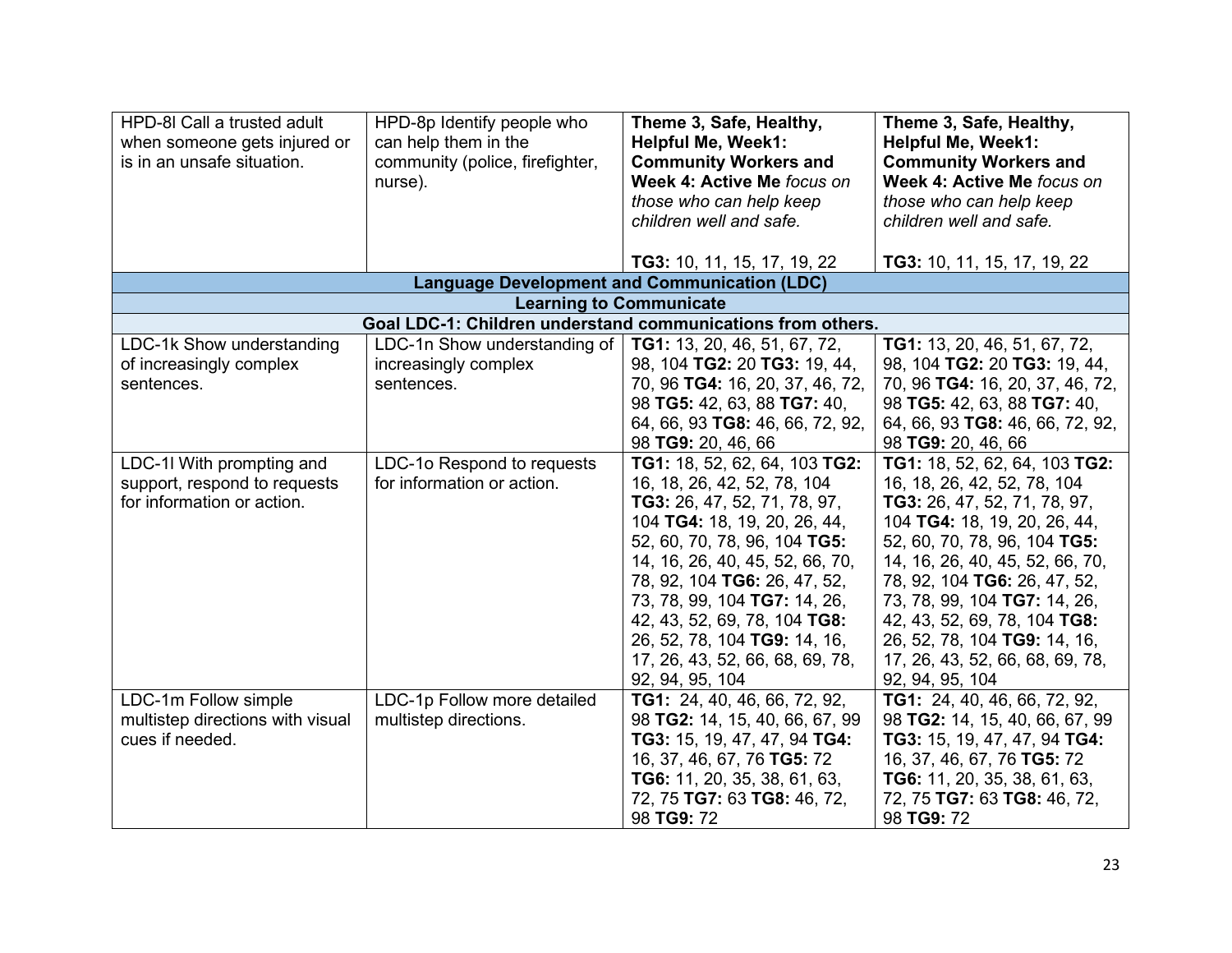|                                  | Goal LDC-2: Children participate in conversations with peers and adults in one-on-one, small, and larger group interactions. |                                    |                                    |  |
|----------------------------------|------------------------------------------------------------------------------------------------------------------------------|------------------------------------|------------------------------------|--|
| LDC-2i Demonstrate an            | LDC-2l Express an                                                                                                            | TG1: 26, 43, 62, 96, 103 TG2:      | TG1: 26, 43, 62, 96, 103 TG2:      |  |
| understanding that people        | understanding that people                                                                                                    | 26, 52, 78, 104 TG3: 26, 52, 78,   | 26, 52, 78, 104 TG3: 26, 52,       |  |
| communicate in many ways         | communicate in many ways                                                                                                     | 97, 104 TG4: 18, 26, 44, 45, 52,   | 78, 97, 104 TG4: 18, 26, 44,       |  |
| (gestures, facial expressions,   | (gestures, facial expressions,                                                                                               | 70, 71, 78, 96, 97, 104 TG5: 16,   | 45, 52, 70, 71, 78, 96, 97, 104    |  |
| multiple spoken languages, sign  | multiple spoken languages, sign                                                                                              | 17, 26, 45, 52, 70, 71, 78, 88,    | TG5: 16, 17, 26, 45, 52, 70,       |  |
| language, augmentative           | language, and augmentative                                                                                                   | 96, 97, 104 TG6: 17, 26, 44, 45,   | 71, 78, 88, 96, 97, 104 TG6:       |  |
| communication).                  | communication).                                                                                                              | 52, 71, 78, 89, 96, 97, 104 TG7:   |                                    |  |
| LDC-2j Initiate and carry on     | LDC-2m Initiate and carry on                                                                                                 | 19, 26, 42, 43, 45, 52, 68, 69,    | 17, 26, 44, 45, 52, 71, 78, 89,    |  |
| conversations, and ask           | conversations that involve                                                                                                   | 71, 78, 94, 95, 97, 104 TG8: 16,   | 96, 97, 104 TG7: 19, 26, 42,       |  |
| questions about things that      | multiple back and forth                                                                                                      | 17, 18, 19, 26, 42, 43, 44, 45,    | 43, 45, 52, 68, 69, 71, 78, 94,    |  |
| interest them.                   | communications or turns                                                                                                      | 52, 68, 69, 71, 78, 94, 95, 96,    | 95, 97, 104 TG8: 16, 17, 18,       |  |
|                                  | between the persons involved in                                                                                              | 97, 104 TG9: 16, 17, 18, 19, 26,   | 19, 26, 42, 43, 44, 45, 52, 68,    |  |
| LDC-2k With prompting and        | the conversation.<br>LDC-2n Initiate and participate in                                                                      | 43, 45, 52, 68, 69, 70, 71, 78,    | 69, 71, 78, 94, 95, 96, 97, 104    |  |
| support, make comments and       | conversations related to interests                                                                                           | 94, 95, 96, 97, 104                | TG9: 16, 17, 18, 19, 26, 43,       |  |
| ask questions related to the     | of their own or the persons they                                                                                             |                                    | 45, 52, 68, 69, 70, 71, 78, 94,    |  |
| topic of discussion.             | are communicating with.                                                                                                      |                                    | 95, 96, 97, 104                    |  |
|                                  | LDC-2o Participate in a group                                                                                                |                                    |                                    |  |
|                                  | discussion, making comments                                                                                                  |                                    |                                    |  |
|                                  | and asking questions related to                                                                                              |                                    |                                    |  |
|                                  | the topic.                                                                                                                   |                                    |                                    |  |
|                                  | LDC-2p Appreciate and use                                                                                                    |                                    |                                    |  |
|                                  | humor.                                                                                                                       |                                    |                                    |  |
|                                  | Goal LDC-3: Children ask and answer questions in order to seek help, get information, or clarify something that is not       |                                    |                                    |  |
|                                  | understood.                                                                                                                  |                                    |                                    |  |
| LDC-3d Answer longer             | LDC-3f Answer more complex                                                                                                   | TG1: 42, 50, 87, 97, 102 TG2:      | TG1: 42, 50, 87, 97, 102 TG2:      |  |
| questions using more detail.     | questions with more explanation                                                                                              | 9, 11, 24, 35, 43, 47, 61, 69, 76, | 9, 11, 24, 35, 43, 47, 61, 69, 76, |  |
|                                  | ("I didn't like camping out<br>because it rained." "Emily is my                                                              | 102 TG3: 9, 36, 42, 44, 50, 76,    | 102 TG3: 9, 36, 42, 44, 50, 76,    |  |
|                                  | friend because she's nice to                                                                                                 | 89, 94, 97, 99, 102 TG4: 17, 20,   | 89, 94, 97, 99, 102 TG4: 17, 20,   |  |
|                                  | me.").                                                                                                                       | 21, 45, 62, 73, 76, 93, 95, 102    | 21, 45, 62, 73, 76, 93, 95, 102    |  |
| LDC-3e Use sentences or          | LDC-3g Ask specific questions to                                                                                             | TG5: 24, 37, 50, 63, 69, 76, 89,   | TG5: 24, 37, 50, 63, 69, 76, 89,   |  |
| questions to ask for things      | learn more about their world,                                                                                                | 93, 95, 98, 102 TG6: 11, 17, 24,   | 93, 95, 98, 102 TG6: 11, 17, 24,   |  |
| (people, actions, objects, pets) | understand tasks, and solve                                                                                                  | 50, 76, 89, 97 TG7: 19, 24, 76,    | 50, 76, 89, 97 TG7: 19, 24, 76,    |  |
| or gain information.             | problems.                                                                                                                    | 87, 97 TG8: 11, 24, 50, 63, 87,    | 87, 97 TG8: 11, 24, 50, 63, 87,    |  |
|                                  |                                                                                                                              | 102 TG9: 24, 50, 87, 89, 102       | 102 TG9: 24, 50, 87, 89, 102       |  |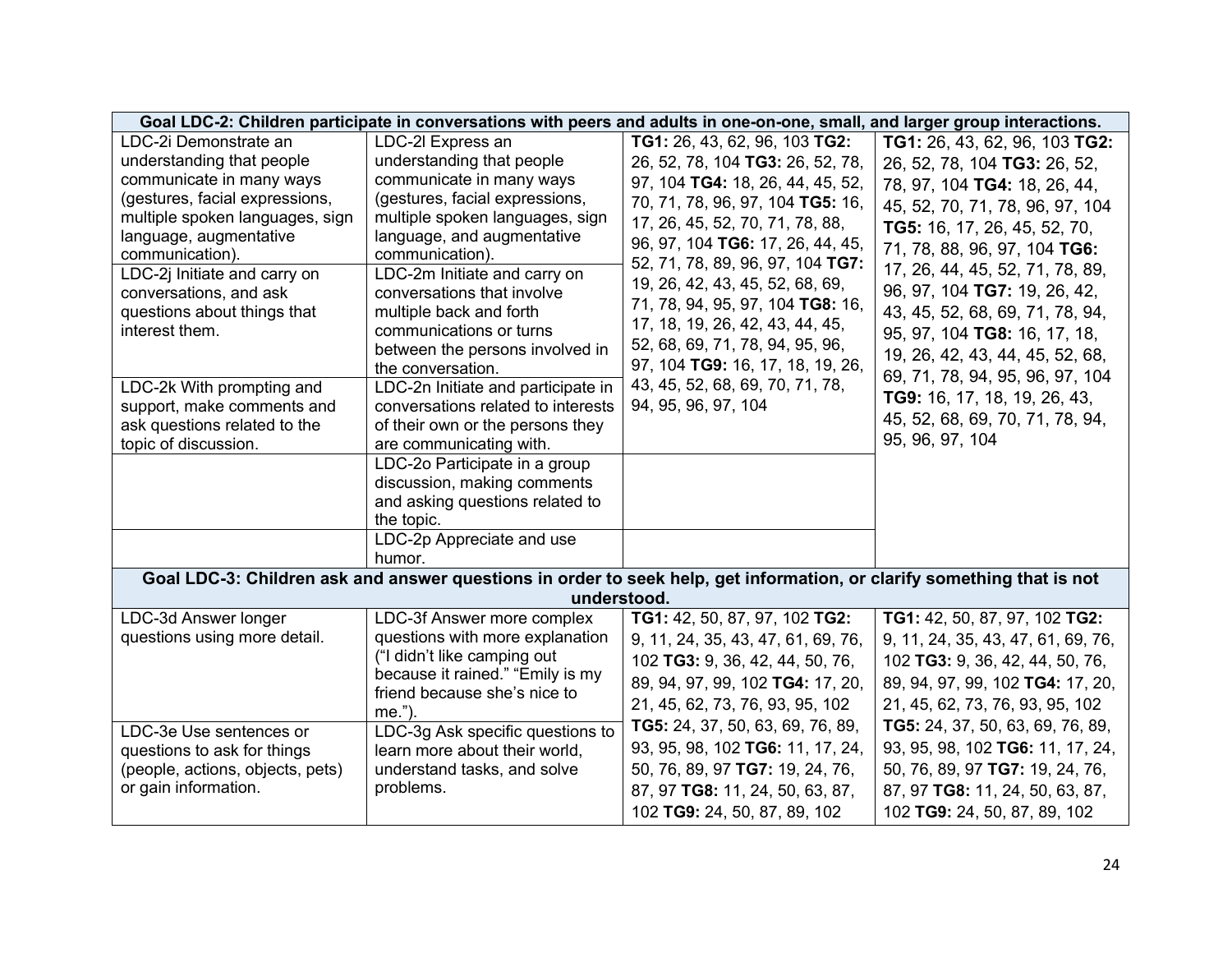|                                   |                                                                            | Goal LDC-4: Children speak audibly and express thoughts, feelings, and ideas clearly. |                                                 |  |  |
|-----------------------------------|----------------------------------------------------------------------------|---------------------------------------------------------------------------------------|-------------------------------------------------|--|--|
| LDC-4h Communicate                | LDC-4j Use language and                                                    | Daily Brain Smart <sup>®</sup> activities in                                          | Daily Brain Smart <sup>®</sup> activities in    |  |  |
| messages with expression, tone,   | nonverbal cues to communicate                                              | the Greeting Circle, Closing                                                          | the Greeting Circle, Closing                    |  |  |
| and inflection appropriate to the | thoughts, beliefs, feelings, and                                           | Circle, Read Aloud and Math                                                           | Circle, Read Aloud and Math                     |  |  |
| situation.                        | intentions.                                                                | and STEAM lessons provide                                                             | and STEAM lessons provide                       |  |  |
|                                   |                                                                            | opportunities to communicate                                                          | opportunities to communicate                    |  |  |
|                                   |                                                                            | using with expression, tone, and                                                      | using verbal and nonverbal                      |  |  |
|                                   |                                                                            |                                                                                       |                                                 |  |  |
|                                   |                                                                            | inflection.                                                                           | cues.                                           |  |  |
|                                   |                                                                            | TG1: 13, 51 TG2: 26, 52, 78,                                                          | TG1: 13, 51 TG2: 26, 52, 78,                    |  |  |
|                                   |                                                                            |                                                                                       |                                                 |  |  |
|                                   |                                                                            | 104 TG3: 26, 52, 78, 104 TG4:                                                         | 104 TG3: 26, 52, 78, 104 TG4:                   |  |  |
|                                   |                                                                            | 26, 45, 52, 78, 104 TG5: 26, 34,                                                      | 26, 45, 52, 78, 104 TG5: 26, 34,                |  |  |
|                                   |                                                                            | 78, 104 TG6:26, 52, 78, 104                                                           | 78, 104 TG6:26, 52, 78, 104                     |  |  |
|                                   |                                                                            | TG7: 26, 42, 52, 68, 69, 78, 94,                                                      | TG7: 26, 42, 52, 68, 69, 78, 94,                |  |  |
|                                   |                                                                            | 95, 104 TG8: 16, 17, 26, 52, 78,                                                      | 95, 104 TG8: 16, 17, 26, 52, 78,                |  |  |
|                                   |                                                                            | 104 TG9: 14, 26, 52, 104                                                              | 104 TG9: 14, 26, 52, 104                        |  |  |
| LDC-4I Speak clearly enough to    | LDC-4k Adapt their                                                         | TG1: 40, 52 TG6: 72                                                                   | TG1: 13, 51 TG2: 26, 52, 78,                    |  |  |
| be understood by familiar         | communication to meet social                                               |                                                                                       | 104 TG3: 26, 52, 78, 104 TG4:                   |  |  |
| adults and children.              | expectations (speak quietly in                                             |                                                                                       | 26, 45, 52, 78, 104 TG5: 26, 34,                |  |  |
|                                   | library, speak politely to older                                           |                                                                                       | 78, 104 TG6: 26, 52, 78, 104                    |  |  |
|                                   | relative).                                                                 |                                                                                       | TG7: 26, 42, 52, 68, 69, 78, 94,                |  |  |
|                                   |                                                                            |                                                                                       | 95, 104 TG8: 16, 17, 26, 52, 78,                |  |  |
|                                   | LDC-4I Speak clearly enough to                                             | TG1: 40, 52 TG6: 72                                                                   | 104 TG9: 14, 26, 52, 104<br>TG1: 40, 52 TG6: 72 |  |  |
|                                   | be understood by most people.                                              |                                                                                       |                                                 |  |  |
|                                   | Goal LDC-5: Children describe familiar people, places, things, and events. |                                                                                       |                                                 |  |  |
| LDC-5d Talk to themselves         | LDC-5f Describe experiences                                                | TG1: 97 TG2: 18, 43, 71 TG3:                                                          | TG1: 97 TG2: 18, 43, 71 TG3:                    |  |  |
| and others about what they        | and create and/or retell longer                                            | 45, 71, 99 TG4: 17, 41, 43, 44,                                                       | 45, 71, 99 TG4: 17, 41, 43, 44,                 |  |  |
| are "working on," what            | narratives.                                                                | 61, 69 TG5: 11, 68 TG7: 9, 21                                                         | 61, 69 TG5: 11, 68 TG7: 9, 21                   |  |  |
| they are doing, routines,         |                                                                            | TG8: 36, 62 TG9: 95                                                                   | TG8: 36, 62 TG9: 95                             |  |  |
| and events of the day             |                                                                            |                                                                                       |                                                 |  |  |
| LDC-5e Describe experiences       |                                                                            |                                                                                       |                                                 |  |  |
| and create or retell short        |                                                                            |                                                                                       |                                                 |  |  |
| narratives.                       |                                                                            |                                                                                       |                                                 |  |  |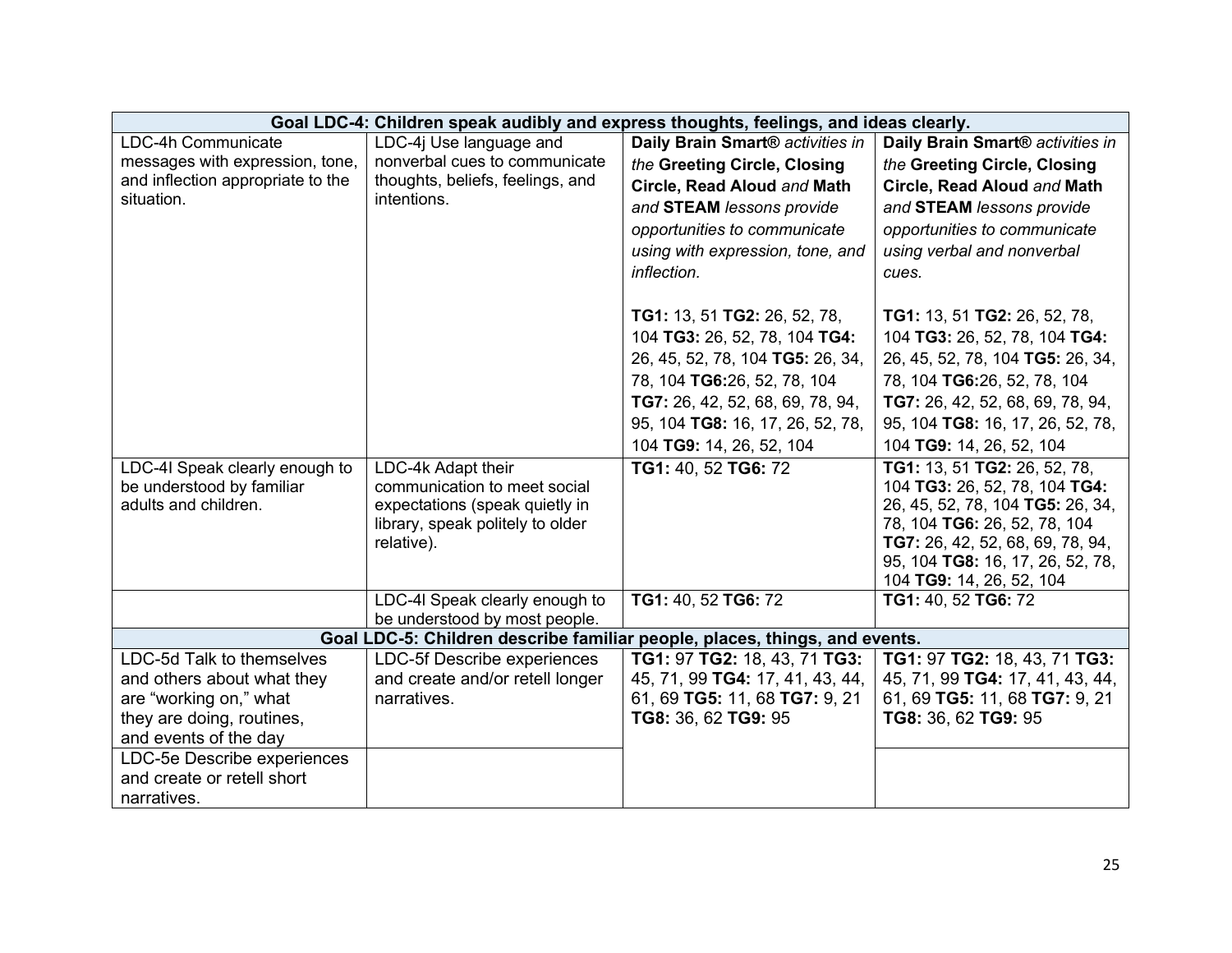| TG1: 21, 46, 71, 75, 97 TG2:<br>21, 47, 98, 99 TG3: 20, 46, 72,<br>73, 99 TG4: 20, 46, 68 TG5:<br>20, 46, 47 TG6: 19, 42, 43, 45,<br>With prompting and support,<br>children are made aware of<br>the conventions of standard | TG1: 21, 46, 71, 75, 97 TG2:<br>21, 47, 98, 99 TG3: 20, 46, 72,<br>73, 99 TG4: 20, 46, 68 TG5:<br>20, 46, 47 TG6: 19, 42, 43, 45,<br>94                                                       |
|-------------------------------------------------------------------------------------------------------------------------------------------------------------------------------------------------------------------------------|-----------------------------------------------------------------------------------------------------------------------------------------------------------------------------------------------|
|                                                                                                                                                                                                                               |                                                                                                                                                                                               |
|                                                                                                                                                                                                                               |                                                                                                                                                                                               |
| English grammar and usage<br>when speaking in all daily<br>activities.                                                                                                                                                        |                                                                                                                                                                                               |
| TG1: 21, 34, 47, 60, 99 TG2:<br>8, 21, 34, 47, 99 TG3: 21, 34,<br>47TG4: 21, 47, 73, 99 TG5:<br>47, 60, 86, 95, 99 TG6: 47, 60,<br>86, 99 TG7: 21, 34, 47, 73<br>TG8: 21, 35, 47, 73, 99 TG9:<br>21, 47, 73                   |                                                                                                                                                                                               |
|                                                                                                                                                                                                                               |                                                                                                                                                                                               |
| TG1: 97 TG2: 18, 43, 71 TG3:<br>45, 71, 99 TG4: 17, 41, 43, 44,<br>61, 69 TG5: 11, 68 TG7: 9, 21<br>TG8: 36, 62 TG9: 95                                                                                                       | TG1: 97 TG2: 18, 43, 71 TG3:<br>45, 71, 99 TG4: 17, 41, 43, 44,<br>61, 69 TG5: 11, 68 TG7: 9, 21<br>TG8: 36, 62 TG9: 95                                                                       |
| Resources: Strategy Card -<br><b>Vocabulary</b>                                                                                                                                                                               | Resources: Strategy Card -<br><b>Vocabulary</b>                                                                                                                                               |
| TG1: 19, 46, 48, 69, 72, 96, 98<br>TG2: 20, 73, 99 TG3: 17, 44,<br>70, 73, 96 TG4: 72, 98 TG5: 72,<br>98 TG6: 46, 69, 72, 98 TG7: 14,<br>72, 73 TG9: 17, 20, 64                                                               | TG1: 19, 46, 48, 69, 72, 96, 98<br>TG2: 20, 73, 99 TG3: 17, 44,<br>70, 73, 96 TG4: 72, 98 TG5: 72,<br>98 TG6: 46, 69, 72, 98 TG7: 14,<br>72, 73 TG9: 17, 20, 64<br>Resources: Strategy Card - |
|                                                                                                                                                                                                                               | Goal LDC-7: Children respond to and use a growing vocabulary.<br>Resources: Strategy Card -                                                                                                   |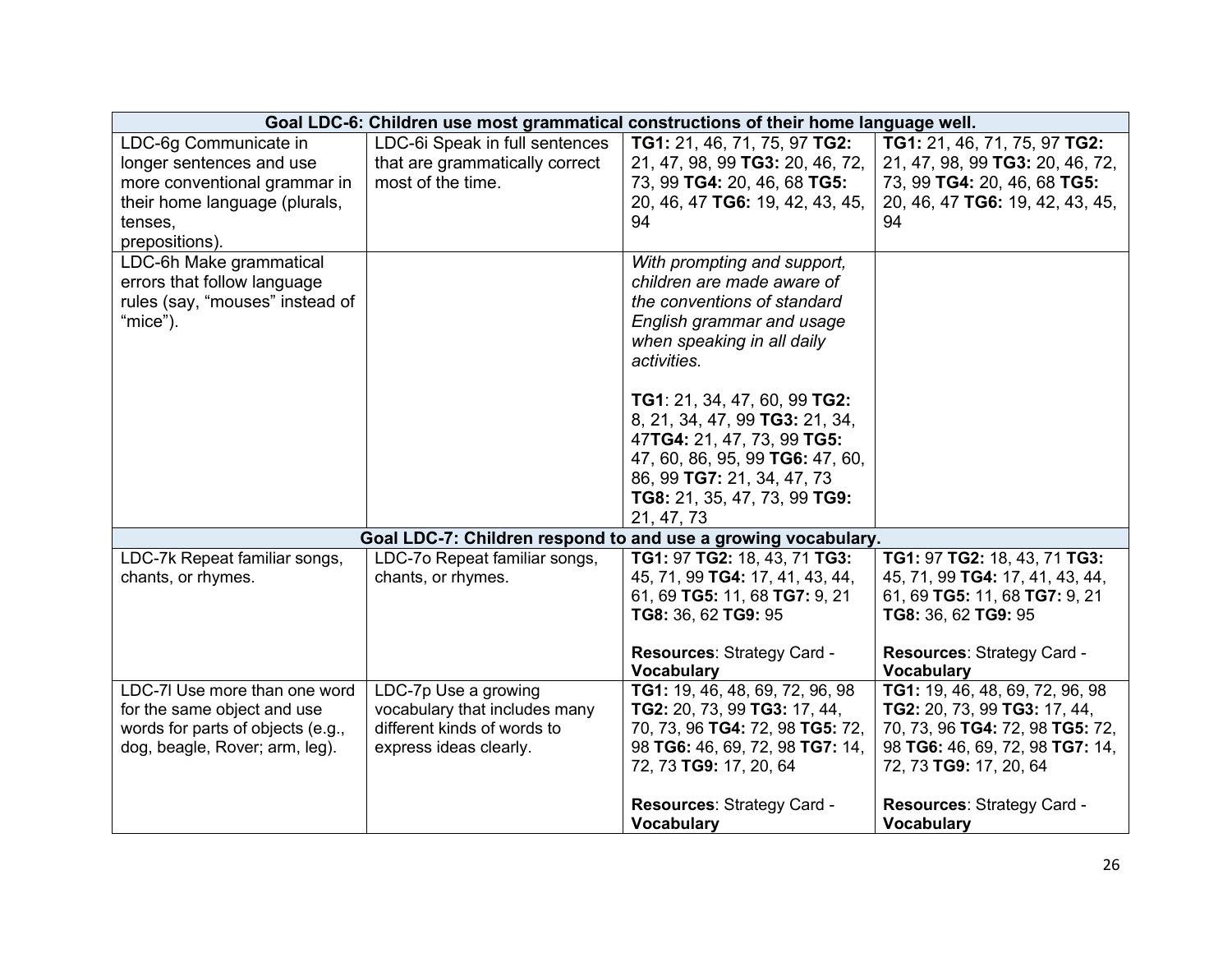| LDC-7m Make up names for<br>things using words they know<br>(e.g., dog doctor for<br>veterinarian). | LDC-7q Infer the meaning of<br>different kinds of new words<br>from the context in which they<br>are used (for example, hear<br>"sandals" and "boots" used to<br>describe two pairs of shoes,<br>and infer that the unfamiliar<br>shoes must be sandals<br>because they know that the<br>other pair of shoes are boots). | <b>TG1:</b> 18, 19, 20, 26, 42, 43,<br>44, 46, 52, 68, 69, 72, 78, 94,<br>96, 97, 98, 104 TG2: 16, 18,<br>19, 20, 26, 42, 44, 45, 52, 68,<br>71, 78, 94, 95, 104 TG3: 17,<br>18, 19, 26, 42, 44, 52, 68, 70,<br>78, 104 TG4: 16, 18, 26, 42,<br>44, 52, 68, 70, 78, 89, 94, 96,<br>104 TG5: 16, 18, 26, 42, 43,<br>44, 52, 68, 70, 78, 94, 96, 98,<br>104 TG6: 16, 18, 20, 26, 42,<br>44, 45, 52, 68, 71, 72, 78, 94,<br>96, 97, 98, 104 TG7: 16, 17,<br>18, 26, 42, 44, 46, 52, 68, 70,<br>72, 78, 96, 104 TG8: 16, 18,<br>26, 42, 44, 52, 68, 70, 78, 94,<br>96, 97, 104 TG9: 16, 17, 18,<br>22, 26, 42, 44, 52, 68, 70, 78,<br>94, 96, 104 | <b>TG1:</b> 18, 19, 20, 26, 42, 43,<br>44, 46, 52, 68, 69, 72, 78, 94,<br>96, 97, 98, 104 TG2: 16, 18,<br>19, 20, 26, 42, 44, 45, 52, 68,<br>71, 78, 94, 95, 104 TG3: 17,<br>18, 19, 26, 42, 44, 52, 68, 70,<br>78, 104 TG4: 16, 18, 26, 42,<br>44, 52, 68, 70, 78, 89, 94, 96,<br>104 TG5: 16, 18, 26, 42, 43,<br>44, 52, 68, 70, 78, 94, 96, 98,<br>104 TG6: 16, 18, 20, 26, 42,<br>44, 45, 52, 68, 71, 72, 78, 94,<br>96, 97, 98, 104 TG7: 16, 17,<br>18, 26, 42, 44, 46, 52, 68, 70,<br>72, 78, 96, 104 TG8: 16, 18,<br>26, 42, 44, 52, 68, 70, 78, 94,<br>96, 97, 104 TG9: 16, 17, 18,<br>22, 26, 42, 44, 52, 68, 70, 78,<br>94, 96, 104 |
|-----------------------------------------------------------------------------------------------------|--------------------------------------------------------------------------------------------------------------------------------------------------------------------------------------------------------------------------------------------------------------------------------------------------------------------------|-----------------------------------------------------------------------------------------------------------------------------------------------------------------------------------------------------------------------------------------------------------------------------------------------------------------------------------------------------------------------------------------------------------------------------------------------------------------------------------------------------------------------------------------------------------------------------------------------------------------------------------------------|-----------------------------------------------------------------------------------------------------------------------------------------------------------------------------------------------------------------------------------------------------------------------------------------------------------------------------------------------------------------------------------------------------------------------------------------------------------------------------------------------------------------------------------------------------------------------------------------------------------------------------------------------|
|                                                                                                     |                                                                                                                                                                                                                                                                                                                          | Resources: Strategy Card -<br><b>Vocabulary</b>                                                                                                                                                                                                                                                                                                                                                                                                                                                                                                                                                                                               | Resources: Strategy Card -<br><b>Vocabulary</b>                                                                                                                                                                                                                                                                                                                                                                                                                                                                                                                                                                                               |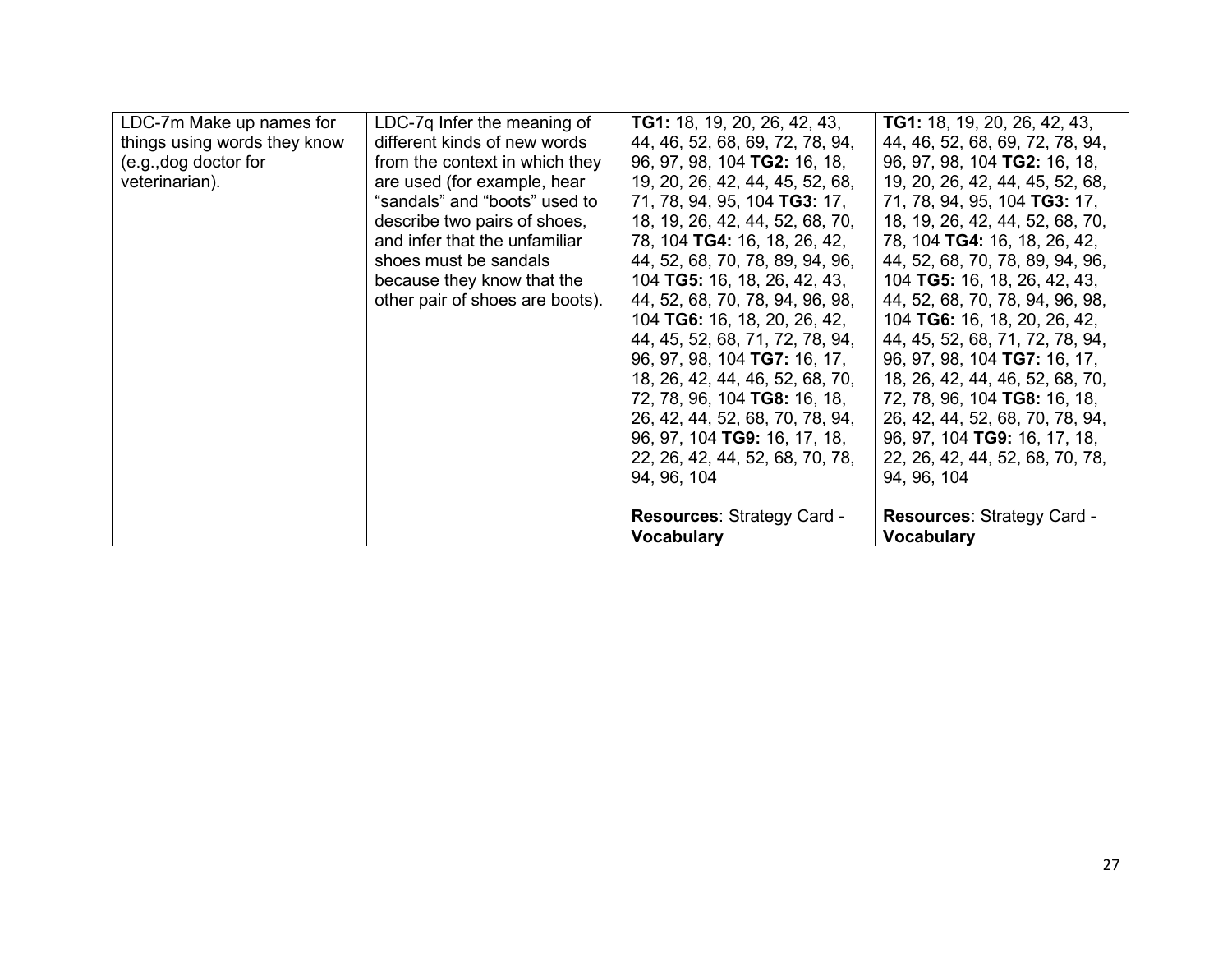| LDC-7n Use many kinds of      |                                                                        | TG1: 18, 19, 20, 26, 42, 43,       |                                    |
|-------------------------------|------------------------------------------------------------------------|------------------------------------|------------------------------------|
| cues in the environment to    |                                                                        | 44, 46, 52, 68, 69, 72, 78, 94,    |                                    |
| figure out what words mean.   |                                                                        | 96, 97, 98, 104 TG2: 16, 18,       |                                    |
|                               |                                                                        | 19, 20, 26, 42, 44, 45, 52, 68,    |                                    |
|                               |                                                                        | 71, 78, 94, 95, 104 TG3: 17,       |                                    |
|                               |                                                                        | 18, 19, 26, 42, 44, 52, 68, 70,    |                                    |
|                               |                                                                        | 78, 104 TG4: 16, 18, 26, 42,       |                                    |
|                               |                                                                        | 44, 52, 68, 70, 78, 89, 94, 96,    |                                    |
|                               |                                                                        | 104 TG5: 16, 18, 26, 42, 43,       |                                    |
|                               |                                                                        | 44, 52, 68, 70, 78, 94, 96, 98,    |                                    |
|                               |                                                                        | 104 TG6: 16, 17, 18, 20, 26,       |                                    |
|                               |                                                                        | 42, 44, 45, 52, 68, 71, 72, 78,    |                                    |
|                               |                                                                        | 94, 96, 97, 98, 104 TG7: 16,       |                                    |
|                               |                                                                        | 17, 18, 26, 42, 44, 46, 52, 68,    |                                    |
|                               |                                                                        | 70, 72, 78, 96, 104 TG8: 16,       |                                    |
|                               |                                                                        | 18, 20, 21, 26, 42, 44, 46, 52,    |                                    |
|                               |                                                                        | 68, 70, 72, 78, 94, 96, 97, 98,    |                                    |
|                               |                                                                        | 104 TG9: 16, 17, 18, 22, 26,       |                                    |
|                               |                                                                        | 42, 44, 52, 68, 70, 78, 94, 96,    |                                    |
|                               |                                                                        | 104                                |                                    |
|                               |                                                                        | <b>Foundations for Reading</b>     |                                    |
|                               | Goal LDC-8: Children develop interest in books and motivation to read. |                                    |                                    |
| LDC-8j Engage in reading      | LDC-8m Engage in reading                                               | <b>TG1:</b> 11, 42, 71, 73, 96, 99 | <b>TG1:</b> 11, 42, 71, 73, 96, 99 |
| behaviors independently       | behaviors independently with                                           | TG2: 18, 42, 44, 45, 73 TG3:       | TG2: 18, 42, 44, 45, 73 TG3:       |
| (choose books, turn pages     | increased focus for longer                                             | 16, 17, 42, 44, 45, 68, 71, 89,    | 16, 17, 42, 44, 45, 68, 71, 89,    |
| but not always in order, tell | periods of time.                                                       | 94, 97 TG4: 14, 16, 18, 19,        | 94, 97 TG4: 14, 16, 18, 19,        |
| the story).                   |                                                                        | 42, 44, 68, 71, 97 TG5: 17,        | 42, 44, 68, 71, 97 TG5: 17,        |
| LDC-8k Show an interest in    | LDC-8n Use and share books                                             | 18, 21, 42, 44, 47, 68, 71, 94,    | 18, 21, 42, 44, 47, 68, 71, 94,    |
| books, other print, and       | and print in their play.                                               | 97 TG6: 17, 18, 42, 45, 68,        | 97 TG6: 17, 18, 42, 45, 68,        |
| reading-related activities.   |                                                                        | 71, 94 TG7: 16, 42, 47, 68,        | 71, 94 TG7: 16, 42, 47, 68,        |
| LDC-8I Listen to and discuss  | LDC-80 Listen to and discuss                                           | 99 TG8: 16, 42, 47, 68, 94,        | 99 TG8: 16, 42, 47, 68, 94,        |
| storybooks, simple            | increasingly complex                                                   | 99 TG9: 21, 47, 73, 94, 99         | 99 TG9: 21, 47, 73, 94, 99         |
| information books, and        | storybooks, information                                                |                                    |                                    |
|                               |                                                                        |                                    |                                    |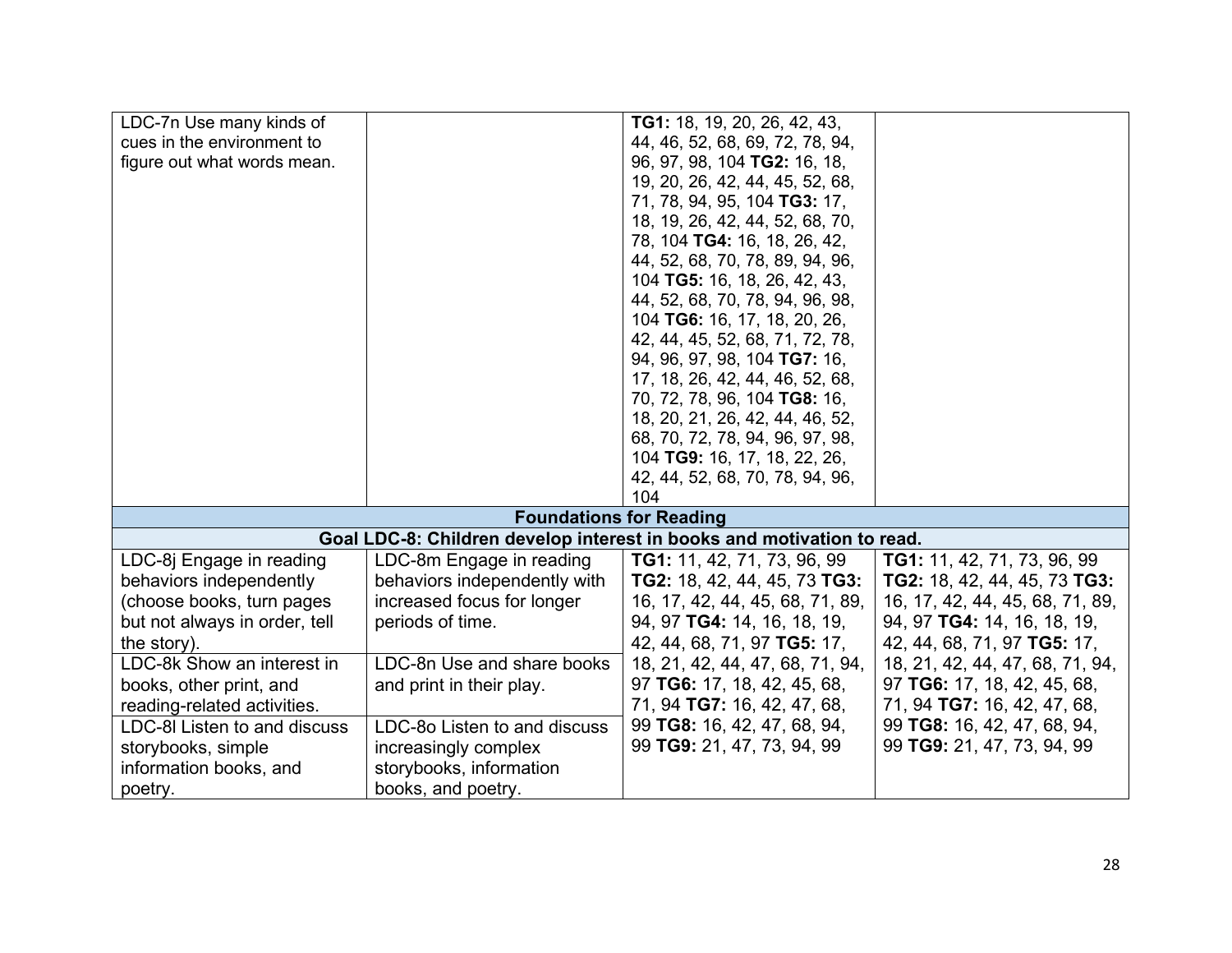|                                 | Goal LDC-9: Children comprehend and use information presented in books and other print media. |                                  |                                         |
|---------------------------------|-----------------------------------------------------------------------------------------------|----------------------------------|-----------------------------------------|
| LDC-9i Imitate the special      | LDC-9o Imitate the special                                                                    | TG1: 18, 71, 97 TG2: 18, 19,     | TG1: 18, 71, 97 TG2: 18, 19,            |
| language in storybooks and      | language in storybooks and                                                                    | 42, 43, 70, 71 TG3: 18, 19, 45,  | 42, 43, 70, 71 TG3: 18, 19, 45,         |
| story dialogue with accuracy    | story dialogue with accuracy                                                                  | 71, 95, 97, 99 TG4: 17, 19, 21,  | 71, 95, 97, 99 TG4: 17, 19, 21,         |
| and detail.                     | and detail.                                                                                   | 41, 43, 44, 45, 61, 69 TG5: 11,  | 41, 43, 44, 45, 61, 69 TG5: 11,         |
|                                 |                                                                                               | 68, 69, 71, 95 TG6: 19, 42, 69,  | 68, 69, 71, 95 TG6: 19, 42, 69,         |
|                                 |                                                                                               | 95, 96 TG7: 9, 17, 21, 45 TG8:   | 95, 96 TG7: 9, 17, 21, 45 TG8:          |
|                                 |                                                                                               | 36, 62 TG9: 16, 95, 96           | 36, 62 TG9: 16, 95, 96                  |
| LDC-9j With prompting and       | LDC-9p Use informational texts                                                                | TG1: 42, 44, 45 TG2: 16, 17,     | TG1: 42, 44, 45 TG2: 16, 17,            |
| support, use books and other    | and other media to learn about                                                                | 69 TG3: 16, 17, 43, 69 TG4:      | 69 TG3: 16, 17, 43, 69 TG4:             |
| media that communicate          | the world, and infer from                                                                     | 18 TG5: 42 TG6: 42 TG7: 18       | 18 TG5: 42 TG6: 42 TG7: 18              |
| information to learn about the  | illustrations, ask questions and                                                              | TG8: 16, 42, 43, 68, 69, 94, 95  | TG8: 16, 42, 43, 68, 69, 94, 95         |
| world by looking at pictures,   | talk about the information.                                                                   | TG9: 16, 42, 68                  | TG9: 16, 42, 68                         |
| asking questions, and talking   |                                                                                               |                                  |                                         |
| about the information.          |                                                                                               |                                  |                                         |
| LDC-9k Use their knowledge of   | LDC-9q Use knowledge of the                                                                   | TG1: 16, 18, 20, 42, 43, 44, 68, | TG1: 16, 18, 20, 42, 43, 44, 68,        |
| the world (what things are, how | world to make sense of more                                                                   | 69, 70, 72, 94, 95, 98 TG2: 16,  | 69, 70, 72, 94, 95, 98 TG2: 16,         |
| things work) to make sense of   | challenging texts.                                                                            | 17, 19, 21, 42, 44, 45, 60, 68,  | 17, 19, 21, 42, 44, 45, 60, 68,         |
| stories and information texts.  |                                                                                               | 69, 70, 71, 72, 94, 95, 96, 97   | 69, 70, 71, 72, 94, 95, 96, 97          |
|                                 |                                                                                               | TG3: 16, 17, 18, 19, 42, 43, 44, | <b>TG3:</b> 16, 17, 18, 19, 42, 43, 44, |
|                                 |                                                                                               | 45, 63, 68, 69, 71, 94, 95, 96,  | 45, 63, 68, 69, 71, 94, 95, 96, 97      |
|                                 |                                                                                               | 97 TG4: 16, 17, 18, 19, 42, 43,  | TG4: 16, 17, 18, 19, 42, 43, 44,        |
|                                 |                                                                                               | 44, 45, 68, 69, 71, 94, 95, 96,  | 45, 68, 69, 71, 94, 95, 96, 97          |
|                                 |                                                                                               | 97 TG5: 17, 18, 19, 42, 43, 44,  | TG5: 17, 18, 19, 42, 43, 44, 45,        |
|                                 |                                                                                               | 45, 46, 68, 69, 70, 95, 96, 97   | 46, 68, 69, 70, 95, 96, 97 TG6:         |
|                                 |                                                                                               | TG6: 17, 18, 19, 42, 43, 45, 68, | 17, 18, 19, 42, 43, 45, 68, 69,         |
|                                 |                                                                                               | 69, 94, 95, 97 TG7: 19, 42, 45,  | 94, 95, 97 TG7: 19, 42, 45, 68,         |
|                                 |                                                                                               | 68, 94 TG8: 16, 17, 44, 68, 71,  | 94 TG8: 16, 17, 44, 68, 71, 72,         |
|                                 |                                                                                               | 72, 94 TG9: 42, 68, 71, 73       | 94 TG9: 42, 68, 71, 73                  |
| LDC-9I Relate personal          | LDC-9r Relate personal                                                                        | TG1: 42, 43, 44, 68, 69, 72, 94, | TG1: 42, 43, 44, 68, 69, 72, 94,        |
| experiences to events           | experiences to an increasing                                                                  | 95, 98 TG2: 16, 17, 19, 44, 45,  | 95, 98 TG2: 16, 17, 19, 44, 45,         |
| described in familiar books,    | variety of events described in                                                                | 60, 68, 69, 71, 72, 94, 95, 97   | 60, 68, 69, 71, 72, 94, 95, 97          |
| with prompting and support.     | familiar and new books.                                                                       | TG3: 16, 17, 18, 42, 43, 45, 68, | <b>TG3:</b> 16, 17, 18, 42, 43, 45, 68, |
|                                 |                                                                                               | 69, 71 TG4: 16, 18, 19, 45, 71,  | 69, 71 TG4: 16, 18, 19, 45, 71,         |
|                                 |                                                                                               | 94, 95, 96, 97 TG5: 17, 42, 43,  | 94, 95, 96, 97 TG5: 17, 42, 43,         |
|                                 |                                                                                               | 44, 45, 46, 96, 97 TG6: 42, 43,  | 44, 45, 46, 96, 97 TG6: 42, 43,         |
|                                 |                                                                                               | 45 TG7: 19, 42, 94 TG8: 17, 68,  | 45 TG7: 19, 42, 94 TG8: 17, 68,         |
|                                 |                                                                                               | 72 TG9: 42, 68, 71, 73           | 72 TG9: 42, 68, 71, 73                  |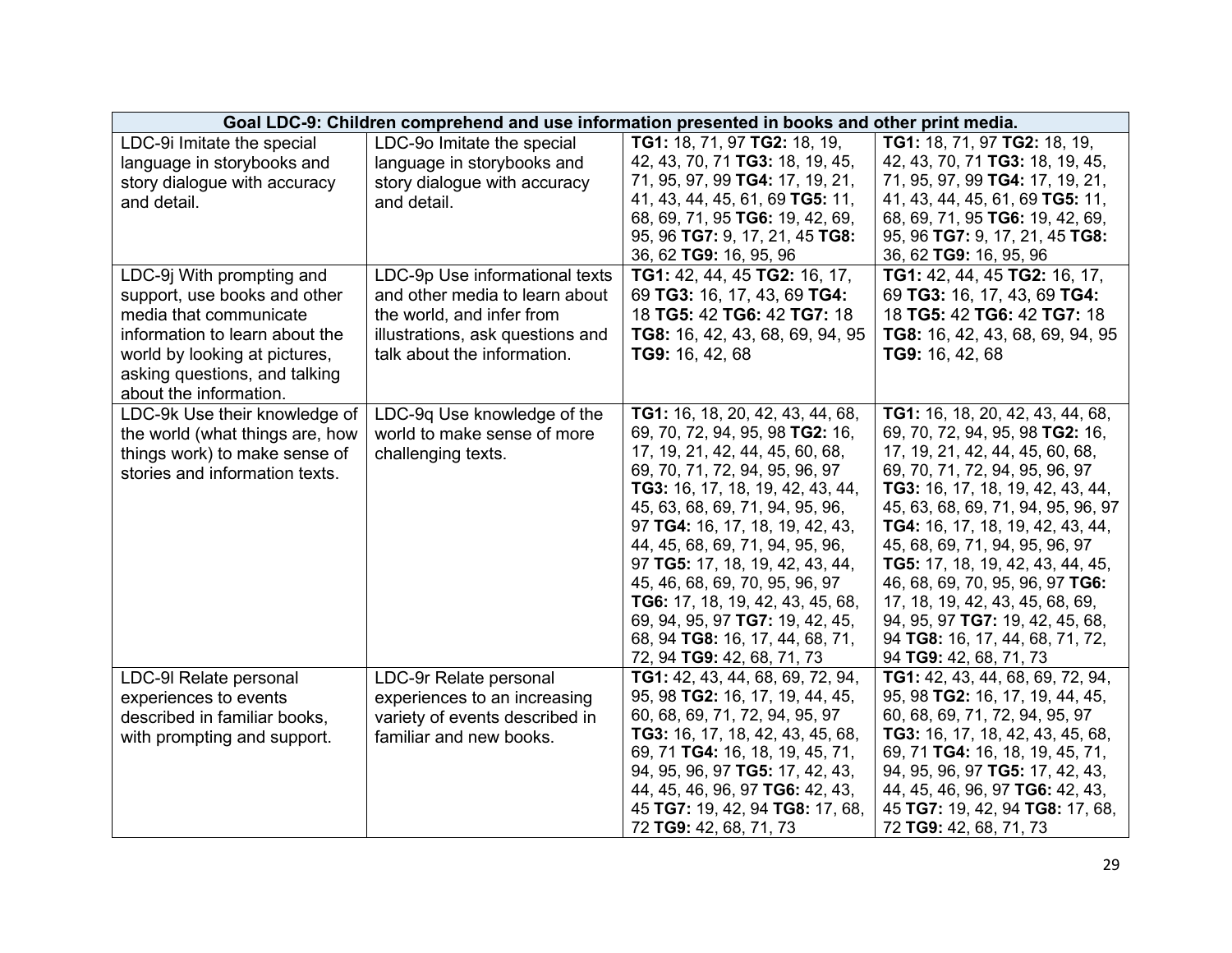| LDC-9m Ask questions about a<br>story or the information in a<br>book.<br>LDC-9n With prompting and<br>support, discuss storybooks by<br>responding to questions about<br>what is happening and<br>predicting what will happen<br>next. | LDC-9s Ask more focused and<br>detailed questions about a<br>story or the information in a<br>book.<br>LDC-9t Discuss storybooks by<br>responding to questions about<br>what is happening and<br>predicting what will happen<br>next.                                       | TG1: 18, 42, 44, 68, 71, 96<br>TG2: 16, 18, 42, 44, 45, 68,<br>70, 71, 94, 96 TG3: 16, 18, 42,<br>44, 68, 70, 94, 96 TG4: 16,<br>17, 18, 42, 44, 68, 71, 94, 96,<br>97 TG5: 17, 18, 44, 45, 68, 70,<br>71, 94, 96, 97 TG6: 16, 17, 18,<br>19, 42, 44, 68, 70, 94, 96<br>TG7: 18, 42, 44, 45, 68, 70,<br>94, 96 TG8: 16, 18, 19, 42, 43, | TG1: 18, 42, 44, 68, 71, 96<br>TG2: 16, 18, 42, 44, 45, 68,<br>70, 71, 94, 96 TG3: 16, 18, 42,<br>44, 68, 70, 94, 96 TG4: 16,<br>17, 18, 42, 44, 68, 71, 94, 96,<br>97 TG5: 17, 18, 44, 45, 68, 70,<br>71, 94, 96, 97 TG6: 16, 17, 18,<br>19, 42, 44, 68, 70, 94, 96<br>TG7: 18, 42, 44, 45, 68, 70,<br>94, 96 TG8: 16, 18, 19, 42, 43, |
|-----------------------------------------------------------------------------------------------------------------------------------------------------------------------------------------------------------------------------------------|-----------------------------------------------------------------------------------------------------------------------------------------------------------------------------------------------------------------------------------------------------------------------------|-----------------------------------------------------------------------------------------------------------------------------------------------------------------------------------------------------------------------------------------------------------------------------------------------------------------------------------------|-----------------------------------------------------------------------------------------------------------------------------------------------------------------------------------------------------------------------------------------------------------------------------------------------------------------------------------------|
|                                                                                                                                                                                                                                         |                                                                                                                                                                                                                                                                             | 44, 45, 68, 69, 70, 71, 94, 95,<br>96, 97 TG9: 16, 13, 18, 19, 42,<br>45, 68, 70, 71, 95, 96, 97                                                                                                                                                                                                                                        | 44, 45, 68, 69, 70, 71, 94, 95,<br>96, 97 TG9: 16, 13, 18, 19, 42,<br>45, 68, 70, 71, 95, 96, 97                                                                                                                                                                                                                                        |
|                                                                                                                                                                                                                                         | Goal LDC-10: Children develop book knowledge and print awareness.                                                                                                                                                                                                           |                                                                                                                                                                                                                                                                                                                                         |                                                                                                                                                                                                                                                                                                                                         |
| LDC-10h Hold a book upright<br>while turning pages one by one<br>front to back, but not always in<br>order.<br>LDC-10i With prompting and                                                                                               | LDC-10k Hold a book upright<br>while turning pages one by one<br>from front to back.<br>LDC-10I Recognize print in                                                                                                                                                          | TG1: 47, 86, 95 TG2: 8, 34,<br>89 TG3: 34 TG4: 35, 61 TG5:<br>43 TG6: 21, 99 TG7: 8, 16, 60<br>TG8: 8, 60 TG9: 8<br>TG1: 47, 73, 86, 94, 99 TG2:                                                                                                                                                                                        | TG1: 47, 86, 95 TG2: 8, 34, 89<br>TG3: 34 TG4: 35, 61 TG5: 43<br>TG6: 21, 99 TG7: 8, 16, 60<br>TG8: 8, 60 TG9: 8<br>TG1: 47, 73, 86, 94, 99 TG2:                                                                                                                                                                                        |
| support, recognize print occurs<br>in different forms and is used<br>for a variety of functions (sign<br>naming block structure,<br>"message" on card for family<br>member).                                                            | different forms for a variety of<br>functions (writing message to<br>friend, pointing to print and<br>saying, "Those words tell the<br>story.").                                                                                                                            | 8, 16, 34 TG3: 18, 34, 44, 70,<br>96 TG4: 18, 44, 96 TG5: 16,<br>21, 44, 70, 95, 96 TG6: 16, 44,<br>70, 96 TG7: 8, 16, 18, 44, 60,<br>70, 96 TG8: 8, 18, 44, 60, 70,<br>96 TG9: 8, 44, 70, 96                                                                                                                                           | 8, 16, 34 TG3: 18, 34, 44, 70,<br>96 TG4: 18, 44, 96 TG5: 16,<br>21, 44, 70, 95, 96 TG6: 16, 44,<br>70, 96 TG7: 8, 16, 18, 44, 60,<br>70, 96 TG8: 8, 18, 44, 60, 70,<br>96 TG9: 8, 44, 70, 96                                                                                                                                           |
| LDC-10j Demonstrate an<br>understanding that print can<br>tell people what to do (such as<br>print and symbols to organize<br>classroom activities-where to<br>store things, when they will<br>have a turn).                            | LDC-10m Recognize print and<br>symbols used to organize<br>classroom activities and show<br>understanding of their meaning<br>(put toys in box with correct<br>symbol and name; check sign-<br>up sheet for popular activity;<br>check schedule to learn next<br>activity). |                                                                                                                                                                                                                                                                                                                                         |                                                                                                                                                                                                                                                                                                                                         |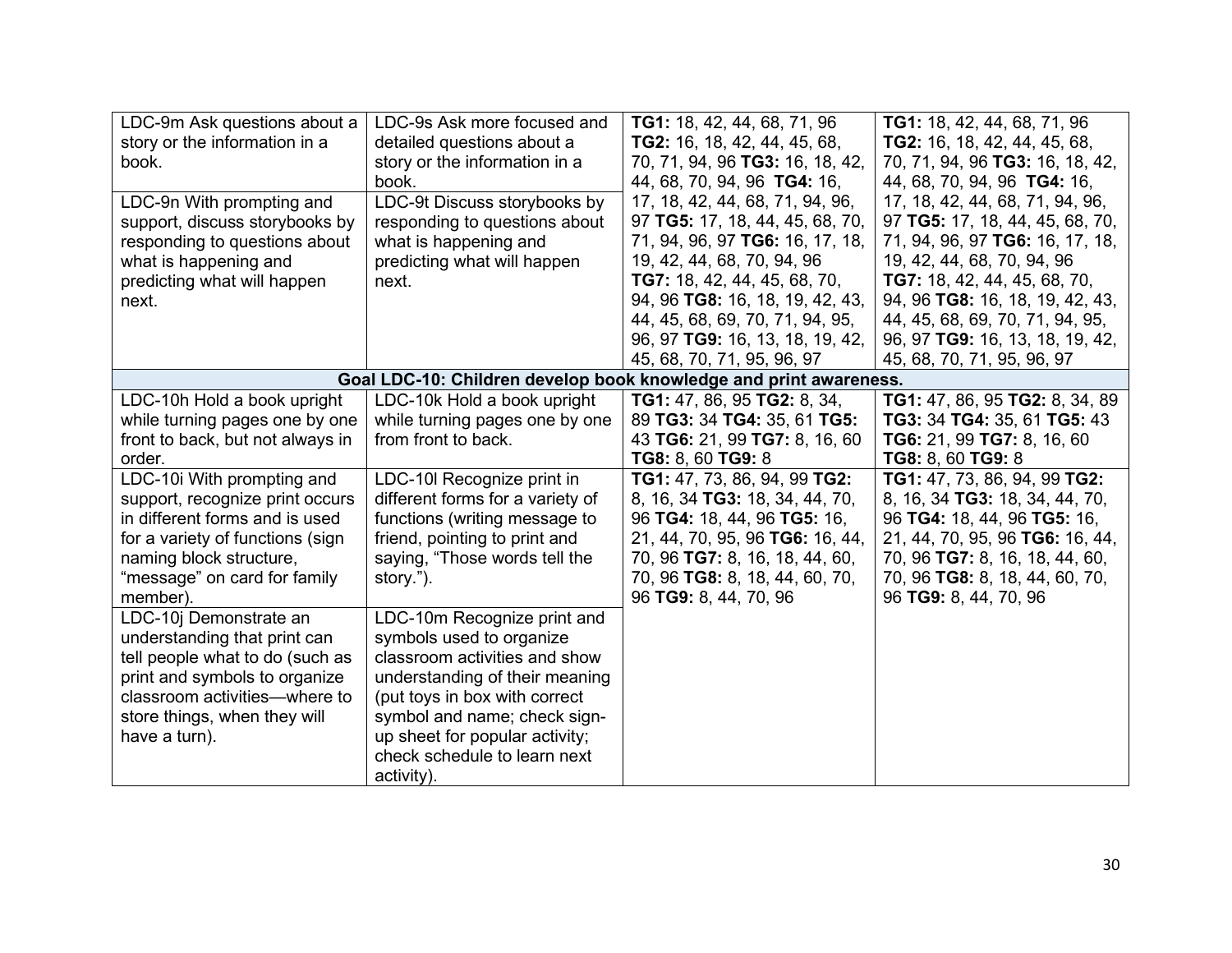| read text. | LDC-10n With prompting and<br>support, run their finger under<br>or over print as they pretend to<br>LDC-10o Demonstrate<br>understanding of some basic<br>print conventions (the concept<br>of what a letter is, the concept<br>of words, directionality of print). | TG1: 9, 40, 47, 66, 73, 86, 92,<br>94, 99 TG2: 8, 14, 16, 34, 66,<br>92 TG3: 18, 34, 44, 70, 96<br>TG4: 18, 44, 96 TG5: 14, 16,<br>21, 44, 70, 92, 95, 96 TG6: 14,<br>16, 40, 44, 70, 96 TG7: 8, 14,<br>16, 18, 44, 60, 70, 96 TG8: 8,<br>14, 18, 44, 47, 60, 70, 73, 92,<br>96 TG9: 8, 14, 40, 44, 66, 70,<br>92, 96                                                                |
|------------|----------------------------------------------------------------------------------------------------------------------------------------------------------------------------------------------------------------------------------------------------------------------|--------------------------------------------------------------------------------------------------------------------------------------------------------------------------------------------------------------------------------------------------------------------------------------------------------------------------------------------------------------------------------------|
|            | LDC-10p Identify their name<br>and the names of some friends<br>when they see them in print.                                                                                                                                                                         | TG1: 14, 21, 47, 61, 66, 73,<br>92, 99 TG2: 9, 14, 21, 35, 40,<br>47, 66, 73, 99 TG3: 14, 21,<br>40, 47, 66, 73, 92, 99 TG4: 8,<br>14, 21, 40, 47, 66, 73, 92, 99<br>TG5: 14, 21, 40, 47, 60, 66, 92<br>TG6: 14, 21, 40, 47, 66, 73,<br>92, 99 TG7: 14, 20, 21, 40, 47,<br>66, 73, 86, 92, 99 TG8: 8, 14,<br>21, 40, 47, 66, 73, 92, 99 TG9:<br>8, 14, 21, 40, 47, 66, 73, 86,<br>92 |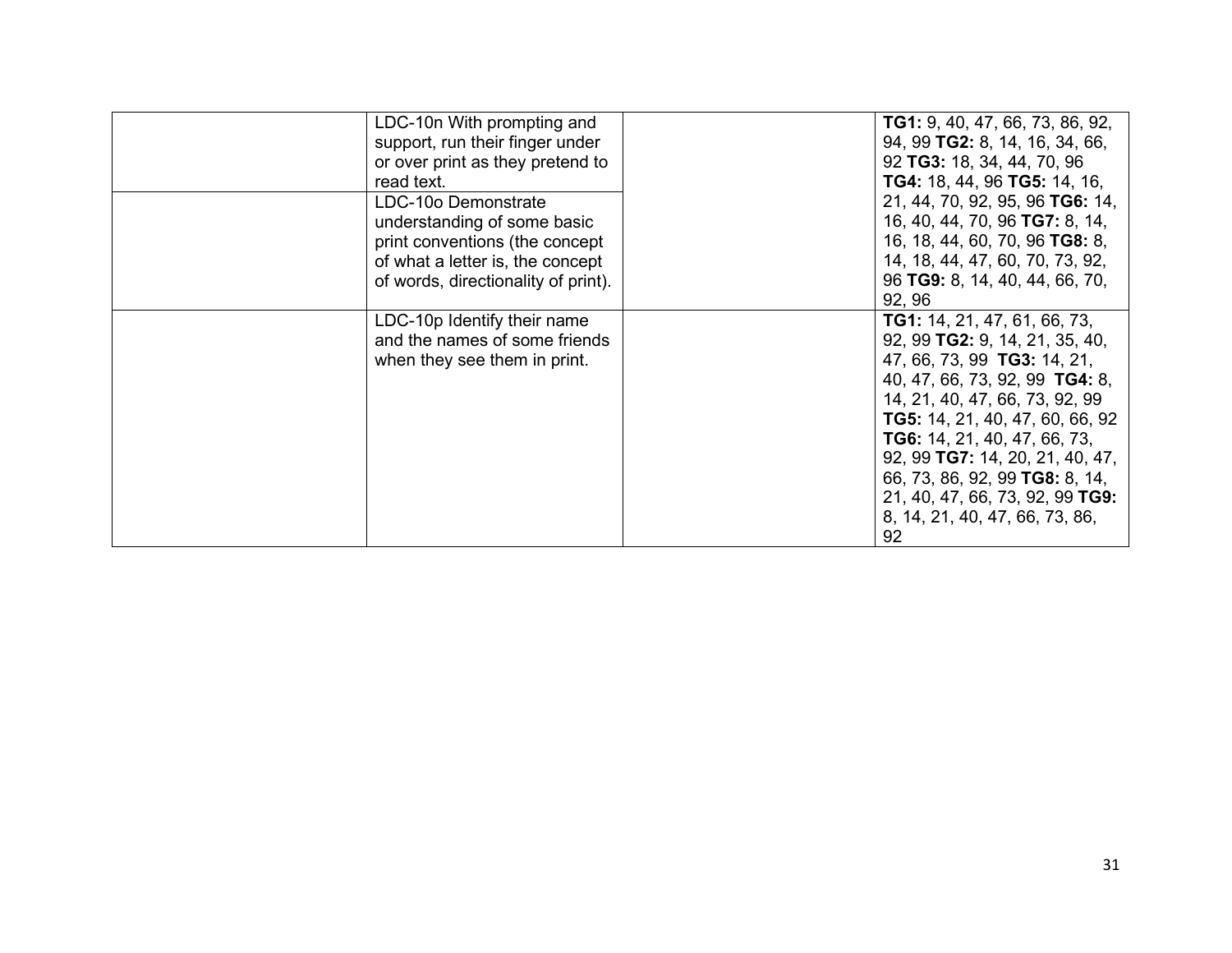|                                   | Goal LDC-11: Children develop phonological awareness.                                          |                                                                    |                                                                    |  |
|-----------------------------------|------------------------------------------------------------------------------------------------|--------------------------------------------------------------------|--------------------------------------------------------------------|--|
| LDC-11f Participate in            | LDC-11i Enjoy rhymes and                                                                       | <b>Rhyming words:</b>                                              | <b>Rhyming words:</b>                                              |  |
| experiences with songs, poems,    | wordplay, and sometimes add                                                                    | TG3: 95 TG4: 14, 20, 40, 46,                                       | TG3: 95 TG4: 14, 20, 40, 46,                                       |  |
| and books that have rhyme and     | their own variations.                                                                          | 66, 72, 92, 98 TG5: 98 TG6: 17,                                    | 66, 72, 92, 98 TG5: 98 TG6: 17,                                    |  |
| wordplay, and learn words well    |                                                                                                | 43, 72 TG8: 71, 92 TG9: 14, 20,                                    | 43, 72 TG8: 71, 92 TG9: 14, 20,                                    |  |
| enough to complete refrains and   |                                                                                                | 97                                                                 | 97                                                                 |  |
| fill in missing words and sounds. |                                                                                                |                                                                    |                                                                    |  |
| LDC-11g Repeat rhythmic           | LDC-11j Repeat a variety of                                                                    | <b>Syllables:</b>                                                  | <b>Syllables:</b>                                                  |  |
| patterns in poems and songs       | rhythmic patterns in poems and                                                                 | TG3: 14, 35, 40, 46, 66, 72, 89,                                   | TG3: 14, 35, 40, 46, 66, 72, 89,                                   |  |
| using words, clapping,            | songs using words, clapping,                                                                   | 92, 98 TG8: 40, 46, 66, 72                                         | 92, 98 TG8: 40, 46, 66, 72                                         |  |
| marching, and/or using            | marching, and/or instruments to                                                                |                                                                    |                                                                    |  |
| instruments.                      | repeat the rhythm or beat                                                                      | <b>Onset-Rime</b>                                                  | <b>Onset-Rime</b>                                                  |  |
|                                   | syllables.                                                                                     | TG6: 14, 20, 40, 46, 66, 92, 98                                    | TG6: 14, 20, 40, 46, 66, 92, 98                                    |  |
| LDC-11h Play with the sounds      | LDC-11k Play with the sounds of                                                                | TG7: 14, 20 TG9: 40, 46                                            | TG7: 14, 20 TG9: 40, 46                                            |  |
| of language and begin to          | language, identify a variety of                                                                |                                                                    |                                                                    |  |
| identify rhymes (make up silly-   | rhymes, create some rhymes,                                                                    | <b>Resources: Strategy Cards -</b>                                 | <b>Resources: Strategy Cards -</b>                                 |  |
| sounding words, repeat            | and recognize the first sounds in                                                              | <b>Rhyming Words, Syllables,</b>                                   | <b>Rhyming Words, Syllables,</b>                                   |  |
| rhyming words.                    | some words.                                                                                    | <b>Onset-Rime</b>                                                  | <b>Onset-Rime</b>                                                  |  |
|                                   | LDC-11I Associate sounds with                                                                  |                                                                    | TG5: 14, 20, 40, 46, 66, 72,                                       |  |
|                                   | specific words, such as                                                                        |                                                                    | 92, 98 TG9: 92, 96, 98                                             |  |
|                                   | awareness that different words                                                                 |                                                                    |                                                                    |  |
|                                   | begin with the same sound.                                                                     |                                                                    |                                                                    |  |
|                                   | Goal LDC-12: Children begin to develop knowledge of the alphabet and the alphabetic principle. |                                                                    |                                                                    |  |
| LDC-12b Demonstrate an            | LDC-12e Demonstrate an                                                                         | TG1: 14, 21, 47, 61, 66, 73, 92,                                   | TG1: 14, 21, 47, 61, 66, 73, 92,                                   |  |
| interest in learning the          | interest in learning the alphabet.                                                             | 99 TG2: 9, 14, 21, 35, 40, 47, 66,                                 | 99 TG2: 9, 14, 21, 35, 40, 47, 66,                                 |  |
| alphabet.                         |                                                                                                | 73, 99 TG3: 14, 21, 40, 47, 66,                                    | 73, 99 TG3: 14, 21, 40, 47, 66,                                    |  |
|                                   |                                                                                                | 73, 92, 99 TG4: 8, 14, 21, 40, 47,                                 | 73, 92, 99 TG4: 8, 14, 21, 40, 47,                                 |  |
|                                   |                                                                                                | 66, 73, 92, 99 TG5: 14, 21, 40,                                    | 66, 73, 92, 99 TG5: 14, 21, 40,                                    |  |
|                                   |                                                                                                | 47, 60, 66, 92 TG6: 14, 21, 40,<br>47, 66, 73, 92, 99 TG7: 14, 20, | 47, 60, 66, 92 TG6: 14, 21, 40,<br>47, 66, 73, 92, 99 TG7: 14, 20, |  |
|                                   |                                                                                                | 21, 40, 47, 66, 73, 86, 92, 99                                     | 21, 40, 47, 66, 73, 86, 92, 99                                     |  |
|                                   |                                                                                                | TG8: 8, 14, 21, 40, 47, 66, 73, 92,                                | TG8: 8, 14, 21, 40, 47, 66, 73, 92,                                |  |
|                                   |                                                                                                | 99 TG9: 8, 14, 21, 40, 47, 66, 73,                                 | 99 TG9: 8, 14, 21, 40, 47, 66, 73,                                 |  |
|                                   |                                                                                                | 86, 92                                                             | 86, 92                                                             |  |
|                                   |                                                                                                |                                                                    |                                                                    |  |
|                                   |                                                                                                | <b>Resources: Strategy Card -</b>                                  | Resources: Strategy Card -                                         |  |
|                                   |                                                                                                | Letter Wall, Letter Builder Set,                                   | Letter Wall, Letter Builder Set,                                   |  |
|                                   |                                                                                                | <b>Letter Cards</b>                                                | <b>Letter Cards</b>                                                |  |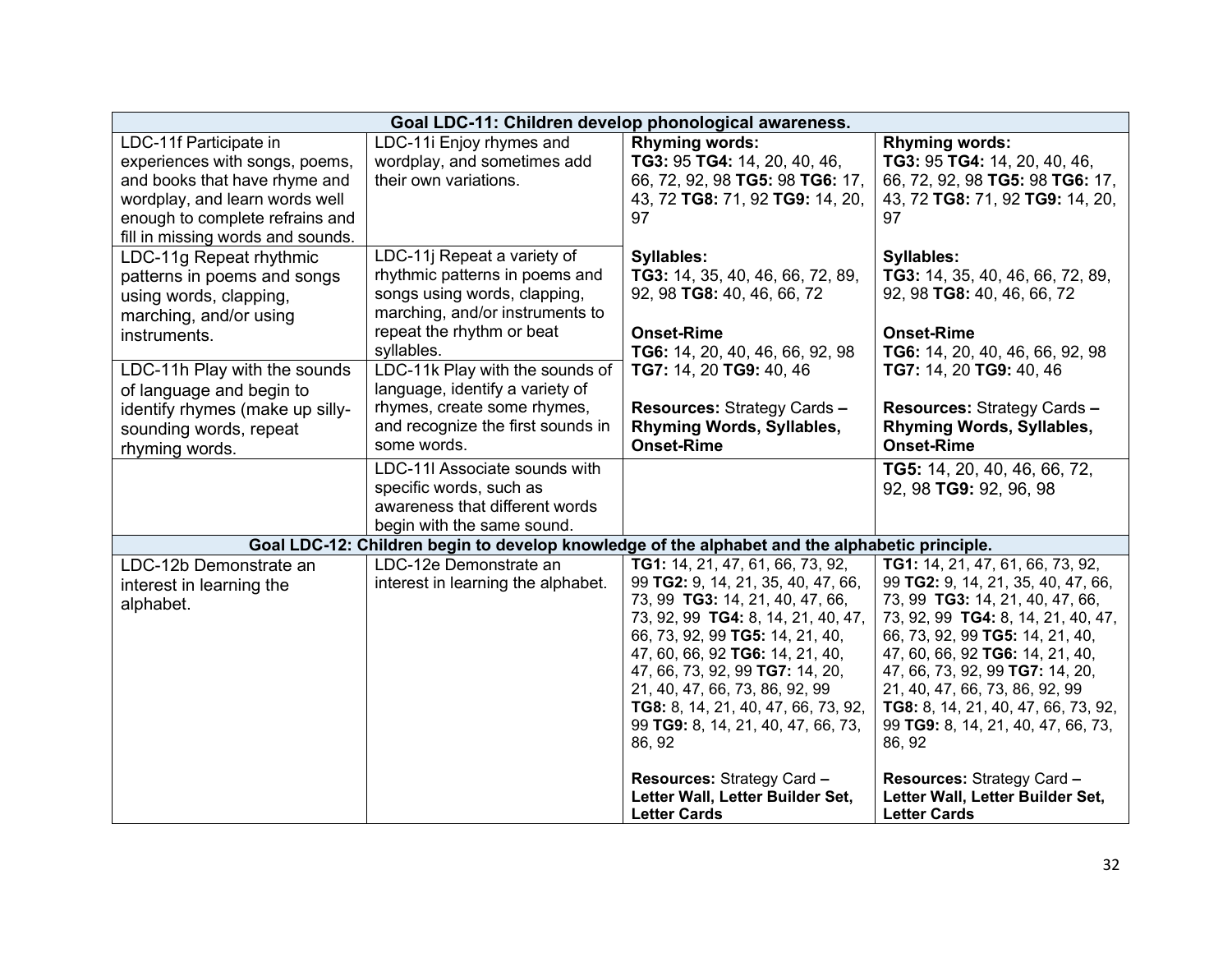| LDC-12c Recognize letters of<br>the alphabet as a special<br>category of print, different from<br>pictures, shapes, and<br>numerals. | LDC-12f Show they know that<br>letters function to represent<br>sounds in spoken words.                                                                               | TG4: 14, 21, 40, 47, 66, 73, 92,<br>99 TG5: 14, 21, 40, 47, 66, 73,<br>92, 99 TG6: 20, 46, 98 TG7: 17,<br>20 TG8: 21, 47, 73 TG9: 21, 40,<br>46, 47, 66, 92                                                                                                                                                                                                                                                     | TG4: 14, 21, 40, 47, 66, 73, 92,<br>99 TG5: 14, 21, 40, 47, 66, 73,<br>92, 99 TG6: 20, 46, 98 TG7: 17,<br>20 TG8: 21, 47, 73 TG9: 21, 40,<br>46, 47, 66, 92                                                                                                                                                                                                                                                            |
|--------------------------------------------------------------------------------------------------------------------------------------|-----------------------------------------------------------------------------------------------------------------------------------------------------------------------|-----------------------------------------------------------------------------------------------------------------------------------------------------------------------------------------------------------------------------------------------------------------------------------------------------------------------------------------------------------------------------------------------------------------|------------------------------------------------------------------------------------------------------------------------------------------------------------------------------------------------------------------------------------------------------------------------------------------------------------------------------------------------------------------------------------------------------------------------|
| LDC-12d Recognize and name<br>some letters of the alphabet,<br>especially those in their own<br>name.                                | LDC-12g Recognize and name<br>several letters of the alphabet,<br>especially those in their own<br>name and in the names of<br>others who are important to<br>them.   | TG1: 14, 21, 47, 61, 66, 73, 92,<br>99 TG2: 9, 14, 21, 35, 40, 47,<br>66, 73, 99 TG3: 14, 21, 40, 47,<br>66, 73, 92, 99 TG4: 8, 14, 21,<br>40, 47, 66, 73, 92, 99 TG5: 14,<br>21, 40, 47, 60, 66, 92 TG6: 14,<br>21, 40, 47, 66, 73, 92, 99 TG7:<br>14, 20, 21, 40, 47, 66, 73, 86,<br>92, 99 TG8: 8, 14, 21, 40, 47,<br>66, 73, 92, 99 TG9: 8, 14, 21,<br>40, 47, 66, 73, 86, 92<br>Resources: Strategy Card - | TG1: 14, 21, 47, 61, 66, 73, 92,<br>99 TG2: 9, 14, 21, 35, 40, 47,<br>66, 73, 99 TG3: 14, 21, 40, 47,<br>66, 73, 92, 99 TG4: 8, 14, 21,<br>40, 47, 66, 73, 92, 99 TG5: 14,<br>21, 40, 47, 60, 66, 92 TG6: 14,<br>21, 40, 47, 66, 73, 92, 99 TG7:<br>14, 20, 21, 40, 47, 66, 73, 86,<br>92, 99 TG8: 8, 14, 21, 40, 47,<br>66, 73, 92, 99 TG9: 8, 14, 21,<br>40, 47, 66, 73, 86, 92<br><b>Resources: Strategy Card -</b> |
|                                                                                                                                      |                                                                                                                                                                       |                                                                                                                                                                                                                                                                                                                                                                                                                 |                                                                                                                                                                                                                                                                                                                                                                                                                        |
|                                                                                                                                      |                                                                                                                                                                       | Letter Wall, Letter Builder Set,<br><b>Letter Cards</b>                                                                                                                                                                                                                                                                                                                                                         | Letter Wall, Letter Builder Set,<br><b>Letter Cards</b>                                                                                                                                                                                                                                                                                                                                                                |
|                                                                                                                                      | LDC-12h Make some sound-to-<br>letter matches, using letter<br>name knowledge (notice the<br>letter B with picture of ball and<br>say, "Ball"; say, "A-a-apple.").    |                                                                                                                                                                                                                                                                                                                                                                                                                 | TG4: 14, 21, 40, 47, 66, 73,<br>92, 99 TG5: 14, 21, 40, 47, 66,<br>73, 92, 99 TG6: 20, 46, 98<br>TG7: 17, 20 TG8: 21, 47, 73<br>TG9: 21, 40, 46, 47, 66, 92                                                                                                                                                                                                                                                            |
|                                                                                                                                      |                                                                                                                                                                       |                                                                                                                                                                                                                                                                                                                                                                                                                 | <b>Resources: Strategy Card -</b><br><b>Photo Cards, Letter Cards</b>                                                                                                                                                                                                                                                                                                                                                  |
|                                                                                                                                      | LDC-12i Associate sounds with<br>the letters at the beginning of<br>some words, such as awareness<br>that two words begin with the<br>same letter and the same sound. |                                                                                                                                                                                                                                                                                                                                                                                                                 | TG5: 14, 20, 40, 46, 66, 72, 92,<br>98 TG9: 92, 96, 98<br><b>Resources: Strategy Card -</b><br><b>Alliteration, Photo Cards,</b>                                                                                                                                                                                                                                                                                       |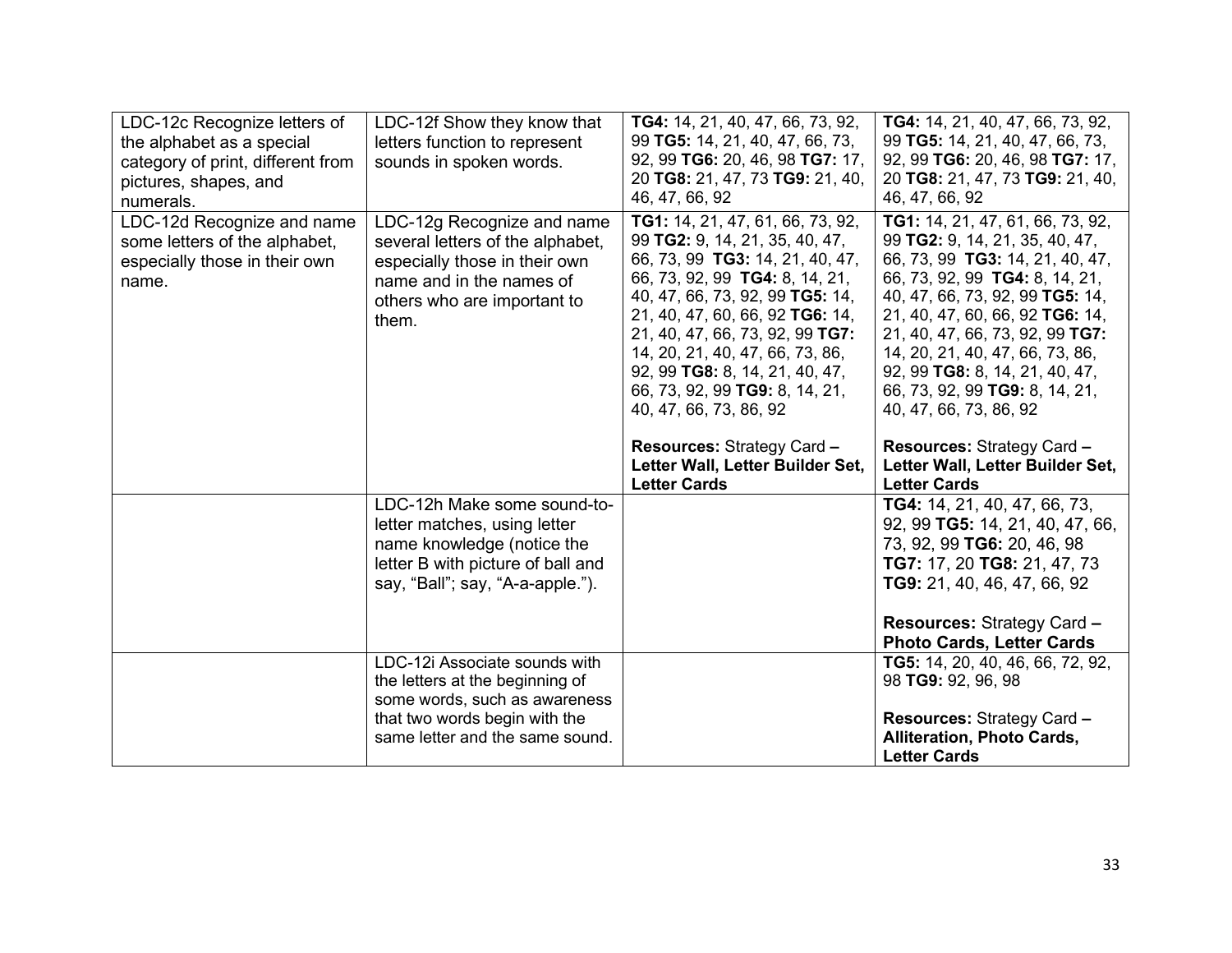|                                                                                                                                                                                                                                                                                                                                                          | <b>Foundations for Writing</b>                                                                                                                                                                                                                                            |                                                                                                                                                                                                                                                                                                                                                                                                                                                                                                                                               |                                                                                                                                                                                                                                                                                                                                                                                                                                                                                                                                        |
|----------------------------------------------------------------------------------------------------------------------------------------------------------------------------------------------------------------------------------------------------------------------------------------------------------------------------------------------------------|---------------------------------------------------------------------------------------------------------------------------------------------------------------------------------------------------------------------------------------------------------------------------|-----------------------------------------------------------------------------------------------------------------------------------------------------------------------------------------------------------------------------------------------------------------------------------------------------------------------------------------------------------------------------------------------------------------------------------------------------------------------------------------------------------------------------------------------|----------------------------------------------------------------------------------------------------------------------------------------------------------------------------------------------------------------------------------------------------------------------------------------------------------------------------------------------------------------------------------------------------------------------------------------------------------------------------------------------------------------------------------------|
|                                                                                                                                                                                                                                                                                                                                                          | Goal LDC-13: Children use writing and other symbols to record information and communicate for a variety of purposes.                                                                                                                                                      |                                                                                                                                                                                                                                                                                                                                                                                                                                                                                                                                               |                                                                                                                                                                                                                                                                                                                                                                                                                                                                                                                                        |
| LDC-13c Represent thoughts<br>and ideas through marks,<br>scribbles, drawings, and<br>paintings (draw a picture of<br>something they did during the<br>day, indicate what they want for<br>lunch with a mark under the<br>picture of the food they want).<br>LDC-13d With prompting and<br>support, communicate their<br>thoughts for an adult to write. | LDC-13f Represent thoughts and<br>ideas in drawings and by writing<br>letters or letter-like forms.<br>LDC-13g Communicate their<br>thoughts for an adult to write.                                                                                                       | TG1: 8, 21, 34, 60, 86 TG2: 8,<br>21, 34, 46, 47, 73, 86, 99 TG3:<br>8, 21, 34, 47, 60, 86 TG4: 21,<br>47, 60, 73, 86, 99 TG5: 8, 21,<br>34, 47, 73, 86, 99 TG6: 21, 47,<br>73, 86, 99 TG7: 8, 21, 34, 47,<br>60, 73, 99 TG8: 21, 34, 47, 60,<br>73, 86, 99 TG9: 21, 34, 47, 60,<br>73, 99                                                                                                                                                                                                                                                    | TG1: 8, 21, 34, 60, 86 TG2: 8,<br>21, 34, 46, 47, 73, 86, 99 TG3:<br>8, 21, 34, 47, 60, 86 TG4: 21,<br>47, 60, 73, 86, 99 TG5: 8, 21,<br>34, 47, 73, 86, 99 TG6: 21, 47,<br>73, 86, 99 TG7: 8, 21, 34, 47,<br>60, 73, 99 TG8: 21, 34, 47, 60,<br>73, 86, 99 TG9: 21, 34, 47, 60,<br>73, 99                                                                                                                                                                                                                                             |
| LDC-13e Engage in writing<br>behaviors that imitate real-life<br>situations<br>(e.g., make marks to take food<br>order during pretend restaurant<br>play).                                                                                                                                                                                               | LDC-13h Independently engage<br>in writing behaviors for various<br>purposes (e.g., write symbols or<br>letters for names, use materials<br>at writing center, write lists with<br>symbols/letters in pretend play,<br>write messages that include<br>letters or symbols) | Step 2: Write the Sentence in<br>the daily Morning Message<br>provides a model for children to<br>imitate as they practice writing<br>skills on their own in the<br><b>Writer's Corner Practice</b><br>Center.<br>TG1: 8, 21, 34, 60, 86 TG2: 8,<br>21, 34, 46, 47, 73, 86 TG3: 8,<br>21, 34, 47, 60, 86 TG4: 21, 47,<br>60, 73, 86, 99 TG5: 8, 21, 34,<br>47, 73, 86, 99 TG6: 21, 47, 73,<br>86, 99 TG7: 8, 21, 34, 47, 60,<br>73, 99 TG8: 21, 34, 47, 60, 73,<br>86, 99 TG9: 21, 34, 47, 60, 73,<br>99<br><b>Resources: Strategy Card -</b> | Step 2: Write the Sentence in<br>the daily Morning Message<br>provides a model for children to<br>imitate as they practice writing<br>skills on their own in the<br><b>Writer's Corner Practice</b><br>Center.<br>TG1: 8, 21, 34, 60, 86 TG2: 8,<br>21, 34, 46, 47, 73, 86 TG3: 8,<br>21, 34, 47, 60, 86 TG4: 21, 47,<br>60, 73, 86, 99 TG5: 8, 21, 34,<br>47, 73, 86, 99 TG6: 21, 47, 73,<br>86, 99 TG7: 8, 21, 34, 47, 60,<br>73, 99 TG8: 21, 34, 47, 60, 73,<br>86, 99 TG9: 21, 34, 47, 60, 73,<br>99<br>Resources: Strategy Card - |
|                                                                                                                                                                                                                                                                                                                                                          | Goal LDC-14: Children use knowledge of letters in their attempts to write.                                                                                                                                                                                                | <b>Morning Message</b>                                                                                                                                                                                                                                                                                                                                                                                                                                                                                                                        | <b>Morning Message</b>                                                                                                                                                                                                                                                                                                                                                                                                                                                                                                                 |
| LC-14c Use known letters and                                                                                                                                                                                                                                                                                                                             | LC-14c Use known letters and                                                                                                                                                                                                                                              |                                                                                                                                                                                                                                                                                                                                                                                                                                                                                                                                               |                                                                                                                                                                                                                                                                                                                                                                                                                                                                                                                                        |
| approximations of letters to                                                                                                                                                                                                                                                                                                                             | approximations of letters to                                                                                                                                                                                                                                              | TG1: 21, 34, 60 TG2: 8, 21,<br>34, 47 TG3: 21, 47, 86 TG5:                                                                                                                                                                                                                                                                                                                                                                                                                                                                                    | TG1: 21, 34, 60 TG2: 8, 21,<br>34, 47 TG3: 21, 47, 86 TG5:                                                                                                                                                                                                                                                                                                                                                                                                                                                                             |
| write their own name and                                                                                                                                                                                                                                                                                                                                 | write their own name and some                                                                                                                                                                                                                                             | 86, 99 TG6: 60, 86 TG7: 34                                                                                                                                                                                                                                                                                                                                                                                                                                                                                                                    | 86, 99 TG6: 60, 86 TG7: 34                                                                                                                                                                                                                                                                                                                                                                                                                                                                                                             |
| some familiar words.                                                                                                                                                                                                                                                                                                                                     | familiar words.                                                                                                                                                                                                                                                           | TG9: 21, 73                                                                                                                                                                                                                                                                                                                                                                                                                                                                                                                                   | TG9: 21, 73                                                                                                                                                                                                                                                                                                                                                                                                                                                                                                                            |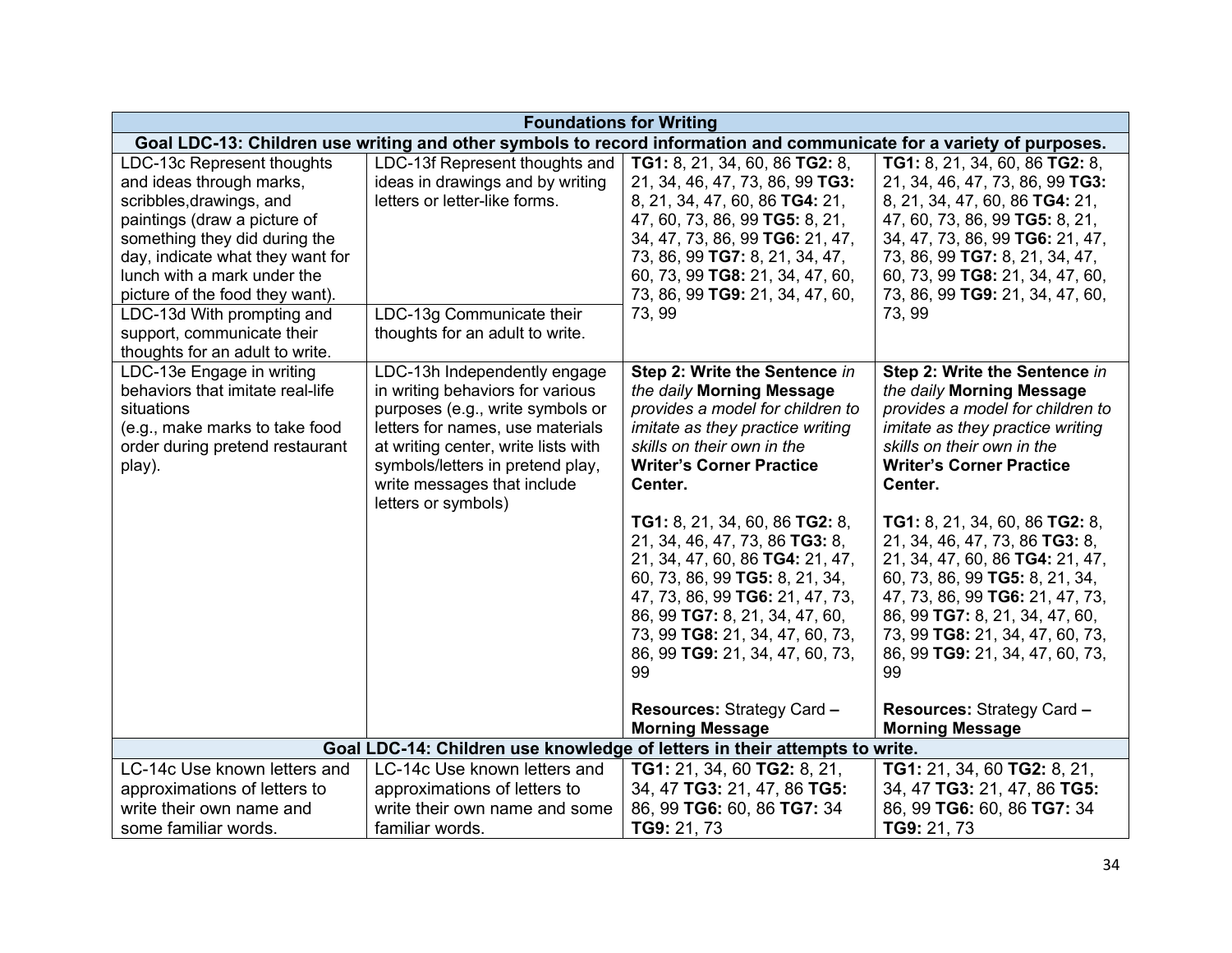| LC-14d Try to connect the<br>sounds in a spoken word with<br>letters in the written word (write<br>"M" and say, "This is<br>Mommy.").                                                                                                              | LC-14d Try to connect the<br>sounds in a spoken word with<br>letters in the written word (write<br>"M" and say, "This is<br>Mommy.").                                                                                                                                                             | TG6: 47 TG8: 60 TG9: 60                                                                                                                                                                                                                                                                                                                     | TG6: 47 TG8: 60 TG9: 60                                                                                                                                                                                                                                                                                                                                                                                                              |
|----------------------------------------------------------------------------------------------------------------------------------------------------------------------------------------------------------------------------------------------------|---------------------------------------------------------------------------------------------------------------------------------------------------------------------------------------------------------------------------------------------------------------------------------------------------|---------------------------------------------------------------------------------------------------------------------------------------------------------------------------------------------------------------------------------------------------------------------------------------------------------------------------------------------|--------------------------------------------------------------------------------------------------------------------------------------------------------------------------------------------------------------------------------------------------------------------------------------------------------------------------------------------------------------------------------------------------------------------------------------|
|                                                                                                                                                                                                                                                    |                                                                                                                                                                                                                                                                                                   | Goal LDC-15: Children use writing skills and conventions.                                                                                                                                                                                                                                                                                   |                                                                                                                                                                                                                                                                                                                                                                                                                                      |
| LC-15f Use a variety of writing<br>tools and materials with<br>purpose and control (pencils,<br>chalk, markers, crayons,<br>paintbrushes, finger paint,<br>computers).                                                                             | LC-15i Use a variety of writing<br>tools and materials with<br>increasing precision.                                                                                                                                                                                                              | <b>The Writer's Corner Practice</b><br><b>Center</b> provides opportunities<br>for children to increase their<br>control of writing tools.<br>TG1: 8, 34, 60, 86 TG2: 8, 34,<br>60, 86, 99 TG3: 8, 34, 60, 86<br>TG4: 8, 34, 60, 86 TG5: 8, 34,<br>60, 86 TG6: 8, 34, 60, 86<br>TG7: 8, 34, 60, 86 TG8: 8, 34,<br>60, 86 TG9: 6, 34, 60, 86 | <b>The Writer's Corner Practice</b><br><b>Center</b> provides opportunities<br>for children to increase their<br>control of writing tools.<br>TG1: 8, 34, 60, 86 TG2: 8, 34,<br>60, 86, 99 TG3: 8, 34, 60, 86<br>TG4: 8, 34, 60, 86 TG5: 8, 34,<br>60, 86 TG6: 8, 34, 60, 86 TG7:<br>8, 34, 60, 86 TG8: 8, 34, 60,<br>86 TG9: 6, 34, 60, 86                                                                                          |
| LC-15g Make marks they call<br>"writing" that look different from<br>drawings (vertical series of<br>marks for a "grocery list,"<br>horizontal<br>line of marks for a "story").<br>LC-15h Play with writing letters<br>and make letter-like forms. | LC-15j Imitate adult writing<br>conventions that they have<br>observed (write groups of<br>letter-like forms separated by<br>spaces, try to write on a line,<br>press Enter key on computer<br>after typing a series of<br>"words").<br>LC-15k Use some conventional<br>letters in their writing. |                                                                                                                                                                                                                                                                                                                                             | Step 2: Write the Sentence in<br>the daily Morning Message<br>provides a model for children to<br>imitate as they practice writing<br>skills on their own.<br>TG2: 47, 86, 99 TG3: 60, 73, 99<br>TG4: 21, 34, 47, 86, 99 TG5: 8,<br>21, 60, 86, 99 TG6: 8, 21, 34,<br>60, 73, 99 TG7: 8, 34, 47, 60, 73<br>TG8: 47, 60, 73, 86, 99 TG9:<br>21, 34, 47, 60, 73, 86, 99<br><b>Resources: Strategy Card -</b><br><b>Morning Message</b> |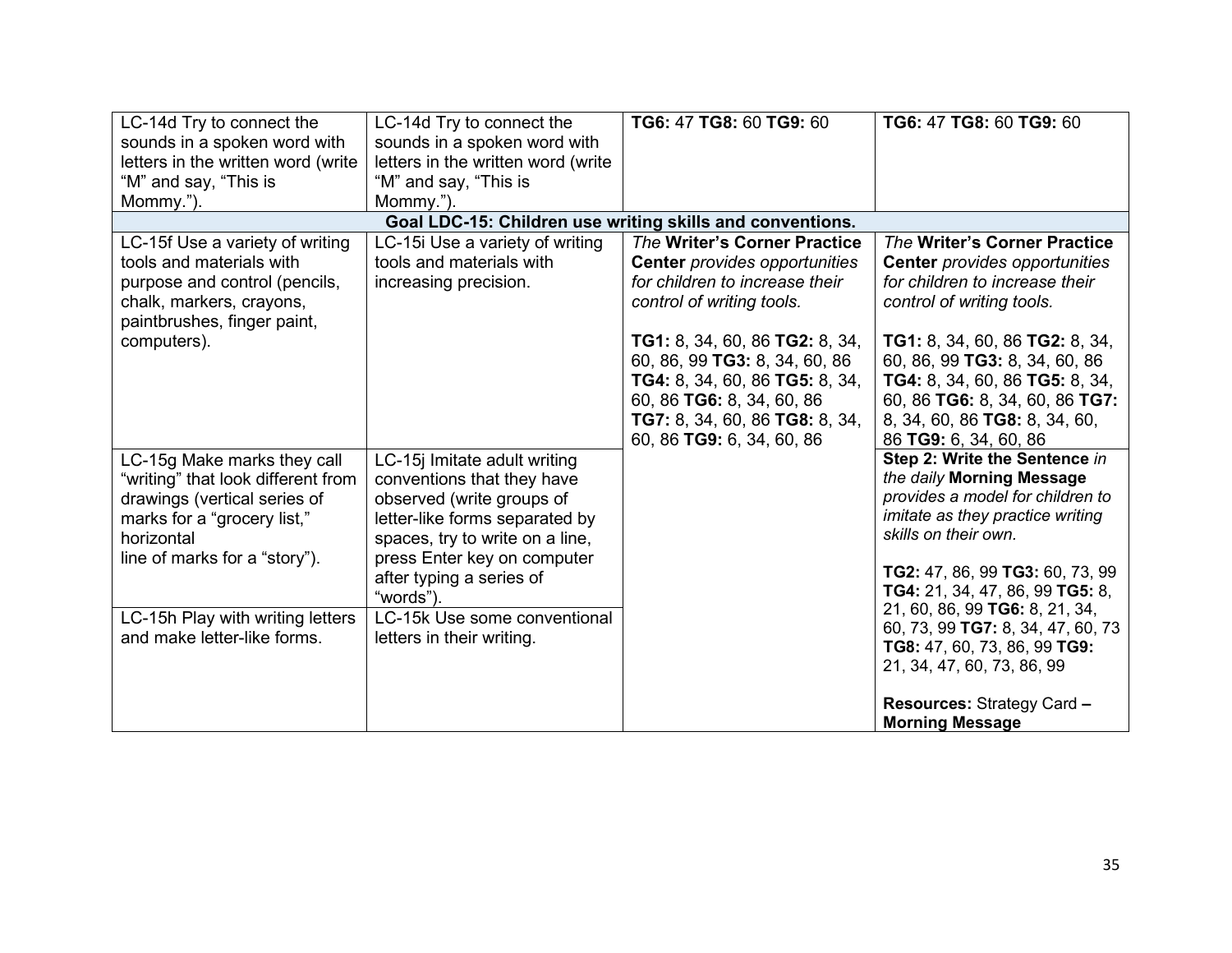|                                                                                                                                                                                                                                                                                                                          | <b>Cognitive Development (CD)</b>                                                                                                                                                                                                                                                                                        |                                                                                                                                                                                                                                                                                                                                                    |                                                                                                                                                                                                                                                                                                                                                    |
|--------------------------------------------------------------------------------------------------------------------------------------------------------------------------------------------------------------------------------------------------------------------------------------------------------------------------|--------------------------------------------------------------------------------------------------------------------------------------------------------------------------------------------------------------------------------------------------------------------------------------------------------------------------|----------------------------------------------------------------------------------------------------------------------------------------------------------------------------------------------------------------------------------------------------------------------------------------------------------------------------------------------------|----------------------------------------------------------------------------------------------------------------------------------------------------------------------------------------------------------------------------------------------------------------------------------------------------------------------------------------------------|
|                                                                                                                                                                                                                                                                                                                          | <b>Construction of Knowledge: Thinking and Reasoning</b>                                                                                                                                                                                                                                                                 |                                                                                                                                                                                                                                                                                                                                                    |                                                                                                                                                                                                                                                                                                                                                    |
| Goal CD-1: Children use their senses to construct knowledge about the world around them.                                                                                                                                                                                                                                 |                                                                                                                                                                                                                                                                                                                          |                                                                                                                                                                                                                                                                                                                                                    |                                                                                                                                                                                                                                                                                                                                                    |
| CD-1h Explore objects, tools,<br>and materials systematically to<br>learn about their properties<br>(weigh an object, observe<br>something from the top of the<br>object to the bottom).<br>CD-1i Express knowledge<br>gathered through their senses<br>using play, art, language, and<br>other forms of representation. | CD-1k Explore objects, tools,<br>and materials systematically to<br>learn about their properties<br>(weigh an object, observe<br>something from the top of the<br>object to the bottom).<br>CD-1I Express knowledge<br>gathered through their senses<br>using play, art, language, and<br>other forms of representation. | TG2: 50 TG3: 24, 37 TG4: 24,<br>50, 96, 97 TG5: 102 TG6: 11,<br>19, 37 TG7: 11 TG8: 88 TG9:<br>76                                                                                                                                                                                                                                                  | TG2: 50 TG3: 24, 37 TG4: 24,<br>50, 96, 97 TG5: 102 TG6: 11,<br>19, 37 TG7: 11 TG8: 88 TG9:<br>76                                                                                                                                                                                                                                                  |
| CD-1j Group familiar objects<br>that go together (shoe and<br>sock, brush and paint, hammer<br>and nail).                                                                                                                                                                                                                | CD-1m Distinguish appearance<br>from reality (the person behind<br>a mask is still the same person;<br>recognize that a fantasy story<br>could not be real).                                                                                                                                                             | TG1: 17, 18, 23, 40, 45, 47,<br>61, 62, 68, 69, 77, 103 TG2:<br>19, 23, 42, 68, 70, 96, 97 TG3:<br>16, 18, 19, 40, 43, 62, 63, 64,<br>66, 69, 70, 95 TG4: 9, 16, 23,<br>48, 49, 68, 86, 87, 89, 94, 95<br>TG5: 17, 35, 89 TG6: 43, 68,<br>97, 102 TG7: 10, 16, 34, 37,<br>44, 89, 97 TG8: 8, 11, 37, 42,<br>63, 89, 100 TG9: 36, 45, 62,<br>88, 97 | TG1:18, 44 TG2: 8, 44, 45, 70<br>TG4:18, 61, 94, 96, 104 TG5:<br>42 TG7: 16, 18, 42, 45, 68, 94<br>TG8: 16, 45, 70, 71, 96                                                                                                                                                                                                                         |
|                                                                                                                                                                                                                                                                                                                          | CD-1n Organize and use<br>information through matching,<br>grouping, and sequencing.                                                                                                                                                                                                                                     |                                                                                                                                                                                                                                                                                                                                                    | TG1: 17, 18, 23, 40, 45, 47,<br>61, 62, 68, 69, 77, 103 TG2:<br>19, 23, 42, 68, 70, 96, 97 TG3:<br>16, 18, 19, 40, 43, 62, 63, 64,<br>66, 69, 70, 95 TG4: 9, 16, 23,<br>48, 49, 68, 86, 87, 89, 94, 95<br>TG5: 17, 35, 89 TG6: 43, 68,<br>97, 102 TG7: 10, 16, 34, 37,<br>44, 89, 97 TG8: 8, 11, 37, 42,<br>63, 89, 100 TG9: 36, 45, 62,<br>88, 97 |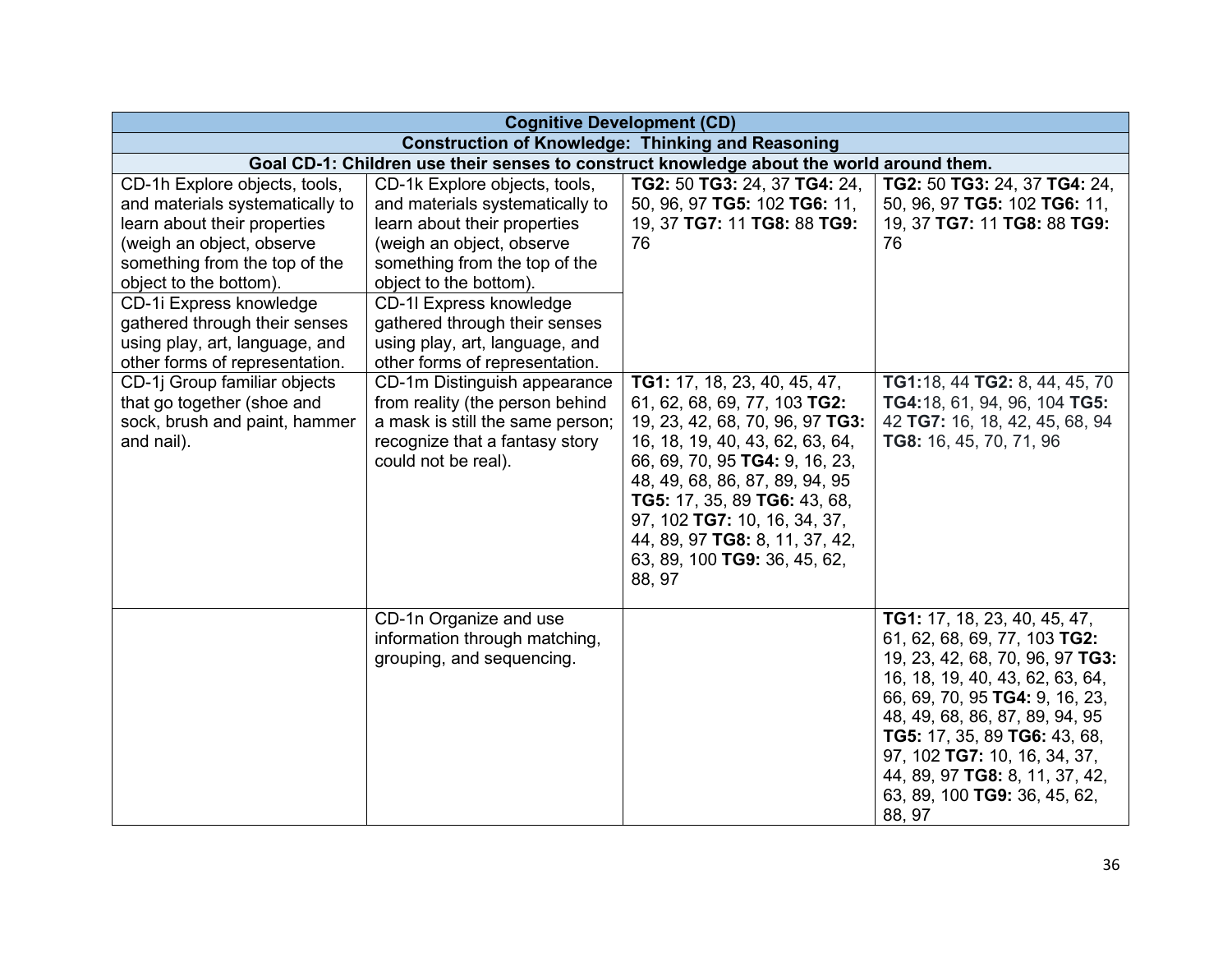|                                                                                                                                                                                                                                                | Goal CD-2: Children recall information and use it for new situations and problems.                                                                                                                               |                                                                                                                                                                                                                                                                    |                                                                                                                                                                                                                                                                    |  |
|------------------------------------------------------------------------------------------------------------------------------------------------------------------------------------------------------------------------------------------------|------------------------------------------------------------------------------------------------------------------------------------------------------------------------------------------------------------------|--------------------------------------------------------------------------------------------------------------------------------------------------------------------------------------------------------------------------------------------------------------------|--------------------------------------------------------------------------------------------------------------------------------------------------------------------------------------------------------------------------------------------------------------------|--|
| CD-20 Recognize whether a<br>picture or object is the same as<br>or different from something<br>they have seen before.<br>CD-2p Apply what they know<br>about everyday experiences to<br>new situations (look for the<br>seatbelt on the bus). | CD-2u Demonstrate their ability<br>to apply what they know about<br>everyday experiences to new<br>situations.<br>CD-2v Describe past events in<br>an organized way, including<br>details or personal reactions. | TG1: 18, 52, 76, 92 TG2: 14,<br>26, 52, 69, 78, 104 TG3: 26,<br>52, 68, 70, 78, 95, 104 TG4:<br>17, 18, 24, 26, 44, 52, 71, 78,<br>97, 104 TG5: 17, 26, 44, 52,<br>75, 78, 104 TG6: 14, 17, 26,<br>44, 45, 52, 66, 71, 78, 96, 97,<br>104 TG7: 19, 26, 45, 50, 52, | TG1: 18, 52, 76, 92 TG2: 14,<br>26, 52, 69, 78, 104 TG3: 26,<br>52, 68, 70, 78, 95, 104 TG4:<br>17, 18, 24, 26, 44, 52, 71, 78,<br>97, 104 TG5: 17, 26, 44, 52,<br>75, 78, 104 TG6: 14, 17, 26,<br>44, 45, 52, 66, 71, 78, 96, 97,<br>104 TG7: 19, 26, 45, 50, 52, |  |
| CD-2q Describe or act out a<br>memory of a situation or<br>action, with adult support.                                                                                                                                                         | CD-2w Improve their ability to<br>make predictions and explain<br>why things happen using what<br>they know.                                                                                                     | 71, 78, 97, 104 TG8: 19, 26,<br>45, 52, 63, 78, 89, 104 TG9:<br>26, 52, 78, 104                                                                                                                                                                                    | 71, 78, 97, 104 TG8: 19, 26,<br>45, 52, 63, 78, 89, 104 TG9:<br>26, 52, 78, 104                                                                                                                                                                                    |  |
| CD-2r Make predictions about<br>what will happen using what<br>they know.                                                                                                                                                                      | CD-2x Introduce more<br>elaborate or detailed ideas or<br>actions into play based on<br>previous knowledge or<br>experience.                                                                                     |                                                                                                                                                                                                                                                                    |                                                                                                                                                                                                                                                                    |  |
| CD-2s Introduce ideas or<br>actions in play based on<br>previous knowledge or<br>experience.                                                                                                                                                   | CD-2y Try to reach logical<br>conclusions (including<br>conclusions regarding cause<br>and effect) about familiar<br>situations and materials, based<br>on information gathered with<br>their senses.            |                                                                                                                                                                                                                                                                    | TG1: 88, 103 TG2: 50, 95<br>TG3: 24, 37, 102 TG4: 37, 50,<br>62, 87 TG5: 35, 68, 69, 102<br>TG6: 47, 63, 68 TG9: 11, 37,<br>63                                                                                                                                     |  |
| CD-2t Ask questions about<br>why things happen and try to<br>understand cause and effect.                                                                                                                                                      |                                                                                                                                                                                                                  | TG1: 88 TG2: 50, 95 TG3: 24,<br>37 TG4: 50, 62 TG5: 68, 69,<br>102 TG6: 63, 68                                                                                                                                                                                     |                                                                                                                                                                                                                                                                    |  |
| Goal CD-3: Children demonstrate the ability to think about their own thinking: reasoning, taking perspectives, and making<br>decisions.                                                                                                        |                                                                                                                                                                                                                  |                                                                                                                                                                                                                                                                    |                                                                                                                                                                                                                                                                    |  |
| CD-3f Use language to identify<br>pretend or fantasy situations<br>(say, "Let's pretend we're<br>going on a trip." "That's a<br>pretend story.").                                                                                              | CD-3i Use language to identify<br>pretend or fantasy situations<br>(say, "Let's pretend we're going<br>on a trip." "That's a pretend<br>story.").                                                                | TG1: 11, 46, 89 TG2: 41, 61,<br>87, 88, 89 TG3: 22, 37, 38, 43<br>TG4: 63, 89, 102 TG5: 11, 19<br>TG6: 11, 35, 37, 67, 87, 89<br>TG7: 8, 11, 12, 61, 67, 88, 93<br>TG8: 63 TG9: 89                                                                                 | TG1: 11, 46, 89 TG2: 41, 61,<br>87, 88, 89 TG3: 22, 37, 38, 43<br>TG4: 63, 89, 102 TG5: 11, 19<br>TG6: 11, 35, 37, 67, 87, 89<br>TG7: 8, 11, 12, 61, 67, 88, 93<br>TG8: 63 TG9: 89                                                                                 |  |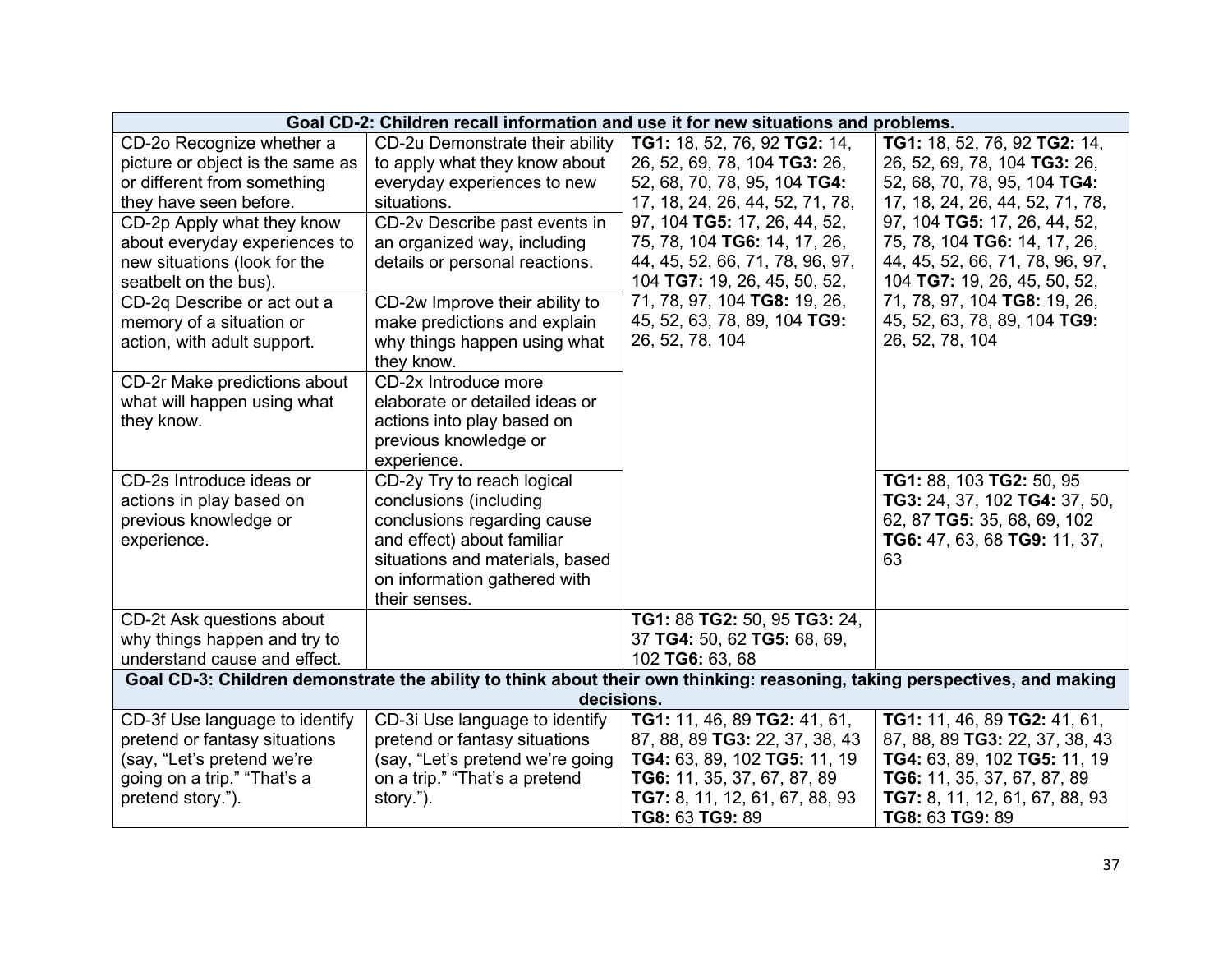| CD-3g Use words like "think"<br>and "know" to talk about<br>thoughts and beliefs.                                                                                                                                                                                                                                                                                                                  | CD-3j Express understanding<br>that others may have different<br>thoughts, beliefs, or feelings<br>than their own ("I like ketchup<br>and you don't.").                                                                                                                                                                                                                                                                                                                                                                                                                   | TG1: 44 TG2: 48, 89, 102-103<br>TG3: 62 TG4: 35, 61TG5:<br>90TG6: 97 TG8: 70-71 TG9:<br>10, 89, 90, 93, 100-101                                                                                                                                                     | TG1: 44 TG2: 48, 89, 102-103<br>TG3: 62 TG4: 35, 61TG5:<br>90TG6: 97 TG8: 70-71 TG9:<br>10, 89, 90, 93, 100-101                                                                                                                                                           |
|----------------------------------------------------------------------------------------------------------------------------------------------------------------------------------------------------------------------------------------------------------------------------------------------------------------------------------------------------------------------------------------------------|---------------------------------------------------------------------------------------------------------------------------------------------------------------------------------------------------------------------------------------------------------------------------------------------------------------------------------------------------------------------------------------------------------------------------------------------------------------------------------------------------------------------------------------------------------------------------|---------------------------------------------------------------------------------------------------------------------------------------------------------------------------------------------------------------------------------------------------------------------|---------------------------------------------------------------------------------------------------------------------------------------------------------------------------------------------------------------------------------------------------------------------------|
| CD-3h Recognize that beliefs<br>and desires can determine<br>what people do (e.g., a person<br>will look for a missing object<br>based on where they think it is<br>rather than where it actually<br>is).                                                                                                                                                                                          | CD-3k Use language to<br>describe their thinking<br>processes with adult support.                                                                                                                                                                                                                                                                                                                                                                                                                                                                                         |                                                                                                                                                                                                                                                                     | TG1: 50, 61 TG2: 26, 52, 78,<br>104 TG3: 26, 43, 45, 50, 52,<br>78, 95, 104 TG4: 26, 52, 78,<br>104 TG5: 11, 26, 52, 63, 78,<br>87, 88, 95, 104 TG6: 26, 52,<br>78, 104 TG7: 26, 52, 78, 104<br>TG8: 26, 52, 78, 104 TG9: 17,<br>18, 26, 52, 78, 97, 104                  |
|                                                                                                                                                                                                                                                                                                                                                                                                    | <b>Creative Expression</b>                                                                                                                                                                                                                                                                                                                                                                                                                                                                                                                                                |                                                                                                                                                                                                                                                                     |                                                                                                                                                                                                                                                                           |
|                                                                                                                                                                                                                                                                                                                                                                                                    | Goal CD-4: Children demonstrate appreciation for different forms of artistic expression.                                                                                                                                                                                                                                                                                                                                                                                                                                                                                  |                                                                                                                                                                                                                                                                     |                                                                                                                                                                                                                                                                           |
| CD-4g Express pleasure in<br>different forms of art (call<br>something "pretty," express<br>preferences, choose to look at<br>book of photographs or listen<br>to music again).<br>CD-4h Participate in, describe<br>and ask questions about art,<br>music, dance, drama, or other<br>aesthetic experiences<br>(describe dancers spinning<br>round and round; talk about<br>colors in a painting). | CD-4i Express pleasure in<br>different forms of art (call<br>something "pretty," express<br>preferences, choose to look at<br>book of photographs or listen<br>to music again).<br>CD-4j Participate in, describe<br>and ask questions about art,<br>music, dance, drama, or other<br>aesthetic experiences<br>(describe dancers spinning<br>round and round; talk about<br>colors in a painting).<br>CD-4k Use art-specific<br>vocabulary to express ideas<br>and thoughts about artistic<br>creations more clearly (say,<br>"We need a stage for our<br>puppet show."). | TG1: 37, 50, 62, 87 TG2: 9,<br>35, 61, 69, 87, 103 TG3: 9, 63,<br>77 TG4: 35, 36, 62, 88 TG5:<br>10, 36, 45, 50-51, 61, 86, 87,<br>89, 95, 96, 98 TG6: 10, 36, 62,<br>76-77 TG7: 8, 10, 61, 87 TG8:<br>9, 61, 63, 87, 102-103 TG9: 9,<br>24-25, 34, 63, 89, 102-103 | TG1: 37, 50, 62, 87 TG2: 9,<br>35, 61, 69, 87, 103 TG3: 9, 63,<br>77 TG4: 35, 36, 62, 88 TG5:<br>10, 36, 45, 50-51, 61, 86, 87,<br>89, 95, 96, 1698 TG6: 10, 36,<br>62, 76-77 TG7: 8, 10, 61, 87<br>TG8: 9, 61, 63, 87, 102-103<br>TG9: 9, 24-25, 34, 63, 89, 102-<br>103 |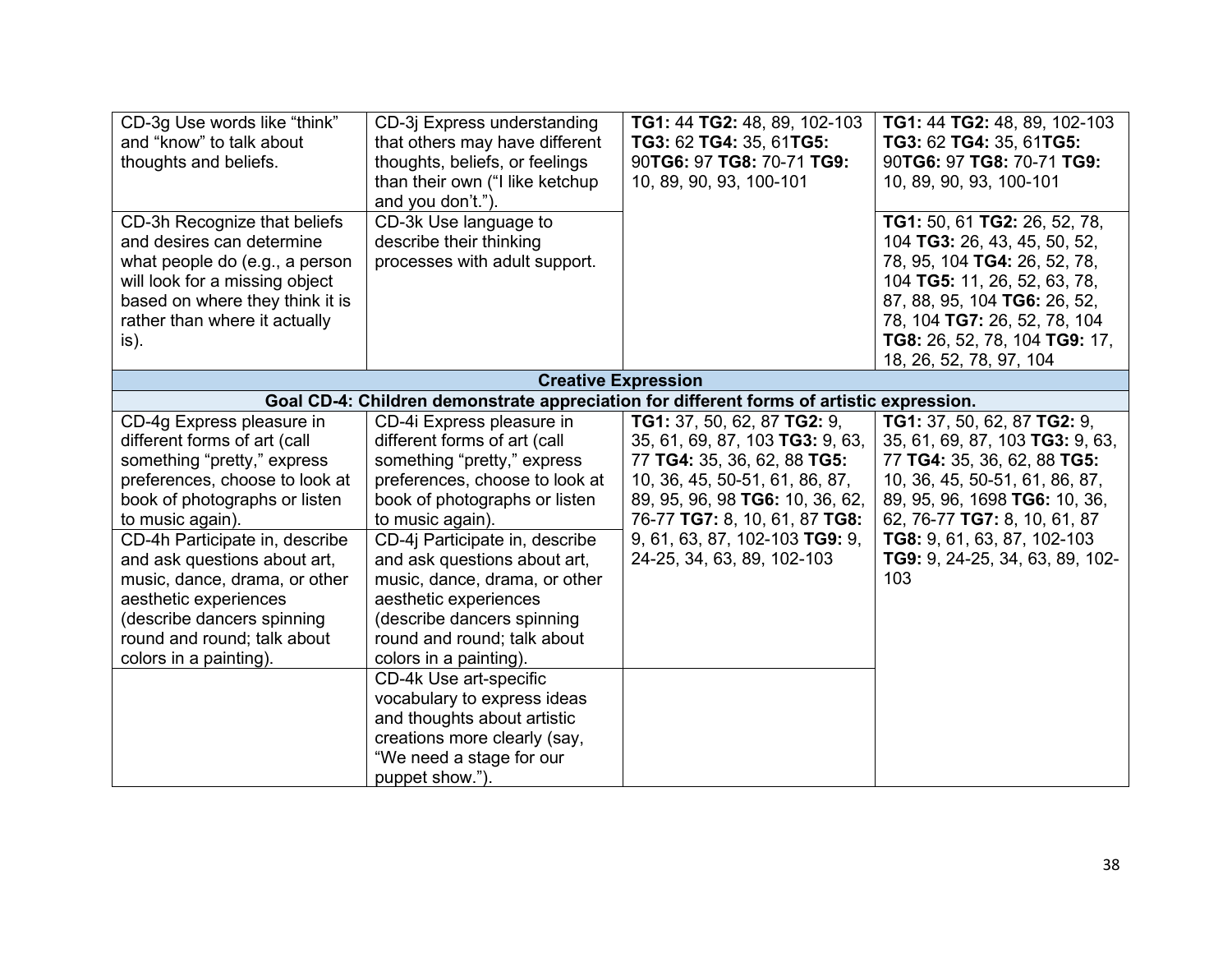| Goal CD-5: Children demonstrate self-expression and creativity in a variety of forms and contexts, including play, visual                                            |                                                                                                                                                                      |                                                                                                                                                                                                                                                                                                                                                                                                               |                                                                                                                                                                                                                                                                                                                                                                                                               |
|----------------------------------------------------------------------------------------------------------------------------------------------------------------------|----------------------------------------------------------------------------------------------------------------------------------------------------------------------|---------------------------------------------------------------------------------------------------------------------------------------------------------------------------------------------------------------------------------------------------------------------------------------------------------------------------------------------------------------------------------------------------------------|---------------------------------------------------------------------------------------------------------------------------------------------------------------------------------------------------------------------------------------------------------------------------------------------------------------------------------------------------------------------------------------------------------------|
|                                                                                                                                                                      | arts, music, drama, and dance.                                                                                                                                       |                                                                                                                                                                                                                                                                                                                                                                                                               |                                                                                                                                                                                                                                                                                                                                                                                                               |
| CD-5m Choose to participate<br>and express themselves<br>through a variety of creative<br>experiences, such as art,<br>music, movement, dance, and<br>dramatic play. | CD-5r Choose to participate<br>and express themselves<br>through a variety of creative<br>experiences, such as art,<br>music, movement, dance, and<br>dramatic play. | <b>The Music and Movement</b><br>portion of the day invites<br>children to express<br>themselves through a variety<br>of creative experiences. Read-<br>Aloud activities and the<br><b>Pretend and Learn and</b><br><b>Creativity Practice Centers</b><br>also offer opportunities for<br>self-expression and creativity.                                                                                     | <b>The Music and Movement</b><br>portion of the day invites<br>children to express themselves<br>through a variety of creative<br>experiences. Read-Aloud<br>activities and the Pretend and<br><b>Learn and Creativity Practice</b><br>Centers also offer<br>opportunities for self-<br>expression and creativity.                                                                                            |
|                                                                                                                                                                      |                                                                                                                                                                      | TG1: 15, 38, 41, 48, 64, 93, 97<br>TG2: 15, 41, 67, 69, 93<br>TG3:12, 15, 38, 41, 67, 93<br>TG4: 11, 15, 17, 19, 41, 43,<br>67, 69, 93, 97 TG5: 15, 38, 41,<br>64, 67, 69, 89, 93 TG6: 12, 15,<br>16, 17, 37, 41, 64, 67, 90, 93<br>TG7: 22, 41, 67, 93, 95, 97<br>TG8: 15, 67, 93 TG9: 15, 41,<br>67, 93                                                                                                     | TG1: 15, 38, 41, 48, 64, 93, 97<br>TG2: 15, 41, 67, 69, 93<br><b>TG3:</b> 12, 15, 38, 41, 67, 93<br><b>TG4:</b> 11, 15, 17, 19, 41, 43,<br>67, 69, 93, 97 TG5: 15, 38, 41,<br>64, 67, 69, 89, 93 TG6: 12, 15,<br>16, 17, 37, 41, 64, 67, 90, 93<br>TG7: 22, 41, 67, 93, 95, 97<br>TG8: 15, 67, 93 TG9: 15, 41,<br>67, 93                                                                                      |
| CD-5n Show creativity and<br>imagination when using<br>materials and assuming roles<br>during pretend play.                                                          | CD-5s Plan and act out<br>scenes based on books,<br>stories, everyday life, and<br>imagination.                                                                      | Two daily Read-Aloud lessons<br>and the Pretend and Learn and<br><b>Creativity Practice Centers</b><br>engage children in ways to use<br>their imagination based on<br>experiences from books,<br>stories, and everyday life.<br>TG1: 89, 91 TG2: 10, 36, 37,<br>62, 63, 74 TG3: 9, 10, 22, 48,<br>61, 67, 87 TG4: 9, 35, 61, 97<br>TG5: 67, 69, 87, 88 TG6: 11,<br>63, 89 TG7: 71, 89 TG8: 93<br>TG9: 15, 36 | Two daily Read-Aloud lessons<br>and the Pretend and Learn and<br><b>Creativity Practice Centers</b><br>engage children in ways to use<br>their imagination based on<br>experiences from books, stories,<br>and everyday life.<br>TG1: 89, 91 TG2: 10, 36, 37,<br>62, 63, 74 TG3: 9, 10, 22, 48,<br>61, 67, 87 TG4: 9, 35, 61, 97<br>TG5: 67, 69, 87, 88 TG6: 11,<br>63, 89 TG7: 71, 89 TG8: 93<br>TG9: 15, 36 |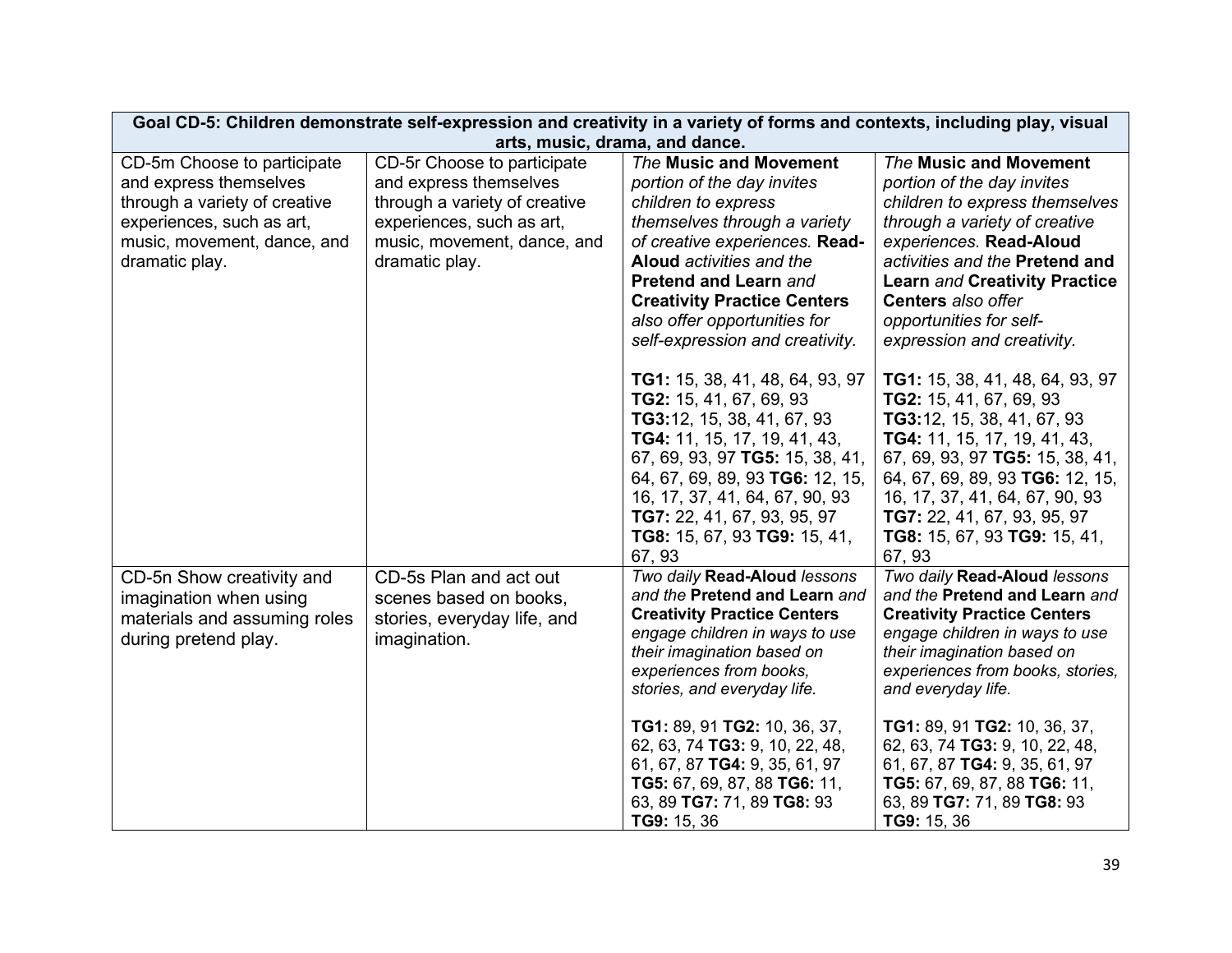| CD-50 Explore the properties<br>of art materials and use them<br>with purpose to draw, paint,<br>sculpt, and create in other<br>ways.                                                                         | CD-5t Plan and complete<br>artistic creations such as<br>drawings, paintings, collages,<br>and sculptures                                                                                                                                            | TG1: 51, 63, 77, 87 TG2: 9,<br>35, 61, 87, 102 TG3: 9, 89<br><b>TG4:</b> 35, 36, 62, 88 <b>TG5:</b> 10,<br>36, 61, 87, 89 TG6: 10, 36, 62,<br>88 TG7: 10, 61, 87, 89 TG8:<br>9, 35, 61, 87, 102 TG9: 9, 35,<br>63                                                                                                                                      | TG1: 51, 63, 77, 87 TG2: 9,<br>35, 61, 87, 102 TG3: 9, 89<br><b>TG4:</b> 35, 36, 62, 88 <b>TG5:</b> 10,<br>36, 61, 87, 89 TG6: 10, 36, 62,<br>88 TG7: 10, 61, 87, 89 TG8: 9,<br>35, 61, 87, 102 TG9: 9, 35, 63                                                                                                                                         |
|---------------------------------------------------------------------------------------------------------------------------------------------------------------------------------------------------------------|------------------------------------------------------------------------------------------------------------------------------------------------------------------------------------------------------------------------------------------------------|--------------------------------------------------------------------------------------------------------------------------------------------------------------------------------------------------------------------------------------------------------------------------------------------------------------------------------------------------------|--------------------------------------------------------------------------------------------------------------------------------------------------------------------------------------------------------------------------------------------------------------------------------------------------------------------------------------------------------|
| CD-5p Show awareness of<br>different musical instruments,<br>rhythms, and tonal patterns as<br>they make music or participate<br>in music activities.<br>CD-5q Show awareness of<br>various patterns of beat, | CD-5u Recall and imitate<br>different musical tones,<br>rhythms, rhymes, and songs as<br>they make music or participate<br>in musical activities (clap<br>previous beat to a new song).<br>CD-5v Recall and imitate<br>patterns of beat, rhythm, and | <b>The Music and Movement</b><br>portion of the day engages<br>children in activities to listen<br>and respond to music as well<br>as providing opportunities for<br>them to participate with<br>instruments and singing to<br>express their own individual                                                                                            | <b>The Music and Movement</b><br>portion of the day engages<br>children in activities to listen<br>and respond to music as well<br>as providing opportunities for<br>them to participate with<br>instruments and singing to<br>express their own individual                                                                                            |
| rhythm, and movement<br>through music and dance<br>activities.                                                                                                                                                | movement as they create<br>dances or participate in<br>movement and dance activities.                                                                                                                                                                | creativity.<br>TG1: 12, 14, 41, 47, 67, 90,<br>101 TG2: 15, 41, 64, 67, 75,<br>93 TG3: 12, 15, 38, 41, 64, 67,<br>90, 93 TG4: 12, 15, 38, 41, 64,<br>67, 93 TG5: 15, 21, 38, 41, 47,<br>64, 67, 90, 93 TG6: 12, 15, 38,<br>41, 64, 67, 90, 93, 99 TG7: 12,<br>15, 41, 90, 93 TG8: 12, 15, 18,<br>64, 67, 93 TG9: 12, 15, 24, 38,<br>41, 64, 67, 90, 93 | creativity.<br>TG1: 12, 14, 41, 47, 67, 90,<br>101 TG2: 15, 41, 64, 67, 75,<br>93 TG3: 12, 15, 38, 41, 64, 67,<br>90, 93 TG4: 12, 15, 38, 41, 64,<br>67, 93 TG5: 15, 21, 38, 41, 47,<br>64, 67, 90, 93 TG6: 12, 15, 38,<br>41, 64, 67, 90, 93, 99 TG7: 12,<br>15, 41, 90, 93 TG8: 12, 15, 18,<br>64, 67, 93 TG9: 12, 15, 24, 38,<br>41, 64, 67, 90, 93 |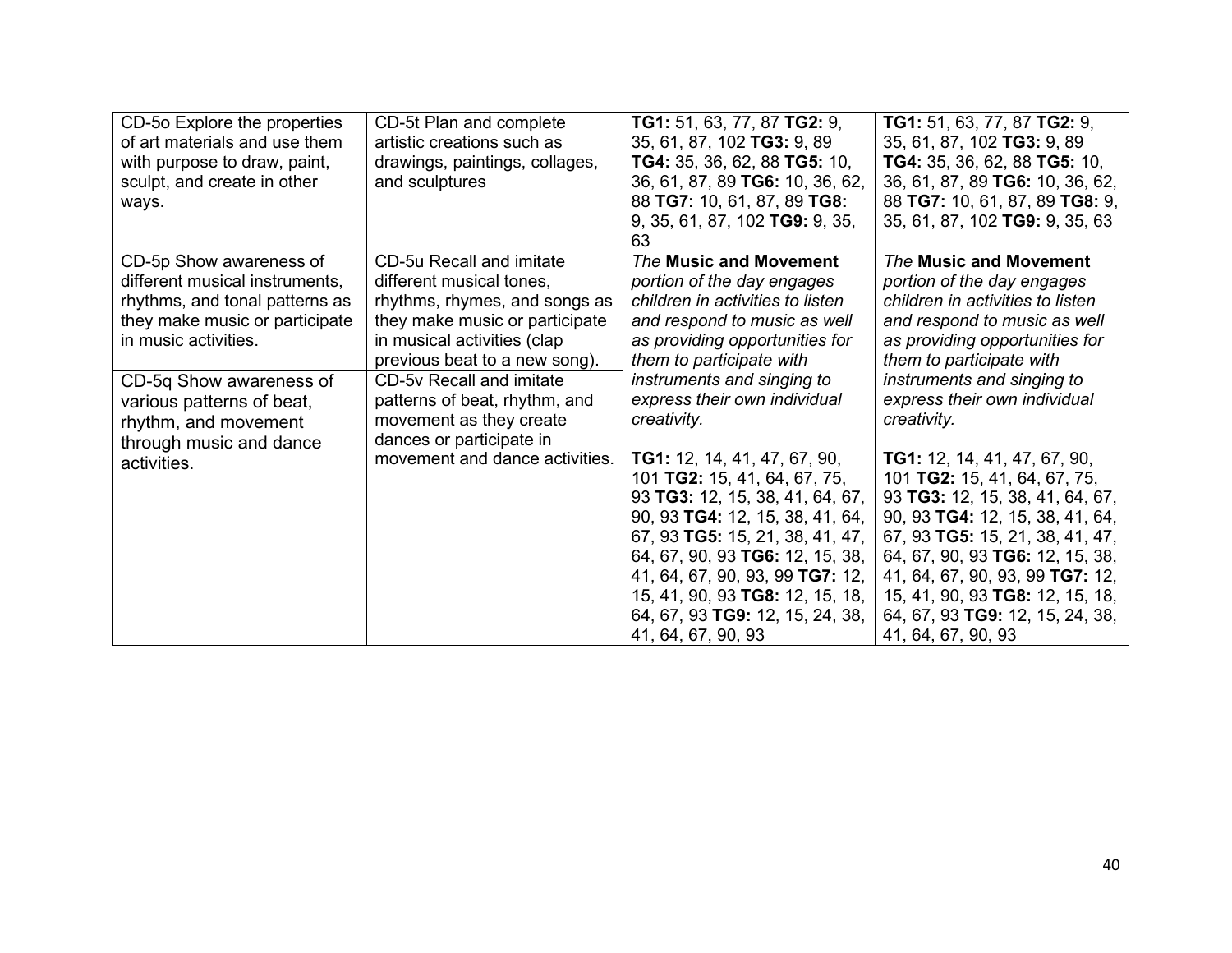|                                                                                                                                                                                                 | <b>Social Connections</b>                                                                                                                                         |                                                                                                                                                                                                                                                                                                                                                                                                                                                                                                                                                                                            |                                                                                                                                                                                                                                                                                                                                                                                                                                                                                                                                                                                            |  |
|-------------------------------------------------------------------------------------------------------------------------------------------------------------------------------------------------|-------------------------------------------------------------------------------------------------------------------------------------------------------------------|--------------------------------------------------------------------------------------------------------------------------------------------------------------------------------------------------------------------------------------------------------------------------------------------------------------------------------------------------------------------------------------------------------------------------------------------------------------------------------------------------------------------------------------------------------------------------------------------|--------------------------------------------------------------------------------------------------------------------------------------------------------------------------------------------------------------------------------------------------------------------------------------------------------------------------------------------------------------------------------------------------------------------------------------------------------------------------------------------------------------------------------------------------------------------------------------------|--|
|                                                                                                                                                                                                 | Goal CD-6: Children demonstrate knowledge of relationships and roles within their own families, homes, classrooms, and                                            |                                                                                                                                                                                                                                                                                                                                                                                                                                                                                                                                                                                            |                                                                                                                                                                                                                                                                                                                                                                                                                                                                                                                                                                                            |  |
|                                                                                                                                                                                                 | communities.                                                                                                                                                      |                                                                                                                                                                                                                                                                                                                                                                                                                                                                                                                                                                                            |                                                                                                                                                                                                                                                                                                                                                                                                                                                                                                                                                                                            |  |
| CD-6h Talk about close family<br>members, name their<br>relationships to each other,<br>and describe family routines<br>("Marika is my sister." "My<br>grandma takes care of me at<br>night."). | CD-6k Talk about a wide circle<br>of family members and other<br>people important to the family,<br>their relationships to each<br>other, and shared experiences. | <b>Conscious Discipline®</b><br>specifically guides children in<br>being successful in their social<br>and emotional endeavors<br>during each day. The<br><b>CONNECT</b> portion of the<br><b>Greeting Circle (pages 12,</b><br>38, 64, 90 in each Teacher's<br><b>Guide</b> ) focuses on developing<br>positive relationships with<br>adults and peers daily. Frog<br><b>Street At Home engages</b><br>children in their families to<br>share experiences and build                                                                                                                       | <b>Conscious Discipline®</b><br>specifically guides children in<br>being successful in their social<br>and emotional endeavors<br>during each day. The<br><b>CONNECT</b> portion of the<br>Greeting Circle (pages 12, 38,<br>64, 90 in each Teacher's<br><b>Guide</b> ) focuses on developing<br>positive relationships with<br>adults and peers daily. Frog<br><b>Street At Home engages</b><br>children in their families to<br>share experiences and build                                                                                                                              |  |
|                                                                                                                                                                                                 |                                                                                                                                                                   | strong relationships.<br>TG1: 11, 12, 36, 38, 39, 46, 89<br>TG2: 10, 11, 15, 16, 25, 36,<br>37, 41, 50-51, 61, 62, 63, 67,<br>77, 87, 88, 89, 93, 103 TG3:<br>10, 15, 22-23, 34, 35, 37, 43,<br>50-51, 62, 77, 87 89, 103<br>TG4: 25, 35, 37, 41, 61, 63,<br>76-77, 102, 103 TG5: 9, 11,<br>19, 25, 35, 51, 62, 63, 77, 88,<br>102-103 TG6: 9, 11, 25, 35,<br>37, 41, 61, 63, 67, 77, 87, 89,<br>103 TG7: 8, 11, 12, 25, 51,<br>61, 65, 67, 68-69, 76-77, 88,<br>93, 103 TG8: 9, 10, 11, 23, 25,<br>41, 51, 62, 63, 67, 76-77, 87,<br>103 TG9: 11, 25, 36, 51, 61,<br>77, 89, 93, 101, 103 | strong relationships.<br>TG1: 11, 12, 36, 38, 39, 46, 89<br>TG2: 10, 11, 15, 16, 25, 36,<br>37, 41, 50-51, 61, 62, 63, 67,<br>77, 87, 88, 89, 93, 103 TG3:<br>10, 15, 22-23, 34, 35, 37, 43,<br>50-51, 62, 77, 87 89, 103 TG4:<br>25, 35, 37, 41, 61, 63, 76-77,<br>102, 103 TG5: 9, 11, 19, 25,<br>35, 51, 62, 63, 77, 88, 102-103<br>TG6: 9, 11, 25, 35, 37, 41, 61,<br>63, 67, 77, 87, 89, 103 TG7:<br>8, 11, 12, 25, 51, 61, 65, 67,<br>68-69, 76-77, 88, 93, 103 TG8:<br>9, 10, 11, 23, 25, 41, 51, 62,<br>63, 67, 76-77, 87, 103 TG9:<br>11, 25, 36, 51, 61, 77, 89, 93,<br>101, 103 |  |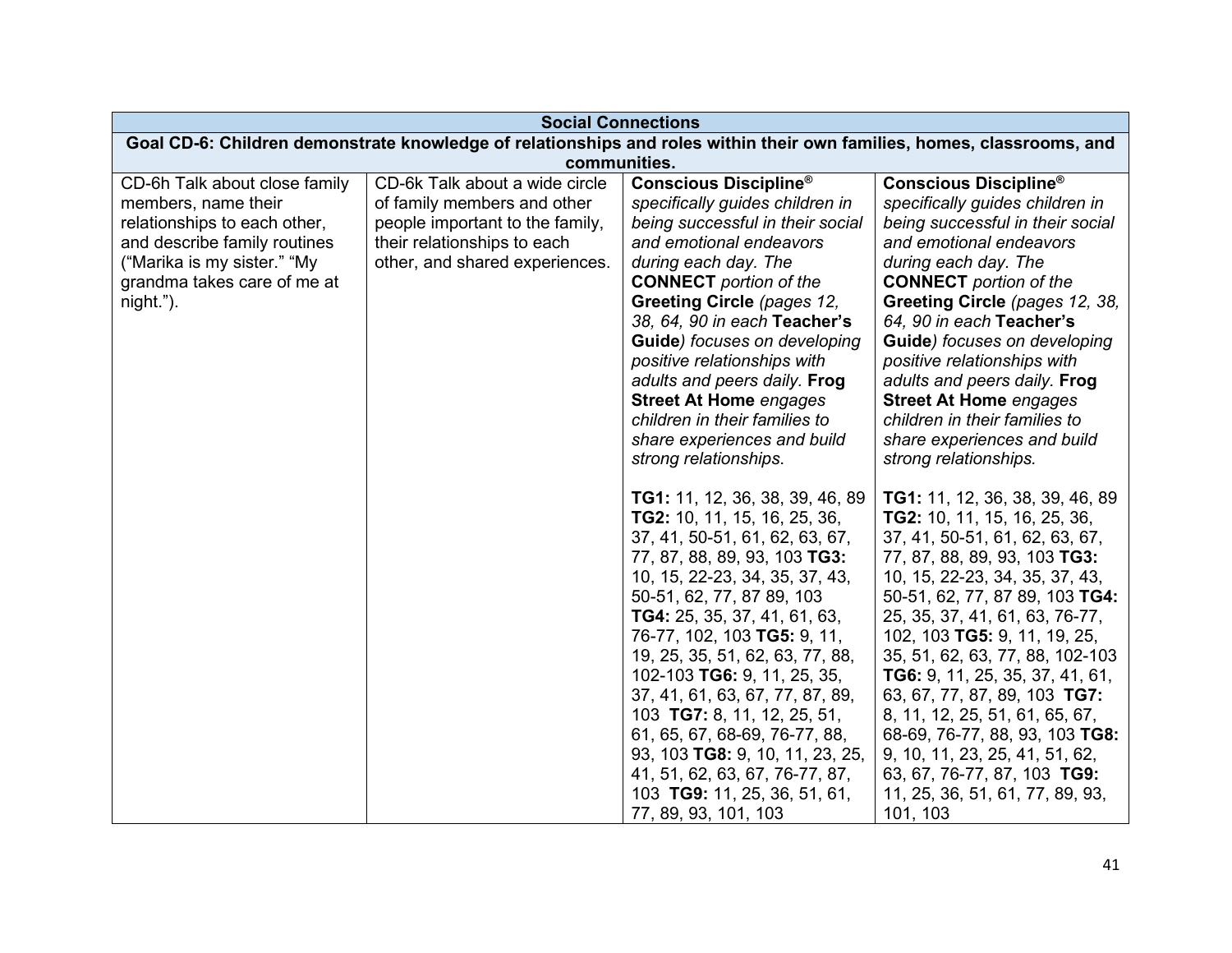| CD-6i Adopt roles of family<br>and community members<br>during play, given support<br>and realistic props.             | CD-6I Adopt roles of a wide<br>variety of family and<br>community members during<br>dramatic play, using props,<br>language, and actions to add<br>detail to their play. | <b>Music and Movement</b><br>activities, Read-Aloud<br>lessons, and the Pretend<br>and Learn Practice Center<br>offer engaging opportunities<br>for children to role play family<br>and community members<br>with props, language, and<br>actions.<br>TG1: 89, 91 TG2: 10, 36, 37,<br>62, 63, 74 TG3: 9, 10, 22, 48, | <b>Music and Movement</b><br>activities, Read-Aloud<br>lessons, and the Pretend<br>and Learn Practice Center<br>offer engaging opportunities<br>for children to role play family<br>and community members<br>with props, language, and<br>actions.<br>TG1: 89, 91 TG2: 10, 36, 37,<br>62, 63, 74 TG3: 9, 10, 22, 48, |
|------------------------------------------------------------------------------------------------------------------------|--------------------------------------------------------------------------------------------------------------------------------------------------------------------------|----------------------------------------------------------------------------------------------------------------------------------------------------------------------------------------------------------------------------------------------------------------------------------------------------------------------|----------------------------------------------------------------------------------------------------------------------------------------------------------------------------------------------------------------------------------------------------------------------------------------------------------------------|
|                                                                                                                        |                                                                                                                                                                          | 61, 67, 87 TG4: 9, 35, 61, 97<br>TG5: 67, 69, 87, 88 TG6: 11,<br>63, 89 TG7: 71, 89 TG8: 93<br>TG9: 15, 36                                                                                                                                                                                                           | 61, 67, 87 TG4: 9, 35, 61, 97<br>TG5: 67, 69, 87, 88 TG6: 11,<br>63, 89 TG7: 71, 89 TG8: 93<br>TG9: 15, 36                                                                                                                                                                                                           |
| CD-6j Recognize and identify<br>the roles of some community<br>helpers (police, fire fighters,<br>garbage collectors). | CD-6m Recognize and<br>identify the roles of a wide<br>variety of community helpers<br>(police, fire fighters, garbage<br>collectors, doctors, dentists).                | TG3: 8, 11, 16, 20, 21 TG5:<br>19                                                                                                                                                                                                                                                                                    | TG3: 8, 11, 16, 20, 21 TG5:<br>19                                                                                                                                                                                                                                                                                    |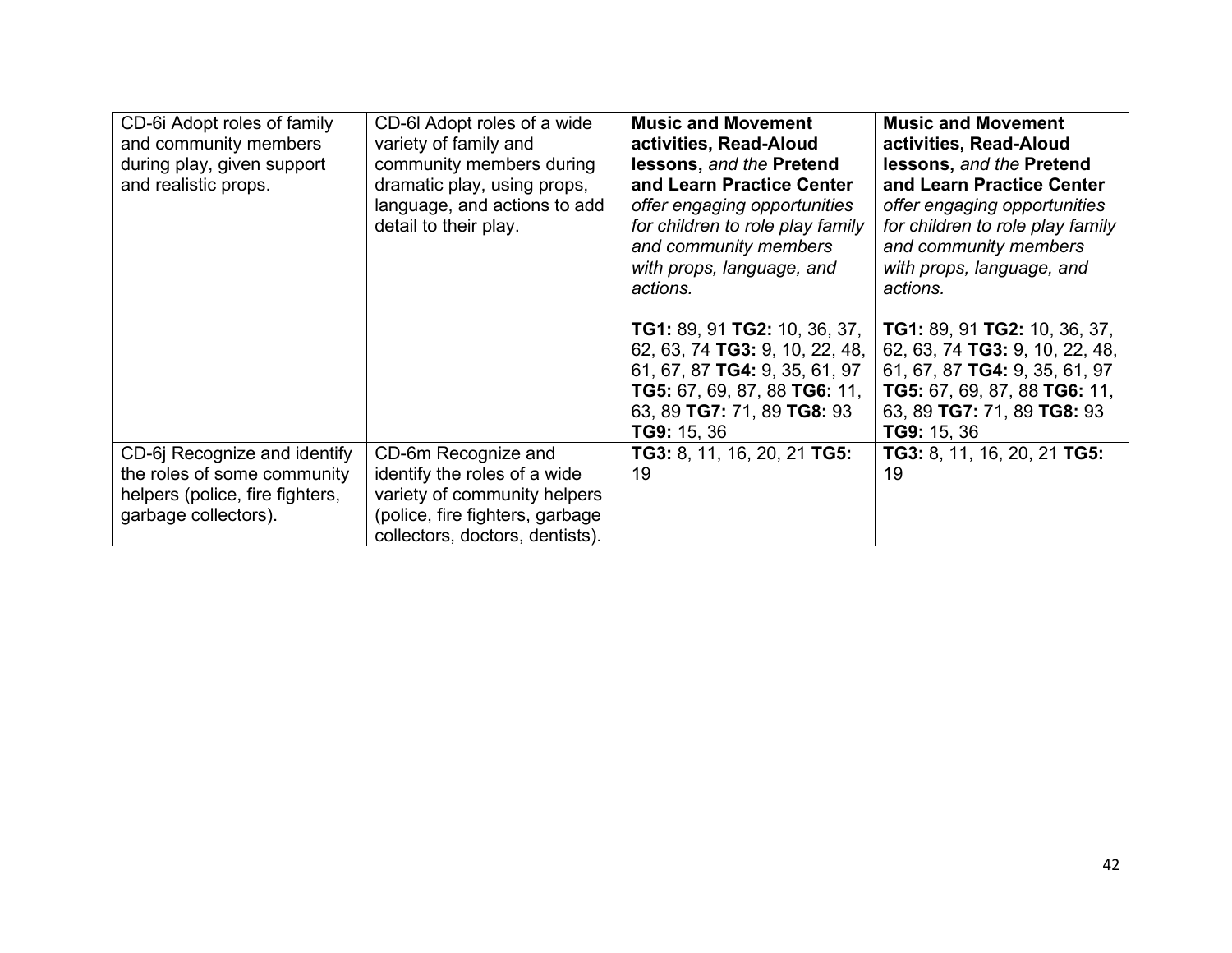|                                                                                                                                                                                                   | Goal CD-7: Children recognize that they are members of different groups (e.g., family, preschool class, cultural<br>group). |                                                                                                                                                                                                                                                                                                                                                                                         |                                                                                                                                                                                                                                                                                                                                                                                  |  |
|---------------------------------------------------------------------------------------------------------------------------------------------------------------------------------------------------|-----------------------------------------------------------------------------------------------------------------------------|-----------------------------------------------------------------------------------------------------------------------------------------------------------------------------------------------------------------------------------------------------------------------------------------------------------------------------------------------------------------------------------------|----------------------------------------------------------------------------------------------------------------------------------------------------------------------------------------------------------------------------------------------------------------------------------------------------------------------------------------------------------------------------------|--|
| CD-7d Identify self as a part<br>of a specific family, preschool<br>class, or other familiar group<br>(e.g., point to picture and say,<br>"That's my family," or "I'm in<br>Ms. Emily's class."). | CD-7e Identify and express<br>self as a part of several<br>groups (e.g., family, preschool<br>class, faith community).      | <b>Conscious Discipline</b><br>strategies introduced each<br>day in the Greeting Circle<br>engage children in activities<br>to develop a sense of<br>belonging to the preschool<br>classroom. Theme 1, My<br>School and Me, Week 1: My<br>School and Theme 2: My<br><b>Family, Week 1: My Family</b><br>and Week 2: My Relatives<br>address groups with which<br>children can identify. | <b>Conscious Discipline</b><br>strategies introduced each<br>day in the Greeting Circle<br>engage children in activities<br>to develop a sense of<br>belonging to the preschool<br>classroom. Theme 1, My<br>School and Me, Week 1: My<br>School and Theme 2: My<br>Family, Week 1: My Family<br>and Week 2: My Relatives<br>address groups with which<br>children can identify. |  |
|                                                                                                                                                                                                   |                                                                                                                             | <b>TG1:</b> 12, 13, 38, 64, 89, 90<br>TG2: 12, 13, 38, 39, 64, 65,<br>90, 91 TG3: 12, 13, 37, 38,<br>39, 64, 65, 90, 91 TG4: 12,<br>13, 38, 64, 65, 90 TG5: 12,<br>38, 39, 64, 65, 90, 91 TG6:<br>12, 13, 38, 39, 64, 65, 90, 91<br>TG7: 13, 39, 65, 91 TG8: 13,<br>39, 65, 91 TG9: 13, 39, 65,<br>91                                                                                   | <b>TG1:</b> 12, 13, 38, 64, 89, 90<br>TG2: 12, 13, 38, 39, 64, 65,<br>90, 91 TG3: 12, 13, 37, 38,<br>39, 64, 65, 90, 91 TG4: 12,<br>13, 38, 64, 65, 90 TG5: 12,<br>38, 39, 64, 65, 90, 91 TG6:<br>12, 13, 38, 39, 64, 65, 90, 91<br>TG7: 13, 39, 65, 91 TG8: 13,<br>39, 65, 91 TG9: 13, 39, 65,<br>91                                                                            |  |
| Goal CD-8: Children identify and demonstrate acceptance of similarities and differences between themselves and<br>others.                                                                         |                                                                                                                             |                                                                                                                                                                                                                                                                                                                                                                                         |                                                                                                                                                                                                                                                                                                                                                                                  |  |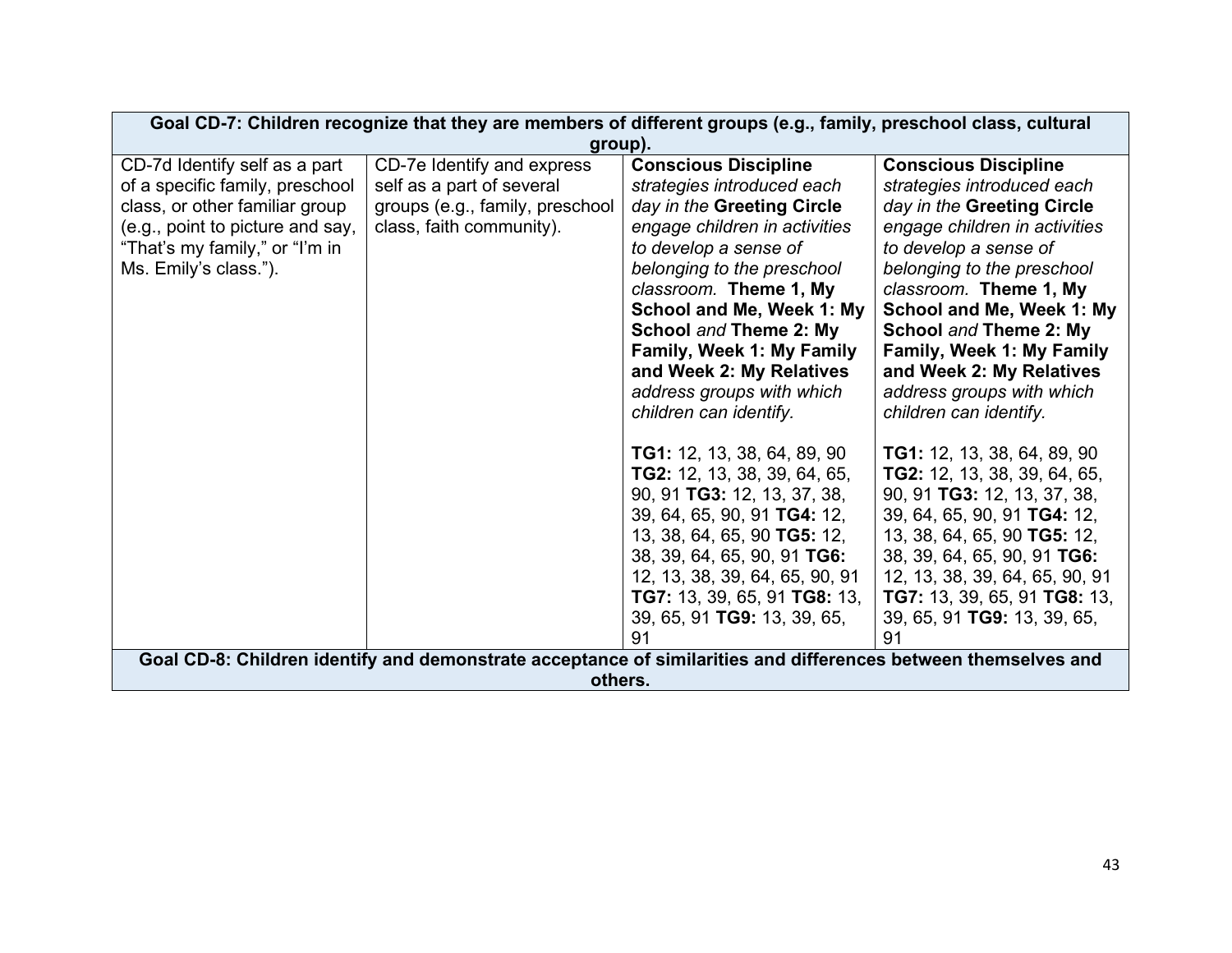| CD-8d Show acceptance of<br>people who are different from<br>themselves as well as people<br>who are similar.       | CD-8f Show acceptance of<br>people who are different from<br>themselves as well as people<br>who are similar.                                                                                                                                                        | <b>Cultural Responsiveness</b><br>reminders are embedded across<br>all content areas of the<br>curriculum. Theme 2, My<br>Family focuses on family<br>groups. Frog Street Pre-K<br><b>Welcome Guide: Foundations</b><br>for Implementation Guide<br>encourages teachers to be<br>inclusive and culturally<br>responsive as a habit of mind.<br>(pages 94-95)<br>TG1: 16, 19, 44, 55, 75, 78, 100<br>TG2: 17, 42, 96, 97 TG3: 19<br>TG4: 61 TG6: 71, 97 TG9: 10,                                                                                                                                                  | <b>Cultural Responsiveness</b><br>reminders are embedded across<br>all content areas of the<br>curriculum. Theme 2, My<br>Family focuses on family<br>groups. Frog Street Pre-K<br><b>Welcome Guide: Foundations</b><br>for Implementation Guide<br>encourages teachers to be<br>inclusive and culturally<br>responsive as a habit of mind.<br>(pages 94-95)<br>TG1: 16, 19, 44, 55, 75, 78, 100<br>TG2: 17, 42, 96, 97 TG3: 19<br>TG4: 61 TG6: 71, 97 TG9: 10, |
|---------------------------------------------------------------------------------------------------------------------|----------------------------------------------------------------------------------------------------------------------------------------------------------------------------------------------------------------------------------------------------------------------|------------------------------------------------------------------------------------------------------------------------------------------------------------------------------------------------------------------------------------------------------------------------------------------------------------------------------------------------------------------------------------------------------------------------------------------------------------------------------------------------------------------------------------------------------------------------------------------------------------------|-----------------------------------------------------------------------------------------------------------------------------------------------------------------------------------------------------------------------------------------------------------------------------------------------------------------------------------------------------------------------------------------------------------------------------------------------------------------|
| CD-8e Given support and<br>guidance, explore different<br>cultural practices during play<br>and planned activities. | CD-8g Talk about how other<br>children have different family<br>members and family structures<br>than their own ("I live with my<br>Grandma and Shanika lives<br>with her Mom and Dad."<br>"David's dad works but my<br>Daddy stays home and takes<br>care of me."). | 95<br><b>Cultural Responsiveness</b><br>reminders are embedded<br>across all content areas of the<br>curriculum. Opportunities to<br>explore events, celebrations,<br>and holidays of the local<br>community and various cultures<br>are encouraged in each theme.<br><b>Frog Street Pre-K Welcome</b><br><b>Guide: Foundations for</b><br><b>Implementation Guide</b><br>encourages teachers to be<br>inclusive and culturally<br>responsive as a habit of mind to<br>all. (pages 94-95)<br>TG1: 13 TG2: 11, 16, 17, 34, 35<br>TG3: 22, 34, 62, 69, 88 TG4: 9,<br>17, 71 TG5: 38, 75 TG6: 35<br>TG8: 44 TG9: 95 | 95<br>Theme 2, My Family, Week 1:<br>My Family and Week 2: My<br>Relatives focuses on family<br>members and structures.<br>TG2: 16, 17, 48, 97 TG6: 97                                                                                                                                                                                                                                                                                                          |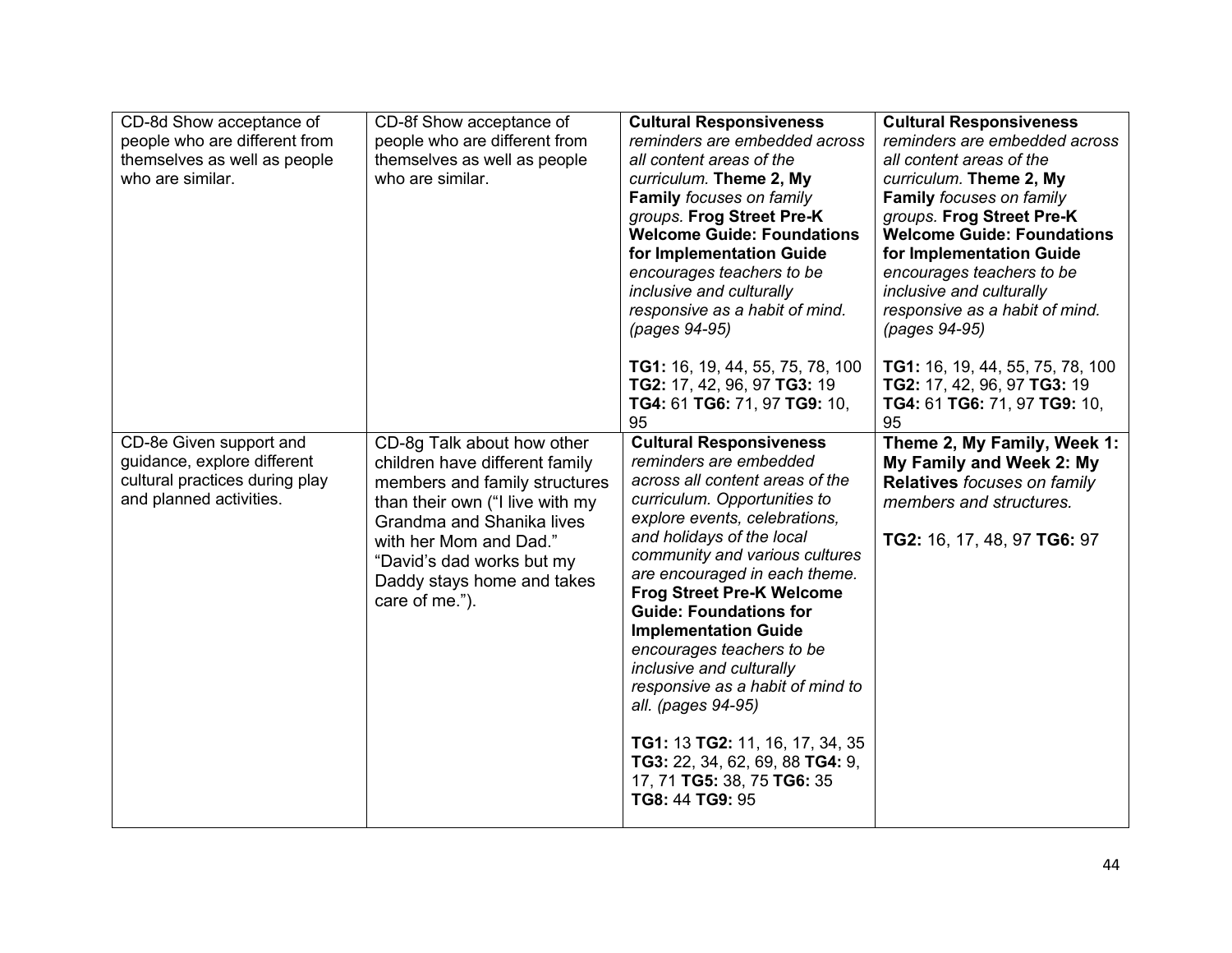|                                                 | CD-8h Show acceptance of<br>different cultures through<br>exploration of varying customs<br>and traditions, past and present<br>(how people dress, how people<br>speak, food, music, art, etc.). |                                        | <b>Cultural Responsiveness</b><br>reminders are embedded across<br>all content areas of the<br>curriculum. Opportunities to<br>explore events, celebrations,<br>and holidays of the local<br>community and various cultures<br>are encouraged in each theme.<br><b>Frog Street Pre-K Welcome</b><br><b>Guide: Foundations for</b><br><b>Implementation Guide</b><br>encourages teachers to be<br>inclusive and culturally<br>responsive as a habit of mind to<br>all. (pages 94-95)<br>TG1: 13 TG2: 11, 16, 17, 34, 35<br>TG3: 22, 34, 62, 69, 88 TG4: 9,<br>17, 71 TG5: 38, 75 TG6: 35<br>TG8: 44 TG9: 95 |
|-------------------------------------------------|--------------------------------------------------------------------------------------------------------------------------------------------------------------------------------------------------|----------------------------------------|------------------------------------------------------------------------------------------------------------------------------------------------------------------------------------------------------------------------------------------------------------------------------------------------------------------------------------------------------------------------------------------------------------------------------------------------------------------------------------------------------------------------------------------------------------------------------------------------------------|
|                                                 | Goal CD-9: Children explore concepts connected with their daily experiences in their community.                                                                                                  |                                        |                                                                                                                                                                                                                                                                                                                                                                                                                                                                                                                                                                                                            |
| CD-9b Describe characteristics                  | CD-9f Describe characteristics of                                                                                                                                                                | Theme 2, My Family and                 | Theme 2, My Family and                                                                                                                                                                                                                                                                                                                                                                                                                                                                                                                                                                                     |
| of the places where they live                   | the places where they live and                                                                                                                                                                   | <b>Friends</b> focuses on families and | Friends focuses on families and                                                                                                                                                                                                                                                                                                                                                                                                                                                                                                                                                                            |
| and play (say, "My house is big                 | play (say, "My house is big and                                                                                                                                                                  | their homes and communities.           | their homes and communities.                                                                                                                                                                                                                                                                                                                                                                                                                                                                                                                                                                               |
| and there are trees in my yard."                | there are trees in my yard." "The                                                                                                                                                                |                                        |                                                                                                                                                                                                                                                                                                                                                                                                                                                                                                                                                                                                            |
| "The playground has swings and<br>a sandbox."). | playground has swings and a<br>sandbox.").                                                                                                                                                       | TG2: 19, 24, 37, 44                    | TG2: 19, 24, 37, 44                                                                                                                                                                                                                                                                                                                                                                                                                                                                                                                                                                                        |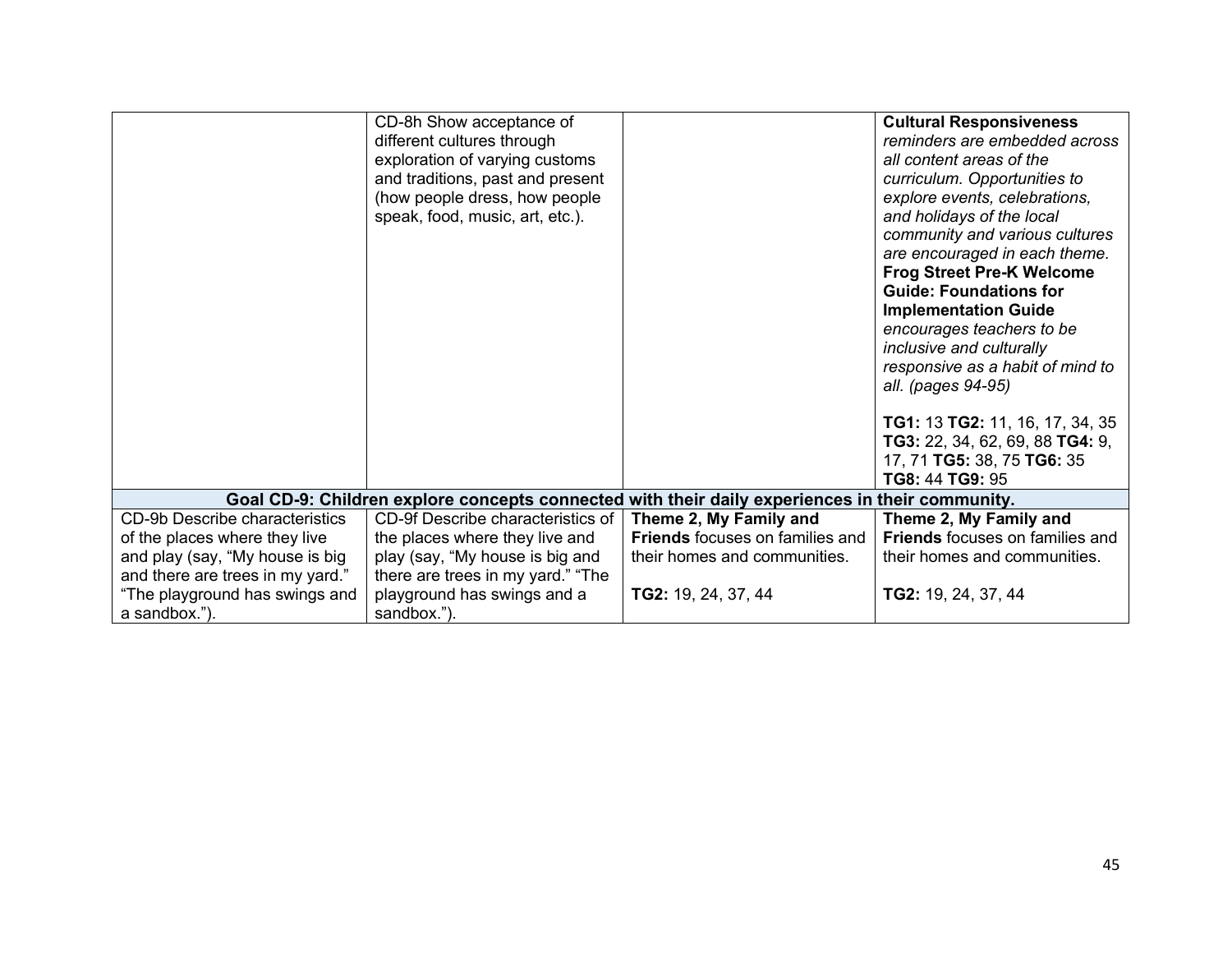| CD-9c Notice changes that<br>happen over time (seasons,<br>self or others growing bigger).                                                                                          | CD-9g Observe and talk about<br>changes in themselves and<br>their families over time.                                                         | <b>Cultural Responsiveness</b><br>reminders are embedded<br>across all content areas of the<br>curriculum. Opportunities to<br>explore ways children and<br>their families change over time<br>are encouraged in Theme 9<br>Changes, Week 4: Then and<br>Now. Frog Street Pre-K<br><b>Welcome Guide:</b><br><b>Foundations for</b><br><b>Implementation Guide</b><br>encourages teachers to be<br>inclusive and culturally<br>responsive as a habit of mind<br>to all. (pages 94-95)<br>TG9: 86, 87, 88, 89, 90, 94,<br>96, 97, 98, 99, 104 | <b>Cultural Responsiveness</b><br>reminders are embedded<br>across all content areas of the<br>curriculum. Opportunities to<br>explore ways children and their<br>families change over time are<br>encouraged in Theme 9<br>Changes, Week 4: Then and<br>Now. Frog Street Pre-K<br><b>Welcome Guide:</b><br><b>Foundations for</b><br><b>Implementation Guide</b><br>encourages teachers to be<br>inclusive and culturally<br>responsive as a habit of mind<br>to all. (pages 94-95)<br>TG9: 86, 87, 88, 89, 90, 94,<br>96, 97, 98, 99, 104 |
|-------------------------------------------------------------------------------------------------------------------------------------------------------------------------------------|------------------------------------------------------------------------------------------------------------------------------------------------|---------------------------------------------------------------------------------------------------------------------------------------------------------------------------------------------------------------------------------------------------------------------------------------------------------------------------------------------------------------------------------------------------------------------------------------------------------------------------------------------------------------------------------------------|---------------------------------------------------------------------------------------------------------------------------------------------------------------------------------------------------------------------------------------------------------------------------------------------------------------------------------------------------------------------------------------------------------------------------------------------------------------------------------------------------------------------------------------------|
| CD-9d Notice and talk about<br>weather conditions.                                                                                                                                  | CD-9h Observe and talk about<br>how people adapt to seasons<br>and weather conditions (put out<br>salt in icy weather, wear rain<br>gear).     | Theme 9 Changes: Week 2:<br>Earth Changes engages<br>children to observe and talk<br>about seasonal changes and<br>weather conditions.<br>TG1: 44, 45, 71 TG8: 97 TG9:<br>34, 37, 38, 41, 42, 43, 44, 45                                                                                                                                                                                                                                                                                                                                    | Theme 9 Changes: Week 2:<br>Earth Changes engages<br>children to observe and talk<br>about seasonal changes and<br>weather conditions.<br>TG1: 44, 45, 71 TG8: 97 TG9:<br>34, 37, 38, 41, 42, 43, 44, 45                                                                                                                                                                                                                                                                                                                                    |
| CD-9e With prompting and<br>support, participate as a<br>member of a democratic<br>classroom community (vote for<br>name of class pet, wait turn to<br>paint when easels are full). | CD-9i Show awareness of the<br>basic needs all families have<br>(food, shelter, clothing) and<br>how needs are met (work, help<br>each other). | TG1: 13, 24, 26, 39, 65, 78,<br>90, 91, 104 TG2: 12, 13, 39,<br>65, 91TG3: 12, 13, 21, 39, 44,<br>65, 91, 99 TG4: 13, 39, 52, 64,<br>65, 73, 91 TG5: 12, 13, 39, 65,<br>91 TG6: 13, 39, 65, 91 TG7:<br>13, 39, 65, 73, 91 TG8: 8, 13,<br>39, 65, 91 TG9: 13, 39, 65, 91                                                                                                                                                                                                                                                                     | TG3: 68, 69                                                                                                                                                                                                                                                                                                                                                                                                                                                                                                                                 |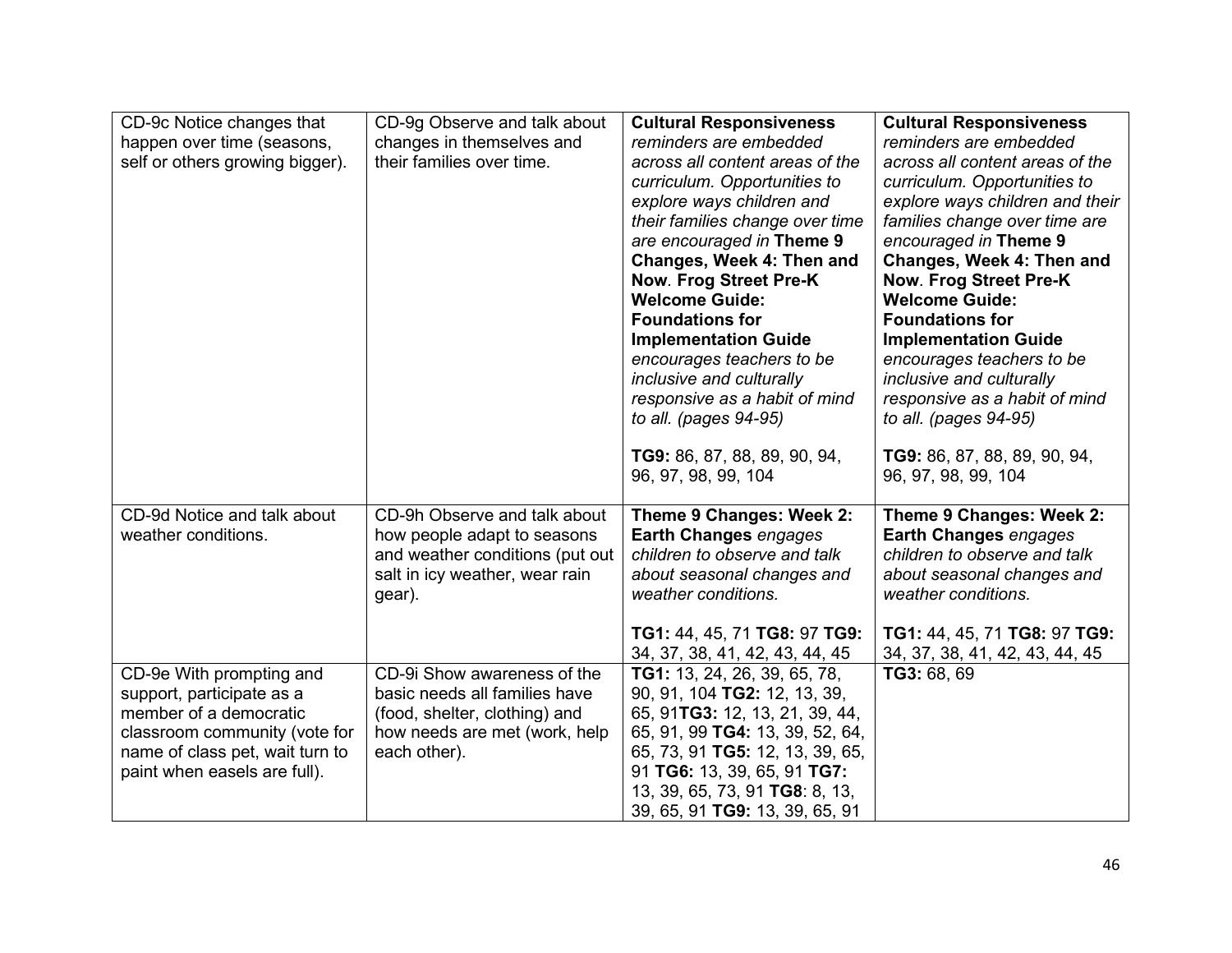|                                                                                                                                                                                                                                                                           | CD-9j Demonstrate positive<br>social behaviors and take<br>personal responsibility as a<br>member of a group (share, take<br>turns, follow rules, take<br>responsibility for classroom<br>jobs). |                                                                                                                                                                                                                                                                                                       | TG1: 13, 24, 26, 39, 65, 78,<br>90, 91, 104 TG2: 12, 13, 39,<br>65, 91TG3: 12, 13, 21, 39, 44,<br>65, 91, 99 TG4: 13, 39, 52, 64,<br>65, 73, 91 TG5: 12, 13, 39, 65,<br>91 TG6: 13, 39, 65, 91 TG7:<br>13, 39, 65, 73, 91 TG8: 8, 13,<br>39, 65, 91 TG9: 13, 39, 65, 91                        |
|---------------------------------------------------------------------------------------------------------------------------------------------------------------------------------------------------------------------------------------------------------------------------|--------------------------------------------------------------------------------------------------------------------------------------------------------------------------------------------------|-------------------------------------------------------------------------------------------------------------------------------------------------------------------------------------------------------------------------------------------------------------------------------------------------------|------------------------------------------------------------------------------------------------------------------------------------------------------------------------------------------------------------------------------------------------------------------------------------------------|
|                                                                                                                                                                                                                                                                           | <b>Mathematical Thinking and Expression</b>                                                                                                                                                      |                                                                                                                                                                                                                                                                                                       |                                                                                                                                                                                                                                                                                                |
|                                                                                                                                                                                                                                                                           | Goal CD-10: Children show understanding of numbers and quantities during play and other activities.                                                                                              |                                                                                                                                                                                                                                                                                                       |                                                                                                                                                                                                                                                                                                |
| CD-10j Rote count in order to<br>10 with increasing accuracy.                                                                                                                                                                                                             | CD-10n Rote count in order to<br>20 with increasing accuracy.                                                                                                                                    | TG5: 101 TG6: 10, 22, 23, 36,<br>49 TG9: 23                                                                                                                                                                                                                                                           | TG5: 101 TG6: 10, 22, 23, 36,<br>49 TG9: 23                                                                                                                                                                                                                                                    |
|                                                                                                                                                                                                                                                                           |                                                                                                                                                                                                  | Resources: Strategy Card -<br>Counting                                                                                                                                                                                                                                                                | Resources: Strategy Card -<br>Counting                                                                                                                                                                                                                                                         |
| CD-10k Count up to 5 objects<br>arranged in a line using one-<br>to-one correspondence with<br>increasing accuracy, and<br>answer the question "How<br>many?"                                                                                                             | CD-10o Without counting, state<br>the number of objects in a<br>small collection (1-3) (when a<br>friend holds up two fingers,<br>look at her hand and say, "Two<br>fingers" without counting).  | TG1: 18, 19, 22, 23, 62, 92<br>TG2: 14, 40, 48, 62, 74, 75,<br>88, 101 TG3: 9, 36, 48, 49, 74<br>TG4: 50 TG5: 48, 49, 88, 100,<br>101, 102 TG6: 23, 62, 100<br>TG7: 22, 48, 74, 102 TG8: 48,<br>49, 62, 74, 75, 88, 100, 102<br>TG9: 10, 75, 87, 101<br>Resources: Strategy Card -<br><b>Counting</b> | TG2: 36, 48, 49, 62 TG3: 48<br>TG4: 101 TG5: 101 TG6: 49,<br>74, 75 TG7: 75 TG8: 75 TG9:<br>75,88<br>Resources: Strategy Card -<br><b>Counting</b>                                                                                                                                             |
| CD-10I Compare visually two<br>groups of objects that are<br>obviously equal or unequal in<br>quantity and communicate that<br>they are the same or different,<br>and which one has more<br>(choose a plate with four<br>cookies rather than a plate with<br>one cookie). | CD-10p Count up to 10 objects<br>arranged in a line using one-to-<br>one correspondence with<br>increasing accuracy, and<br>answer the question "How<br>many?"                                   | TG1: 66 TG2: 36, 40, 48, 49,<br>62, 75, 88, 100, 101 TG3: 48,<br>49, 74, 75 TG5: 9, 48 TG6:<br>88, 101 TG7: 10, 23, 36, 49,<br>88, 100, 101 TG8: 10, 23, 36,<br>48, 49, 62, 74, 76, 88, 100,<br>101 TG9: 10, 36, 62, 100, 101<br>Resources: Strategy Card -                                           | TG1: 18, 19, 22, 23, 62, 92<br>TG2: 14, 40, 48, 62, 74, 75, 88,<br>101 TG3: 9, 36, 48, 49, 74 TG4:<br>50 TG5: 48, 49, 88, 100, 101,<br>102 TG6: 23, 62, 100 TG7: 22,<br>48, 74, 102 TG8: 48, 49, 62, 74,<br>75, 88, 100, 102 TG9: 10, 75,<br>87, 101<br>Resources: Strategy Card -<br>Counting |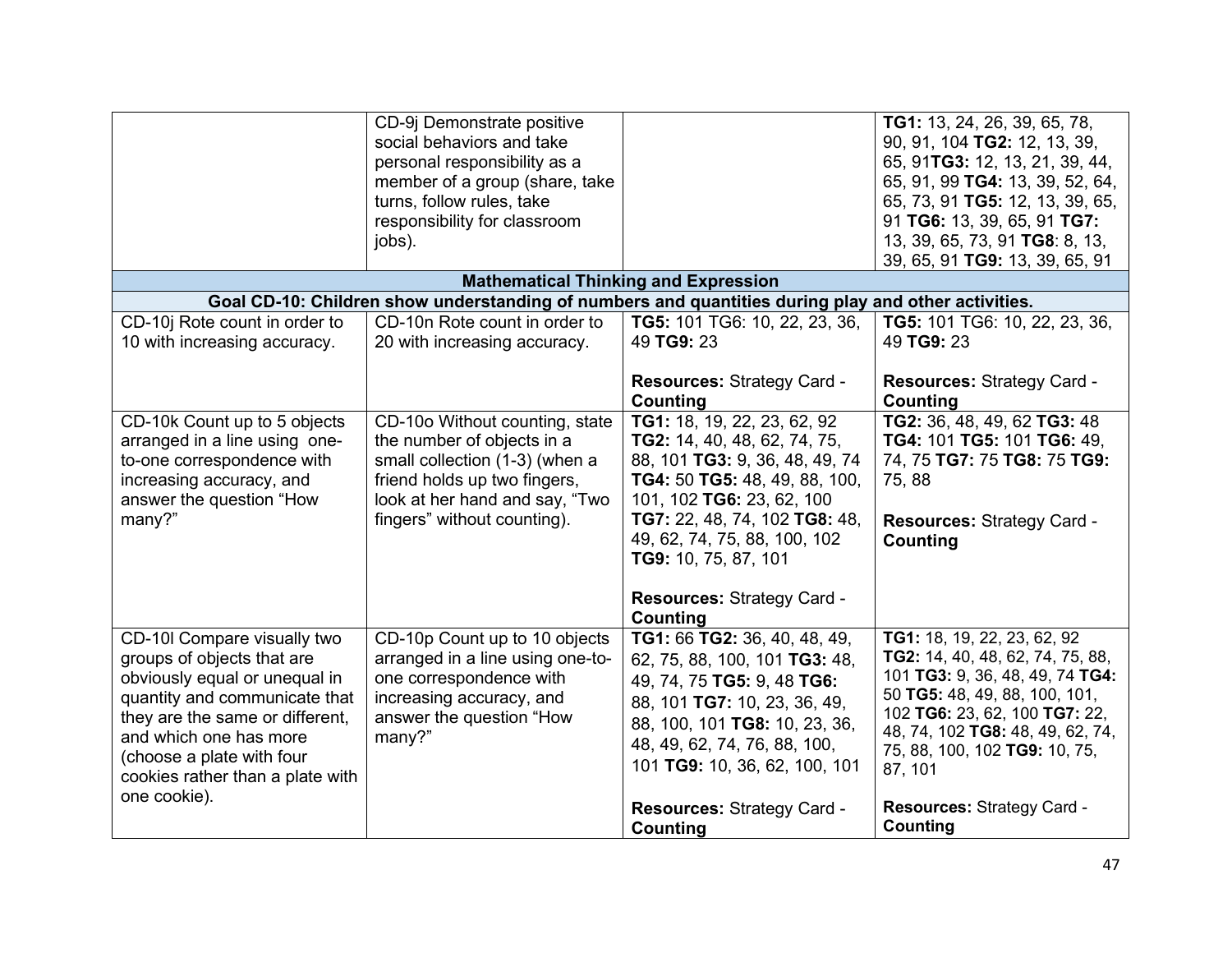| CD-10m Show they<br>understand that adding objects | CD-10q Given a number 0-5,<br>count out that many objects.                                          | TG1: 22 TG7: 10, 22, 23, 36,<br>48, 49, 50, 62, 74, 75, 100, | TG1: 18, 19, 22, 62, 92 TG2:<br>14, 40, 48, 62, 74, 75, 88, 101 |
|----------------------------------------------------|-----------------------------------------------------------------------------------------------------|--------------------------------------------------------------|-----------------------------------------------------------------|
| to a group                                         |                                                                                                     | 101 TG8: 10, 22, 64 TG9: 88                                  | TG3: 9, 36, 48, 74 TG4: 50                                      |
| will make a bigger group, and                      |                                                                                                     |                                                              | TG5: 102 TG7: 102 TG8: 62,                                      |
| taking away objects will make<br>a smaller group.  |                                                                                                     | <b>Resources: Strategy Card -</b>                            | 100, 102 TG9: 10, 101                                           |
|                                                    |                                                                                                     | <b>Number Operations</b>                                     | Resources: Strategy Card -                                      |
|                                                    |                                                                                                     |                                                              | Counting                                                        |
|                                                    | CD-10r Compare the amount of                                                                        |                                                              | TG1: 66 TG2: 36, 40, 48, 49,                                    |
|                                                    | items in small sets of objects                                                                      |                                                              | 62, 75, 88, 100, 101 TG3: 48,                                   |
|                                                    | (up to 5 objects) by matching or                                                                    |                                                              | 49, 74, 75 TG5: 9, 48 TG6: 88,                                  |
|                                                    | counting and use language<br>such as "more than" and "less                                          |                                                              | 101 TG7: 10, 23, 36, 49, 88,                                    |
|                                                    | than" to describe the sets of                                                                       |                                                              | 100, 101 TG8: 10, 23, 36, 48,                                   |
|                                                    | objects.                                                                                            |                                                              | 49, 62, 74, 76, 88, 100, 101                                    |
|                                                    |                                                                                                     |                                                              | TG9: 10, 36, 62, 100, 101                                       |
|                                                    |                                                                                                     |                                                              | Resources: Strategy Card -                                      |
|                                                    |                                                                                                     |                                                              | <b>Counting</b>                                                 |
|                                                    | Goal CD-10: Children show understanding of numbers and quantities during play and other activities. |                                                              |                                                                 |
|                                                    | CD-10s Show they understand                                                                         |                                                              | TG1: 22 TG7: 10, 22, 23, 36,                                    |
|                                                    | that putting two groups of                                                                          |                                                              | 48, 49, 50, 62, 74, 75, 100,                                    |
|                                                    | objects together will make a                                                                        |                                                              | 101 TG8: 10, 22, 64 TG9: 88                                     |
|                                                    | bigger group and that a group<br>of objects can be taken apart                                      |                                                              |                                                                 |
|                                                    | into smaller groups.                                                                                |                                                              | Resources: Strategy Card -                                      |
|                                                    | CD-10t Write numerals or                                                                            |                                                              | <b>Number Operations</b>                                        |
|                                                    | number-like forms during play                                                                       |                                                              | TG3: 22, 49 TG6: 8, 10 TG9:<br>87, 101                          |
|                                                    | and daily activities.                                                                               |                                                              |                                                                 |
|                                                    | CD-10u Match numerals 1-5 to                                                                        |                                                              | TG1: 73 TG3: 10, 36, 48, 49                                     |
|                                                    | sets of objects, with guidance                                                                      |                                                              | TG5: 36, 48, 49, 88, 100, 101                                   |
|                                                    | and support                                                                                         |                                                              | TG6: 75, 101 TG7: 23, 49, 50,                                   |
|                                                    |                                                                                                     |                                                              | 62, 74 TG8: 23, 48, 49, 62, 88,                                 |
|                                                    |                                                                                                     |                                                              | 101 TG9: 100                                                    |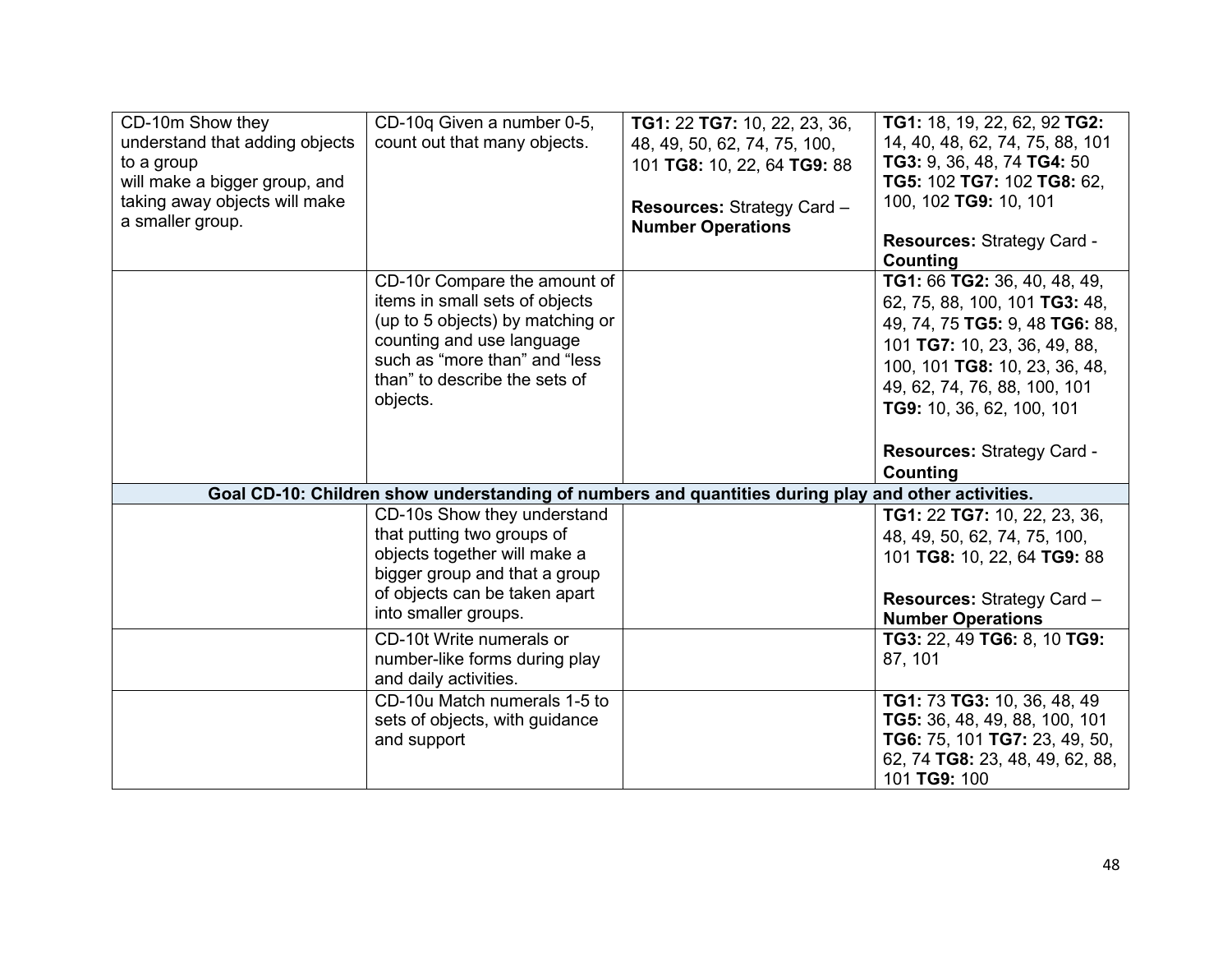|                                    | CD-10v Recognize some                                                                                                      |                                 | TG3: 10, 22, 23, 36, 49, 88      |
|------------------------------------|----------------------------------------------------------------------------------------------------------------------------|---------------------------------|----------------------------------|
|                                    | numerals and attempt to write                                                                                              |                                 | TG6: 8, 10, 22, 75 TG8: 23,      |
|                                    | them during play and daily                                                                                                 |                                 | 49, 76 TG9: 23, 87, 101          |
|                                    | activities.                                                                                                                |                                 |                                  |
|                                    | CD-10w Show understanding                                                                                                  |                                 | TG3: 10, 22, 23 TG6: 48, 49      |
|                                    | of first, next, and last during                                                                                            |                                 |                                  |
|                                    | play and daily activities                                                                                                  |                                 |                                  |
|                                    | (answer questions about who is                                                                                             |                                 |                                  |
|                                    | first and last to slide down the                                                                                           |                                 |                                  |
|                                    | slide; say, "The engine is first,                                                                                          |                                 |                                  |
|                                    | and the caboose is last" when                                                                                              |                                 |                                  |
|                                    | making a train).                                                                                                           |                                 |                                  |
|                                    | Goal CD-11: Children compare, sort, group, organize and measure objects and create patterns in their everyday environment. |                                 |                                  |
| CD-11f Use descriptive             | CD-11I Use descriptive                                                                                                     | TG2: 10, 11, 22, 23, 24, 48,    | TG2: 10, 11, 22, 23, 24, 48,     |
| language for size, length, or      | language for size, length, or                                                                                              | 76, 101 TG4: 62, 63, 74, 75,    | 76, 101 TG4: 62, 63, 74, 75,     |
| weight (short, tall, long, heavy,  | weight (short, tall, long, heavy,                                                                                          | 88 TG5: 24, 36, 48, 49, 76      | 88 TG5: 24, 36, 48, 49, 76       |
| big).                              | big).                                                                                                                      | TG6: 24, 45, 50, 76 TG7: 24,    | TG6: 24, 45, 50, 76 TG7: 24,     |
|                                    |                                                                                                                            | 37, 76, 87 TG8: 24, 101 TG9:    | 37, 76, 87 TG8: 24, 101 TG9:     |
|                                    |                                                                                                                            | 11, 19, 22, 50, 102             | 11, 19, 22, 50, 102              |
| CD-11g Use simple                  | CD-11m Use simple                                                                                                          | TG2: 10, 11, 22, 23, 24, 48,    | TG2: 10, 11, 22, 23, 24, 48,     |
| measurement tools with             | measurement tools with                                                                                                     | 76, 101 TG4: 62, 74, 75, 88     | 76, 101 TG4: 62, 74, 75, 88      |
| guidance and support to            | guidance and support to                                                                                                    | TG5: 24, 36, 48, 49, 76 TG6:    | TG5: 24, 36, 48, 49, 76 TG6:     |
| measure objects (a ruler,          | measure objects (a ruler,                                                                                                  | 24, 45, 50, 76 TG7: 24, 37, 76, | 24, 45, 50, 76 TG7: 24, 37, 76,  |
| measuring cup, scale).             | measuring cup, scale).                                                                                                     | 87 TG8: 24, 101 TG9: 19, 22,    | 87 TG8: 24, 101 TG9: 19, 22,     |
|                                    |                                                                                                                            | 50, 102                         | 50, 102                          |
|                                    |                                                                                                                            |                                 |                                  |
|                                    |                                                                                                                            | Resources: Strategy Card -      | Resources: Strategy Card -       |
|                                    |                                                                                                                            | <b>Measurement</b>              | <b>Measurement</b>               |
| CD-11h Compare the size or         | CD-11n Directly compare more                                                                                               | TG1: 22 TG7: 10, 22, 23, 36,    | TG2: 10, 11, 22, 23, 24, 48,     |
| weight of two objects and          | than two objects by size,                                                                                                  | 48, 49, 50, 62, 74, 75, 100,    | 76, TG1: 22 TG7: 10, 22, 23,     |
| identify which one is longer/      | length, or weight ("That rock is                                                                                           | 101 TG8: 10, 22, 64 TG9: 88     | 36, 48, 49, 50, 62, 74, 75, 100, |
| taller/heavier than the other      | heavier than these others; I                                                                                               |                                 | 101 TG8: 10, 22, 64 TG9: 88      |
| ("That rock is heavier than this   | can't lift it." Look at three                                                                                              | Resources: Strategy Card -      |                                  |
| one; I can't lift it." "A snake is | strings that are different lengths                                                                                         | <b>Number Operations</b>        |                                  |
| longer than a worm.").             | and select the longest string).                                                                                            |                                 |                                  |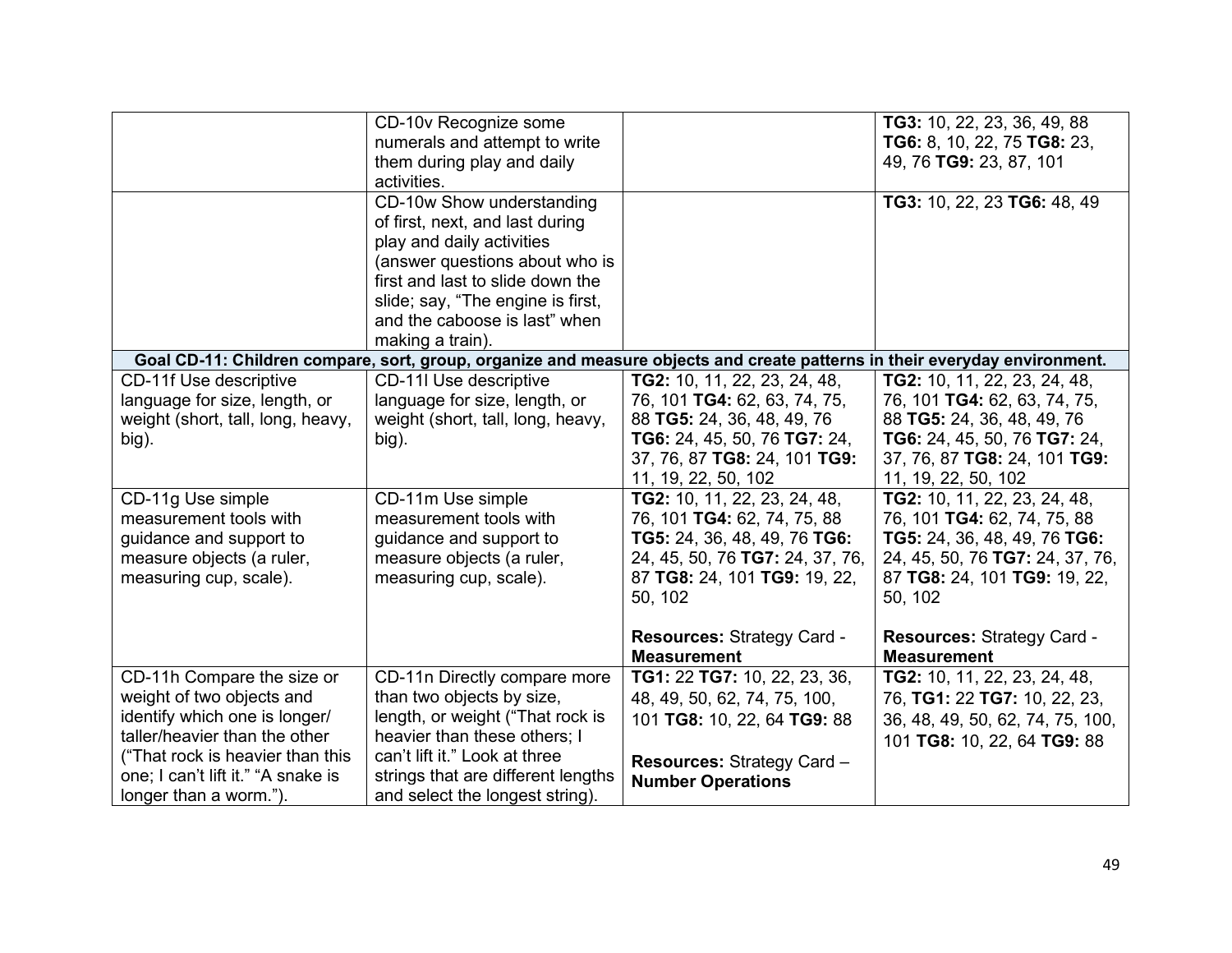| CD-11i Identify familiar objects<br>as the same or different.                                                                                                                                               | CD-11o Put a few objects in<br>order by length (arrange a<br>group of 3 blocks in order from<br>the shortest to the longest).                                                                                                         |                                                                                                                                                                                                          | <b>Resources: Strategy Card -</b><br><b>Number Operations</b>                                                                                                                                            |
|-------------------------------------------------------------------------------------------------------------------------------------------------------------------------------------------------------------|---------------------------------------------------------------------------------------------------------------------------------------------------------------------------------------------------------------------------------------|----------------------------------------------------------------------------------------------------------------------------------------------------------------------------------------------------------|----------------------------------------------------------------------------------------------------------------------------------------------------------------------------------------------------------|
| CD-11j Sort familiar objects<br>into categories with increasing<br>accuracy (tools for<br>woodworking and utensils for<br>cooking; rectangle blocks on<br>one shelf and square blocks on<br>another shelf). | CD-11p Sort a group of objects<br>(0-10) using one attribute<br>(color, size, shape, quantity)<br>with increasing accuracy (sort<br>blocks by shape and place like-<br>shaped blocks on the shelf;<br>sort beads by color).           | TG1: 17, 23, 62, 74, 75, 88,<br>89, 100 TG2: 9, 22 TG3: 61,<br>62, 69, 74, 75 TG4: 10, 11, 23,<br>49, 61, 74, 100, 101 TG7: 36<br>TG8: 63 TG9: 49<br>Resources: Strategy Card -<br><b>Classification</b> | TG1: 17, 23, 62, 74, 75, 88,<br>89, 100 TG2: 9, 22 TG3: 61,<br>62, 69, 74, 75 TG4: 10, 11, 23,<br>49, 61, 74, 100, 101 TG7: 36<br>TG8: 63 TG9: 49<br>Resources: Strategy Card -<br><b>Classification</b> |
| CD-11k Recognize simple<br>repeating patterns and attempt<br>to create them during play<br>(repeat a movement pattern<br>during a song, make a line of<br>blocks in alternating colors).                    | CD-11q Duplicate and extend<br>simple patterns using concrete<br>objects (look at a pattern of<br>beads and tell what bead<br>comes next in the pattern).                                                                             | TG1: 72 TG3: 88, 100, 101<br>TG5: 50 TG6: 36, 49, 62 TG8:<br>22, 23, 36, 49 TG9: 36, 48, 49,<br>62<br>Resources: Strategy Card -<br><b>Patterning</b>                                                    | TG1: 72 TG3: 88, 100, 101<br>TG5: 50 TG6: 36, 49, 62 TG8:<br>22, 23, 36, 49 TG9: 36, 48, 49,<br>62<br>Resources: Strategy Card -<br><b>Patterning</b>                                                    |
|                                                                                                                                                                                                             | Goal CD-12: Children identify and use common shapes and concepts about position during play and other activities.                                                                                                                     |                                                                                                                                                                                                          |                                                                                                                                                                                                          |
| CD-12h Show they understand<br>positions in space by using<br>position words during play and<br>by following directions from an<br>adult (say, "Stand behind the<br>chair." "Put the ball in the box.").    | CD-12k Consistently use a<br>variety of words for positions in<br>space, and follow directions<br>using these words.                                                                                                                  | TG1: 36, 48, 48, 49 TG2: 23, 37<br>TG3: 22, 23 TG4: 74, 75 TG5:<br>75 TG6: 48, 62, 74, 75 TG9: 49,<br>75                                                                                                 | TG1: 36, 48, 48, 49 TG2: 23, 37<br>TG3: 22, 23 TG4: 74, 75 TG5:<br>75 TG6: 48, 62, 74, 75 TG9: 49,<br>75                                                                                                 |
| CD-12i Use 2- and 3-<br>dimensional shapes to create<br>pictures, designs, or structures.                                                                                                                   | CD-12l Use 2- and 3-<br>dimensional shapes to represent<br>real-world objects (say, "We are<br>building a castle and we need a<br>round block for the tunnel." "I<br>glued a circle and a square on<br>my picture to make a house."). | TG1: 23, 37, 99 TG2: 11 TG4:<br>10, 22, 23, 49 TG5: 9, 10, 22,<br>23, 62, 74, 75, 101 TG8: 74<br>TG9: 88, 100<br>Resources: Strategy Card -<br><b>Geometry</b>                                           | TG1: 23, 37, 99 TG2: 11 TG4:<br>10, 22, 23, 49 TG5: 9, 10, 22,<br>23, 62, 74, 75, 101 TG8: 74<br>TG9: 88, 100<br>Resources: Strategy Card -<br><b>Geometry</b>                                           |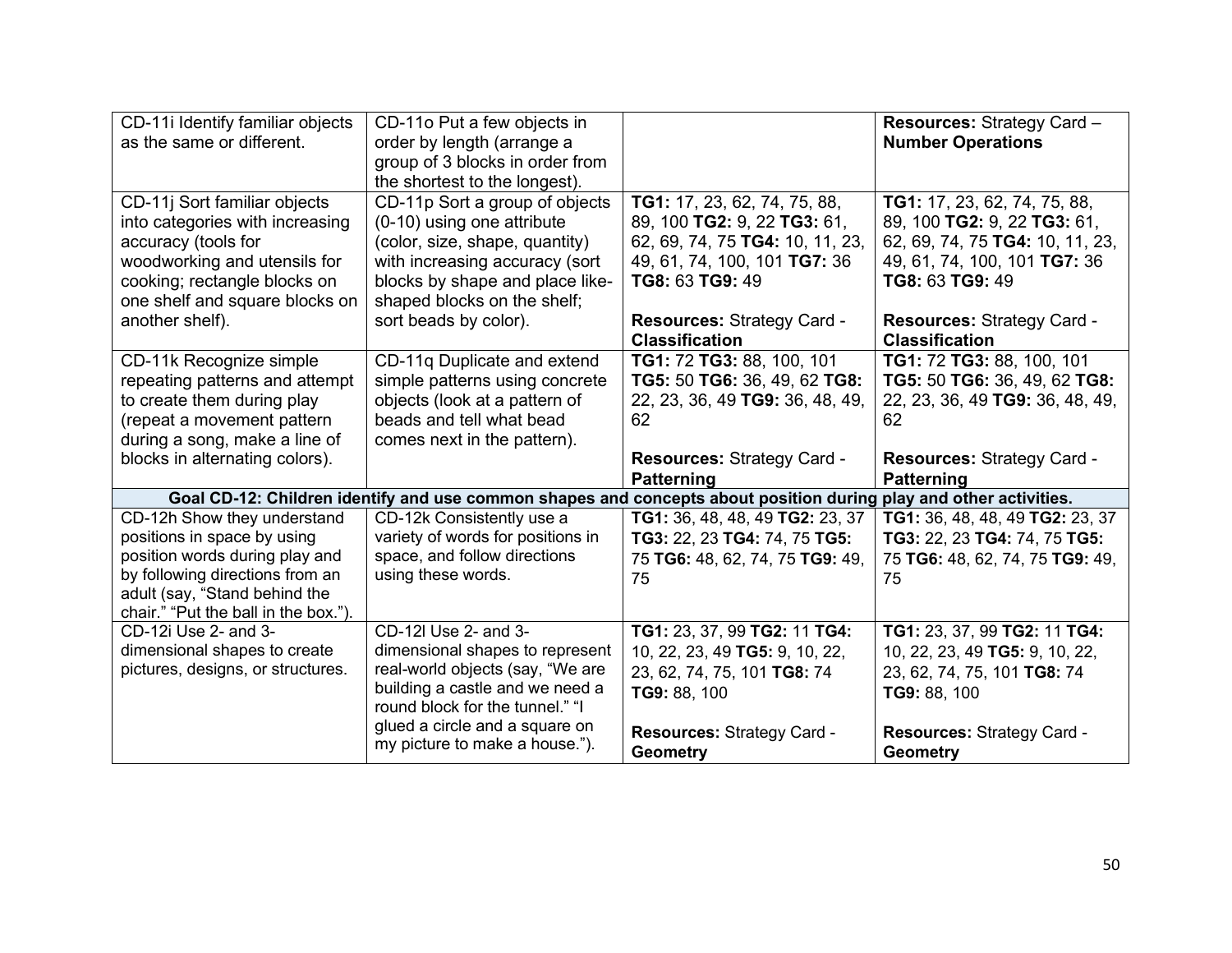| CD-12j Find shapes in the           | CD-12m Name basic shapes                                                                        | TG1: 37, 88, 100, 101 TG2: 92       | TG1: 37, 88, 100, 101 TG2: 92     |
|-------------------------------------|-------------------------------------------------------------------------------------------------|-------------------------------------|-----------------------------------|
| environment and describe them       | and describe their characteristics                                                              | TG3: 75, 76 TG4: 10, 22, 23,        | TG3: 75, 76 TG4: 10, 22, 23,      |
| in their own words.                 | using descriptive and geometric                                                                 | 36, 48, 49, 62, 88, 101 TG5: 10,    | 36, 48, 49, 62, 88, 101 TG5: 10,  |
|                                     | attributes ("That's a triangle; it's                                                            | 15, 22, 23, 62, 74, 75, 101 TG7:    | 15, 22, 23, 62, 74, 75, 101 TG7:  |
|                                     | pointy." "It's a circle because it's                                                            | 61 TG8: 37 TG9: 88, 100             | 61 TG8: 37 TG9: 88, 100           |
|                                     | round.").                                                                                       |                                     |                                   |
|                                     |                                                                                                 | Resources: Strategy Card -          | Resources: Strategy Card -        |
|                                     |                                                                                                 | Geometry                            | <b>Geometry</b>                   |
|                                     | Goal CD-13: Children use mathematical thinking to solve problems in their everyday environment. |                                     |                                   |
| CD-13b Seek answers to              | CD-13e Seek answers to                                                                          | TG1: 23, 101 TG2: 10, 22, 23,       | TG1: 23, 101 TG2: 10, 22, 23,     |
| questions by using mathematical     | questions during play and daily                                                                 | 48, 49, 74, 75, 100, 101 TG3:       | 48, 49, 74, 75, 100, 101 TG3:     |
| thinking during play and daily      | activities using an increasing                                                                  | 36, 75 TG4: 75 TG5: 49, 88,         | 36, 75 TG4: 75 TG5: 49, 88,       |
| activities (determine who is taller | variety of mathematical                                                                         | 100, 101 TG7: 22, 23, 48, 75,       | 100, 101 TG7: 22, 23, 48, 75,     |
| by standing next to classmate;      | strategies.                                                                                     | 101 TG8: 48, 49, 74, 76 TG9:        | 101 TG8: 48, 49, 74, 76 TG9:      |
| find two smaller blocks to          |                                                                                                 | 74, 75, 100                         | 74, 75, 100                       |
| replace larger block).              |                                                                                                 |                                     |                                   |
| CD-13c Use observation and          | CD-13f Use observation and                                                                      | Children use observation and        | Children use observation and      |
| counting (not always correctly)     | counting with increasing                                                                        | counting to connect math to         | counting to connect math to their |
| to find out how many things are     | accuracy to answer questions                                                                    | their every day world during        | every day world during Math       |
| needed during play and other        | such as "How many do we                                                                         | <b>Math Small Group lessons and</b> | Small Group lessons and Math      |
| daily activities (figure out how    | need?" and "How many more do                                                                    | <b>Math Practice Centers.</b>       | <b>Practice Centers.</b>          |
| many spoons are needed for          | we need?" during play and other                                                                 |                                     |                                   |
| snack, find enough dolls so each    | daily activities (count new                                                                     | TG1: 17, 48, 49 TG2: 22, 74,        | TG1: 17, 48, 49 TG2: 22, 74,      |
| person has one when playing in      | children to see how many more                                                                   | 100 TG3: 10, 22, 23, 48, 62,        | 100 TG3: 10, 22, 23, 48, 62,      |
| the dramatic play area).            | plates are needed for snack;                                                                    | 100, 101 TG4: 74, 100 TG5: 48,      | 100, 101 TG4: 74, 100 TG5: 48,    |
|                                     | return extra drinks to cooler at                                                                | 49 TG6: 48, 49, 100 TG7: 48,        | 49 TG6: 48, 49, 100 TG7: 48,      |
|                                     | picnic to arrive at the correct                                                                 | 49, 100                             | 49, 100                           |
|                                     | number).                                                                                        | TG8: 22, 100 TG9: 49                | TG8: 22, 100 TG9: 49              |
|                                     |                                                                                                 |                                     |                                   |
|                                     |                                                                                                 | <b>Resources: Strategy Card -</b>   | <b>Resources: Strategy Card -</b> |
|                                     |                                                                                                 | <b>Math Routines</b>                | <b>Math Routines</b>              |
|                                     |                                                                                                 |                                     |                                   |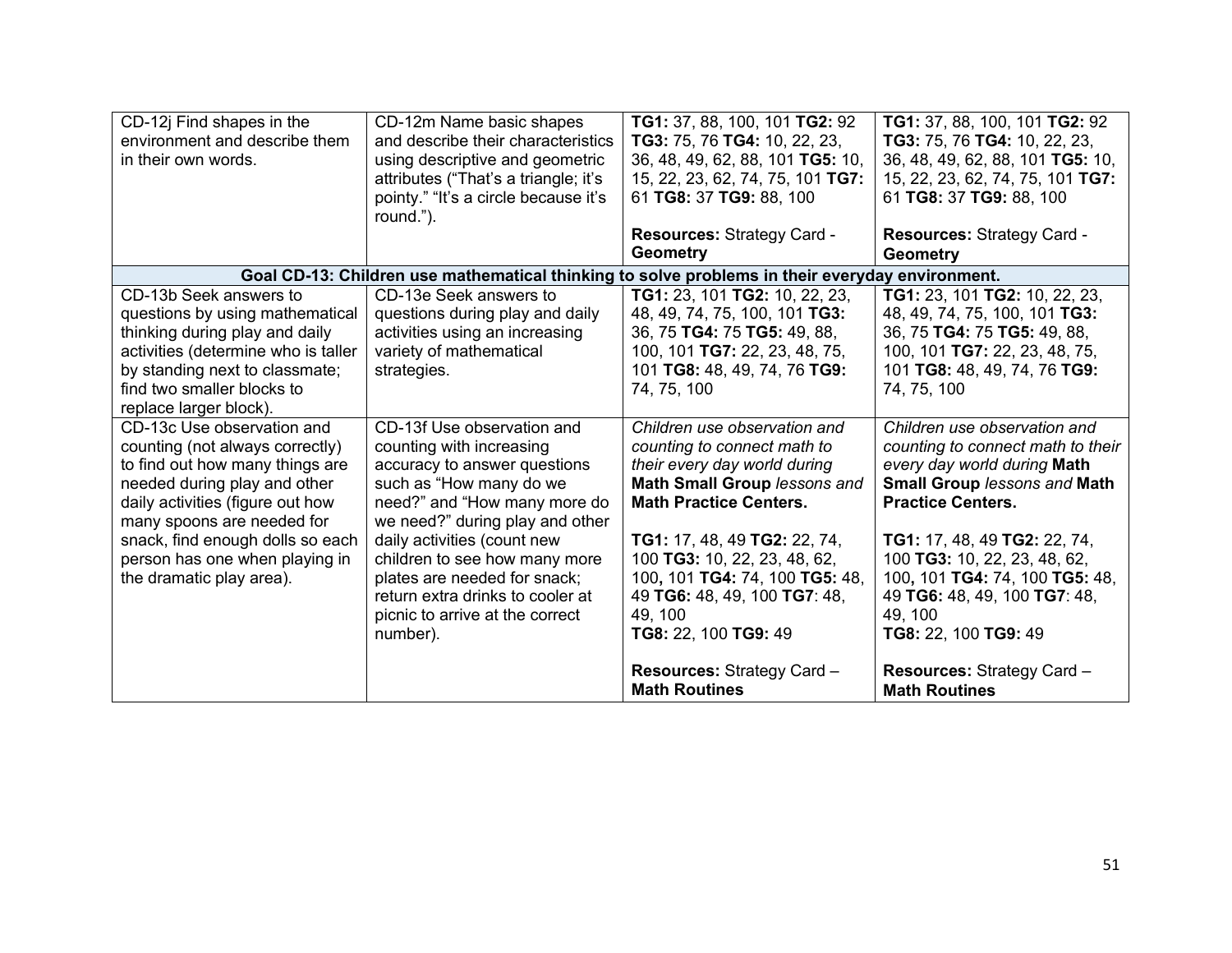| CD-13d Use drawing and<br>concrete materials to represent<br>mathematical ideas (draw many<br>circles to show "lots of people,"<br>put Popsicle® sticks in a pile to<br>show the number of children<br>who want crackers for snack). | CD-13g Use drawing and<br>concrete materials to represent<br>an increasing variety of<br>mathematical ideas (draw<br>shapes to represent pattern;<br>stack different-colored blocks<br>to represent classmates'<br>answers to a survey question).           | Children use various materials<br>to collect and organized data<br>in<br><b>Math Small Group lessons</b><br>and <b>STEAM</b> activities.<br>TG1: 74 TG2: 43, 69, 75, 88<br>TG3: 21, 74 TG4: 11, 48, 70,<br>100, 101 TG5: 36, 49 TG6:<br>88, 100, 101 TG7: 18, 88<br>TG9: 23, 101                 | Children use various materials<br>to collect and organized data in<br><b>Math Small Group lessons</b><br>and STEAM activities.<br>TG1: 74 TG2: 43, 69, 75, 88<br>TG3: 21, 74 TG4: 11, 48, 70,<br>100, 101 TG5: 36, 49 TG6: 88,<br>100, 101 TG7: 18, 88 TG9: 23,<br>101                  |
|--------------------------------------------------------------------------------------------------------------------------------------------------------------------------------------------------------------------------------------|-------------------------------------------------------------------------------------------------------------------------------------------------------------------------------------------------------------------------------------------------------------|--------------------------------------------------------------------------------------------------------------------------------------------------------------------------------------------------------------------------------------------------------------------------------------------------|-----------------------------------------------------------------------------------------------------------------------------------------------------------------------------------------------------------------------------------------------------------------------------------------|
|                                                                                                                                                                                                                                      | CD-13h Begin to explain how a<br>mathematical problem was<br>solved ("I saw that there was<br>always a blue flower after a red<br>flower so I knew to put a blue<br>one next." "I counted four<br>friends who didn't have cookies<br>so I got four more."). |                                                                                                                                                                                                                                                                                                  | TG1: 23, 36, 48, 49, 62, 74,<br>75, 77, 100 TG2: 22, 48, 49,<br>74, 75 TG3: 10, 74, 75, 101<br>TG4: 23, 49, 75, 100, 101<br>TG5: 22, 23, 74 TG6: 74, 75,<br>101 TG7: 23, 49, 75, 87 TG9:<br>101<br><b>Resources: Strategy Cards -</b><br><b>Number Operations,</b><br><b>Patterning</b> |
|                                                                                                                                                                                                                                      | <b>Scientific Exploration and Knowledge</b>                                                                                                                                                                                                                 |                                                                                                                                                                                                                                                                                                  |                                                                                                                                                                                                                                                                                         |
|                                                                                                                                                                                                                                      | Goal CD-14: Children observe and describe characteristics of living things and the physical world.                                                                                                                                                          |                                                                                                                                                                                                                                                                                                  |                                                                                                                                                                                                                                                                                         |
| CD-14e Participate in the care<br>of living things, with guidance<br>and support (water plants, help<br>to feed classroom pet).                                                                                                      | CD-14k Collect items from<br>nature (rocks, leaves, insects)<br>and classify them using<br>physical characteristics (color,<br>size, shape, texture).                                                                                                       | Theme 2 My Family and<br>Friends, Week 3: My Pets<br>and Theme 8 Animals<br>encourages children to take<br>responsibility for the care of<br>living things. Theme 9<br><b>Changes, Week 3: Nurturing</b><br>Earth provides opportunities<br>for children to learn how to<br>take care of plants. | TG2: 11 TG3: 63 TG4: 43<br>TG5: 11, 37 TG7: 37 TG8: 37,<br>61 TG9: 37, 43, 69                                                                                                                                                                                                           |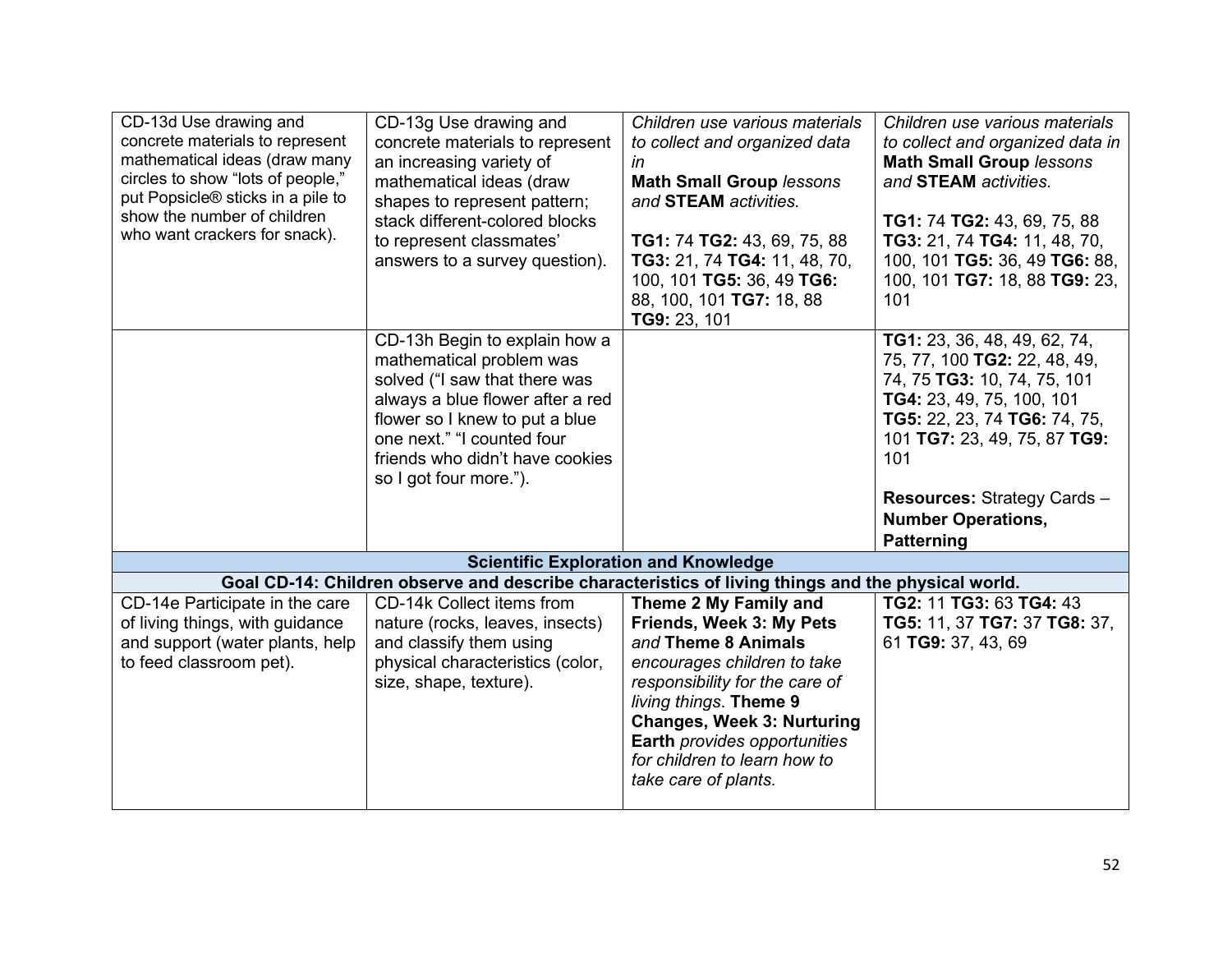|                                                                                      |                                                                                 | TG2: 62, 64, 68, 69, 71, 76,<br>77, 78 TG9: 20, 37, 38, 67, 70,<br>78                                                                                                                                                                                                                                                                                                                                                                                                                                                                                                                                                                                                                                         |                                                                                                                                                                                                                                                                                                                                                                                                                                                                                                                                                                                                                                                                                                                   |
|--------------------------------------------------------------------------------------|---------------------------------------------------------------------------------|---------------------------------------------------------------------------------------------------------------------------------------------------------------------------------------------------------------------------------------------------------------------------------------------------------------------------------------------------------------------------------------------------------------------------------------------------------------------------------------------------------------------------------------------------------------------------------------------------------------------------------------------------------------------------------------------------------------|-------------------------------------------------------------------------------------------------------------------------------------------------------------------------------------------------------------------------------------------------------------------------------------------------------------------------------------------------------------------------------------------------------------------------------------------------------------------------------------------------------------------------------------------------------------------------------------------------------------------------------------------------------------------------------------------------------------------|
| CD-14f Notice and react to the<br>natural world and the outdoor<br>environment.      | CD-14I Notice and react to the<br>natural world and the outdoor<br>environment. | Children participate in<br>activities throughout the year<br>that focus on the natural world<br>and outdoor environment<br>through STEAM activities,<br><b>Outdoor Activities, and</b><br><b>Science and Sensory</b><br><b>Practice Centers</b> - identifying<br>and observing changes in the<br>earth and sky,<br>weather/seasonal changes,<br>temperature changes, earth<br>materials, etc. Theme 9,<br>Changes, Week 2: Earth<br>Changes and Week 3:<br><b>Nurturing Earth engage</b><br>children in activities about the<br>natural world around them.<br>TG1: 44, 45, 71 TG2: 11 TG3:<br>63 TG4: 43 TG5: 11, 37, 63<br>TG7: 37 TG8: 37, 61, 97 TG9:<br>34, 35, 37, 38, 40, 41, 42, 43,<br>44, 45, 68, 69 | Children participate in activities<br>throughout the year that focus<br>on the natural world and<br>outdoor environment through<br><b>STEAM</b> activities, Outdoor<br><b>Activities, and Science and</b><br><b>Sensory Practice Centers -</b><br>identifying and observing<br>changes in the earth and sky,<br>weather/seasonal changes,<br>temperature changes, earth<br>materials, etc. Theme 9,<br><b>Changes, Week 2: Earth</b><br>Changes and Week 3:<br><b>Nurturing Earth engage</b><br>children in activities about the<br>natural world around them.<br>TG1: 44, 45, 71 TG2: 11 TG3:<br>63 TG4: 43 TG5: 11, 37, 63<br>TG7: 37 TG8: 37, 61, 97 TG9:<br>34, 35, 37, 38, 40, 41, 42, 43,<br>44, 45, 68, 69 |
| CD-14g Notice and describe<br>characteristics of plants and                          | CD-14m Describe some things<br>plants and animals need to live                  | TG2: 72 TG4: 9, 15, 18, 19<br>TG7: 19, 70, 71, 94, 96, 97                                                                                                                                                                                                                                                                                                                                                                                                                                                                                                                                                                                                                                                     | TG2: 72 TG4: 9, 15, 18, 19<br>TG7: 19, 70, 71, 94, 96, 97                                                                                                                                                                                                                                                                                                                                                                                                                                                                                                                                                                                                                                                         |
| animals, such as appearance,<br>similarities, differences,<br>behavior, and habitat. | and grow (sunlight, water,<br>food).                                            | TG9: 10, 11, 18, 41, 67, 70,<br>90, 96                                                                                                                                                                                                                                                                                                                                                                                                                                                                                                                                                                                                                                                                        | TG9: 10, 11, 18, 41, 67, 70,<br>90, 96                                                                                                                                                                                                                                                                                                                                                                                                                                                                                                                                                                                                                                                                            |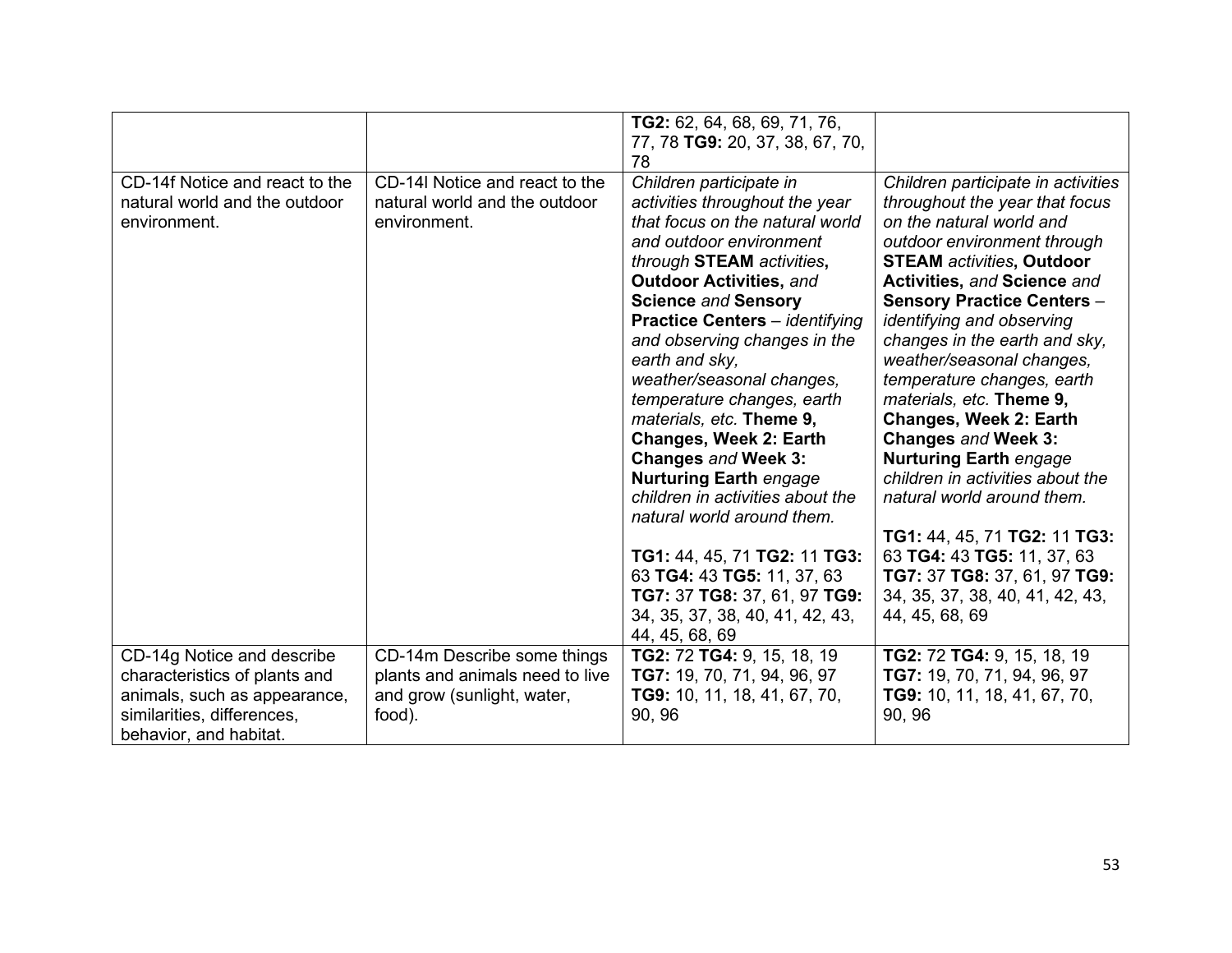| CD-14h Notice and describe<br>current weather conditions.                                                                                          | CD-14n Take responsibility for<br>the care of living things<br>(independently feed classroom<br>pet as daily chore, water plant<br>when dry, weed vegetable<br>garden).                               | TG1: 44, 45, 71, 88 TG3: 47<br>TG8: 97 TG9: 34, 37, 38, 40,<br>41, 42, 43, 44, 45                        | Theme 2 My Family and<br>Friends, Week 3: My Pets<br>and Theme 8 Animals<br>encourages children to take<br>responsibility for the care of<br>living things. Theme 9<br><b>Changes, Week 3: Nurturing</b><br>Earth provides opportunities<br>for children to learn how to<br>take care of plants.<br>TG2: 62, 64, 68, 69, 71, 76,<br>77, 78 TG9: 20, 37, 38, 67, 70,<br>78 |
|----------------------------------------------------------------------------------------------------------------------------------------------------|-------------------------------------------------------------------------------------------------------------------------------------------------------------------------------------------------------|----------------------------------------------------------------------------------------------------------|---------------------------------------------------------------------------------------------------------------------------------------------------------------------------------------------------------------------------------------------------------------------------------------------------------------------------------------------------------------------------|
| CD-14i Notice and describe<br>properties of materials and<br>changes in substances (water<br>freezes into ice, pudding<br>thickens, clay hardens). | CD-140 Notice and describe<br>weather conditions, position of<br>the sun and moon at different<br>times, and seasonal changes.                                                                        | TG5: 89 TG9: 9, 11, 35                                                                                   | TG1: 44, 45, 71, 88 TG3: 47<br>TG8: 97 TG9: 34, 37, 38, 40,<br>41, 42, 43, 44, 45                                                                                                                                                                                                                                                                                         |
| CD-14j Participate in activities<br>that help to care for the<br>environment, with guidance<br>and support (pick up trash,<br>recycle paper).      | CD-14p Notice, describe, and<br>attempt to explain properties of<br>materials and changes in<br>substances (metal railing is hot<br>because the sun shines on it;<br>ice melts when it gets warmer).  | TG1: 11, 63, 89 TG2: 11 TG3:<br>47, 61 TG4: 11 TG6: 44, 70<br>TG7: 11 TG8: 69 TG9: 63, 68,<br>69, 70, 71 |                                                                                                                                                                                                                                                                                                                                                                           |
|                                                                                                                                                    | CD-14q Participate in activities<br>that help to care for the<br>environment and explain why<br>they are important with<br>guidance and support<br>(gathering cans for recycling,<br>planting trees). |                                                                                                          | TG1: 11, 63, 89 TG2: 11 TG3:<br>47, 61 TG4: 11 TG6: 44, 70<br>TG7: 11 TG8: 69 TG9: 63, 68,<br>69, 70, 71                                                                                                                                                                                                                                                                  |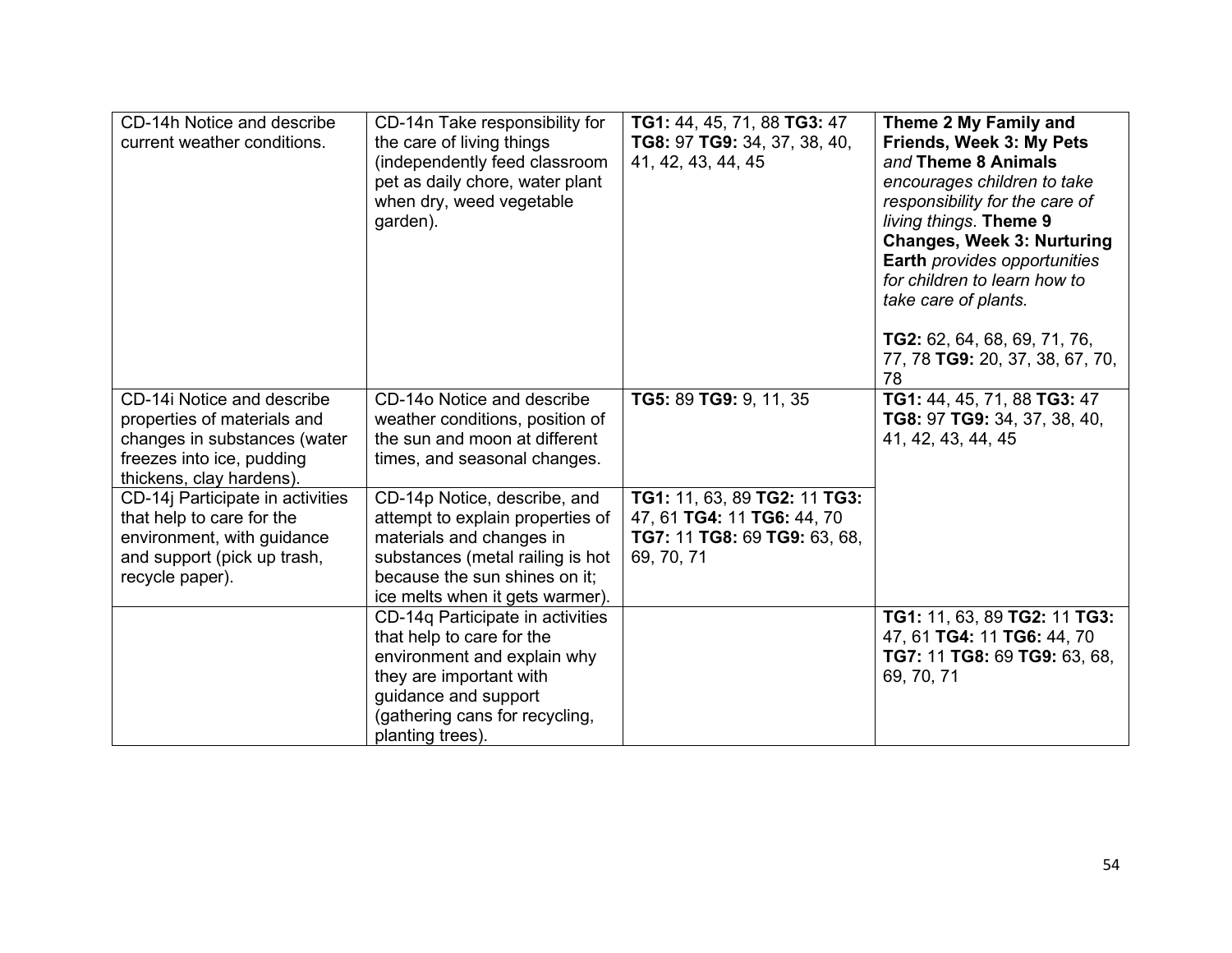| Goal CD-15: Children explore the world by observing, manipulating objects, asking questions, making predictions, and<br>developing generalizations. |                                                                                                                                              |                                                                                                                                                                                                                                                                                                                                                    |                                                                                                                                                                                                                                                                                                                                           |
|-----------------------------------------------------------------------------------------------------------------------------------------------------|----------------------------------------------------------------------------------------------------------------------------------------------|----------------------------------------------------------------------------------------------------------------------------------------------------------------------------------------------------------------------------------------------------------------------------------------------------------------------------------------------------|-------------------------------------------------------------------------------------------------------------------------------------------------------------------------------------------------------------------------------------------------------------------------------------------------------------------------------------------|
| CD-15i Represent what they<br>learn during scientific<br>exploration through drawing,<br>modeling, building, movement,<br>or other methods.         | CD-15n Represent what they<br>learn during scientific<br>exploration through drawing,<br>modeling, building, movement,<br>or other methods.  | Children use various materials<br>to represent their scientific<br>exploration through Math<br><b>Small Group /essons, STEAM</b><br>activities, and Science<br><b>Practice Centers.</b>                                                                                                                                                            | Children use various materials<br>to represent their scientific<br>exploration through Math<br><b>Small Group lessons, STEAM</b><br>activities, and Science<br><b>Practice Centers.</b>                                                                                                                                                   |
|                                                                                                                                                     |                                                                                                                                              | TG1: 74 TG2: 43, 69, 75, 88<br>TG3: 21, 74 TG4: 11, 48, 70,<br>100, 101 TG5: 35, 36, 49<br>TG6: 88, 100, 101 TG7: 18,<br>88 TG9: 23, 101                                                                                                                                                                                                           | TG1: 74 TG2: 43, 69, 75, 88<br>TG3: 21, 74 TG4: 11, 48, 70,<br>100, 101 TG5: 35, 36, 49 TG6:<br>88, 100, 101 TG7: 18, 88 TG9:<br>23, 101                                                                                                                                                                                                  |
| CD-15 Observe objects,<br>materials, and phenomena and<br>describe what they notice<br>(temperature, texture, size,<br>weight, color, etc.).        | CD-150 Ask questions and<br>identify ways to find answers<br>(look in a book, use the<br>computer, try something and<br>watch what happens). | TG1: 17, 18, 23, 40, 45, 47,<br>61, 62, 68, 69, 77, 103 TG2:<br>19, 23, 42, 68, 70, 96, 97 TG3:<br>16, 18, 19, 40, 43, 62, 63, 64,<br>66, 69, 70, 95 TG4: 9, 16, 23,<br>48, 49, 68, 86, 87, 89, 94, 95<br>TG5: 17, 35, 89 TG6: 43, 68,<br>97, 102 TG7: 10, 16, 34, 37,<br>44, 89, 97 TG8: 8, 11, 37, 42,<br>63, 89, 100 TG9: 36, 45, 62,<br>88, 97 | <b>STEAM</b> lessons and <b>Practice</b><br><b>Centers</b> provide opportunities<br>for children to explore the<br>world around them using<br>engineering and process skills.<br>TG1: 103 TG2: 24, 76 TG3:<br>50, 102 TG4: 24, 76 TG5: 11,<br>24, 50, 76 TG6: 24, 50, 61, 76,<br>87 TG7: 24, 76, 102 TG8: 24,<br>50, 102 TG9: 24, 50, 102 |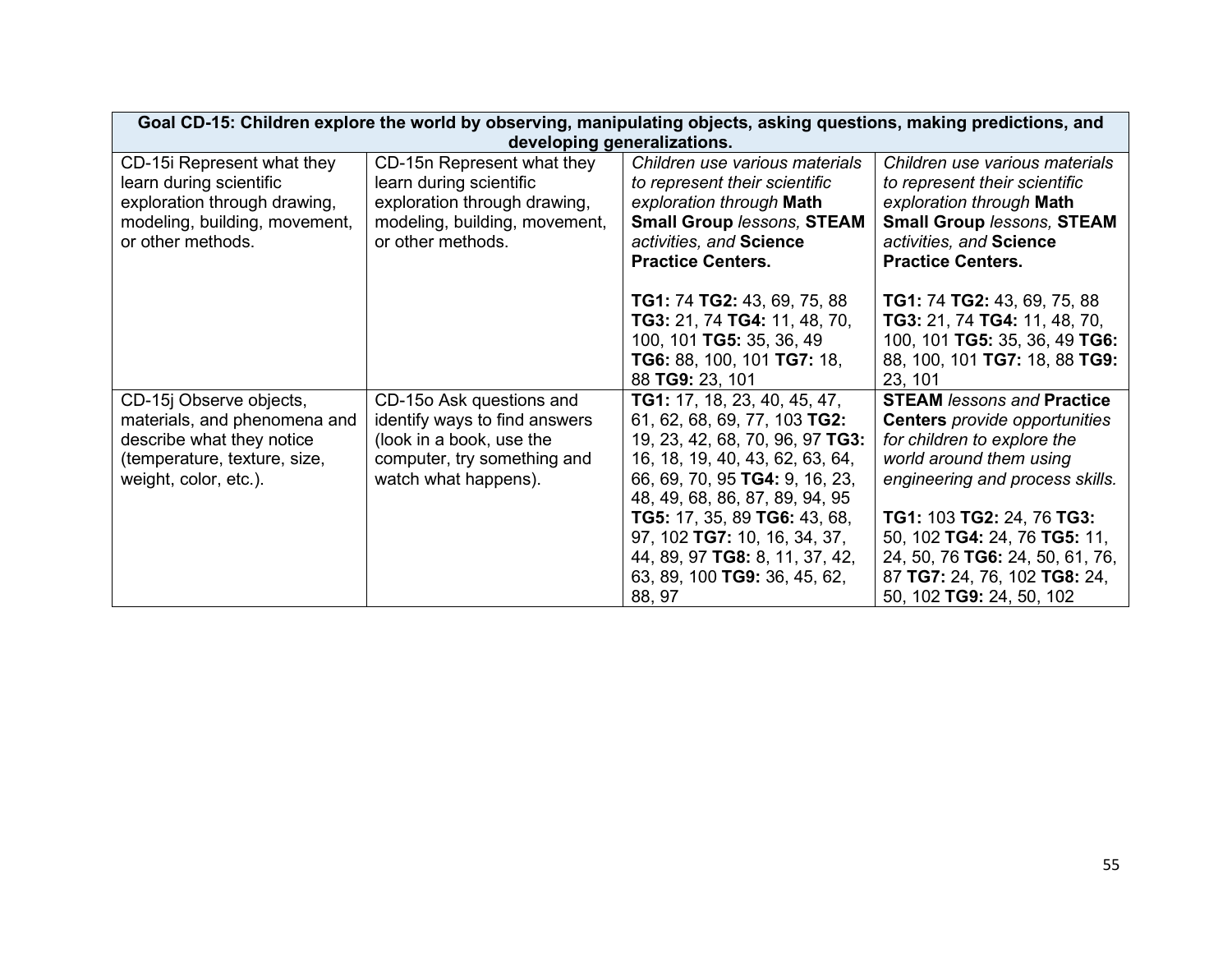| CD-15k Ask questions to find<br>out more about the natural<br>world.                                                                                                 | CD-15p Compare objects,<br>materials, and phenomena by<br>observing and describing their<br>physical characteristics.                   | TG1: 10, 41, 50, 76, 102 TG2:<br>9, 11, 24, 47, 50-51, 63, 76,<br>102-103 TG3: 22-23, 50-51,<br>76-77, 87, 89, 102-103 TG4:<br>11, 24-25, 35, 37, 47, 50-51,<br>62, 63, 76-77, 102-103 TG5:<br>18, 24-25, 35, 42-43, 50-51,<br>63, 76-77, 102-103 TG6: 11,<br>24-25, 37, 50-51, 63, 76-77,<br>89, 102-103 TG7: 11, 24-25,<br>36, 50-51, 63, 76-77, 89, 91,<br>102-103 TG8: 11, 24-25, 37,<br>50-51, 63, 102-103 TG9: 11,<br>24-25, 42-43, 50-51, 63, 76-<br>77, 101, 102-103 | TG1: 17, 18, 23, 40, 45, 47,<br>61, 62, 68, 69, 77, 103 TG2:<br>19, 23, 42, 68, 70, 96, 97 TG3:<br>16, 18, 19, 40, 43, 62, 63, 64,<br>66, 69, 70, 95 TG4: 9, 16, 23,<br>48, 49, 68, 86, 87, 89, 94, 95<br>TG5: 17, 35, 89 TG6: 43, 68,<br>97, 102 TG7: 10, 16, 34, 37,<br>44, 89, 97 TG8: 8, 11, 37, 42,<br>63, 89, 100 TG9: 36, 45, 62,<br>88, 97                                                                                                  |
|----------------------------------------------------------------------------------------------------------------------------------------------------------------------|-----------------------------------------------------------------------------------------------------------------------------------------|------------------------------------------------------------------------------------------------------------------------------------------------------------------------------------------------------------------------------------------------------------------------------------------------------------------------------------------------------------------------------------------------------------------------------------------------------------------------------|-----------------------------------------------------------------------------------------------------------------------------------------------------------------------------------------------------------------------------------------------------------------------------------------------------------------------------------------------------------------------------------------------------------------------------------------------------|
| CD-15I Use simple tools to<br>investigate objects and<br>materials, with guidance and<br>support (magnifying glass,<br>sifter, ramps for<br>rolling balls and cars). | CD-15q Use an increasing<br>variety of tools to investigate<br>the world around them<br>(measuring tools, balance,<br>prism, droppers). | Children have numerous<br>opportunities to use a variety<br>of tools to investigate the<br>world around them as they<br>develop skills in Math Small<br><b>Group lessons, STEAM</b><br>activities, and Practice<br><b>Centers (Math, Science, and</b><br>Construction).<br>TG1: 10, 24, 36, 77 TG2: 43<br>TG3: 11, 36 TG4: 37, 87 TG5:<br>9, 17, 35, 37, 37, 89 TG6: 44,<br>70, 95 TG7: 11, 63 TG8: 11,<br>37, 89, 100, 101 TG9: 9, 23,<br>35, 37, 61, 63, 97                | Children have numerous<br>opportunities to use a variety<br>of tools to investigate the world<br>around them as they develop<br>skills in Math Small Group<br>lessons, STEAM activities, and<br><b>Practice Centers (Math,</b><br>Science, and Construction).<br>TG1: 10, 24, 36, 77 TG2: 43<br>TG3: 11, 36 TG4: 37, 87 TG5:<br>9, 17, 35, 37, 37, 89 TG6: 44,<br>70, 95 TG7: 11, 63 TG8: 11,<br>37, 89, 100, 101 TG9: 9, 23,<br>35, 37, 61, 63, 97 |
| CD-15m Describe and predict                                                                                                                                          | CD-15r Make and check                                                                                                                   | TG1: 25, 36, 44, 69, 77, 103                                                                                                                                                                                                                                                                                                                                                                                                                                                 | TG1: 25, 36, 44, 69, 77, 103                                                                                                                                                                                                                                                                                                                                                                                                                        |
| changes that take place when                                                                                                                                         | predictions through                                                                                                                     | TG3: 36, 71, 89 TG4: 37, 63,                                                                                                                                                                                                                                                                                                                                                                                                                                                 | TG3: 36, 71, 89 TG4: 37, 63,                                                                                                                                                                                                                                                                                                                                                                                                                        |
| mixing and manipulating                                                                                                                                              | observations and                                                                                                                        | 87 TG5: 35, 37, 49 TG6: 19,                                                                                                                                                                                                                                                                                                                                                                                                                                                  | 87 TG5: 35, 37, 49 TG6: 19,                                                                                                                                                                                                                                                                                                                                                                                                                         |
| materials.                                                                                                                                                           | experimentation, with adult                                                                                                             | 37, 95 TG7: 17, 36, 37, 94                                                                                                                                                                                                                                                                                                                                                                                                                                                   | 37, 95 TG7: 17, 36, 37, 94                                                                                                                                                                                                                                                                                                                                                                                                                          |
|                                                                                                                                                                      | support and guidance.                                                                                                                   | TG8: 11, 89 TG9: 11, 37, 63                                                                                                                                                                                                                                                                                                                                                                                                                                                  | TG8: 11, 89 TG9: 11, 37, 63                                                                                                                                                                                                                                                                                                                                                                                                                         |